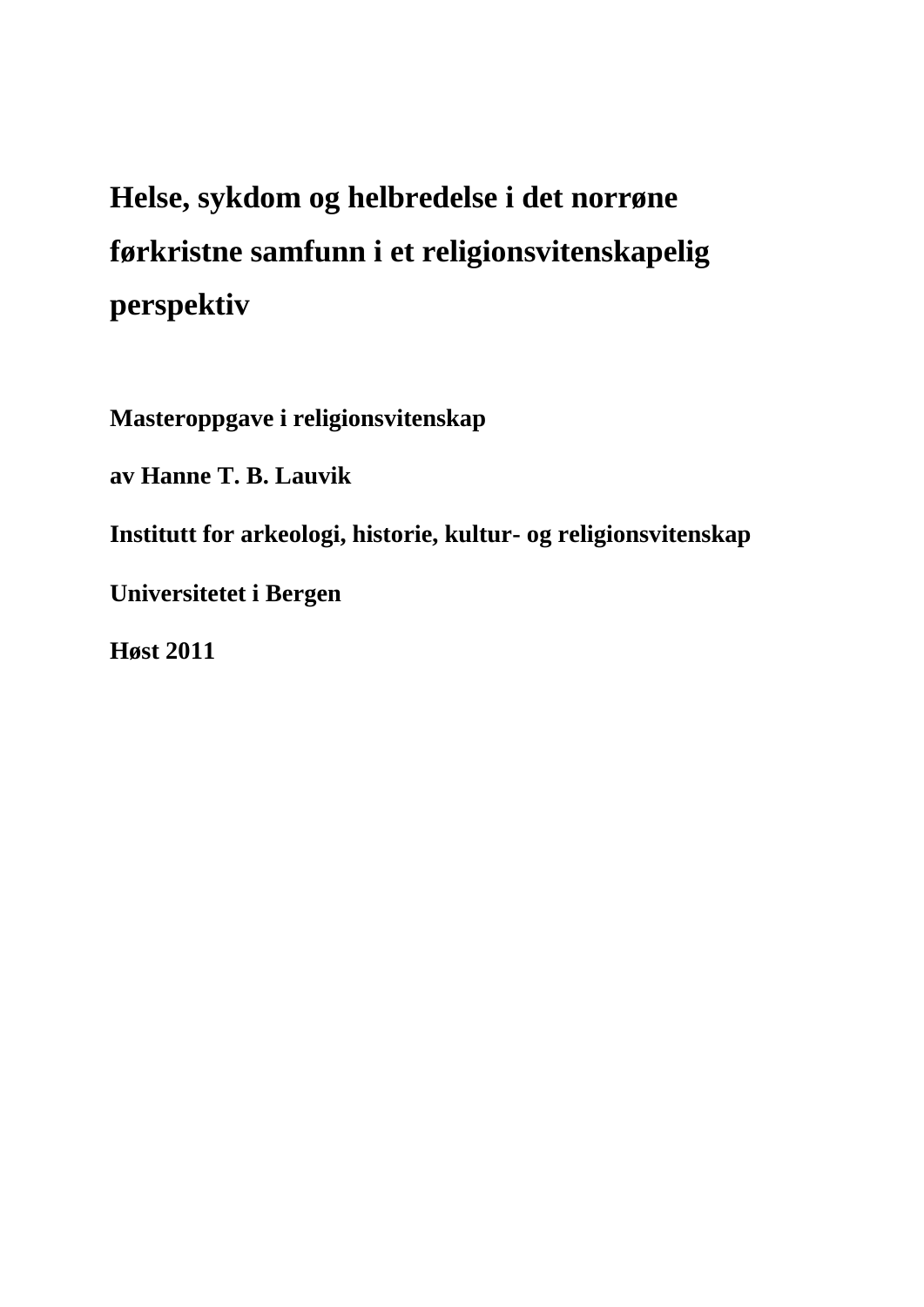# **Forord**

Jeg vil gjerne takke alle som har hjulpet og støttet meg i arbeidet med denne oppgaven. En stor takk rettes til veilederen min, Richard Natvig, for all hjelp og gode råd i skriveprosessen, og for hans interesse for temaet.

Takk til Oskar Henriksen, Jonas Svendsen og Iris Kvellestad for nyttige kommentarer og innspill på symposiene, og til Sigrun Stefnisdottir for hjelp til å oversette islandsk.

Jeg vil også takke mine foreldre for all støtte og ikke minst oppmuntring til å stå på med dette prosjektet.

Og til sist, en varm takk til Jörg, for hans støtte og store tro på prosjektet. Takk også for innspill og synspunkter på teksten. Den er til deg.

*Hanne T. B. Lauvik August 2011 Straume*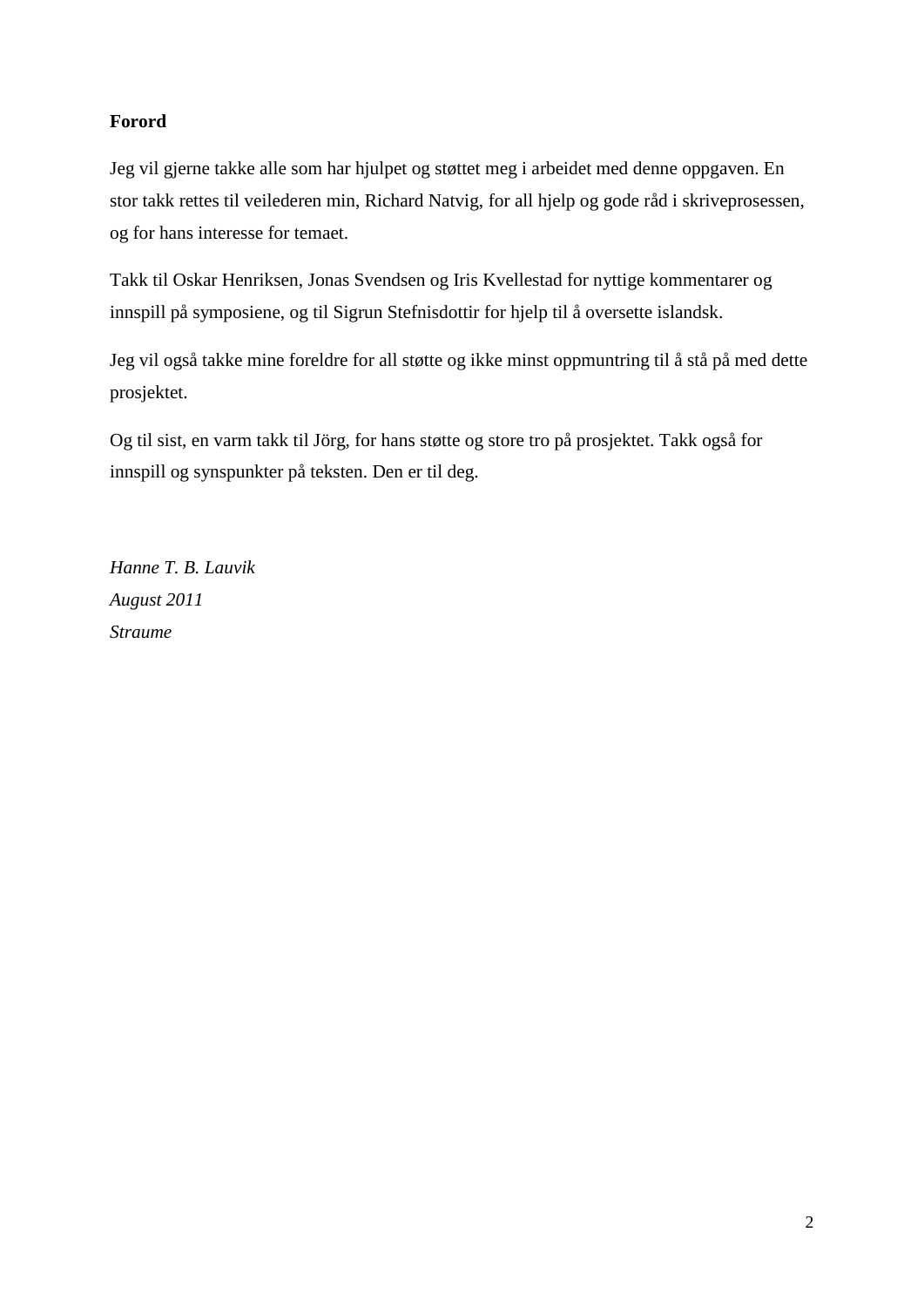#### **English summary**

This thesis deals with health and desease in pre-Christian Norse society, in a History of religions perspective. I have investigated how health and sickness were percieved, and which methods and means were used to protect against and heal illnesses. I have focused especially on healing, and religious and magical elements in healing practises. I have further investigated whether we can relate desease and health beliefs and practises with general religious conceptions in the Norse society. The questions I have asked are:

What in the Norse sources can tell us about our subject?

Are there certain tendencies and common features in this material?

If so, what can this tell us about religious conceptions and practices related to sickness and healing, in the pre-Christian Norse society?

The sources on Norse religion and society are limited, but varied. The sources I have used in this thesis are runic inscriptions, Edda poetry, sagas, laws and archeological finds. These are very different types of sources, which each of them have their own methodological challenges, but which also, assumedly, may give complementary insight to the subject. In the sources we find indications that in the Norse society there was belief in desease causing beings ("sykdomsvesener"), either acting on their own or being sent by persons wanting to cause harm. Against sickness there were several means and techniques one could use – sevceral runic formulaic inscriptions have been found, in which name magic seems to be an important aspect. In Edda poetry and the early Christian laws we hear about sacrifices, and in sagas and laws healing stones are mentioned, and also archeological finds indicate that healing stones were important.

Norse gods are also important in this material. In the mythology it is especially Odin who is percieved as having insight and magical knowledge about desease and healing, but in runic inscriptions Tor is being presented as a desease fighter. The conceptions about sickness, health and healing appear to be many, and strong – in the Christian law texts from the 13th and 14th century we find many prohibitions against actions and conceptions that are connected to the pre-Christian society. Many of the runic inscriptions dealt with in this thesis date back to early Christian times, but show strong features of pre-Christian conceptions and practices. When it comes to health, it seems that certain aspects of the pre-Christian religion have been very strong.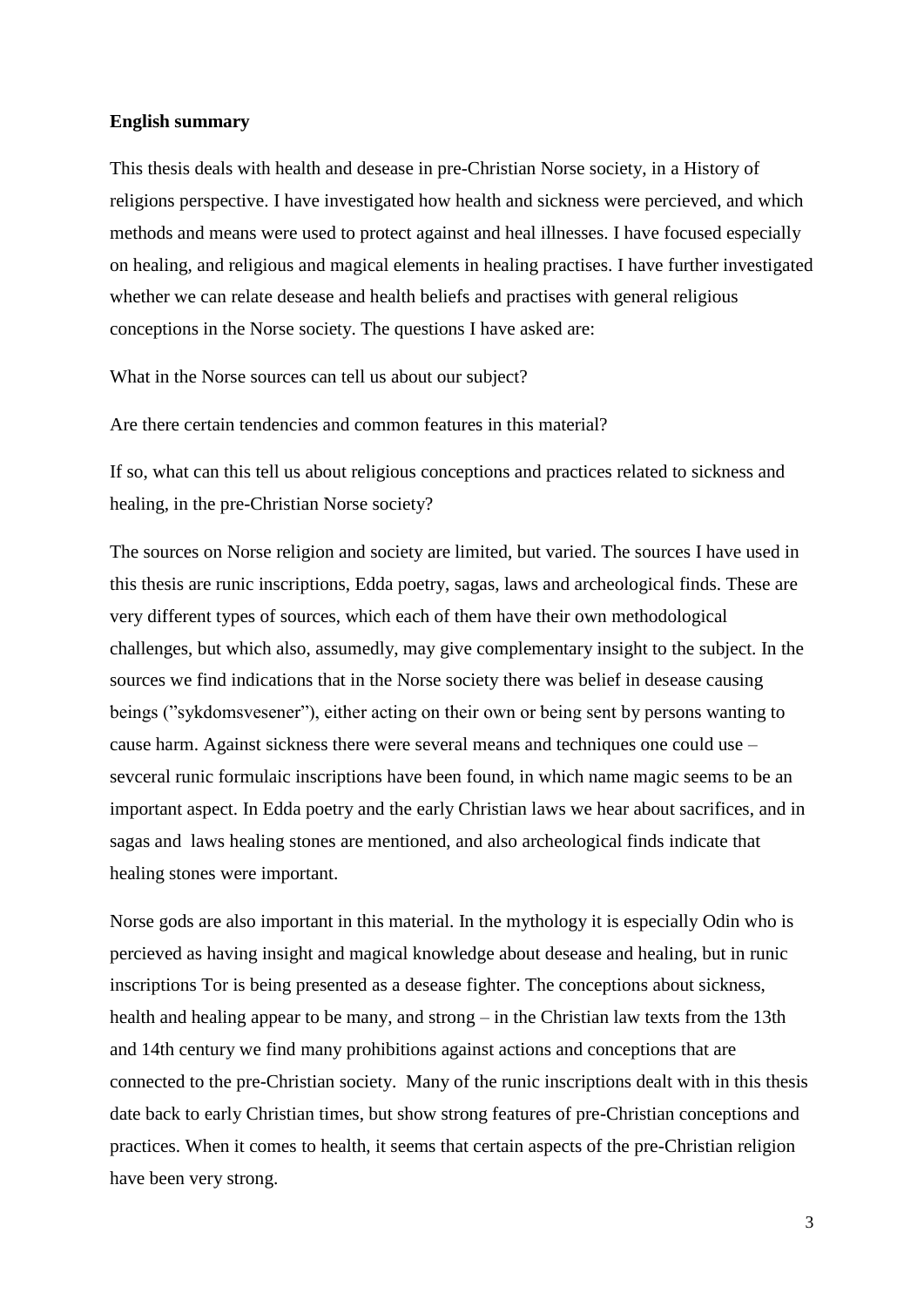# Innholdsfortegnelse:

| 23 |
|----|
|    |
|    |
|    |
|    |
|    |
|    |
|    |
|    |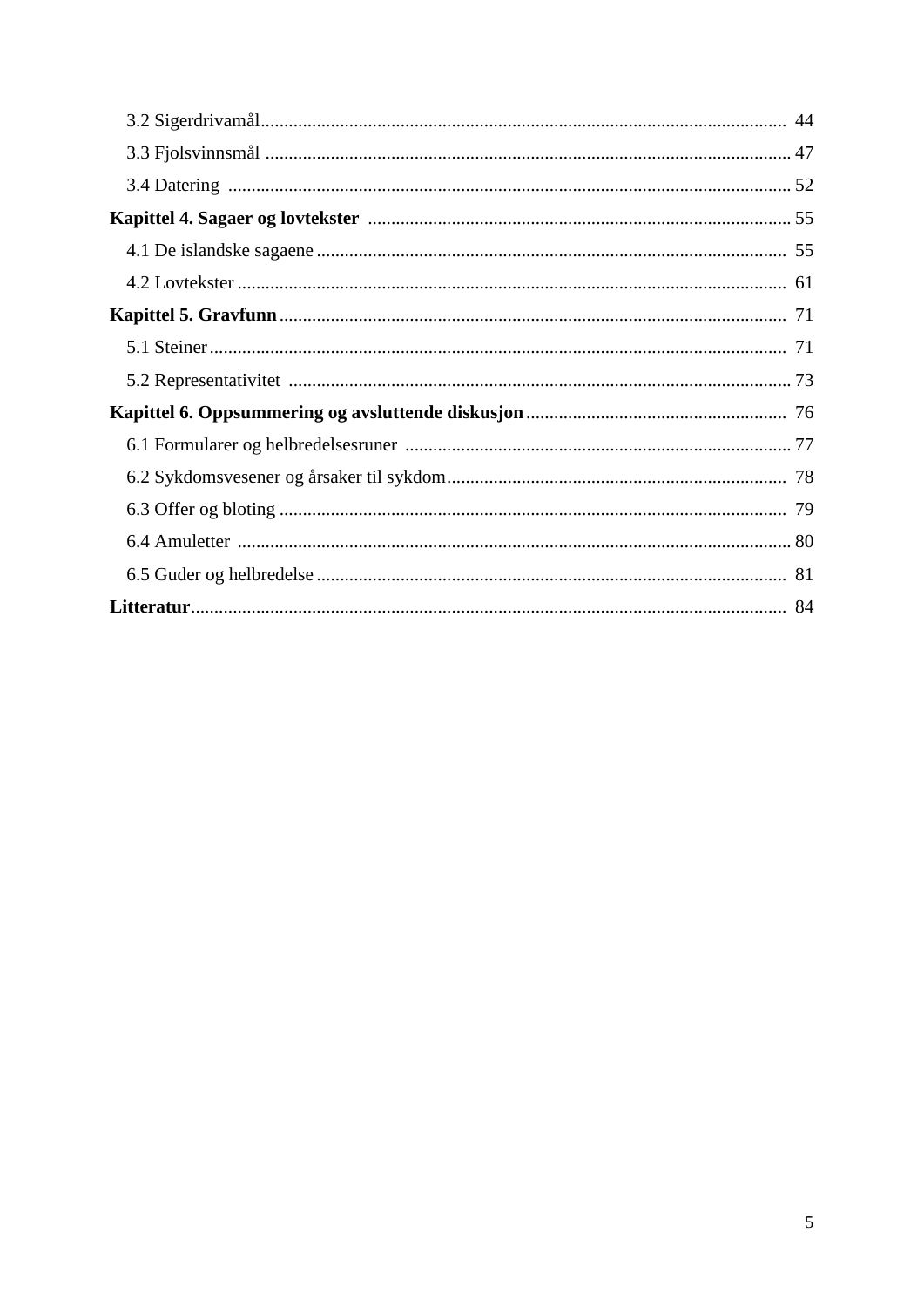#### **Kapittel 1. Innledning og diskusjon**

# **1.1 Tema**

Jeg har valgt i mitt forskningsprosjekt å ta for meg temaet helse og sykdom, og se på dette i det norrøne, førkristne samfunnet i et religionsvitenskapelig perspektiv. Jeg vil se på hvordan man oppfattet helse og sykdom, og hvilke metoder og teknikker man benyttet for å beskytte mot og helbrede sykdom. Det er spesielt helbredelse jeg vil fokusere på, og de religiøse og magiske elementene vi kan finne i dette. Jeg vil deretter se om man kan se dette i sammenheng med generelle religiøse oppfatninger i samfunnet.

Sykdom er noe som alle kulturer, alle mennesker til enhver tid har erfart og levd med. Det er en del av det å være menneske. Sykdom rammer barn, voksne, gamle. Velstående og fattige, kvinner og menn, alle opplever sykdom hos seg selv og sine nærmeste. Derfor setter det også dype spor i den enkelte kultur. Behandling og helbredelse av sykdom og beskyttelse mot den blir, bokstavelig talt, livsviktig. Hvordan man forstår sykdom, hvordan man møter den og behandler den er helt essensielle og eksistensielle spørsmål i et samfunn, og kan variere nokså mye fra sted til sted og fra kultur til kultur. Også innenfor en og samme kultur kan man finne variasjoner, og særlig i kulturer med det man kan kalle folkereligion, slik det er med norrøn førkristen religion. Gro Steinsland skriver i *Norrøn religion* at en folkereligion blant annet kjennetegnes ved å være ikke-dogmatisk. Folkereligionene kan ha rike mytologier og kosmologier "[…] men disse trosforestillingene er ikke utmeislet i dogmer eller læreforestillinger" (2005:32). Guder og makter er viktige, men uten en samlende og fastsatt lære er den også utsatt for påvirkning utenfra. Nye impulser og påvirkninger utenfra møter det etablerte i en kultur og utfordrer det. Noen ganger sprer det seg og blir en del av kulturen og folkets tenkemåte, av og til forblir det lokalt eller forsvinner igjen. Derimot er det i folkereligioner sterke konservative trekk i *kulten*. Steinsland skriver at "Målet med riter og ritualer er å sikre livet her og nå, sikre at mennesker og dyr har mat, oppnå fruktbarhet og god helse" (2005:32).

Mundal og Steinsland skriver i artikkelen "Kvinner og medisinsk magi" (1989) at i det norrøne samfunnet, slik vi kjenner det gjennom de skriftlige kildene fra kristen tid, finner vi flere tradisjoner som forteller om synet på sykdom, hvordan sykdom oppstår, og hvordan sykdom kan leges. I europeisk middelalder stod Salernoskolen sterkt i legekunsten. Salernoskolen bygger på en forestilling om at sykdommer kommer som et resultat av ubalanse i kroppens fire væsker: blod, slim, gul og svart galle. Det er kroppen selv som her er årsaken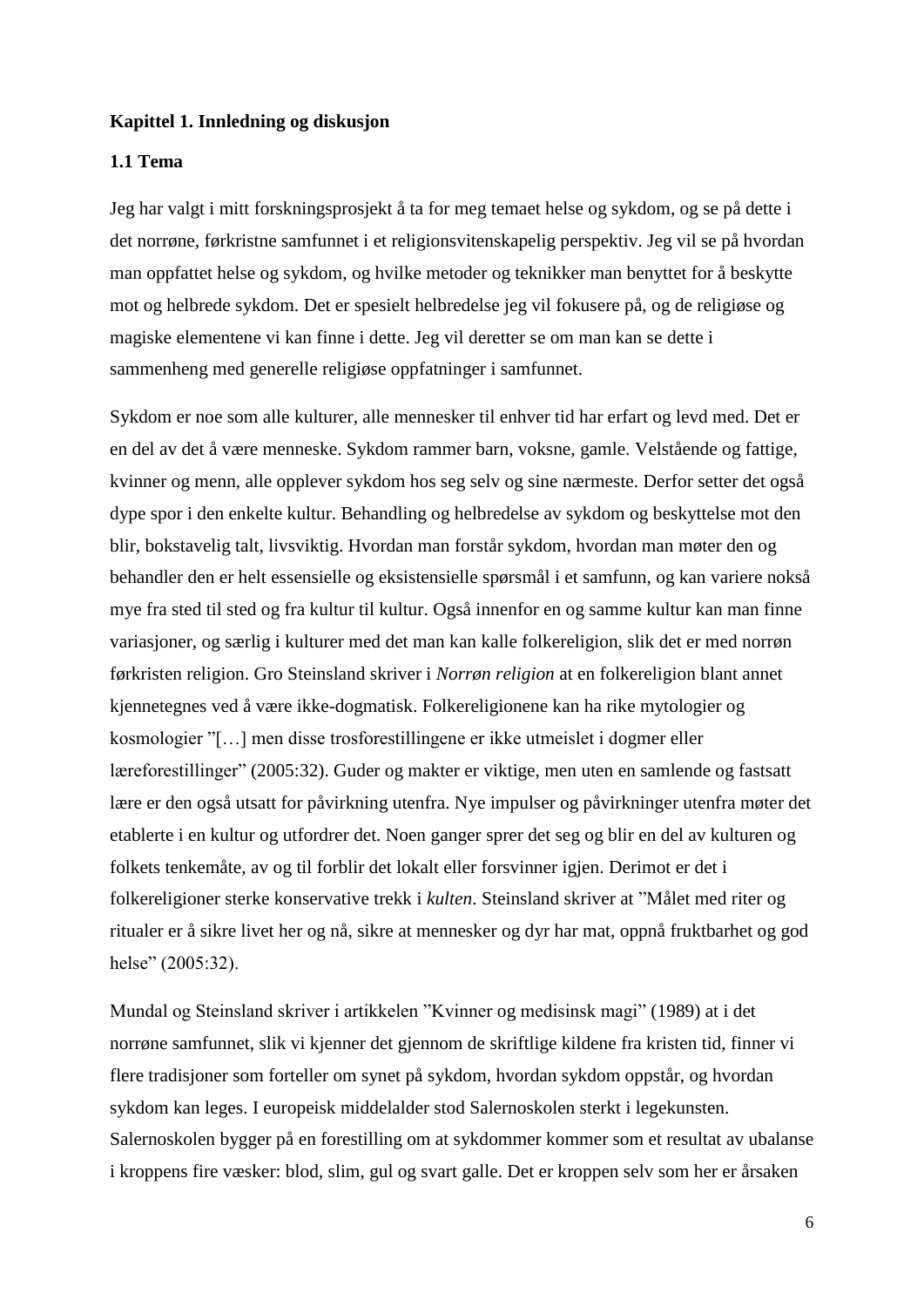til sykdom. Det er få spor av Salernoskolen og såkalt skolemedisin i de tidlige sagaene, men i Gudmunds saga fortelles det om en legeteknikk ved brudd på hodeskallen som har fellestrekk med noen av Salernoskolens legeskrifter. Med kristendommen kommer også forestillingen om at synd kan straffes med sykdom. Dette finnes det eksempler på i islandske helgensagaer, for eksempel i Jon den Helliges saga og i Torlaks saga. Her nevnes også en kvinne som ble besatt av djevelen, og ånder som kan forårsake depresjoner og sinnslidelse. Mundal og Steinsland skriver videre at det norrøne førkristne samfunnets forestillinger om sykdom "skiller seg på en avgjørende måte fra skolemedisinen syn på sykdom ved at de folkelige forestillingene regner med at sykdom kan påføres mennesket utenfra fra fiendtlige mennesker eller overnaturlige makter" (1989:98). Det er denne forestillingsverdenen jeg kommer til å fokusere på i denne oppgaven. Selv om en del kilder er datert til etter kristendommens inntog, vil jeg benytte disse når de i sitt innhold og ved sin troverdighet og representativitet kan fortelle om forhold og forestillinger omkring helse og sykdom som står i en førkristen tradisjon. Kilder som helt eller i hovedsak refererer til kristen eller skolemedisinsk tradisjon, selv om de er datert til innenfor det aktuelle tidsrommet, vil ikke tas med.

Spørsmålene jeg vil stille er da:

Hva finnes det i det norrøne kildematerialet som kan fortelle om temaet?

Finnes det tendenser og fellestrekk i dette kildematerialet?

Hva kan i så fall dette fortelle oss om religiøse forestillinger og praksiser i det norrøne førkristne samfunnet?

#### **1.2 Tidligere forskning**

Det norrøne førkristne samfunnet er det gjort mye forskning på. Når det gjelder helse, sykdom og helbredelse finner man en del kommentarer i tekster som hovedsaklig tar for seg andre aspekter, men der de nevnte temaer er en del av innholdet i teksten eller kilden. Det er ikke gjort mye oversiktsarbeid på dette, og veldig lite fra et religionsvitenskapelig ståsted. Den forskningen og de oversiktsarbeidene som finnes, er fra begynnelsen av 1900-tallet, og både nye funn og nye innsikter i forskningen og forståelsen av kildene gjør at det er tjenlig med en ny gjennomgang.

Fredrik Grøns *Altnordische Heilkunde* (1908) tar systematisk for seg sykdom, skade og medisin- og legekunnskap i det norrøne samfunnet. I et kort kapittel gjennomgår han det han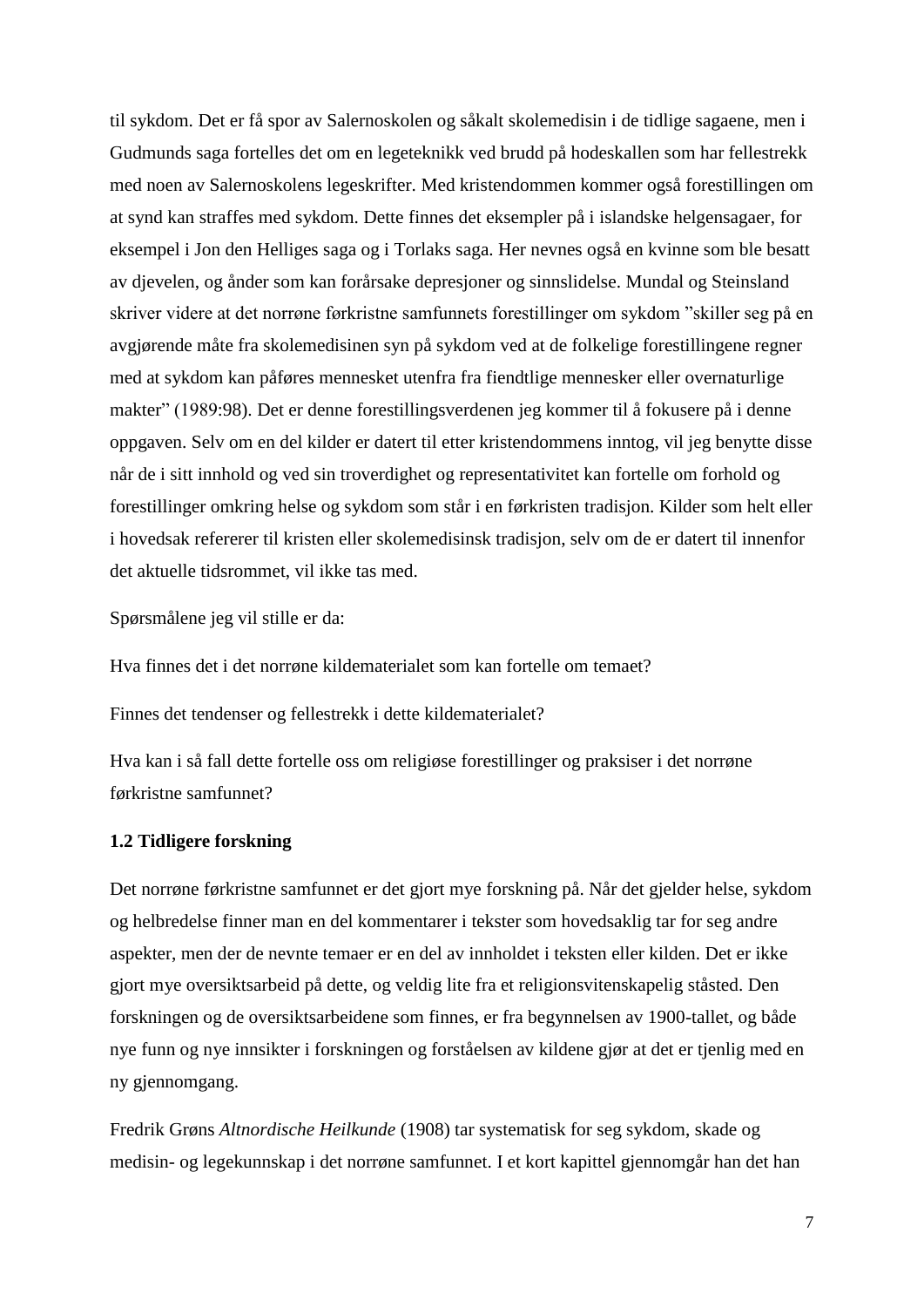kaller " Medizinischer Aberglaube und Zaubermittel des Heidenthums" (medisinsk overtro og tryllemidler i hedendommen). Det er med andre ord lite fokus på det religiøse og rituelle aspektet. Boka er fra 1908, og noe forskning har kommet til siden.

Ingjald Reichborn-Kjennerud arbeidet med folketro, skikker og tradisjonell medisin i Norge. Doktoravhandlingen resulterte i *Legerådene i den eldre Edda* (1923) og *Våre folkemedisinske lægeurter* (1923). Det medisin-historiske fembindsverket *Vår gamle trolldomsmedisin* (1928- 47) regnes som hans hovedverk, og er etter det jeg kjenner til det mest omfattende arbeidet som er gjort på temaet. Her legger han stor vekt på kontinuiteten mellom norrøn praksis og senere folketro, og knytter også bånd fra det norrøne samfunnet til oldtidens medisin. Han fokuserer ikke på runeinnskrifter. Jeg tror det kan være nyttig å se på temaet på nytt, da det er over 60 år siden siste bind av verket kom ut. Det er kommet mange nye tolkninger, innsikter og funn siden den gang. Det er også rimelig å anta at man kan få andre og nye innsikter om temaet da jeg vil fokusere på temaets sammenheng med det *religiøse*.

Gudrún P. Helgadóttirs artikkel "Kvinner og legekunst i den norrøne litteraturen" (1985) tar for seg legekunsten generelt, men med et spesielt fokus på kvinnenes rolle. Hun beskriver også en del tilfeller av rituelle helbredelser og teknikker. Artikkelen er nokså kort, men er et godt utgangspunkt for fordypning om temaet i en type kilder, den norrøne litteraturen.

Også Else Mundal og Gro Steinslands artikkel "Kvinner og medisinsk magi" (1989) har vært et godt utgangspunkt for definisjoner og videre forskning.

#### **1.3 Begreper**

Et klart metodologisk problem i en oppgave som denne er bruken av begrepet magi. Mange forskere, enten det er arkeologer, religionsvitere, litteraturvitere eller filologer, bruker begrepet magi i sine tekster om norrøne kilder, men ofte uten å definere begrepet. Problemet er at magi er et begrep mange har en klar formening om hva er, men som det for eksempel i likhet med begrepet "religion" er svært vanskelig å definere. Jeg skal ikke her gå inn på de store diskusjonene om hvordan man skal definere disse begrepene. Men jeg vil gjerne peke på at det er et vanskelig begrep, og en utfordring å bruke både når det gjelder min egen tekstproduksjon, og når jeg forholder meg til andres tekster. Når man bruker mange ulike kildetolkninger i en oppgave som dette, kan det ligge til dels ganske ulike oppfatninger i innholdet i ordet magi, uten at dette blir tydeliggjort for leseren, og vil dermed gi uttrykk for å kunne dekke det samme.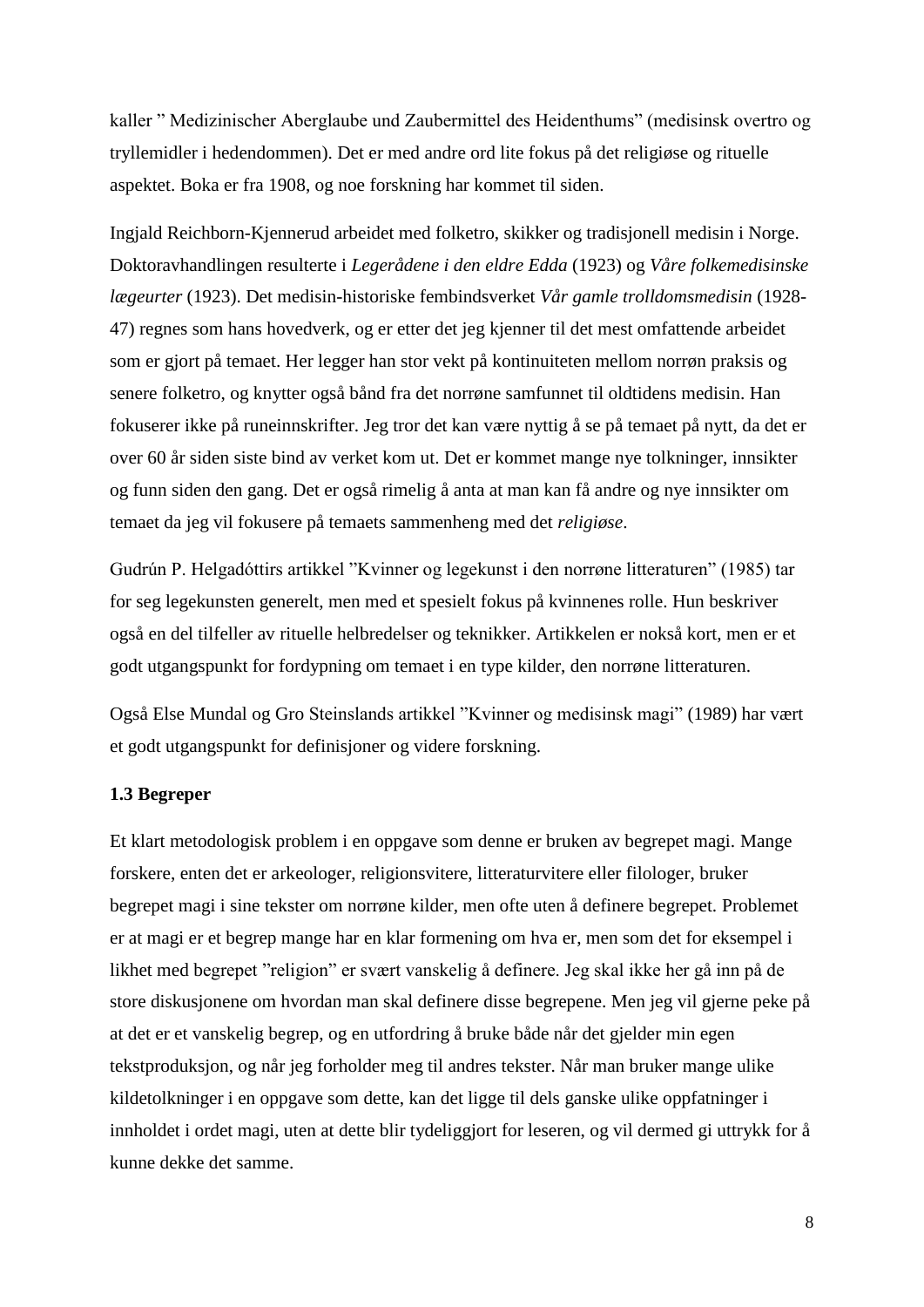Likevel vil jeg selv benytte begrepet, da det faktisk er et innarbeidet begrep, og jeg ikke har funnet andre begreper som etter min mening har klare nok definisjoner og som rommer det innholdet som er nødvendig for å beskrive elementer i det førkristne norrøne samfunnet. Det blir derfor viktig å ha et klart og bevisst forhold til hvordan jeg selv bruker begrepet, og hvordan jeg presenterer andre forfatteres bruk av ordet. Det må komme tydelig frem for leseren hvem det er som benytter begrepet, og eventuelt hva som innbefattes av begrepet. Når jeg trekker frem og diskuterer andre tekster hvor "magi" eller "magisk" står sentralt, vil jeg sette deres meninger inn i min egen tekst som direkte sitat, eller skrive slik at det ikke er noen tvil om hvem det er som bruker begrepet "magi". Jeg vil også tydeliggjøre i formuleringen når det er jeg selv som benytter meg av begrepet. Jeg har selv tatt utgangspunkt i Einar Thomassens artikkel "Is magic a subclass of ritual?", hvor han diskuterer og beskriver begrepet "magi" som en type ritual: "Magic is the appropiation of ritual power for personal ends, off-setting the balance between the individual and the collective which forms the sanctioned norm of ritual practice in societies" (1999:65). Han beskriver videre hvordan magi avhenger av vanlige ritualer, og at det eksisterer en slags intertekstualitet mellom magi og offisiell religiøs praksis. Magien bruker samme uttrykk man kan finne i den offisielle religiøse praksisen som hymner, bønn, påkallelse, offer og så videre, men kombinerer dem med trekk som bevisst avviker fra de vanlige ritualene. Utøvelse av magi står i kontrast til den offisielle religiøse utøvelsen i et samfunn: "[…] magical ritual deliberately negates the conventional and recognized symbolic content of normal rituals" (1999:63). Dette er tilfelle i noen av kildene jeg skal diskutere i denne oppgaven, særlig de fra kristen tid som har førkristne trekk, slik for eksempel noen av runeinnskriftene har, med formularer med førkristent innhold, men som stammer fra kristen tid. I oppgaven vil det bli fokusert på den medisinske magien. Jeg tar her utgangspunkt i det Mundal og Steinsland skriver i sin artikkel "Kvinner og medisinsk magi" (1989), og vil med "medisinsk magi" i denne oppgaven mene handlinger og bruk av gjenstander som har til hensikt å påvirke egen eller andres fysiske eller psykiske helse i positiv og negativ retning. Da denne oppgaven fokuserer på helbredelse av og beskyttelse mot sykdom vil "medisinsk magi" i hovedsak bli brukt om det å påvirke i positiv retning.

## **1.4 Avgrensning av kildematerialet**

Kildematerialet for det norrøne samfunnet er begrenset, men variert. Det er hovedsaklig manuskripter (sagaer, eddadiktning og lovtekster), runeinnskrifter og arkeologiske funn som vil være aktuelle for meg å benytte meg av. Fordi materialet til det førkristne samfunnet er så sparsomt vil jeg ha en forholdsvis vid geografisk og tidsmessig ramme. Det geografiske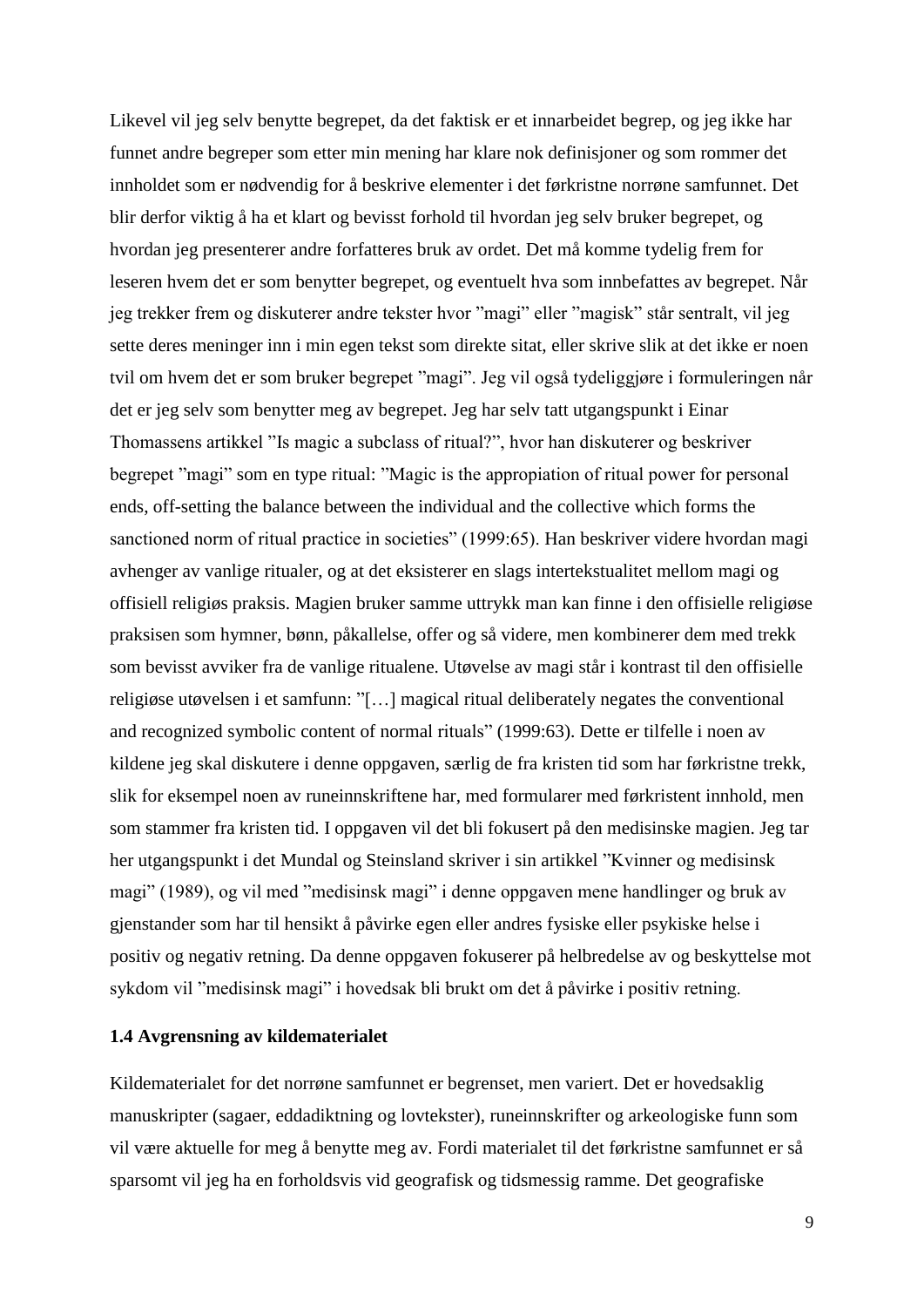området jeg benytter kilder fra vil være Skandinavia og Island, et område som er stort, men også relativt homogent. I den norrøne tidsepoken utgjør Skandinavia og Island ett kulturområde, med ett språk med dialektale forskjeller. Gjennom sagaene får vi innblikk i dette området og synet på det – det har vært mange feider, og etter hvert tydelige statsdannelser, men også samhold og utstrakt kontakt både politisk og kulturelt. Dette kan vi se i mange av kildene som skal diskuteres i de neste kapitlene, for eksempel runeinnskriften Sigtuna I og II fra Sigtuna i Sverige og Canterburyinnskriften, som er funnet i et engelsk manuskript, men som er blitt tolket til å være dansk. Disse innskriftene er så like i ordlyd at de uten tvil er deler av en felles forestilling om sykdomsårsak og -bekjempelse, med faste formularer for dette. Også funnet av runeinnskrifter etter brannen på Bryggen i 1955 viste at eddadiktningen, som tidligere for en stor del hadde blitt begrenset til Island, var del av en levende tradisjon også i en storby i Norge på 1200- og 1300-tallet. Likevel vil det også finnes mange forskjeller i religionen innenfor et slikt område, særlig fordi den norrøne førkristne troen var en folkereligion, uten fastlagte dogmer og en styrende geistlig elite.

Når det gjelder tidsbegrensing har jeg benyttet meg av kilder som strekker seg fra ca 725 e.Kr og frem til 1200-tallet. Dette er en ganske stor tidsepoke. Mye kan forandre seg i et samfunn og en kultur i løpet av denne tiden. Jeg kan risikere å se spor etter ikke én tendens eller trekk i synet på helse, sykdom og helbredelse, men flere ulike tradisjoner. Jeg vil likevel ha en så vid ramme på oppgaven. Dels fordi det som sagt tidligere er et sparsomt kildemateriale. I arbeidet med den norrøne verdenen er det ofte en nødvendighet å ha et vidt tidsperspektiv for å kunne danne seg et bilde av norrøn kult og praksis. Dels er det også fordi at selv om religion og verdensbilde ikke er statiske størrelser, er det likevel slik at deler av den norrøne kulten har vist seg å være svært levedyktig. Dette kan vi tydelig se for eksempel i lovverket, de såkalte kristenrettene fra 1200-tallet, hvor mange lover forbyr og setter straffer for handlinger som peker tilbake på førkristne tradisjoner og forestillinger. Dette ser særlig ut til å gjelde privat kult, slik som for eksempel offer til naturvetter. Den offentlige kulten ble ved kristendommens innføring straks forbudt, og var naturligvis også nokså enkel å slå ned på. Den private var langt vanskeligere å komme til livs, fordi den i sin natur ikke var like synlig som den offentlige – den foregikk i eller i nærheten av hjemmet, og ble utført av vanlige mennesker, og man trengte ingen kultekspert for å utføre ritualene. Men kanskje har den også vært levedyktig fordi den har hatt sammenheng med eksistensielle og livsfremmende aspekter ved livet som sykdom, helse, helbredelse, fruktbarhet og generelt balanse og harmoni mellom maktene. Det er også interessant at det ofte er kvinnene som blir mistenkeliggjort i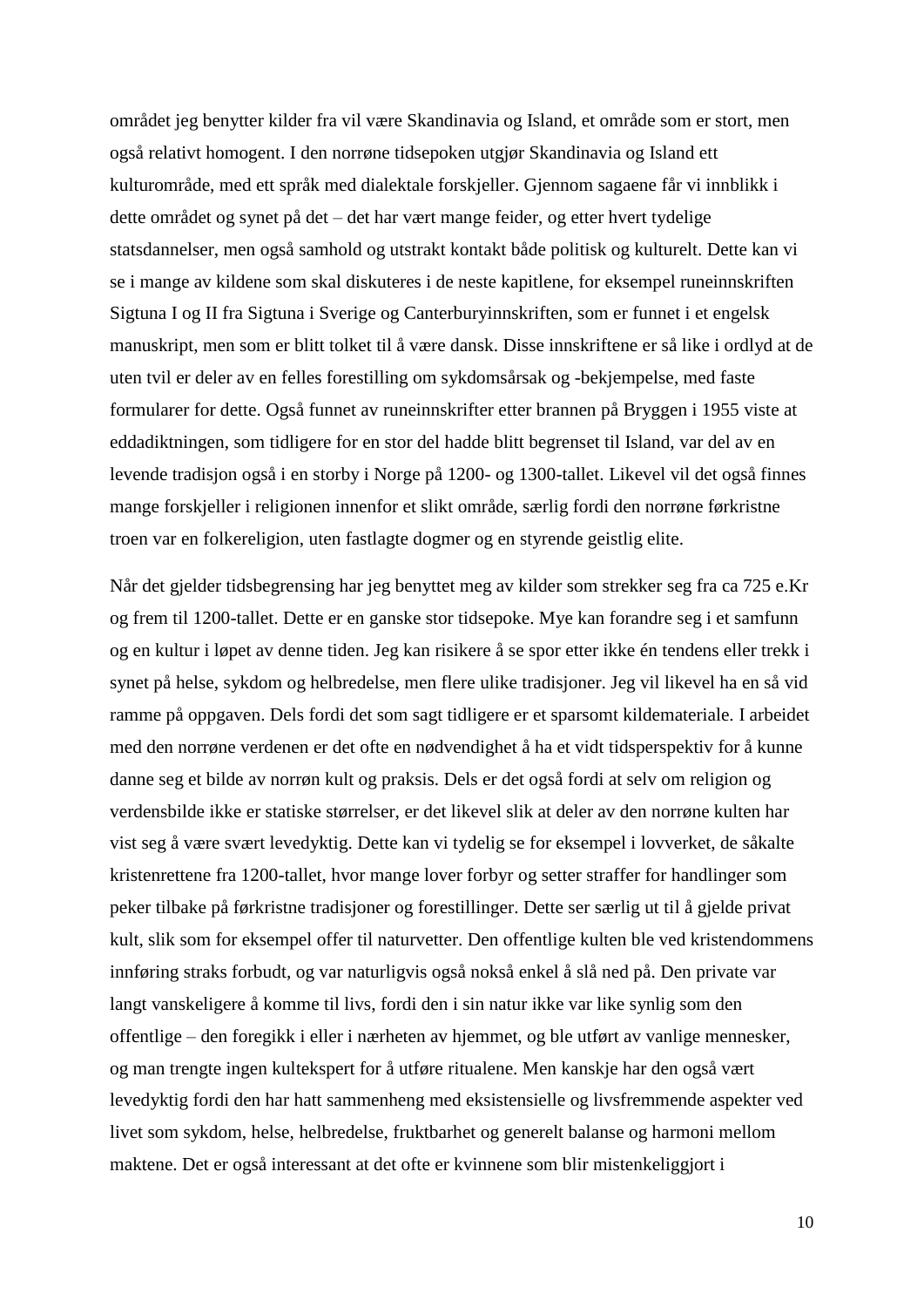kristenrettene for slike handlinger. Tradisjonelt har også stell og pleie av syke vært kvinners domene, selv om vi også finner kilder på at menn virket som og var gode leger.

Angrepet på Lindisfarne i 793 har blitt satt som begynnelsen på vikingtiden. Da trer Skandinavias befolkning frem i Europas litteratur som vikinger, som blir betegnelse på et folk eller en gruppe av et folk, og som senere gir navn til en hel periode. At det første kjente vikingangrepet fant sted i 793 betyr selvsagt ikke at det ikke har vært andre angrep tidligere, eller at dette samfunnets kultur har oppstått akkurat da. Mange arkeologiske funn som er definert som tilhørende vikingtid har blitt datert til tidligere på 700-tallet. Enkelte forskere har derfor villet trekke grensen tilbake til midten av 700-tallet. I denne oppgaven har jeg en kilde som er datert til ca 725, nemlig runeinnskriften på kraniefragmentet fra Ribe. Det faktum at Ribe allerede var en handelsby på dette tidspunktet, og dermed et møte- og knutepunkt i det norrøne samfunnet i Skandinavia, synes jeg er et godt argument for å ta med denne tidlige kilden i oppgaven. I denne oppgaven kommer jeg til å benytte termen "norrøn periode" som betegnelse på perioden fra 700-tallet og frem til de seneste runeinnskriftene og nedtegnelsene av sagaene på 1200 og 1300-tallet. Norrøn periode er et begrep hentet fra lingvistikken, og betegner den perioden det norrøne eller gammelnorske språket ble snakket. Etter to hundre år med store omveltninger i språket (synkopetiden) finner vi den tidligste formen for norrønt fra ca 700 e.Kr. Dette var en relativt rolig periode språklig sett, og den strekker seg helt frem til ca 1350, da blant annet kasusbortfall og kvantitetsomleggingen gjorde at vi kommer over i neste språklige periode, mellomnorsk. Betegnelsen norrøn periode dekker dermed tidsaspektet mine kilder befinner seg i, og jeg synes det er en praktisk term å bruke. Den indikerer en viss sammenheng i det språklige for et visst geografisk område,<sup>1</sup> og dermed også en viss sammenheng og kontinuitet i det kulturelle, uten å legge for sterke føringer eller begrensninger på innhold ellers. "Det at språket i Norden stort sett var ens – innenfor en flytende grense mot finner og samer - kan innebære at religion og mytologi også var nokså ensartet. Samtidig skal man ikke overse mulighetene for lokale variasjoner med hensyn til gudsdyrkelse og kult" (Steinsland 2005:23).

Jeg vil gjerne understreke at den termen jeg benytter, norrøn periode, dermed også inkluderer den tidligste kristendommen. Det er i denne perioden eddadiktningen og sagaene blir skrevet ned, og det er også fra denne perioden vi har funnet flesteparten av runeinnskriftene jeg har tatt med i denne oppgaven. Eddadiktningen og sagaene utgir seg for å fortelle om førkristne

<sup>&</sup>lt;sup>1</sup> "I vikingtida var det [norrønt] langt på veg eit felles språk i Norden, dǫnsk tunga, eller dansk tungemål, som det oftast vart kalla." (Haugen 1993:17).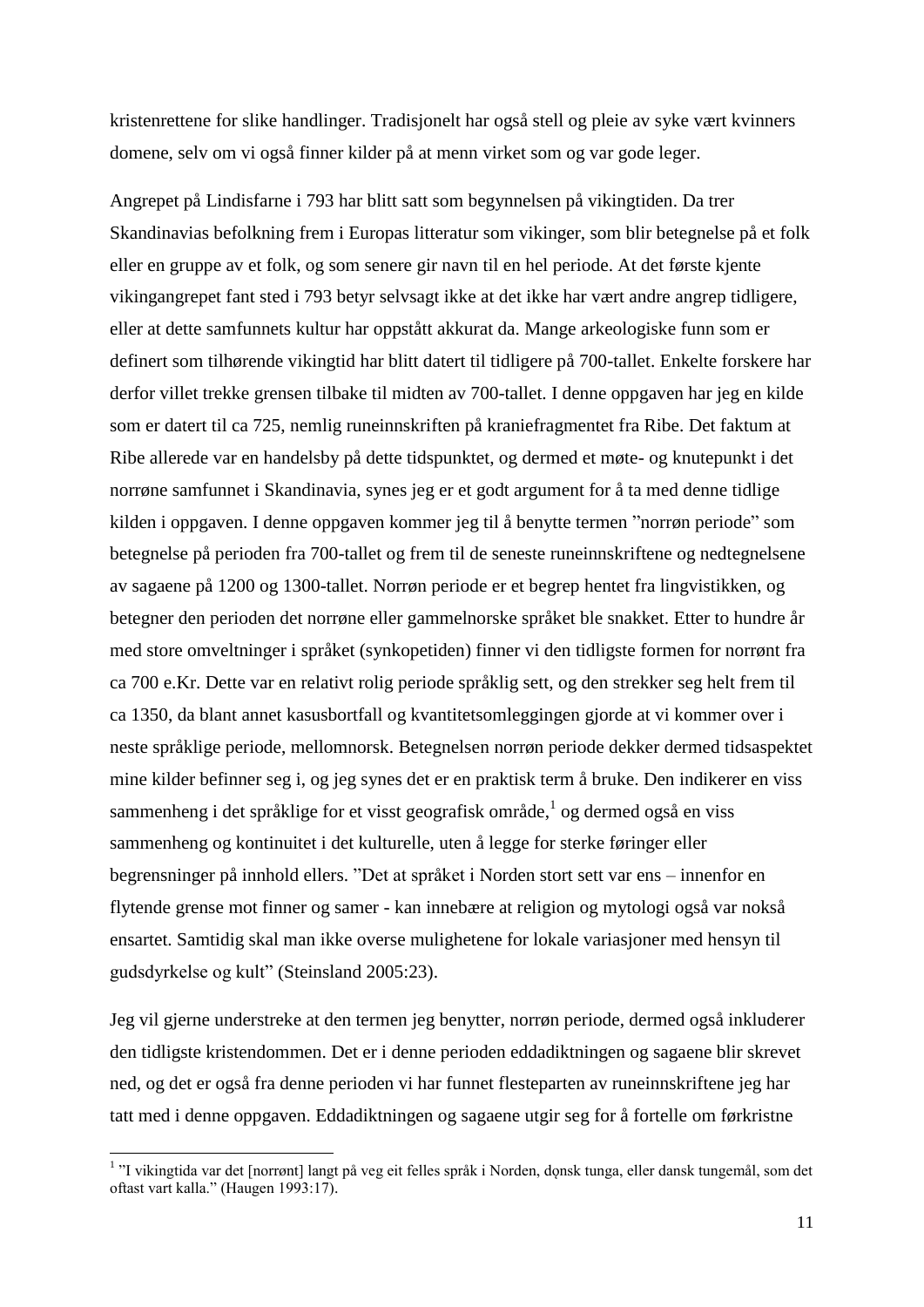hendelser, men er skrevet etter kristendommen ble innført. Runeinnskriftene viser etter min mening tydelig at det ikke på denne tiden nødvendigvis var et skarpt skille mellom norrøn religion og kristendom på alle nivåer i samfunnet – kanskje spesielt ikke når det kommer til forestillinger om helse og sykdom.

#### **1.5 Metode**

Tekster av ulike slag vil være mitt hovedkildemateriale, det vil si eddadikt, sagaer og runeinnskrifter, men også de eldste lovverkene vil bli trukket inn. Hovedmetodene jeg kommer til å bruke i arbeidet med disse tekstene vil være historiske, filologiske og hermeneutiske metoder. Under historisk metode finner vi *kildekritikk*. Historisk kildekritikk har som mål å vurdere vitneverdien på en kilde. Man kan dele inn kildene i levninger og beretninger (J.P. Sørensen 2006). *Levninger* inkluderer alle funn og etterlatenskaper fra et samfunn i en viss periode, og vil da være alle mine kilder: runesteiner, gravfunn, manuskripter etc. *Beretninger* er også levninger, men hevder samtidig å vite noe om det forskeren prøver å finne ut av. Jeg vil i oppgaven min plassere en del manuskripttekster i denne kategorien, slik som for eksempel Snorres Edda. Samtidig faller Snorres Edda utenfor "definisjonen" Sørensen gir på beretninger – den er ikke fra verken den egentlige perioden eller miljøet, den er fra minst to hundre år senere. Derfor blir det viktig i oppgaven å fokusere også på *kontekst* og *representativitet*. I hvilken kontekst ble teksten skrevet, hvilket lokalmiljø tilhører den? I hvilken situasjon ble den eller skulle den bli brukt, og hva kjennetegner den perioden den ble til i? Hvor representativ er denne kilden for de spørsmålene jeg stiller? Dette er spørsmål jeg må spesielt fokusere på i det metodologiske arbeidet med kildene mine, og jeg vil i kapitlene inkludere et avsnitt om datering og representativitet for den aktuelle kilden. I tillegg viser selve utvalget kilder en stor del av det kildekritiske arbeidet jeg har gjort i denne oppgaven. Utvalget kunne vært større – for de ulike runeinnskriftenes del finnes det svært mange tolkninger, også en del som antyder det som vil falle inn under min definisjon av magisk helbredelse og beskyttelse. Her har jeg støttet meg på hva den rådende tolkningen har vært, med særlig vekt på nyere forskning hvor det finnes. Når det gjelder sagaene finnes det sagaer som er skrevet ned sent, eller som har en karakter som gjør det ekstra vanskelig å bruke dem som kilder til norrøne forestillinger, slik som for eksempel fornaldersagaene, som ikke har rot i virkeligheten, men som er skapt som ren underholdning. Disse kan selvsagt også inneholde rester av tanker og forestillinger fra et førkristent samfunn, selv om handlingen er oppdiktet, men jeg har valgt å utelate disse siden det ville sprenge rammen for denne masteroppgaven. Andre tekster, som for eksempel eddadiktet Fjolsvinnsmål, stammer fra manuskripter som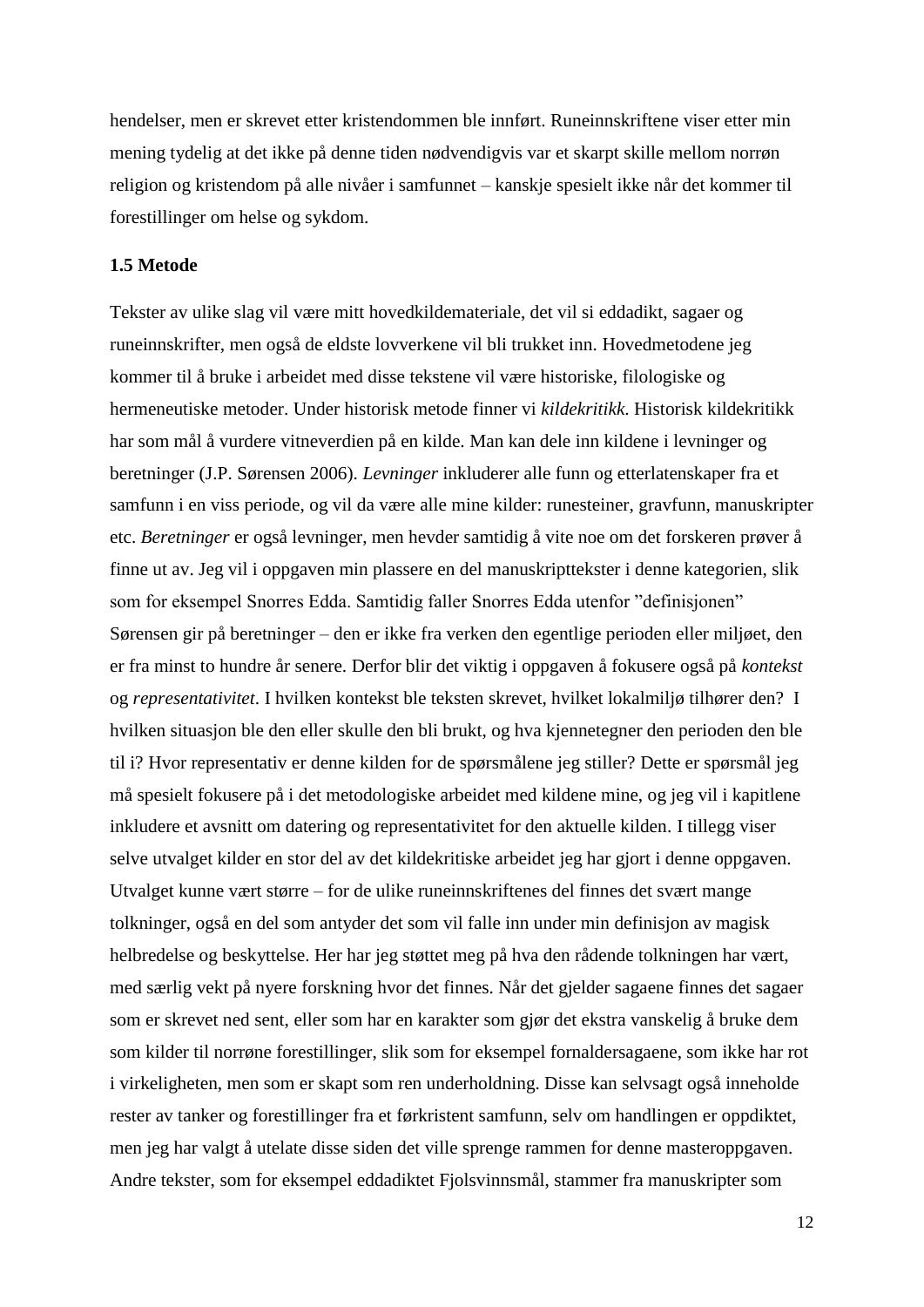også er ganske sene, men flere forskere mener likevel innholdet peker tilbake på eldre forestillinger. Kildene er altså også blitt valgt på grunnlag av hvor stor verdi de har for temaet innholdsmessig, og hver kilde er arbeidet med og vurdert på en kildekritisk måte før den er blitt innlemmet i oppgaven. Men i arbeidet med førkristen religion må man være innforstått med at man aldri helt og fullt kan komme frem til den tidens virkelighet. Til det er kildene for få, og tidsrommet mellom nå og da for stort. Men man kan ved hjelp av de kilder som finnes komme frem til *sannsynlige* forklaringer og forslag på hvordan ting var den gang.

Når det gjelder *tekstanalyse* vil denne metoden bli spesielt viktig i forbindelse med runeinnskriftene, selv om mange av disse innskriftene må sees på som svært korte tekster. Tekstanalysens to hovedformål er "at klarlægge tekstens struktur og at komme kundskabsæssigt på niveau med det miljø, der bruger teksten" (Sørensen 2006:30). Mange runeinnskrifter er utfordrende med tanke på lesning, transkribering og tolkning, spesielt de eldste innskriftene. Jo eldre kilden er, desto mindre har vi å sammenligne den med, og jo mindre vet vi om de faktiske samfunnsmessige og kulturelle forholdene. Ellers er den yngre futharken, med systemet der hvert tegn dekker flere fonemer, en utfordring å tolke. Hvert ord kan ha flere mulige lesninger. Også lakuner i manuskriptene og skader på runegjenstandene vanskeliggjør lesingen og tolkingen.

#### **1.6 Kvaliteter og metodologiske utfordringer i de ulike kildene**

### **1.6.1 Runeinnskrifter**

Som kildemateriale til det førkristne norrøne samfunnet har runeinnskriftene noen svært gode kvaliteter. Det er ikke, som med for eksempel Snorres Edda, skrevet ned flere hundre år etter at handlingene foregikk. Det er en samtidsytring. I eksempelet med Snorre, og mange andre som Adam av Bremen og Ibn Fadlan, har man også problemet at den som har skrevet ned hendelsene eller ytringene har sitt ståsted i et helt annet samfunn og kultur, og dermed er det vanskelig å vite om opplysningene som gis er faktiske eller om de er farget eller forvridd av forfatteren. Men likevel er det ikke alltid runeinnskriftene gir oss førstehåndsinformasjon om den lokale kontekst, eier eller runerister. Noen innskrifter, som på brakteatene, er masseproduserte, og er ikke i seg selv personlige. Andre er skrevet fra forelegg. Noen innskrifter er så dårlig skrevet at den mest nærliggende tolkningen må være at runeristeren har forsøkt å kopiere noe uten å kunne skrivekunsten. Noen innskrifter er nærmest uleselige, andre er fullt lesbare, men svært vanskelige å tolke. Noen kan tolkes til en viss grad, men det vil ofte være et problem å vite hva de egentlig betyr. Språk forandrer seg, og ord kan få annet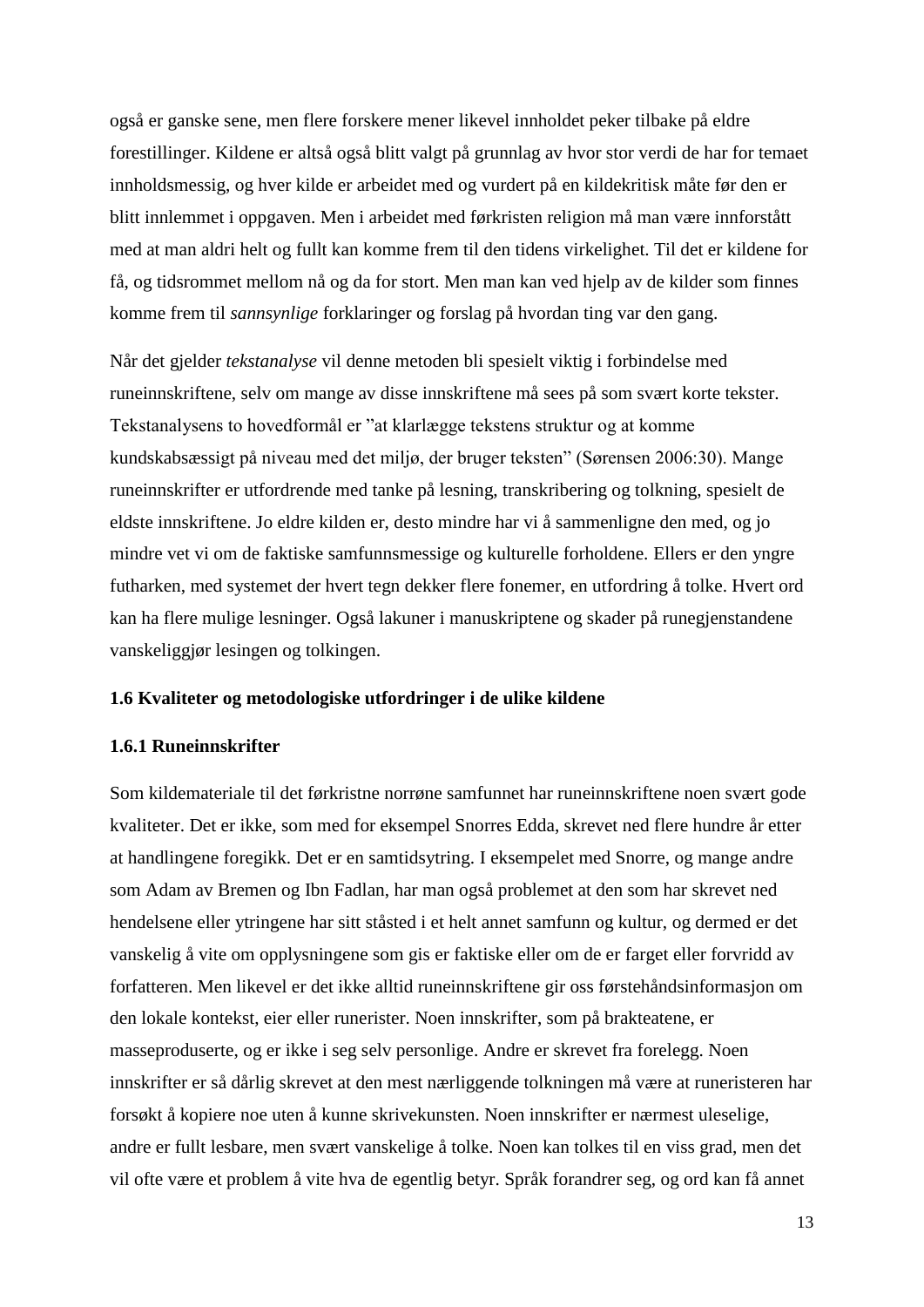innhold. Det som betyr en ting i norrøn tid betydde ikke nødvendigvis nøyaktig det samme i urnordisk tid. Noen innskrifter følger et fast formular og er lette å tyde, andre inneholder ord eller rester av ord man ikke har funnet andre steder og hvor man må prøve å finne igjen dette ordet i sin daværende form i norrønt. Det er ikke alltid det er mulig, for ord forsvinner fra språk. Ofte vet man for lite om de ulike samfunnene i de ulike periodene til å sette tekstene inn i en tydelig og helhetlig kontekst. Man kan se etter trekk og tendenser, men vi kan aldri vite hvordan det faktisk var. Vi kan ikke vite om de kildene som har overlevd er representative for folket og kulturen som rådet.

#### **1.6.2 Eddadiktning**

Eddadiktningen er det nedskrevne resultatet av en lang periode med muntlig diktning og overlevering. Begrepet eddadiktning refererer som regel til det som kalles den eldre Edda, en diktsamling funnet hovedsaklig i Codex Regius, og den yngre Edda, ofte kalt Snorres Edda.

I denne oppgaven har jeg tatt med tre dikt, Håvamål, Sigerdrivamål, og Fjolsvinnsmål. Håvamål og Sigerdrivamål er henholdsvis gudedikt og heltedikt fra den eldre Edda i håndskriftet Codex Regius. Fjolsvinnsmål er et dikt som kan regnes som både gudedikt og heltedikt, og som finnes bare i yngre papirhåndskrifter. Diktets innhold forteller om førkristne forhold, men det er usikkert om dette faktisk er et dikt av førkristen opprinnelse som ikke har blitt bevart i eldre nedskrivninger, eller om det er en nyere etterligning av eldre dikt. Det er derfor tvil om dette diktet skal regnes med til eddadiktningen, eller ikke. Et metodologisk problem med eddadiktningen er at den, i likhet med sagaene, er skrevet ned sent, noen hundre år etter at samfunnet ble kristnet. Man kan datere håndskriftet og språket i et dikt, men innholdet i eddadiktningen er langt vanskeligere å datere. At et håndskrift og språkformen i et dikt er ungt, betyr ikke at innholdet ikke kan være gammelt. Dette vil bli diskutert mer utførlig i Kapittel 3. Eddadiktningen gir seg ut for å handle om førkristne forhold, og er en av de viktigste kildene vi har til den norrøne mytologien. Preben Meulengracht Sørensen hevder at dateringsproblematikken mister en hel del av sin betydning for religionsvitenskapen, fordi det ikke er de forelagte diktene vi tar for oss, men et bakenforliggende betydningsunivers, [...] "der ikke kan betragtes som fastlagt én gang for alle i en struktur som den, vi ser i Snorri Sturlusons Gylfaginning, men har kunnet manifesteres i vekslende udforminger, episke, dramatiske, didaktiske, magiske." (1991:224) Han påpeker videre at der er ingenting som tyder på at de som i den islandske høymiddelalderen interesserte seg for diktene, betraktet dem som noe annet enn hedenske. I Codex Regius er det ingen kommentarer "av kristen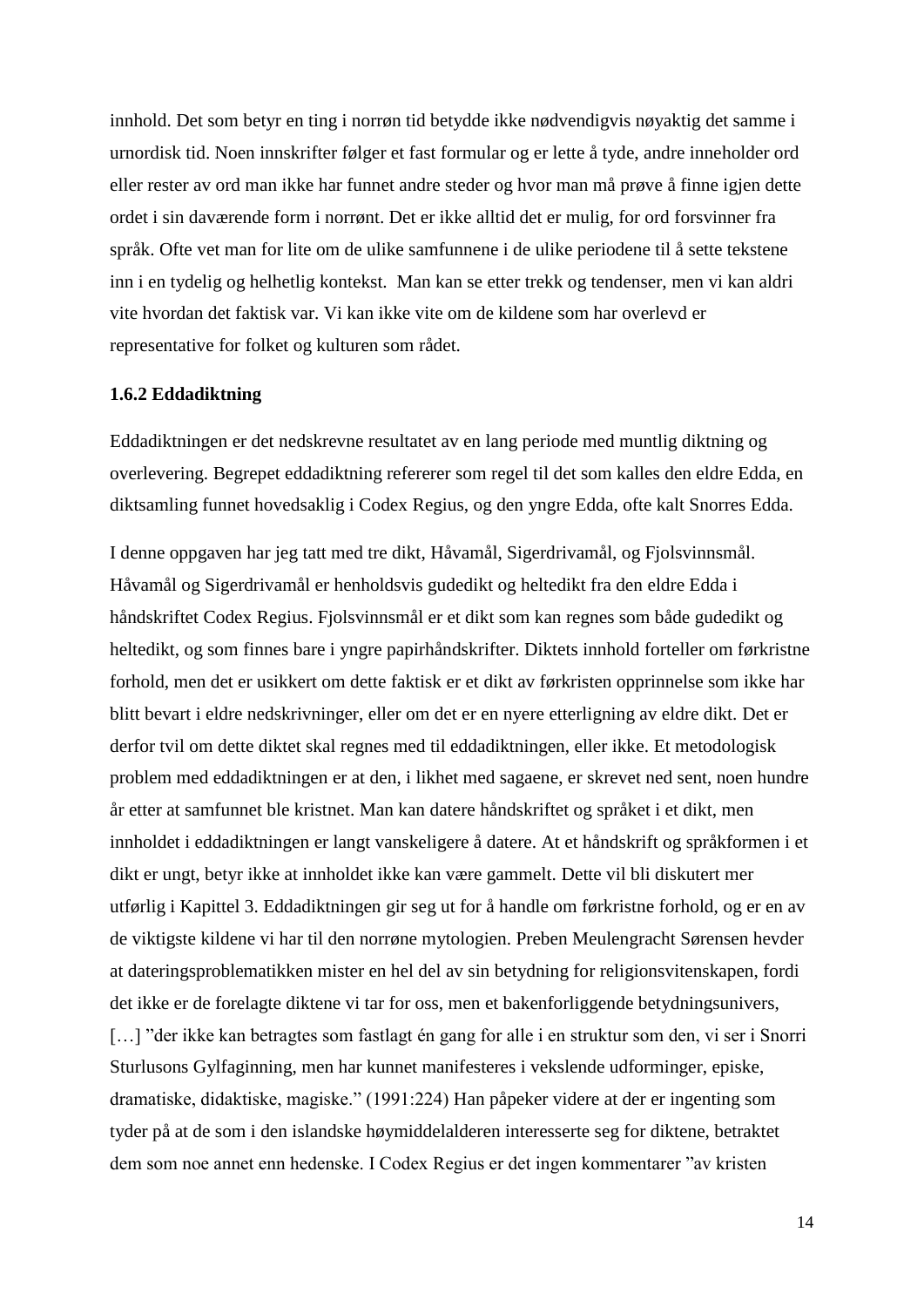karakter" fra redaktøren. Det er vanskelig å vite hvor faste i formen og uforanderlige diktene har vært. De må ha fortsatt i muntlig tradering et godt stykke etter kristendommens inntog, det kan man også se på bruddstykker av eddaversemål i runeinnskriftene fra Bryggen i Bergen fra 1100- og 1200-tallet. Muntlig kultur er dynamisk og foranderlig – "Måske er det først og fremst heri, at den afslører sig som førkristen" (Sørensen 1991:227). Hvorvidt det er snakk om noen særlig kristen påvirkning de siste hundreårene av overleveringen er vanskelig å si noe om. Diktenes form og strenge regler om rim og rytme vil til en viss grad være et hinder for en del forandringer. I denne oppgaven kommer jeg til å behandle diktene Håvamål og Sigerdrivamål som relativt sikre kilder til førkristne forestillinger. Fjolsvinnsmål, som ikke hører til i Codex Regius, men bare er bevart i skrifter fra 1600-tallet, er klart en usikker kilde å bruke. Men jeg har, på grunn av diktets innhold, valgt å ta det med i denne oppgaven. Det gir, dersom det er autentisk, et enestående innblikk i spesielt kvinners offerpraksis når det gjelder helbredelse. Det er dessuten et av få steder hvor skikkelsen Eir blir nevnt, som ellers hovedsakelig bare blir kort nevnt hos Snorre som legegudinne. Jeg kommer ikke til å bygge videre argumentasjon i noe særlig grad på dette diktet, men jeg synes det er verdt å diskutere mulige tolkninger og betydninger i lys av annet materiale.

#### **1.6.3 Sagaer**

De sagaene jeg har hentet opplysninger fra i Kapittel 4 spenner i handling fra 800-tallet og til ut på 1000-tallet. De er skrevet ned ca 200 – 400 år etter at handlingen foregikk, og dette fører til noen metodologiske utfordringer. Fortellingene har vært en del av muntlig tradering, men hvor godt og hvor nøyaktig har folk husket historiene og detaljene i den? Og hvor stort fokus har det vært på å berette nøyaktig slik man fikk historien fortalt? I hvor stor grad var det tillatt å legge til eller trekke fra detaljer i beretningene? Dette er det selvsagt vanskelig å gi et godt og endelig svar på, og Else Mundal gir et kort overblikk over en del av diskusjonen om dette i *Handbok i norrøn filologi,* hvor hun presenterer Andreas Heuslers (1913) termer friprosa og bokprosa (2004:279). Ifølge friprosateorien kunne de muntlige fortellingene bli samlet til sagaer mens de fremdeles var muntlige, og særlig de mindre sagaene kunne bli skrevet ned uten noen særlige forandringer. I bokprosateorien mente man at det muntlige stoffet ikke var samlet i noen større sagaer, men fantes som løse beretninger som sagaforfatterne så brukte som grunnlag for sine egne tekster. I nyere tid har det blitt fokusert på korte fortellinger, tåtter, og blant annet Clover (Clover 1986 referert i Mundal 2004:281) mener at de korte fortellingene om for eksempel samme person kunne bli oppfattet som en del av en større helhet, men som ikke var fastlagt i hele sagaer.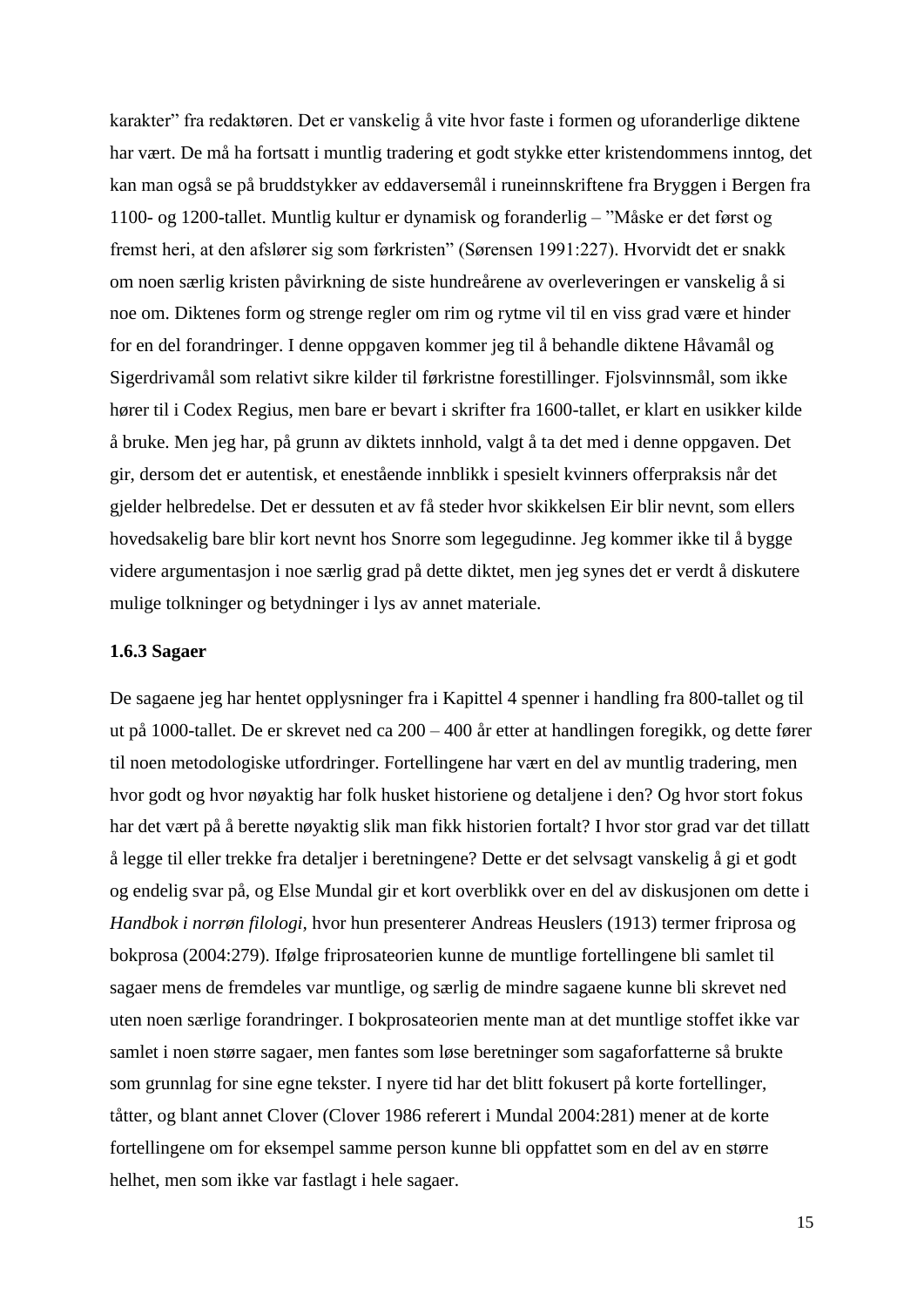En av utfordringene er at i tillegg til at det er flere hundre år mellom handling og nedskriving, er det også store forandringer som har skjedd i det islandske og skandinaviske samfunnet. Landene er i stor grad blitt kongedømmer, og en ny religion er introdusert. Denne nye religionen står i stor kontrast til den gamle på flere måter, og den gamle blir forbudt. Forfatterne av sagaene slik de er bevart i dag står dermed for en stor del i en ganske annen religiøs, kulturell og samfunnsmessig kontekst enn personene i sagaene gjør. Det er derfor vanskelig å vite hvor mye av innholdet som er farget av forfatterens og samtidens oppfattelser, meninger og forestillinger om det førkristne samfunnet. Et aspekt ved sagaene som kan begrense dette noe er sagaenes stil. De er knappe og refererende, og man får ikke vite hva personene tenker, bare det de gjør og sier. Noen av sagaene slik de er nedskrevet i dag bærer preg av redigering. Noen har bestemt seg for å samle flere historier og redigere og sette dem sammen til én saga, uten at vi vet hva denne redigeringen har hatt å si for innholdet. Sagaene er derfor den type kilden jeg anser som mest usikker av dem jeg har tatt med i denne oppgaven. Selve formen gir større variasjonsmuligheter enn for eksempel eddadiktningen, som i større grad er bundet av rim og rytme. I motsetning til runeinnskriftene og gravfunnene er de ikke "førstehåndsinformasjon", men skrevet ned av noen som hevder å vite hva og hvordan ting foregikk flere hundre år etterpå. Derimot er sagaene den kilden som gir *mest* informasjon om samfunnet og menneskene i det, og det er vanskelig å skulle forholde seg til og skrive noe om det norrøne samfunnet uten å i hvert fall delvis støtte seg på sagaene. Jeg har derfor jobbet kritisk med utvalget av sagaer. Alle sagaene som jeg har tatt med som kilder har handling fra tiden før kristendommen ble vedtatt som offisiell religion, eller fra tiden rett etter. I de fleste av disse sagaene spiller helbredelsene en perifer rolle. Det er ikke helbredelsessekvensen som er i fokus for fortellingen, som det vil bli vist er det kun noen få linjer som sies om dette aspektet, og ofte blir det nevnt som en del av en persons karakteristikk eller som en avslutning på en sekvens i historien. Unntaket her er beretningene om livsteinene, steiner med særlig kraft som kunne helbrede, som kan stå sterkt i fokus i fortellingene. Livsteinene kommer jeg tilbake til i Kapittel 4. Det at helbredelsen ikke innehar en sentral rolle i sagaene mener jeg kan bidra til å øke autentisiteten i opplysningen. Den fungerer ikke som en del av et fastlagt motiv, og jeg vil si den er dermed heller ikke like utsatt for redigering, overdriving eller fantasi. Beretningene om livsteinene har jeg tatt med og lagt vekt på da vi i to andre typer kilder, gravfunn og lovtekster, også finner disse omtalt. I fornaldersagaene og enkelte andre sagaer, kan vi finne mange fortellinger om helbredelse med fantastiske og magiske elementer, men disse har jeg ikke tatt med som kilder her, da de ikke har samme grad av realisme som andre sagaer, og er ofte ikke ment å ha det heller.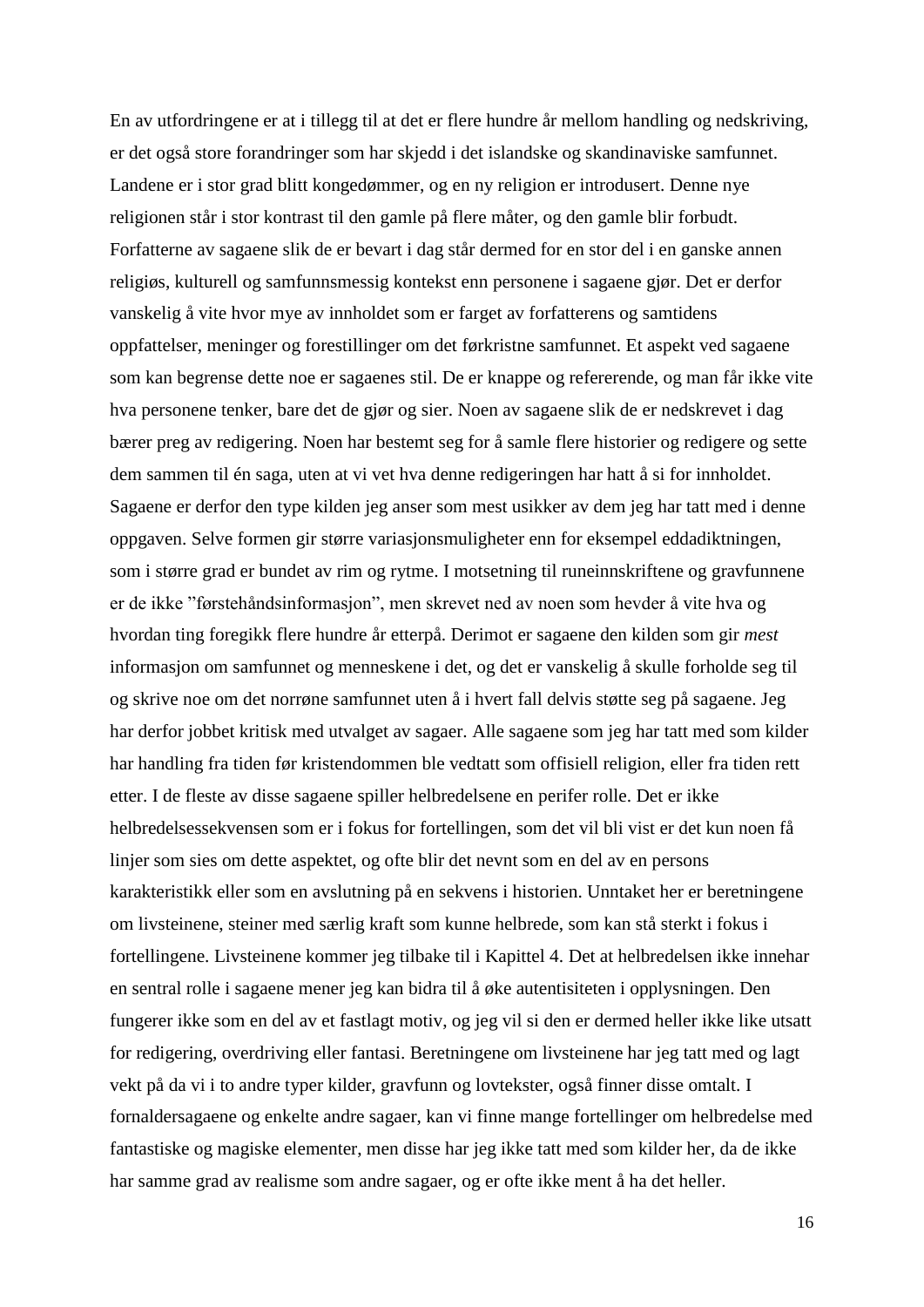#### **1.6.4 Lovtekster**

Lovtekstene er svært interessante som kilder fordi de peker på forhold ved den førkristne religionen som må ha vært aktuelle i en eller annen form da lovteksten ble formet og skrevet ned. Lovtekstene henvender seg mot det som må ha vært enten reelle og forholdsvis utbredte handlinger og forestillinger, eller de slår fast hva lovskriverne mislikte og fryktet folk kunne gjøre. Lovskrivernes grunner for å formulere og skrive ned de ulike lovene må bunne i et behov i en eller annen form.

I Kapittel 4 diskuteres lovtekstenes alder, og det er viktig å ha klart for seg hva det er man daterer. Det er som regel språket i nedtegnelsen man kan datere med en viss nøyaktighet, innholdet kan være langt eldre. Noen av tekstene er dermed konservative i den forstand at de har bevart en lovtekst som ikke lenger er aktuell, eller like aktuell som den var før. Selv om lovtekstene jeg tar for meg her er skrifter fra 1200- og 1300-tallet peker de tilbake på forhold som er eldre. Jeg vil derfor anse lovtekstene som kilder som på en autentisk måte kan fortelle om forestillinger og handlinger med førkristent preg i overgangstiden mellom førkristen og kristen tro, og i den tidligste kristne perioden.

I mange av lovtekstene finner man omtalt førkristne fenomener som man kjenner fra andre typer kilder, slik som for eksempel blot, spåing og livsteiner. At enkelte slike fenomener omtales i flere kilder tyder på at det har vært utbredte fenomener, og dermed er de viktige med tanke på representativitet. Innad i samme type kilde finner vi også mange forbud og påbud som omhandler det samme og som har lignende ordlyd. Dette gjelder for eksempel det generelle forbudet mot bloting, galder og trolldom, som vi finner i både Gulatingsloven og Grågås. Noen lovtekster omtaler handlinger vi ikke kjenner fra andre lovtekster eller andre typer kilder, slik det er med for eksempel Borgartingsloven paragraf 16.4, hvor barns fingre eller tær blir bitt av for å sikre langt liv (dette kommer jeg tilbake til i Kapittel 4). Denne lovteksten kan da ikke regnes som like representativ som andre. Det er rimelig å tro at handlingene og forestillingene beskrevet her har vært reelle, denne paragrafen finnes i alle nedtegnelser som er bevart av denne lovteksten. Men det er vanskelig å tenke seg at de er representative for hele det norrøne området.

#### **1.6.5 Gravfunn**

Gravfunnene er som type kilde i høyeste grad autentiske. Likevel er det også her viktig å være kritisk. Gravfunnene må bli tolket, og det er i forhold til dette mange elementer å ta hensyn til.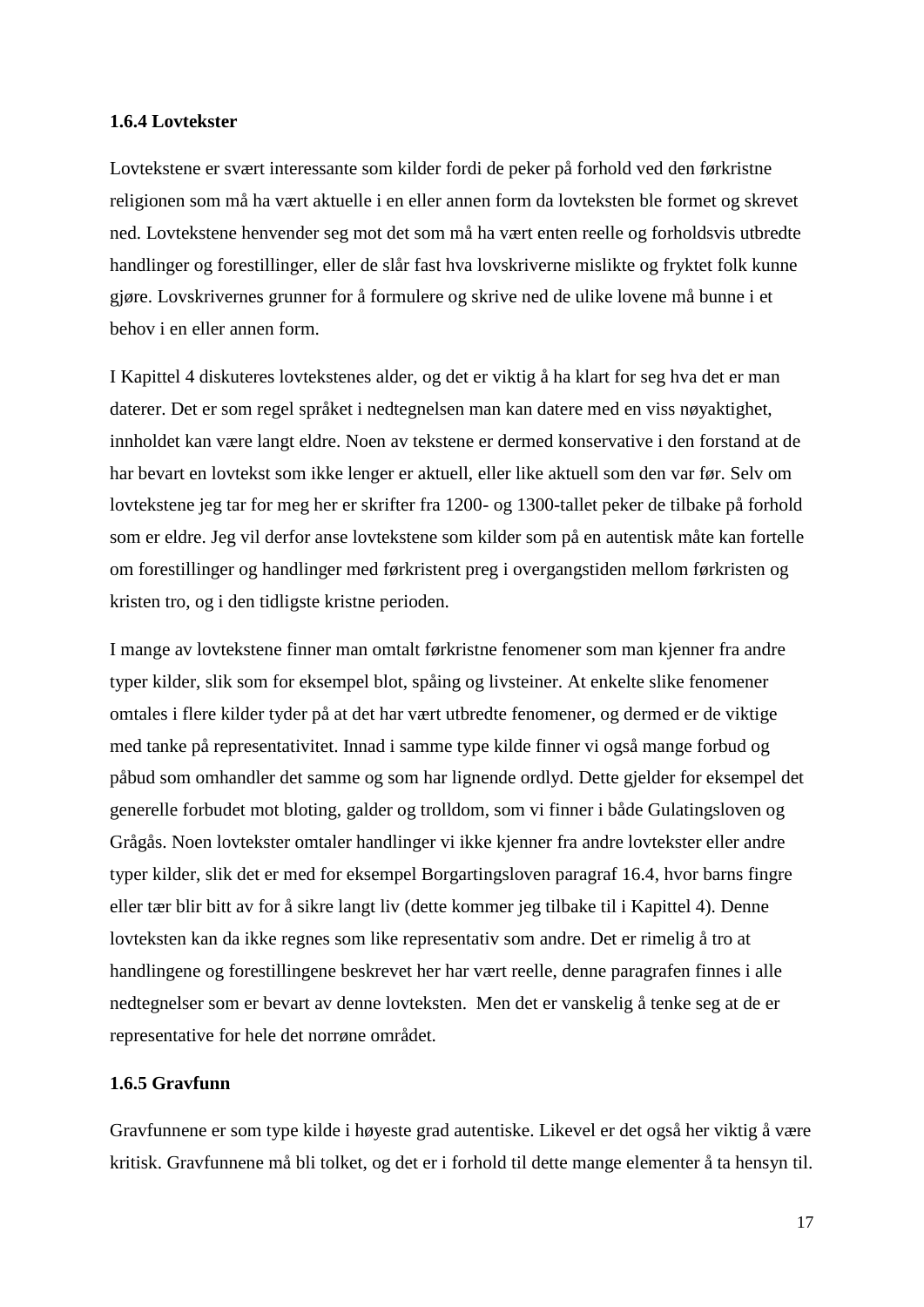Tolkninger av gravfunn støttes ikke bare på fakta som den gravlagtes kjønn, posisjon av gravgaver, alder og skader på skjelett m.m., men også på kunnskaper om det norrøne førkristne samfunnet. I det arkeologene setter ord på papir vil det alltid være en form for tolkning involvert. I tolkninger om forhold i det norrøne førkristne samfunnet er det viktig å være klar over at gapet mellom da og nå er stort. Det er begrenset hva vi vet om samfunnet da, til det er den samlede kildemengden i mange tilfeller for liten og usikker.

Når det gjelder representativitet tar gravfunnene jeg diskuterer opp et viktig aspekt: steinene jeg diskuterer og som er blitt tolket som livsteiner har ikke blitt funnet i mange graver. Dette er det stor sannsynlighet for at skyldes at tidligere utgravinger har oversett steinene eller ikke tillagt dem betydning. Derfor har de heller ikke blitt tatt med i arkeologiske rapporter, og det er dermed vanskelig å si noe om representativitet på disse gravgavene. Men sannsynligheten for at det finnes betydelig flere enn det er rapportert om er stor, og dette blir diskutert videre i Kapittel 5.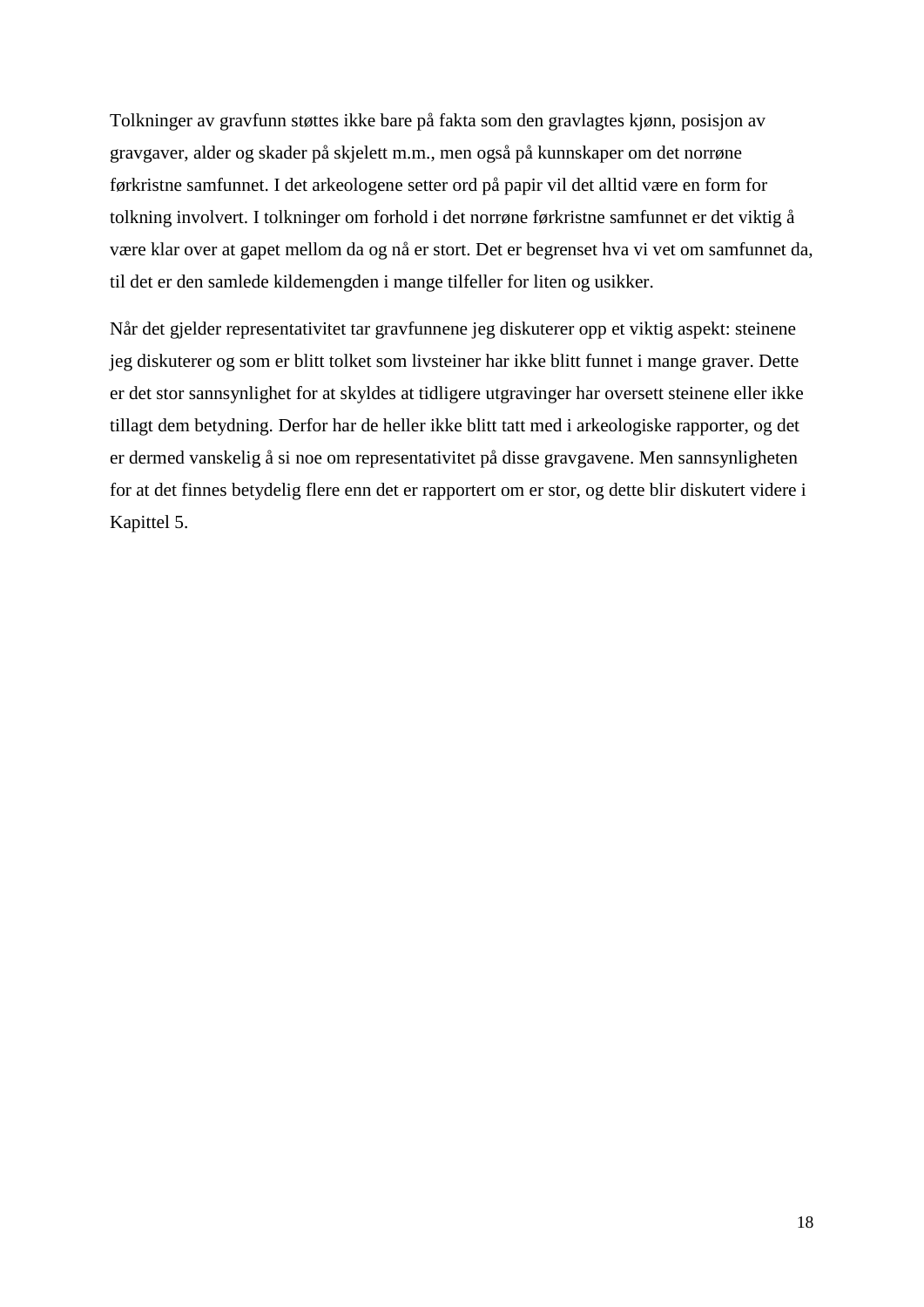# **Kapittel 2. Runeinnskrifter**

I dette kapittelet vil jeg trekke frem og diskutere noen runeinnskrifter som kan være relevante for problemstillingen min.

# **2.1 Runenes opprinnelse**

Man vet ikke *når* runeskriften ble til. Tacitus skriver i *Germania* (ca 98 e.Kr) at germanerne hadde såkalte *notae* de brukte i forbindelse med divinasjon, og det er rimelig å tro at disse har vært runer eller forløperen til runene, men man vet det ikke sikkert. De tidligste bevarte runeinnskriftene stammer fra det andre århundre e.kr, og er skrevet med de tidligste runene vi kjenner, den eldre fuþarken. Disse runene ble brukt fra ca 150 – 700 e.Kr, og finnes på ca 450 bevarte gjenstander. Språket er urnordisk, og funnstedene er Skandinavia, Stor-Britannia, Nord-Tyskland og andre steder germanerne har vært – noen så langt borte som Ungarn og Romania. Det er likevel naturlig å anta at runeskriften har eksistert en tid før de eldste funnene.

Etter hvert skjer det stor utvikling i fuþarken. Det er store regionale forskjeller, det kommer nye runer og varianter av runer til, og det forsvinner runer man kjenner fra den eldre runeskriften. I Skandinavia ender man opp med en fuþark bestående av bare 16 tegn, hvilket fører til at det i mange tilfeller er vanskelig å lese og tyde teksten, da hvert tegn kunne stå for to, tre eller flere lyder. I Friesland og England gikk man andre veien. Her fortsatte man å bruke en 24-tegns futhark videre fra 400–tallet, med enkelte tillegg og endringer. Fra 500– tallet finner man runevariasjoner som er spesifikke for dette området. Etter hvert som man kommer over i middelalderen fylles fuþarken igjen ut i Skandinavia, og man får en runerekke som i det store og hele svarer til det latinske alfabetets fonemer.

Man vet heller ikke *hvor* runene ble oppfunnet, eller av *hvem*. Sør-Norge, området rundt Kattegat og den tyske bukten til sør-vestkysten av Østersjøen peker seg ut som et område med spesielt mange funn fra den eldre perioden,<sup>2</sup> og også det hittil eldste daterte runeobjektet som er funnet, Vimosekammen (datert til ca 160 e.kr), er funnet i Danmark. Dette er likevel ikke bevis for at runene ble oppfunnet her. Et viktig spørsmål er derfor: ble runene oppfunnet av germanerne selv, uten påvirkning utenfra? Eller har man overtatt og forandret eller blitt inspirert av andre skriftsystemer?

<sup>-</sup> $2$  Looijenga 2003:78.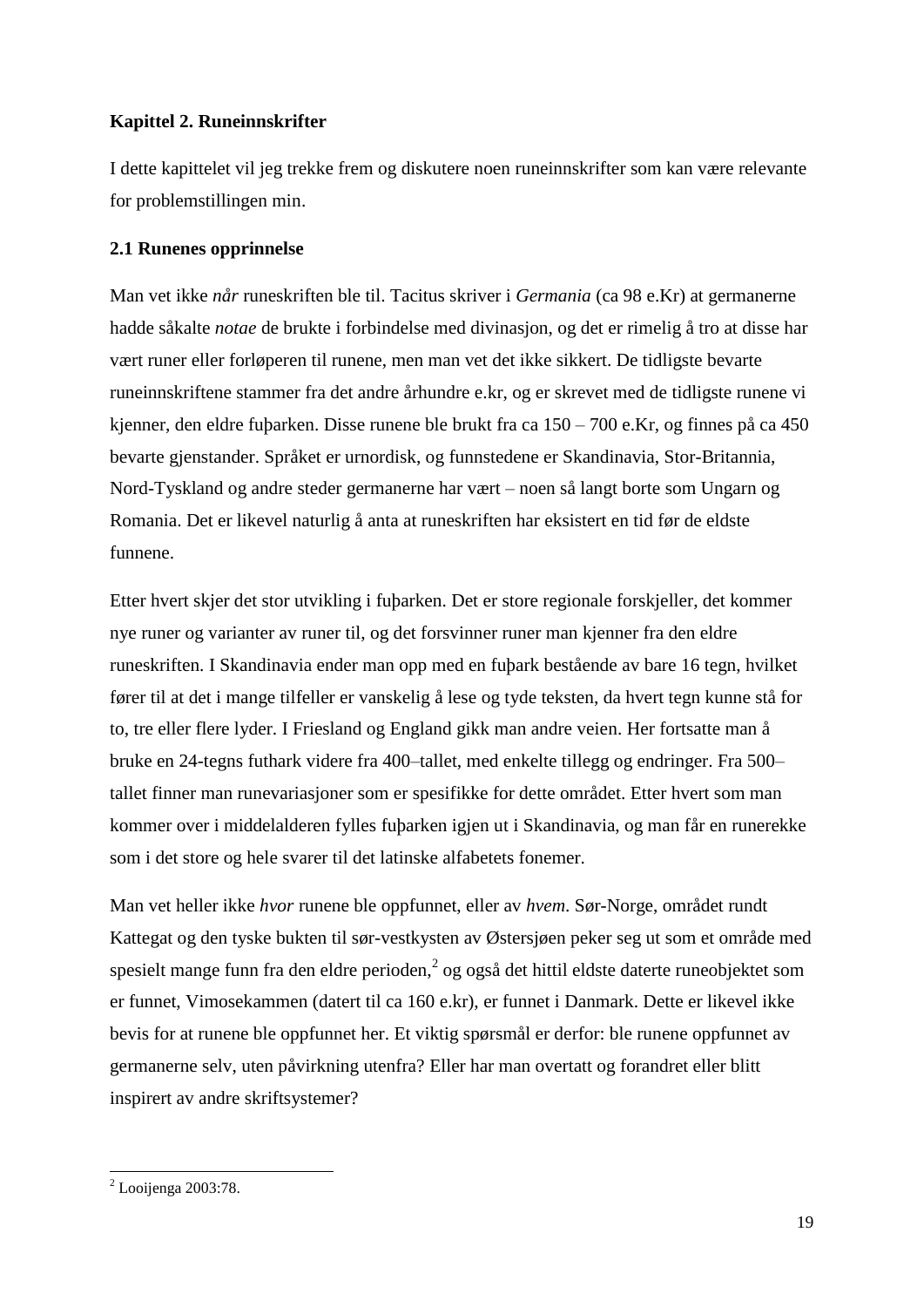Man ser helt klare likheter og overensstemmelse mellom en del runetegn og latinsk, gresk og etruskisk alfabet, både i form og lyd. Runetegnene /r/, /h/, /i/ og /t/ er eksempler på tegn som er helt eller bortimot like de latinske bokstavene for samme lyd. Andre runetegn samsvarer i form med latinske bokstaver, men har andre lydverdier. Dette har blitt tolket som at innflytelsen på runeskriften fra romerne ikke har vært absolutt. Runetegnene for /o/ og /s/ har likheter med de greske bokstavene omega og sigma (Ω, Σ). Tineke Looijenga (2003:82) foreslår at runene oppstod i områder langs Rhinen som var blitt "romaniserte", og at tidspunktet for dette kan ha vært det første århundre av vår tidsregning, mens Terje Spurkland (2001:13) heller til Øst-Europa og foreslår goterne i Donau- eller Vistulaområdet.

#### **2.2 Profane skrifttegn eller kultiske tegn?**

Når det gjelder runenes opphav er ikke bare når, hvor og av hvem viktige spørsmål, men også hvorfor og hvordan de ble brukt. Spørsmålet om hvorvidt runene skal ses på som først og fremst skriftsystem og kommunikasjonsmiddel $^3$  eller som kultiske eller magiske tegn $^4$  har vært mye diskutert. Både runologer og andre har vært involvert i diskusjonen, og det har vært vanskelig å komme til en enighet. Tidligere var det en fremtredende tanke at runetegnene i opprinnelse og funksjon først og fremst var magiske tegn med egen kraft, brukt i kultiske handlinger. Til grunn for denne oppfattelsen la man blant annet det faktum at hver enkelt rune har et eget navn. Runen "f" kan dermed stå for både lydverdien /f/, men kan også symbolisere navnet dens, norrønt *fé*, urnordisk \**fehu* – "fe, rikdom, gods". Runetegnene kunne altså være både lydtegn og ideogrammer, begrepsruner. Man har tenkt seg at man kunne riste slike begrepsruner, og bruke dem som amuletter som ga ønsket virkning fordi de representerte symbolverdier i samsvar med runenavnene. To av runene, A- og T-runen, kan også knyttes til det mytologiske. De het \**ansuR*, norrønt *áss*, og \**tīwaR*, norrønt *Týr* – "gud, guddom" og "Tyr", krigsguden. Det finnes flere runeinnskrifter med en mengde A- og T-runer, hvor det er rimelig å tenke at disse skal stå som en symbolsk påkalling av gudene, for eksempel Kylversteinen. Det er likevel vanskelig å ta dette til inntekt for at all slik bruk av runer var rituell, eller at runene i seg selv var magiske. Spurkland (2001:20) mener disse runenavnene først og fremst hadde en mnemoteknisk funksjon – runene fikk navn etter den lyden ordet

<sup>3</sup> Se for eksempel Bæksted 1952.

<sup>4</sup> Se for eksempel Lönnroth i Kaspersen et al. 1984, Grønvik 1987.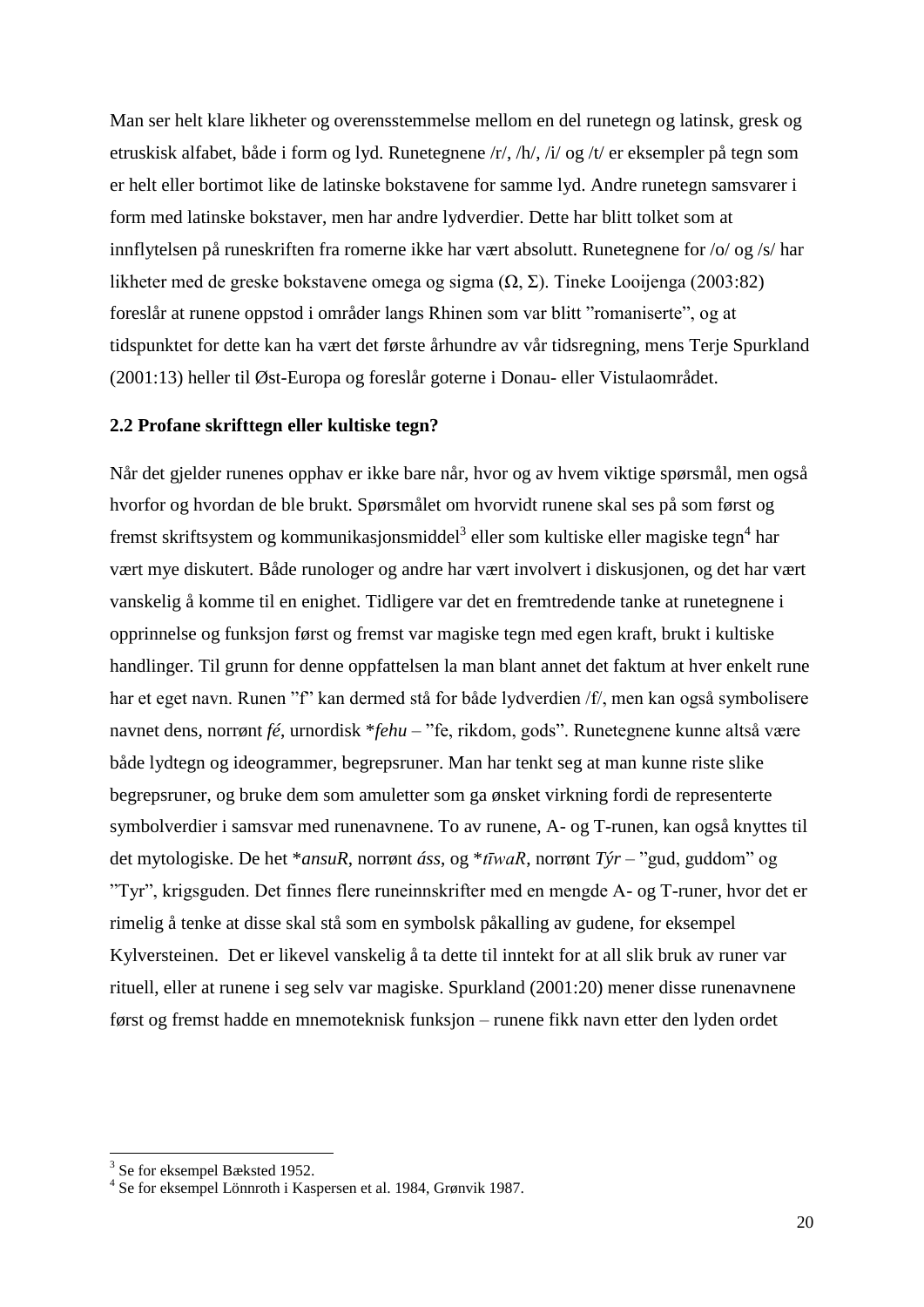begynte med.<sup>5</sup> Det var også plassbesparende, og man kan i middelalderske manuskripter finne at enkeltruner ble brukt som ideogram istedenfor at hele ordet ble skrevet ut.

Det er også i runeinnskrifter funnet mange ord som det er bred enighet om å tolke som magiske ord, slik som for eksempel "alu", "laþu", "laukar", og også hele innskrifter kan tolkes til å være magiske formularer, som vi skal se nærmere på i dette kapittelet. Likevel gir ikke dette grunnlag for å gå ut fra at selve runetegnene skulle være magiske i seg selv, eller at dette var runenes primære funksjon – gjennom hele perioden runene var i bruk. La oss først se på de ulike betydningene ordet "rune" kunne ha: 1. løyndom, hemmeleg kunnskap; lærdom; skaldskap. 2. hemmeleg eller kviskrande samtale. 3. trolldomsteikn. 4. rune, runeteikn. 5. bokstav.<sup>6</sup> Her ser vi at trolldomstegn kun er en funksjon av flere. For å sette det hele i perspektiv må vi prøve å forestille oss hvordan runekunsten, eller kanskje heller skrivekunsten, ble oppfattet da den kom inn i det germanske samfunnet. Spurkland (2001) peker på at det ganske sikkert bare var eliten i dette samfunnet, verdslig, geistlig eller begge deler, som kunne riste runer. I flere innskrifter fra den eldste tiden står det "ek erilaR" og et personnavn, hvor *erilaR* av mange blir tolket som runemester, og oppfattes som en egen tittel. Det er lett å forestille seg at for andre som ikke kunne bruke runer og som ikke forstod hva det var, kunne det "hefte mystiske forestillinger ved dem som skrev, eller ved produktet av denne aktiviteten" (Spurkland 2001:22). Etter hvert som flere lærte seg skrivekunsten ble også skrivingen i seg selv avmystifisert, noe vi tydelig kan se i mange innskrifter, blant annet fra Bryggen i Bergen hvor det er svært hverdagslige og profane innskrifter som *Eirikr á* – "Eirik eier" (N684) og *Gyđa segir at þú gakk heim* – "Gyda sier du skal gå hjem" (N B149).<sup>7</sup> Innskriftene fra Bryggen er riktignok fra 1200 og 1300-tallet, og således etter trosskiftet, men viser likevel i hvor stor grad skrivekunsten var blitt et hverdagslig fenomen. Men det finnes også innskrifter fra 1300-tallet som er tolket til å være magiske, på samme måte som en ved flere av de tidligste runefunnene tolker innholdet til å være ganske enkle og profane navneller redskapsbetegnelser. Beveger vi oss bort fra selve runeinnskriftene og over til Eddaene og sagaene finner vi mange tekster hvor runene kobles til det mytologiske. I Sigerdrivamål lærer Sigerdriva bort runer av klar magisk karakter, og sier disse stammer fra Odin. I Håvamål betegnes runer som *reginkunnom*, gitt av gudene, <sup>8</sup> og senere i Håvamål (strofe 138-139) beskrives det hvordan Odin ofrer seg selv for å vinne mer kunnskap og "tar opp runer".

1

<sup>5</sup> Unntaket er R- og ng-runene, (\*algiR, norr.elgr og \*Ingwar, gudenavnet Ing) som representerte lyder som ikke fantes i begynnelsen av ord, verken i urnordisk, norrønt eller moderne skandinaviske språk.

 $<sup>6</sup>$  Heggstad et.al. 1990.</sup>

<sup>7</sup> Katalognummer fra *Norges innskrifter med de yngre runer*, bind VI, 1990, ved I. Johnsen.

<sup>8</sup> Dette er ikke en uvanlig forestilling og finnes for flere andre skriftsystemer også.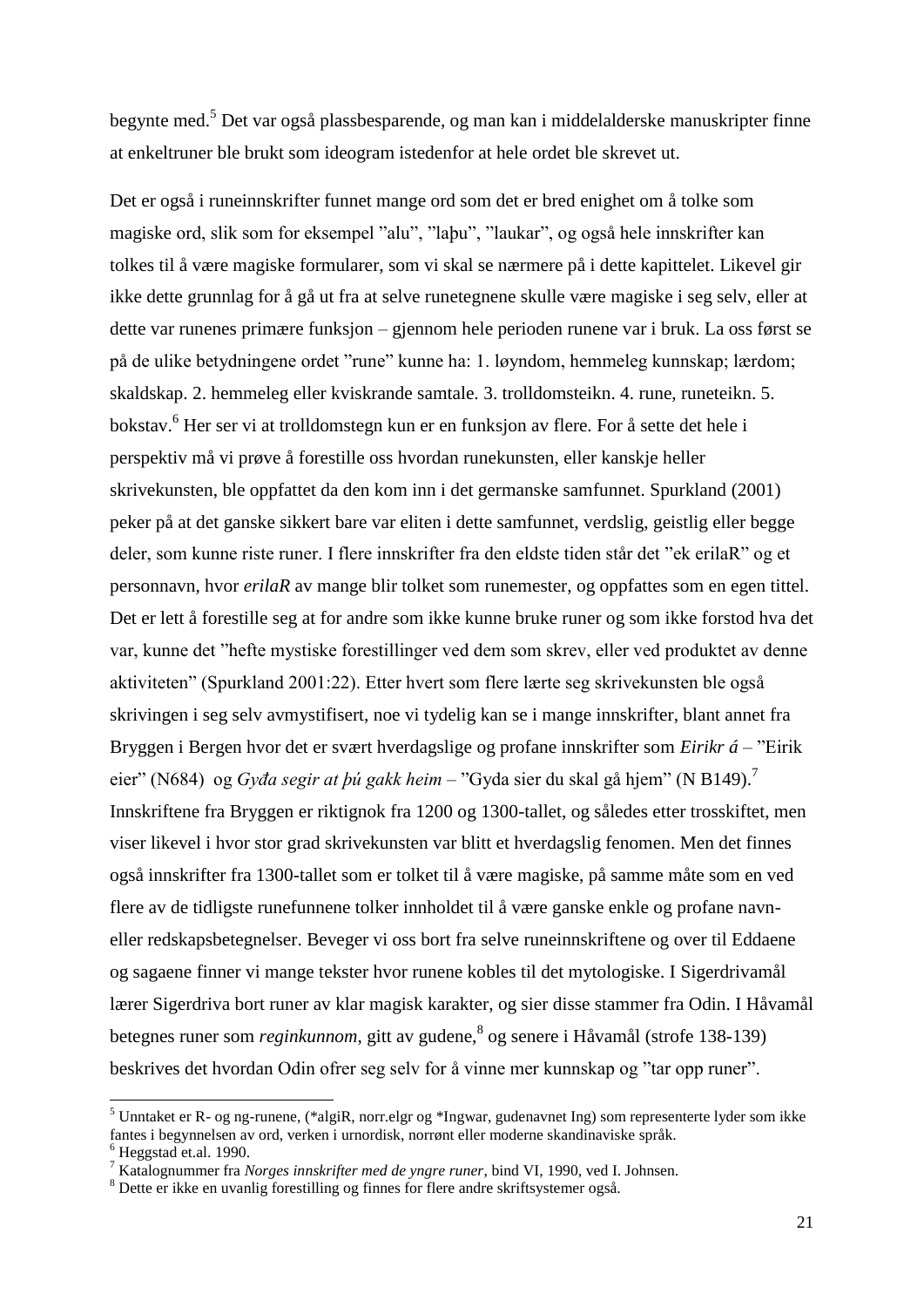Biskop Wulfila valgte på 300-tallet å bruke ordet *runa* for *mysterion* i sin oversettelse av bibelen til gotisk. Det synes derfor klart at runer kan knyttes til det mytiske og det rituelle. Det vil ikke dermed si at det er den eneste funksjonen de har hatt eller at synet på runenes funksjon og vesen har vært konstant gjennom hele perioden runer har blitt brukt. Runene trenger ikke alltid ses på som magiske i *seg selv.* Og det finner vi også mange bevis på opp gjennom historien. I for eksempel Codex Runicus av Skånske lov (AM 28,8:0) ble runene brukt for å skrive en lovsamling. Runene ble også brukt av de geistlige i kristen tid. Den anglosaksiske *fuþorcen* ble i England fra sekshundretallet av benyttet i klostrene for å skrive latinske tekster. Runetegnene ble tidlig forstått som funksjonelle skrifttegn av lærde i Europa, og den frankiske biskopen Venantius Fortunatus skriver på 500-tallet bebreidende at en venn ikke har svart på brevet hans, og at om ikke annet så kunne han ha sendt "barbariske runer":

# *Barbara fraxineis pingatur runa tabellis quodque papyrus agit, virgula plane valet.<sup>9</sup>*

Når jeg i denne oppgaven skal ta for meg runeinnskrifter for å se om de kan si noe om synet på helse, sykdom og helbredelse finner jeg det derfor tjenlig å gå ut fra at "rune", som listet i ordboka, kan ha flere betydninger, og at "trolldomsteikn" er et av dem. De vil ikke automatisk bli behandlet som kultiske i seg selv, eller som om det var deres primærfunksjon. Ulike tolkninger og teorier for hvordan runene er brukt og hvilken funksjon de har i de aktuelle innskriftene vil bli tatt med i analysen av tekstene.

#### **2.3 Utvalg av kilder**

-

Det finnes noen metodologiske utfordringer i dette kapittelet, som diskutert i Kapittel 1. Jeg har valgt ut seks runeinnskrifter, fra ca 725 til 1100-tallet. På 1000- og 1100-tallet kristnes de skandinaviske landene, og de seneste runeinnskriftene faller derfor inn under kristen tid. Men som vi skal se er det variasjoner fra sted til sted når kristendommen får fotfeste og blir enerådende, og det ser også ut som om enkelte elementer fra den førkristne troen ble brukt lenge etter at trosskiftet offisielt var foretatt. Det er et forholdsvis stort spenn i tid, og metodologisk kan det være en utfordring å bruke innskriftene til å si noe om tendenser og fellestrekk i det førkristne norrøne samfunnet. Jeg har på grunn av dette valgt bort både tidligere og senere innskrifter, og har et særlig fokus på innskriftene i overgangen mellom førkristen og kristen tro. For videre diskusjon omkring dette, se Kapittel 1. Alle disse

<sup>&</sup>lt;sup>9</sup> "La den barbariske rune blive malet på asketræstavler; hvad papyrusen, det går også for den snittede pind." Stoklund 2000:81.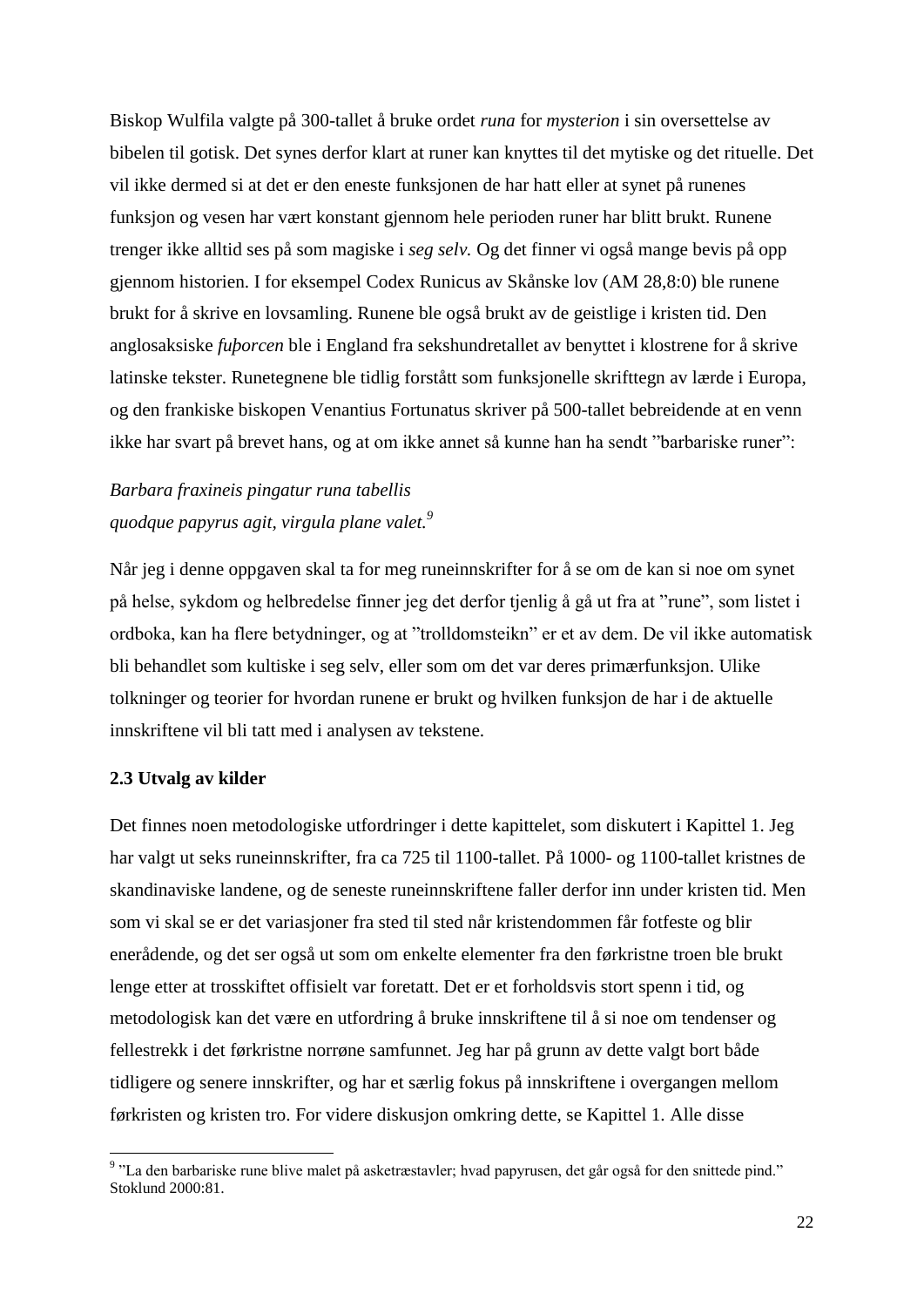innskriftene knyttes til Skandinavia, og faller inn under det samme kulturområdet. Innskriftene kan fortelle noe om forestillinger knyttet til helse, sykdom og helbredelse i sine perioder og miljø.

# **2.4 Runeinnskriftene**

1

## **2.4.1 Ribe kraniefragment**

I utgravninger i den gamle handelsbyen Ribe i Danmark ble det funnet et fragment av et menneskekranium med runer på. På sitt lengste måler den 8,5 cm, og på det videste 6 cm. Det er fra innersiden boret et hull. Hullet og runene dateres til ca 725 e.Kr., kraniefragmentet som eldre.

# **ulfuRAukuþinAukHutiuRꞋHiAlbburiisuiþR þAiMAuiArkiAuktuirkunin buur**

*UlfR auk Ōðinn auk Hō-tiuR. Hjalp buri es viðR þæima værki. Auk dverg unninn. Bōurr.*

"UlfR and Óðinn and High-tiuR. Help is buri" or "by means of bur against this pain. And the dwarf (is) conquered. Bóurr."<sup>10</sup>

I den første setningen er det ganske tydelig at det står tre navn. Erik Moltke tolket dette i 1973 som menneskenavn, men gikk i 1976 bort fra dette da navnespesialister mente navnet Odin på tidspunktet runene ble ristet bare kunne brukes om guden Odin. Odin er altså flankert av to andre navn. Det er han også på Nordendorf-fibulaen $^{11}$  og i en dåpsed $^{12}$  brukt under kristningen av Tyskland, og også i Voluspå og i Gylvaginning ved verdens skapelse. MacLeod og Mees (2006:25) mener derfor det i denne innskriften kan være snakk om "a divine triad". De to andre navnene er ikke like lett gjenkjennelig som Odin. McKinnell, Simek og Düwel (2004:50) foreslår at *UlfR* og *Hō-tiuR* kan bety Fenrisulven og guden Tyr. MacLeod og Mees er også inne på dette og legger til at de to andre navnene kan også være andre navn for Odin.

<sup>10</sup> Transkribering, tolkning og oversettelse av Marie Stoklund i *Frisian runes and neighbouring traditions,* 1996.

<sup>&</sup>lt;sup>11</sup> En sølvforgyllet fibula funnet i Nordendorf i Sør-Tyskland, datert til midten av 500-tallet.

<sup>&</sup>lt;sup>12</sup> Saksisk dåpsed funnet i et klosterbibliotek i Mainz i Tyskland, datert til 800-tallet.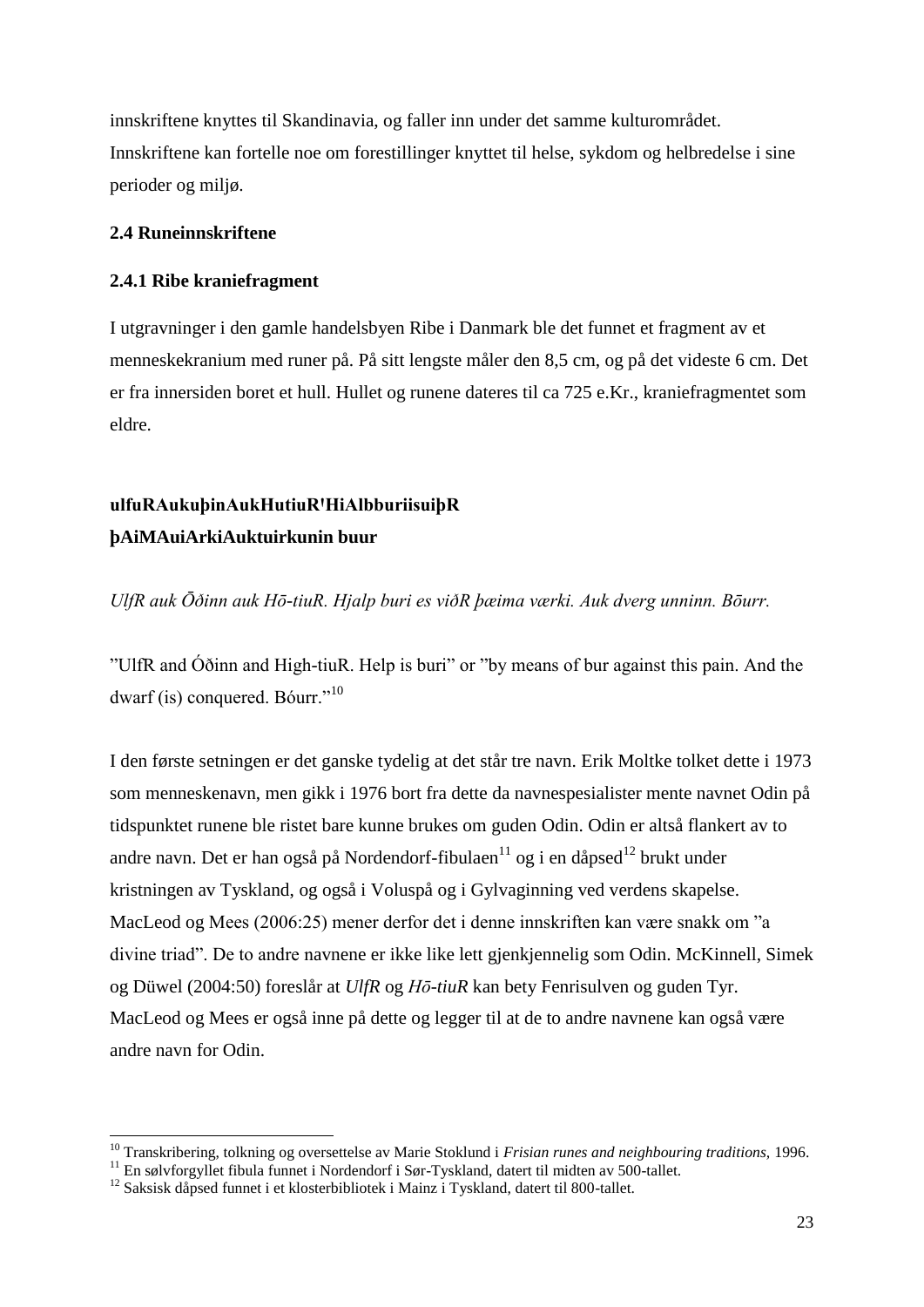Det synes uansett klart at innskriften henvender seg til Odin, og muligens to andre skikkelser, antagelig mytologiske de også. Resten av innskriften er ikke lett å tolke. Det er noen runetegn som er usikre i denne innskriften: rune 31 og 57. Marie Stoklund (1996:201) leser dem som i og n. Moltke mente den første bare var en tilfeldig strek, og den andre en g. Andre har foreslått u som rune 57. Dette påvirker selvsagt tolkningen av teksten hos de ulike forskerne. Det de fleste er enige om er at *viðR þæima værki* må bety "mot denne verken/smerten". Det er altså snakk om en innskrift som skal hjelpe mot sykdom, som Moltke foreslår er gikt. Resten av innskriften er ifølge Moltke et godt eksempel på "hvor lidt vi forstår også af vikingetidens sprog, så snart det bevæger seg uden for de faste rejser- og dødeformler" (1976:121), og peker spesielt på lingvistiske problem med den delen av innskriften som kommer mellom de tre navnene og "mot denne verken". Ordet "hjelp" i en eller annen form synes ganske klart, men er vanskelig å få til å stemme grammatisk som verb. MacLeod og Mees støtter derfor teorien om å lese "hjelp" som substantiv, i entallsform, og ser da de tre skikkelsene som skal gi hjelpen til Bur, runeristeren, som en enhet. De mener teksten dermed passer inn i en fast amulettkategori; hvor det er en oppregning av en guddommelig treenighet, en bekreftelse av dennes makt, og til slutt en signatur.

Stoklund presenterer en annen teori. Hun leser "buri" ikke som et navn, men et substantiv: hull. Betydningen blir da at hullet er hjelp mot denne verken, eller ved hjelp av hullet mot denne verken. Et viktig element i denne tolkningen er hullet i kraniefragmentet. Det har vært foreslått at dette kan være et resultat av trepanasjon, men både runene og hullet er yngre enn kraniefragmentet, og hullet er dessuten boret fra innsiden. Hullet og kraniefragmentet viser ingen spor av bruk som amulett, så enten har det blitt kastet eller mistet kort etter innskriften ble laget, eller så har hullet hatt en annen funksjon. Stoklund nevner her "other possible magic procedures, such as getting rid of the evil through a perforation, eventually by looking through a hole." (1996:204). Hun foreslår også manglende slitasje kan ha sammenheng med en praksis hvor man skriver på og kvitter seg med en gjenstand på et passende sted for på den måten å kunne kvitte seg med noe annet.

Den siste delen av innskriften har også flere ulike tolkninger. Stoklund tolker det som at "dvergen er overvunnet", med *Bōurr* som navnet på vesenet som forårsaket verken. Da kan vi trekke paralleller til Canterburybesvergelsen og Sigtuna I og II nedenfor. I disse tekstene er identifiseringen av sykdomsvesenet viktig, og det er mye som tyder på at ved å si eller skrive sykdomsvesenets navn kunne man også få makt over det. At dverger også ble sett på som vesener som kunne bringe sykdom finner vi flere steder i senere folketro, med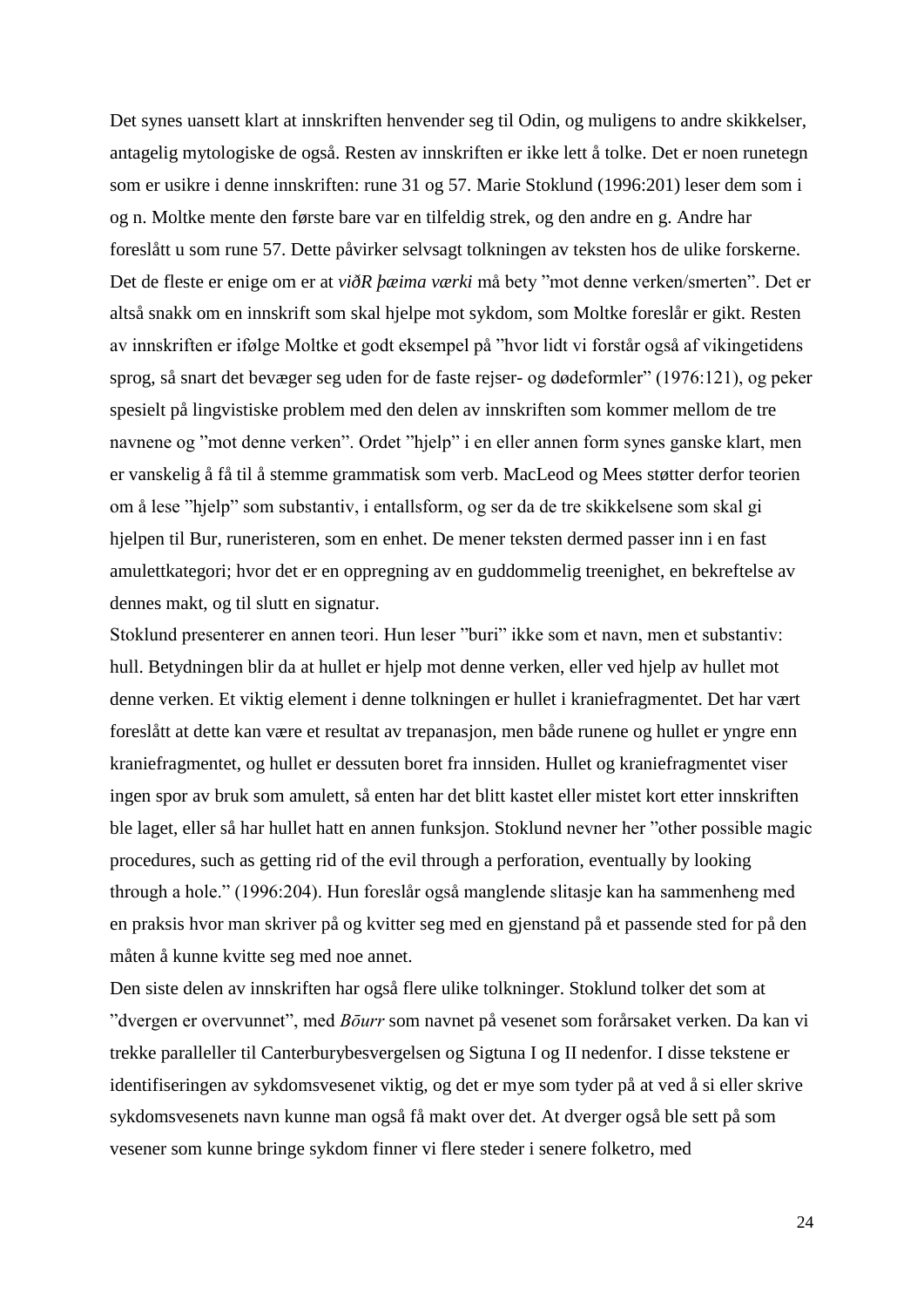sykdomsbetegnelser som dvergskot, dverglo og dvergsog.<sup>13</sup> Ingjald Reichborn-Kjennerud (1927:51) mener at når dvergene blir omtalt som mark i Ymes kjøtt, er det et tegn på at vi kan ha med noen av folketroens sykdomsvekkere å gjøre. Dersom *Bōurr* er navnet på en dverg kan vi se likheter med flere dvergenavn i for eksempel Voluspå: Bivorr, Bavorr og Bomburr. MacLeod og Mees (2006:25) bruker en tolkning hvor **tuirkunin** skal bety dvergeslag og **buur** er navnet på risteren, ikke sykdomsvesenet. De peker på at det i Gylvaginning fortelles at Odin er sønn av Bor, som igjen er sønn av Buri, og at runeristerens navn derfor kan stå i en mytologisk kontekst. Niels Åge Nielsen (1983:54) leser **tuirkuniu** og oversetter det med "dværgesverd"

Det er ikke lett å fastslå den nøyaktige betydningen til Ribe kraniefragment. Som vist ovenfor er flesteparten av runene tydelige og lesbare, men tolkningen er vanskelig. De fleste forskere er enige i at det må være en form for rituell gjenstand, som skal hjelpe mot en sykdom. Det er ikke lett uten videre å si om det er en beskyttende gjenstand eller for helbredelse, en bønn til guder om hjelp, eller et magisk formular som skal sikre bæreren hjelp.

## **2.4.2 Hemdrup-pinnen**

Hemdrup-pinnen ble funnet i en myr i 1949 og er 50 cm lang. Den er dekorert med et rombisk mønster, med tegninger av en menneskeskikkelse, noen hundelignende dyr samt en triquetra.<sup>14</sup> Det er også to runeinnskrifter på pinnen, og den dateres av Moltke (1976:290) til 800-tallet.

## **Uanþikiba ı fiukati ı ąsa . auaąubi**

"Den fygende fikk aldrig makt over dig, Åse"<sup>15</sup>

**Uanþikiba** blir hos Moltke delt opp og forsøkt tolket til **Uan þik iba,** *wan þik æfa* **– "**vandt deg aldri", eller "fikk aldri makt over deg". **ąsa,** står enten for personnavnet Åse, eller flertall av ås, førkristen gud. De siste runene gir han ikke noen tolkning på, og henviser her også til de problemene med lesning og tolkning som oppstår når tekstene beveger seg utenfor kjente formularer. **Fiukati** blir tolket som *fiugandi,<sup>16</sup>* presens partisipp av verbet "fyke". Moltke

<sup>13</sup> Olsen, O. 1912. *Norske folkeeventyr og sagn: Samlet i Nordland.*

<sup>&</sup>lt;sup>14</sup> Et symbol av tre hjørner, hvor linjene flettes inn i hverandre.

<sup>&</sup>lt;sup>15</sup>Translitterasjon og tolkning Moltke 1976:123.

<sup>&</sup>lt;sup>16</sup> Utelatelse av "n" foran tegn som "t" og "d" er ikke uvanlig i runeinnskrifter.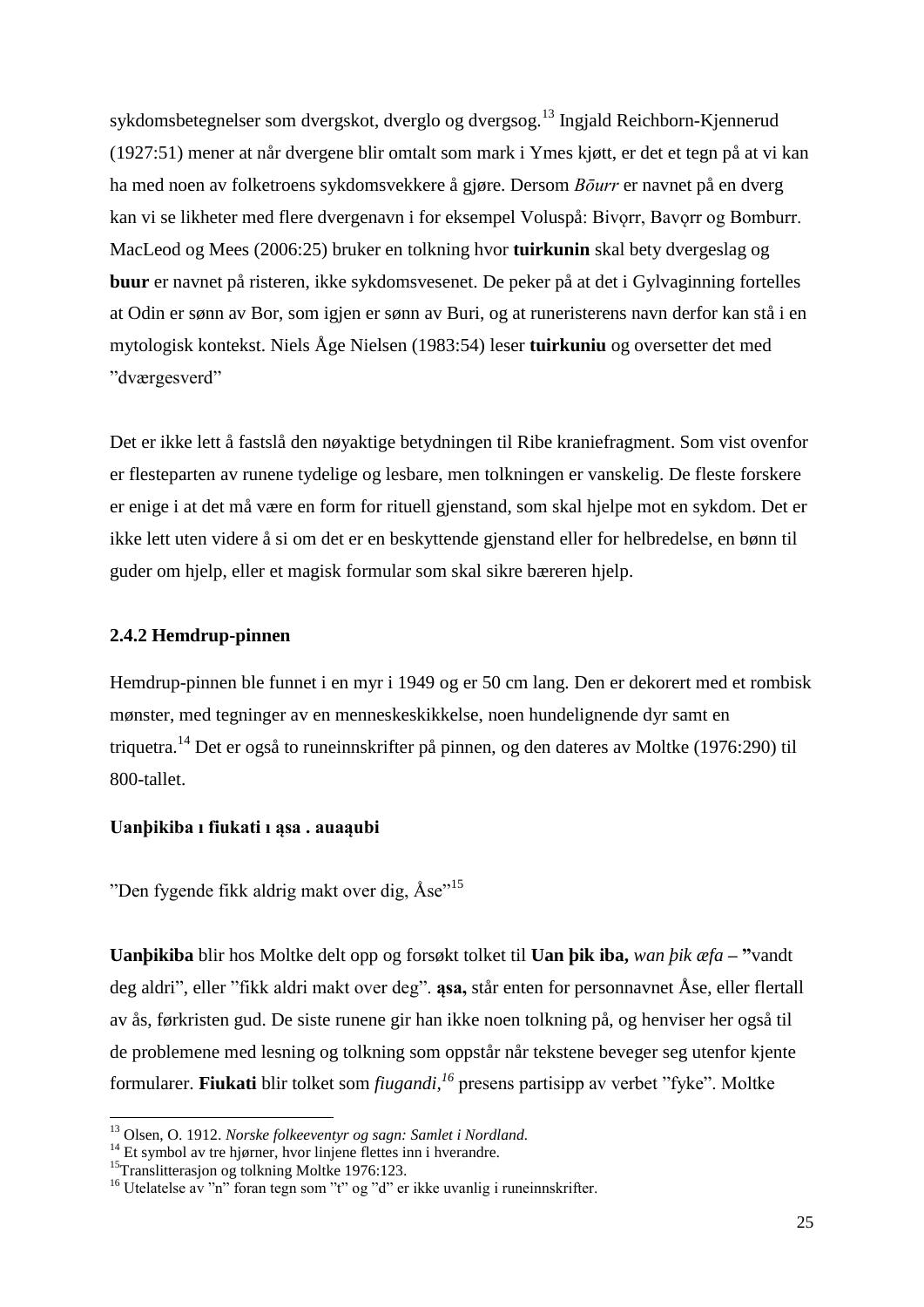foreslår å se dette som et navneord: den fykende, og mener det kanskje kan være snakk om en sykdom. Det samme gjør MacLeod og Mees, som skriver at fiukandi "obviously refers to an illness of some sort" (2006:127).

I sitt kapittel om åndetro i *Vår gamle trolldomsmedisin* (1927:18) viser Reichborn-Kjennerud flere eksempler fra germanernes historie som indikerer tro på ånder i de ulike elementene. På 500-tallet e.Kr. skriver den greske historieskriveren Prokopios at Thulefolket dyrket vesener i både luften, jorden, havet, elvene og kildene. Gylvaginning forteller om Frigg som krever ed av "eld og vatn, jarn og all slags malm, steinane, jorda, trea, sjukdomane, dyra, fuglane, eiteret og ormane, at dei ikkje skulle skada Balder". De førkristne gudene kunne ri gjennom luften, en forestilling som vi finner igjen i den senere folketroens julerei eller oskerei, hvor det var de døde som red gjennom luften julenatten. Flere vesener kan også knyttes til luften og vinden. Dverger ble vanligvis forbundet med stein og jord, men dvergenavnet Gustr viser at de også kan knyttes til luften. "Dverg" og "alv" var i norrøn tid betegnelser for forskjellige typer vesener, men det er ikke alltid grensene er så tydelige. Alfr er et dvergenavn i Voluspå, og noen sykdomsnavn viser forestillinger om både dverger og alver som sykdomsvesener: dvergskot som nevnt over svarer til alvskot, og dverglo til alvkule. I Norge har vi mange navn på spesielt hudsykdommer som skal ha hatt sin årsak i at alvene har pustet eller blåst på dem, som alveblåst (elveblest) og alvgust. Er det et slikt vesen som menes med "den fykende"? Et "luftvesen" som har forsøkt å volde sykdom (men ikke har klart det) eller har forårsaket sykdom, som så ble eller skal bli overvunnet ved hjelp av runene på pinnen? MacLeod og Mees mener det:

"Like other Germanic peoples, the Scandinavians believed in malignant spirits of disease floating around the atmosphere, attacking the unwary. To protect themselves, Scandinavians carved runic charms to ward off these insidious beings" (2006:130).

*Gand* kan kanskje også settes i forbindelse med Hemdrup-pinnen. Gand er et noe uklart begrep, i senere tid er det ofte forstått som en form for "trolldom", på samme måte som seid. Dette er en nyere oppfattning, påpeker Heide (2006:1), og finnes først i tekster fra 1600-tallet. I tidligere kilder er ganden først og fremst brukt om *sjelen* eller *hjelpeåndene* som blir sendt ut av en trollkyndig. Kan "den fykende" være en ånd sendt ut av en trollkyndig? I *þulur* i Snorres Edda finner vi "gandrekr", som av Finnur Jónsson<sup>17</sup> blir oversatt som et uttrykk for "vind", som også kunne passe med "den fykende". Gand kan også betegne en kjepp eller stav,

<sup>&</sup>lt;sup>17</sup> Jónsson 1913-16:169 referert i Heide 2006:28.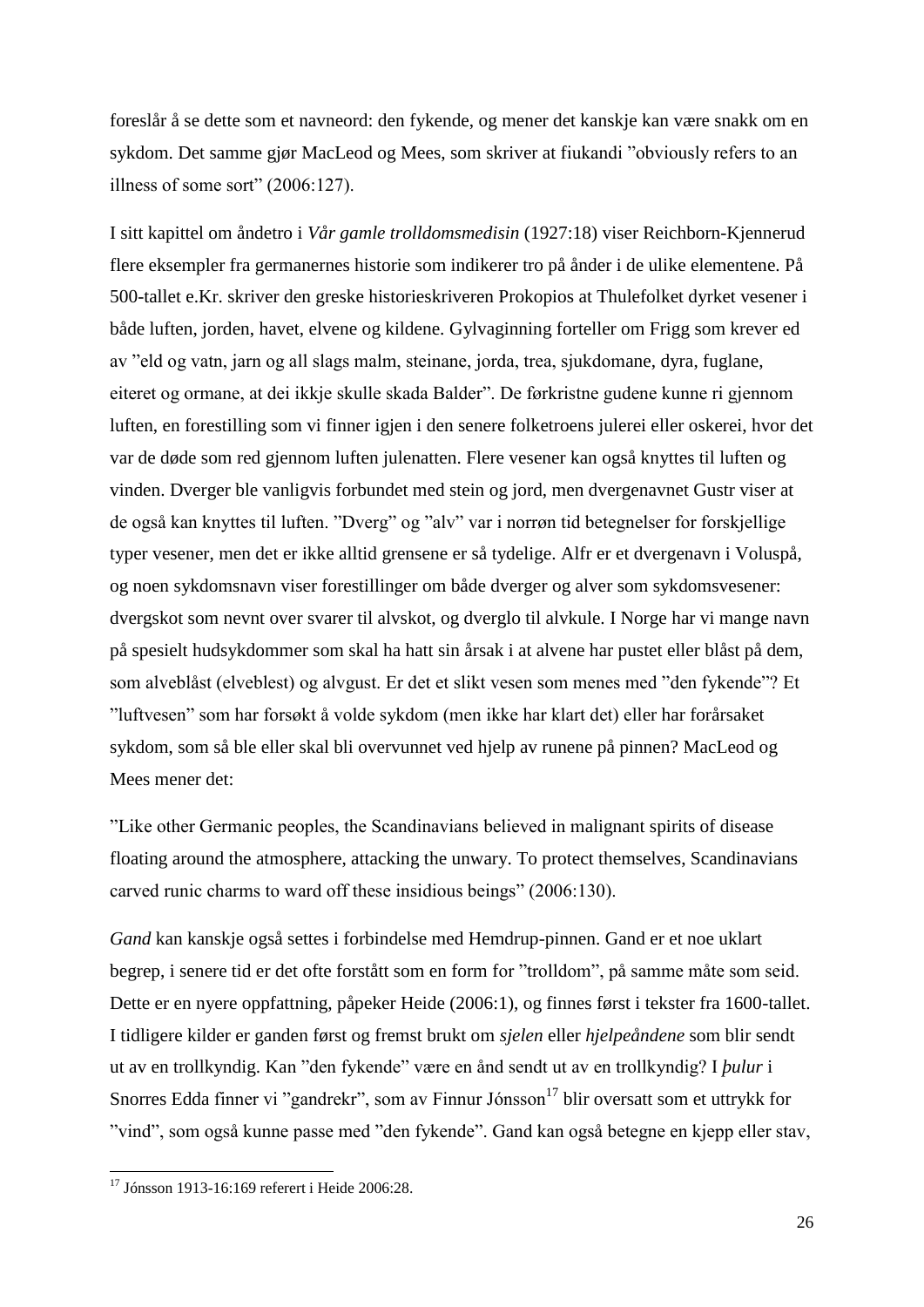og den frigjorte sjelen til den trollkyndige kunne bruke gandstaven som reisemiddel. "Gand kunne være en liten trepinne som det var risset magiske tegn i" (Steinsland 2005:321). Det er dermed fristende å tenke på Hemdrup-pinnen som en gandpinne. En gandpinne som redskap mot et sykdomsvesen? Ing-Marie Back Danielsson (2001) legger i sin tolkning av Hemdruppinnen vekt ikke bare på innskriften, men også på pinnens tegninger, form og plassering i myren. Hun kommer ikke med en egen tolkning av innskriften, men nevner blant annet Moltkes (1976) og Nielsens (1983) tolkning, og er positiv til lesningen av **fiukati** som "den fygende". Hun tolker pinnen som et uttrykk for sjamanisme og seid, og mener sjamanen kanskje under ledelse av runeteksten er "den fykende" selv, som sendtes ut for å avverge at en annen sjel eller sykdom gjorde vondt.

Jeg har nå lagt frem noen tanker om hvem "den fykende" kan være. Dette er imidlertid en innskrift med mange og til dels svært ulike tolkninger. Nielsen (1983) leser også "den fykende", men har en litt annen lesning av resten av teksten: "Overvandt dig aldri den fygende. Åse lykke har i strid". Nielsen ser dette som en innskrift laget av en mann som en beskyttelse og en hyllest til en kvinne som "nylig har overstået en sygdom med alvorlig feber", og foreslår at det kan være Danmarks eldste kjærlighetsdikt. Andre har ikke tolket pinnen til å dreie seg om sykdom i det hele tatt. Skautrup ser pinnen og runene som et tidsfordriv for en gjeter, mens Andersen ser det som en krigsbudstikke.<sup>18</sup> Skautrup daterer den til 900- eller 1000-tallet, altså senere enn det Moltke gjør.

Det finnes en annen innskrift som har visse likhetstrekk med Hemdrup-pinnen og "den fykende":

#### **2.4.3 Høgstena-amuletten.**

Högstena-amuletten er en bronseamulett<sup>19</sup> som ble funnet på Högstena kirkegård i Västergötland, og dateres til 1100-tallet. Den er 8,8 cm lang og ca 2 cm bred, og er knekt i to deler, muligens av den som plasserte den i graven.

- A : **kalandauiþrkanklauiþrriþaṇdauiþ**
- B : **uiþrrinandauiþr**??**iandauiþ**
- C : **rsikn**??**auiþrf**?**ạṇdauiþriuh**

<sup>&</sup>lt;sup>18</sup> Skautrup (1951) og Andersen (1971) referert i Danielsson 2001:1.

<sup>&</sup>lt;sup>19</sup> Det er usikkert om Högstenainnskriften skal regnes som en amulett. Dersom den har vært ment som en gravgave kan den ses på som en amulett, men dersom den er stukket ned i jorden på et senere tidspunkt er det mer usikkert om den kan regnes som en amulett.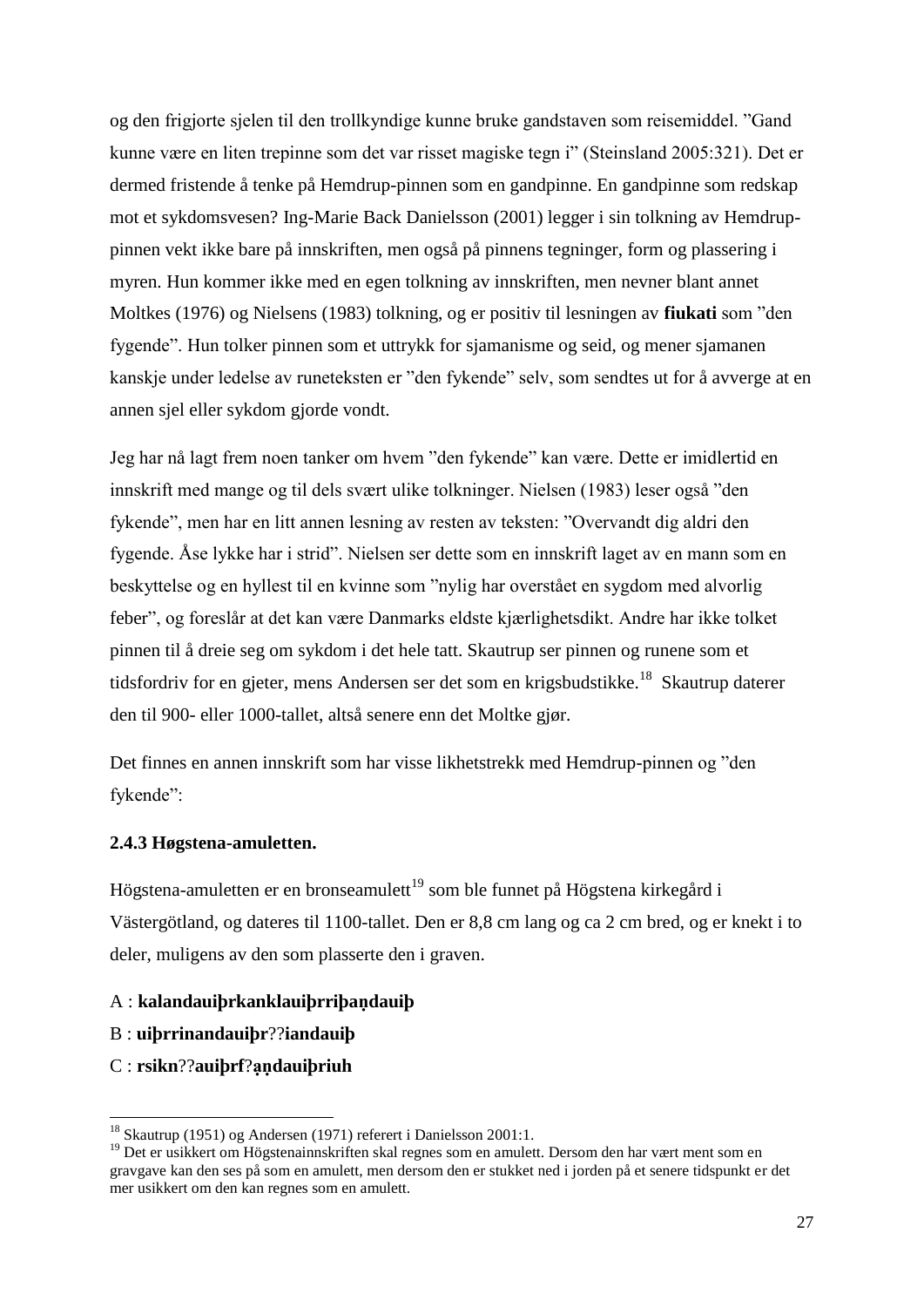#### D : ͡**aṇḍas**??**altfu**??**naumkumdu**?**a**

*Galanda viðr, gangla viðr, riðanda viðr, viðr rinnanda, viðr sitianda, viðr signanda, viðr faranda, viðr fliuganda. Skal alt fyrna [*or: *fuþ] ok um døia.*

"(Magic) against the one working magic, against the walking one, the riding one, the running one, the sitting one, the sailing (? sinking? signing?) one, the travelling one, the fleeing one! It shall completely wither away and die $"^{20}$ 

Innskriften bærer preg av oppramsing og allitterasjon. *Viðr* gjentas åtte ganger, foran åtte verb i presens partisipp<sup>21</sup>. Verbene knyttes sammen to og to, ved at de begynner på samme bokstav. Linje C og D er noe skadet, og lesningen av setningen etter oppramsingen er noe usikker. MacLeod og Mees heller mot *fyrna* (**fyrnast**: bli gamal, eldast; bli foraldra el. for gammal; tape seg; gløymast), men nevner også *fuþ*. Jungner (1936:286) leser den siste setningen som *skal alt fuþ ana ok um døia* og oversetter "uslingen skall allt ge sig av och till åtföljd (av galderen) dö". Som vi ser setter Jungner innskriften i forbindelse med galder. Han mener gal- i begynnelsen av innskriften skal leses for seg, kanskje også dobbelt, slik at teksten leses slik: "[Jag galdrar] mot den galdranda, mot den gångande, mot den ridande, mot den rännande, mot den försåt sättande, mot den seglande, mot den farande, mot den flygande; uslingen skall alt ge sig av och till åtföljd (av galderen) dö" (1936:286). Galder (norrønt galdr) er en sangtype (ordet har slektskap med verbet gale, og indikerer at galderen har vært sunget i falsett) som ofte forbindes med seid. En betegnelse på Odin er *galdrs faðir*, og i Håvamål lister han opp atten mektige galdrer han kan. Det finnes et eget versemål som kalles galdralag, hvor gjentagelse er brukt som et suggestivt virkemiddel. Högstenainnskriften er ikke skrevet i dette versemålet, men det er verdt å merke seg likheten i virkemiddel. Jungner mener innskriften er rettet mot en gjenganger, og peker blant annet på hvor innskriften ble funnet: i den nordre delen av kirkegården, som var en "föraktad begravningsplats" – et sted for "brottslingar och andra avskydde och onda människor"<sup>22</sup> (1936:293). Disse var det mer grunn for å frykte at ville gå igjen enn andre, og de gjenlevende måtte sørge for at de ikke gjorde det. Runebesvergelsen skulle da hindre gjengangeren fra å plage de gjenlevende

1

 $^{20}$  Translitterasjon, tolkning og oversettelse i McKinnel, Simek og Düwel 2004.

<sup>21</sup> Også *gangla* bør leses som et presens partisipp *ganganda*, ifølge Jungner (1936).

<sup>&</sup>lt;sup>22</sup> Dette har vært problematisk å konfirmere, og jeg stiller meg skeptisk til denne påstanden da Jungner ikke viser til sine kilder for dette. Steinsland (2005:440) skriver at det var påbud i de norske kristenrettene om hvor på kirkegården menn og kvinner skal begraves – kvinner på nordsiden, menn på sørsiden.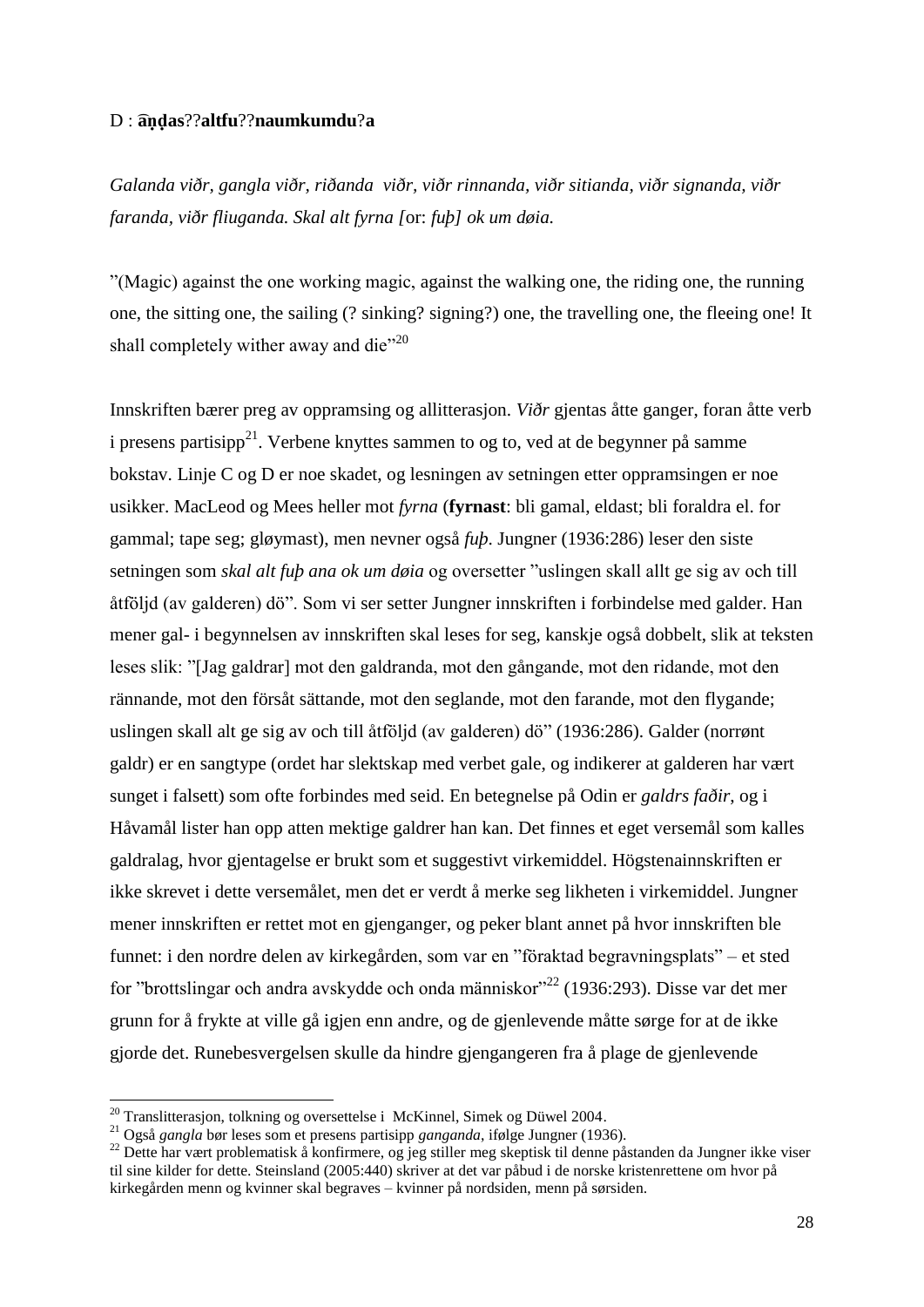uansett hvordan han skulle komme – gående, ridende, rennende, flygende, osv. McKinnel, Simek og Düwel (2004:171) mener innskriften også kan være svart magi rettet mot de levende, mens MacLeod og Mees finner det mer sannsynlig at det har vært en beskyttende talisman, "from the agencies of sickness which roamed the country at large" (2006:130), som ble gravlagt med eieren da han eller hun døde. Etter å ha ramset opp syv måter de onde åndene kunne bevege seg på, blir de kommandert til å synke hen og dø. De knytter denne oppramsingen av åndenes bevegelsesmåter til irsk og engelsk loricae, <sup>23</sup> og de henviser også til Jacob Grimms *Deutsche Mythologie* (1875-78), hvor en heks forteller om ni typer ånder: "riding, splitting, blowing, wasting, flying, swelling as well as deaf, dumb and blind" (referert i MacLeod og Mees 2006:130).

## **2.4.4 Sigtuna I**

-

I 1931 ble det funnet en kobberamulett i Sigtuna (heretter kalt Sigtuna I) i Sverige. Den er 8,2 X 2,9 cm, med et hull i den ene enden slik at den kan bæres om halsen. Den dateres til midten eller slutten av 1000-tallet. Den inneholder en tekst som i McKinnel, Simek og Düwel (2004:126) translittereres og oversettes slik:

# A: **Þur** x **sarriþu** x **þursa trutinfliuþunu͡funtinis**

B: **afþirþriaRþraRulf** x  **af þir niu nöþiR ulfr iii + isiR [þ]is isiR aukis uniR ulfr niut lu fia**

A: *Þórr (or Þurs?) sárriðu, þursa dróttinn: Flý þú nú, fundinn es!* B:*[H]af þér þrjár þrár, úlf[r]! [H]af þér níu nauðir, úlfr! iIii ísir þess, ísir eykis, unir úlfr! Njót lyfja!*

A: "Thor (or demon) of gangrene, Lord of demons, flee! You have been found!"

<sup>&</sup>lt;sup>23</sup> Lorica var egentlig en term for en type rustning, men ble i anglosaksisk tid brukt metaforisk som en beskyttelse mot demoner, synder, sykdommer og skader. De var ofte oppramsende.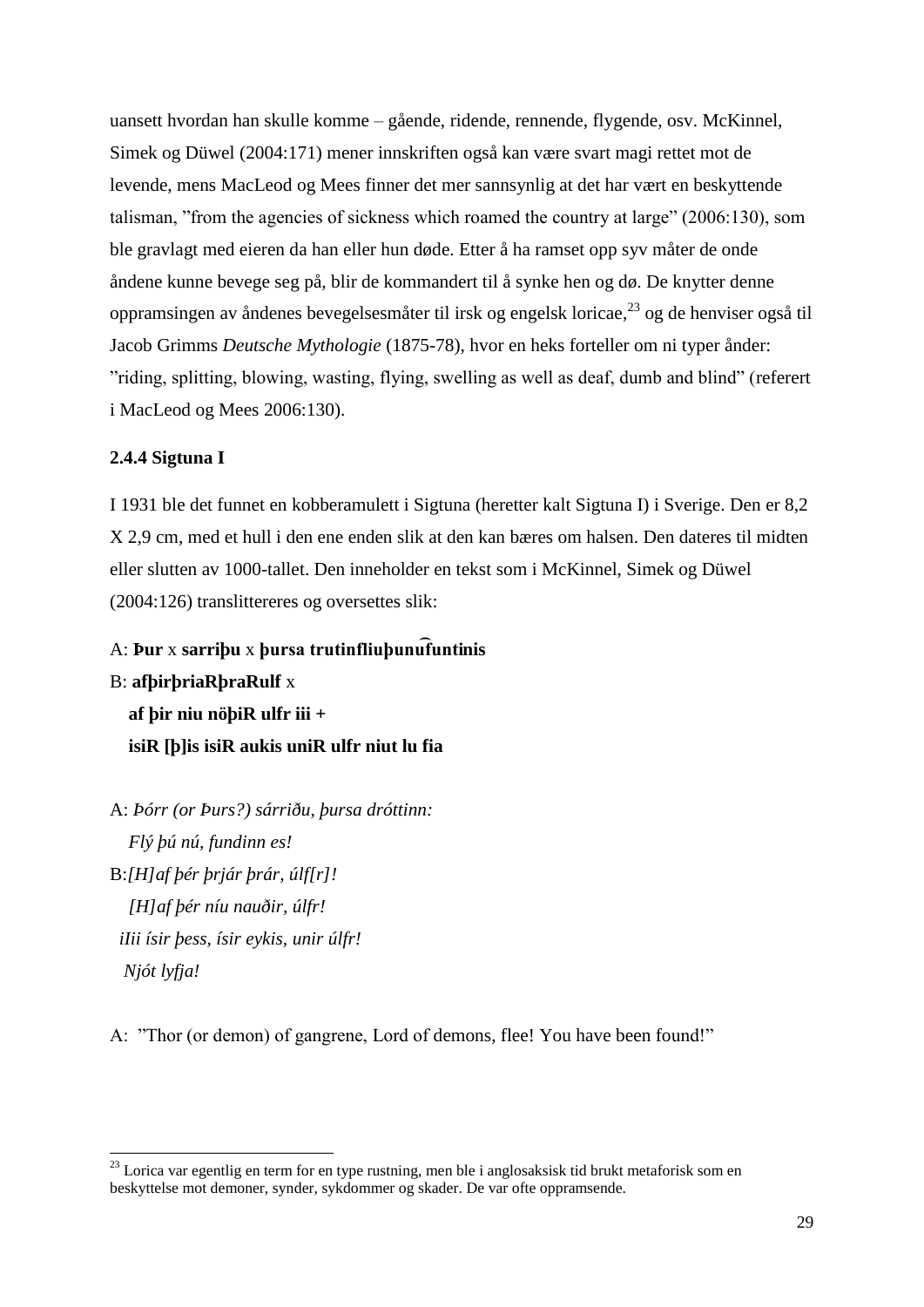B: "Recieve three torments, wolf! Recieve nine-fold harm (or "nine **n-**runes"), wolf! Three ice(-runes), these ice(-runes) may cause that you are satisfied, wolf! (Or: "This drives on, it drives on further, the wolf grants (or experiences?) it".) Benefit from the charm!"

McKinnel, Simek og Düwel ser dette som en amulett rettet mot en demon eller demonherre kalt "Thor of gangrene", Koldbrann-Tor. Det kan også være rettet mot guden Tor, dersom runeristeren var en kristen som betraktet de førkristne gudene som demoner (noe de mener er usannsynlig da Tor i så tilfelle er blitt herre over sine tidligere fiender). Denne demonen er skyld i sykdom, og innskriften skal få demonen til å forsvinne. MacLeod og Mees (2006:118) leser ikke ord en i linje A som guden Tor, men som *Þurs –* "ogre". Dette finner jeg lite sannsynlig. Det finnes mange runeinnskrifter hvor det er funnet stavefeil eller forkortelser, men i denne innskriften har risteren satt inn noen orddelere (markert i translitterasjonen som x og +). Magnus Olsen (1940) mener dette er gjort nettopp for å unngå forveksling med ordet *Þurs,* da neste ord i innskriften begynner på s – *sárridðu.* Dette ordet tolker han til å stå i imperativ, lik **fliu þu nu**, *flykt du nu*, som kommer etter. Betydningen mener han er "sår og bearbeid (hugg stadig løs på) og jag på flukt" (1940:11). Dette settes i forbindelse med Tor – det er ikke et demonnavn, men guden Tor som skal bruke hammeren og gå til angrep på sykdomsvesenet.

Olsen gir videre en tolkning av i-runene og setningen etter: **iii + isiR [b]is isiR aukis**<sup>24</sup> Dette er en gåte, skriver han. Det skal ikke leses som ideogrammer, men som lønnruner. Lønnruner er en kodet måte å bruke runer på. I stedet for å skrive den faktiske runen, angir man hvilken ætt og hvilket nummer i ætten den aktuelle runen har<sup>25</sup>. For eksempel blir runen "h" dermed første rune i andre ætt. Det var flere måter man kunne markere eller lage lønnruner på. Man kunne ha kvister på begge sider av en runestav – en side for å angi ætt, en annen for å angi nummer i ætten. En annen måte var tegninger hvor man kunne gjemme streker, for eksempel i bølgene på havet, eller i skjegget på mannsfigurer. En tredje er som det vi skal se på her, ved hjelp av korte og lange staver.

Det skal leses *IIIIɪ þ IIɪ auk ("og") I* – altså første ætts fjerde rune (o), þ, første ætts andre rune (u), og første rune i en ikke-markert ætt. Tar man første ætt<sup>26</sup> får man "f". Da står man med oþuf, som om man leser det baklengs blir fuþo – de fire første tegnene i den yngre

1

<sup>&</sup>lt;sup>24</sup> Bæksted skriver kort i sin kritikk av alfabetmagitolkninger i Målruner og Troldruner (1952:147) at Olsens "interessante, mangeleddede konstruktion er for fantasifuld til, at der kan tages hensyn til den her".

<sup>25</sup> Runetegnene hadde en fast rekkefølge, og ble delt inn i tre deler, såkalte *ætter*.

<sup>26</sup> Vanligvis er ættene byttet om fra den vanlige rekkefølgen ved bruk av lønnruner i den yngre fuþarken – *fuþark* er ætt nr tre og *tbmlR* var nummer en. På Sigtuna I er dette ikke tilfelle, kanskje for å gi en enda større utfordring for vesenet som skal løse gåten?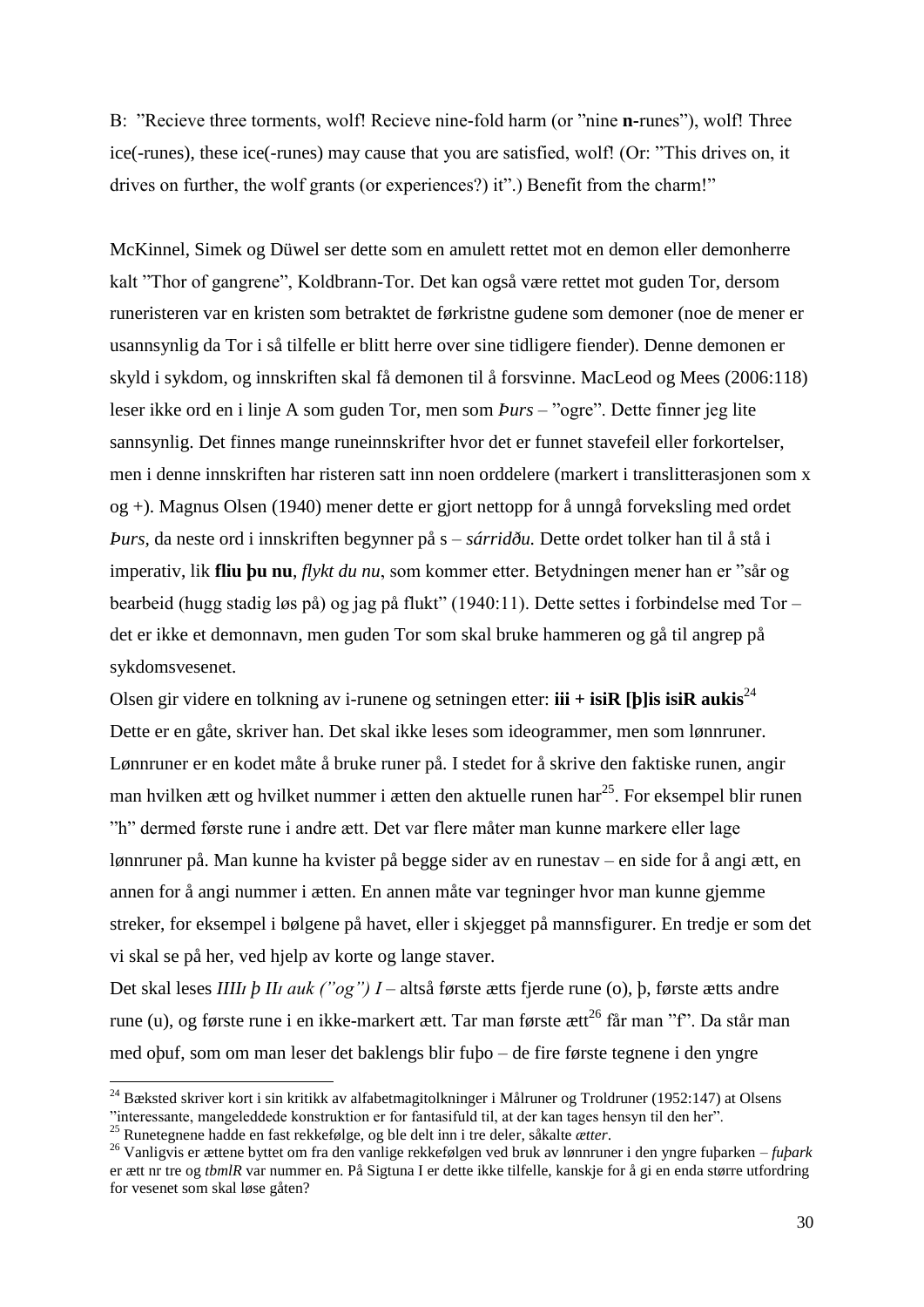fuþarken. Innskrifter med hele eller deler av fuþarken er et vanlig funn, både i eldre og yngre tid. Det kan ses på som ganske enkelt et middel for å huske runene, eller en øvelse i læreprosessen. Men mange funn tyder også på at hele bokstavrekken, eller de første bokstavene som da representerer hele rekken, blir sett på som magiske. McKinnel, Simek og Düwel går så langt som å si at disse runebokstavene nesten aldri ble kopiert kun som en praktisk øvelse i skriving, men at mange av disse innskriftene, spesielt dem på amuletter og gravsteiner, er helt klart brukt for "magiske formål", og sammenligner det med "magisk bruk av alfabetet i senantikken og middelalderen" (2004:34).

Olsen mener altså at sykdomsvesenet får en oppgave, en gåte å løse. Dette kan vi finne paralleller til i senere folketro. Her finner vi gåter eller oppgaver som det man ønsker å holde borte må gjøre. Ofte er dette oppgaver som er umulige å gjøre, i hvert fall blir det oppfattet som umulig for det vesenet utdrivelsen gjelder:

"Hr. Ulv! Hr. ulv! Hr. ulv! Er du hærinde, Saa skal du herud, Nord på Klubenmo Og rette alle krokede Trær Og kroge alle de rette Trær" (Bang, Hexeformularer nr 51)

Hvem er så sykdomsvesenet? Det som kommer tydelig fram i teksten er at det er en *þursa drottinn* – tursedrott, eller herre over tusser. MacLeod og Mees mener som nevnt tidligere at dette er en tuss/demon ved navn Koldbrann-Tor, eller eventuelt guden Tor som etter kristningen blir oppfattet som herre over demonene. Som de selv påpeker er ikke dette veldig sannsynlig, og som Olsen utreder er det ikke sannsynlig at det er Tor som er sykdomsvesenet – han er den som skal bekjempe det. Dette er en ganske overbevisende tolkning når vi ser nærmere på en tekst som er så lik i form og innhold at det må dreie seg om en variant av samme formular, nemlig Canterburybesvergelsen.

#### **2.4.5 Canterburybesvergelsen.**

Canterburybesvergelsen er en runisk tekst som ble funnet i et anglosaksisk manuskript fra 1073. Den kan translittereres og oversettes slik: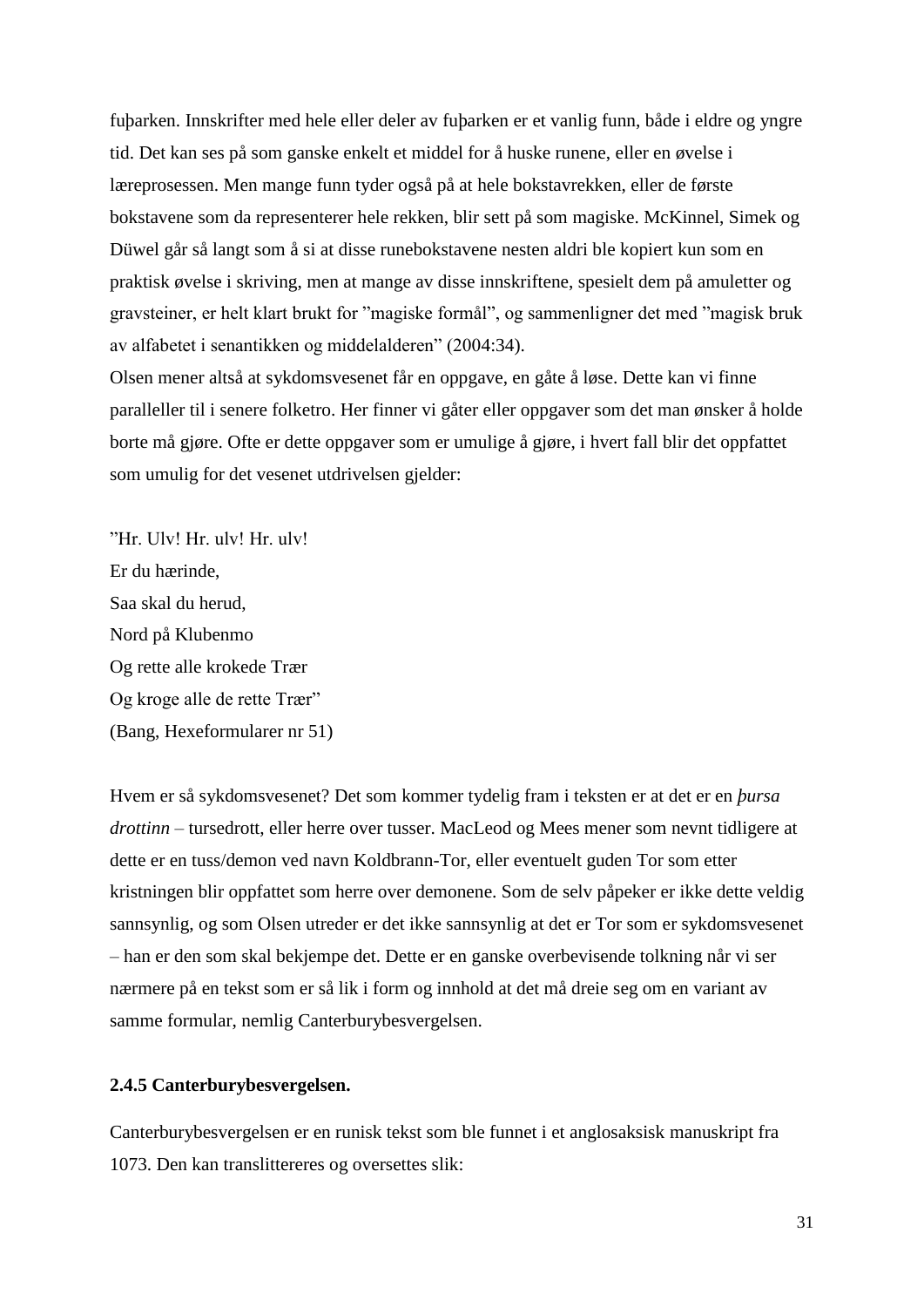# **kurilsarþuarafarþunufuntinistuþuruigiþk [þ]orsatrutiniurilsarþuarauiþraþrauari**

*Gyril sárþvara, far þú nú, fundinn ertu. Þórr vigi þik, þursa dróttin, [G]yril sárþvara. Við æðrafari.*

"Gyril (from gyrja "to smudge, stain with blood"?) wound-stirrer, go now! You are found! May Þórr "hallow" you, lord of ogres (=demons), (G)yril wound-stirrer. Against rushing (infection?) in the veins." <sup>27</sup>

Her finner vi også "þursa drottinn" – og her har den også et navn, Gyril. Som nevnt i parantesen over er det mulig at dette navnet har sammenheng med verbet gyrja, å blodge, gjøre blodig. MacLeod og Mees foreslår en forbindelse med *gor*, gørr eller puss. Det styrker teorien at det etter formelen står at den skal virke mot "rushing in the veins", eller som MacLeod og Mees oversetter det, "blood-vessel pus", blodårepuss, blodforgiftning. Det er Gyril som er skyld i sykdommen, som må være en blod- eller infeksjonssykdom. Og, dersom Olsen har rett i sin tolkning av *þur sarriðu*, har begge tekstene Tor som skader og jager vesenet bort. I Canterburybesvergelsen ser vi dette i *Þórr vigi þik,* Tor vie deg. Tor vieformularer er kjent fra flere andre steder, for eksempel Glavendrupstenen ("Thor vie disse runer"), Virringstenen ("Thor vie dette dødeminde") og Sønder Kirkebystenen ("Thor vie [disse] runer"<sup>28</sup>). Her betyr "vie" helliggjøre, innvie, men i Canterburybesvergelsen må "vie" oppfattes ironisk – ikke som vigsle, men drepe eller eventuelt stenge ute ved hjelp av trolldom.<sup>29</sup> Det er interessant dersom det er Tor som påkalles for hjelp i disse formularene. Tor er i det vi kjenner fra mytologien ikke spesielt knyttet til helbredelse. I Gylvaginning nevnes en gudinne, Eir, som "ein framifrå lækjar", og navnet hennes finnes også i Fjolsvinnsmål, men hun er lite nevnt utenom dette.<sup>30</sup> Ellers var det Odin som var den fremste i helbredelseskunsten. Hos Saxo Grammaticus nevnes han flere ganger som lege, i Sigerdrivamål er han den Sigerdriva ber til for å få legehender, og det er han som gir legeråd i

 $27$  McKinnel, Simek og Düwel 2004:127.

 $^{28}$  Moltke 1976.

<sup>29</sup>Heggstad et. al (1990): "**Vígja** vie, vigsle; *v. dverg útan steins*, stengje steinen for ein dverg, hindre han (med trolldom) frå å komme inn i steinen att. **Viga/vega** ta på [angripe] med våpen; stride; drepe; felle."

<sup>30</sup> Eir ble brukt som kvinnekenning i skaldediktningen. På en runepinne datert til ca 1300 funnet på Bryggen i Bergen (N B255) er "Eir" risset inn – men det er usikkert om det er gudinnen Eir som menes – Aslak Liestøl foreslår å forstå "Eir" som en kvinnekjenning (Liestøl 1964:30).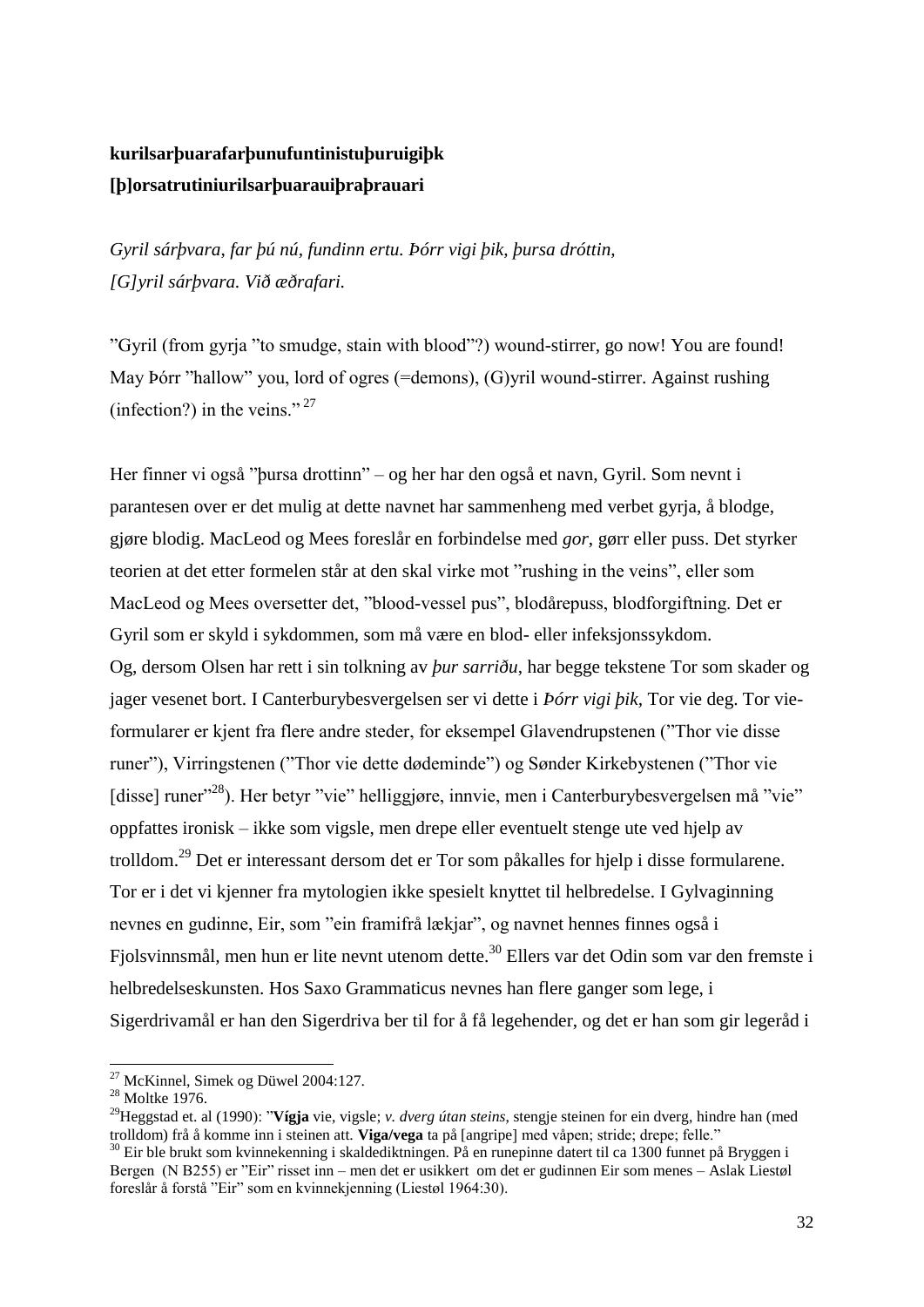Loddfavnesmål. Men Tor er derimot kjent for sin fiendtlighet overfor tusser, og det er nettopp det som kan være tanken her – han påkalles ikke for å helbrede, men for å angripe og jage bort eller slå i hel sykdomsvesenet.

Et sykdomsvesen som blir angrepet og jaget bort finner vi i en innskrift på et revebein fra Sigtuna, funnet i 1997 (heretter kalt Sigtuna II).

## **2.4.6 Sigtuna II**

Beinet er 24 cm langt og 1.3 – 2,7 cm bredt. Teksten er datert til sent på 1000-tallet eller tidlig på 1100-tallet. Den er ikke fullstendig tolket enda, men en foreløpig translitterasjon og tolkning viser en slående likhet med både Sigtuna I og Canterburybesvergelsen:

*Ioril sār-riða vaxnaur (?) kroke (?). Batt hann riðu, bar[ði] hann riðu, ok sīða sarð. Sārāran-vara hafir fullt fengit. Flȳ braut riða!*

"Ioril wound-fever … He bound the fever, he fought the fever and fucked the sorcerer. Wound ... has taken full. Fly away, fever! 31

Vi ser at navnet på sykdomsvesenet, Ioril,<sup>32</sup> ligner på Canterburybesvergelsens Gyril:<sup>33</sup> "Clearly, this is a similar charm and Canterburys Gyril and the present amulet's Ioril (or Yoril) are evidently the same sickness-causing spirit."(MacLeod og Mees 2006:121) I Sigtuna II nevnes ikke *þursa dróttin*, men et lignende bortvisningsformular som i de to andre finnes: fly bort, feber! Det synes klart at man har å gjøre med det samme sykdomsvesenet. Det ser ut som om det er visse elementer fra navnemagi som brukes her – "dæmonen tiltales ved navn, man har opdaget ham, og hans magt er brudt, da man kenner hans navn" (Moltke 1976:298). Reichborn-Kjennerud (1927:30) skriver i *Vår gamle trolldomsmedisin* om en imaginær

1

 $31$  MacLeod og Mees 2006:121.

<sup>&</sup>lt;sup>32</sup> I Verksamheten vid Runverket, Stockholm i Nytt om runer nr 13 skriver Helmer Gustavsson at sykdomsvesenet er "feberdemonen riða, skrivet riþa/riþu". På grunn av likheten med Canterburybesvergelsen, og fordi riða er et vanlig substantiv (i Heggstad et.al (1990) oversettes riða med "sjukdom med feberskjelving, ristekolde; kaldfeber, malaria. Et gammelt dansk ord for feber var rithæsot.), velger jeg å holde meg til MacLeod og Mees tolkning.

<sup>33</sup> Moltke (1976:298) skriver om en o-rune i Canterburyteksten at "den er hans misforståelse ligesom *i for k i iuril.*" (min kursiv) Sett i lys av Sigtuna II er dette kanskje ikke en feilskriving likevel, slik at det begge steder skal leses ioril/iuril.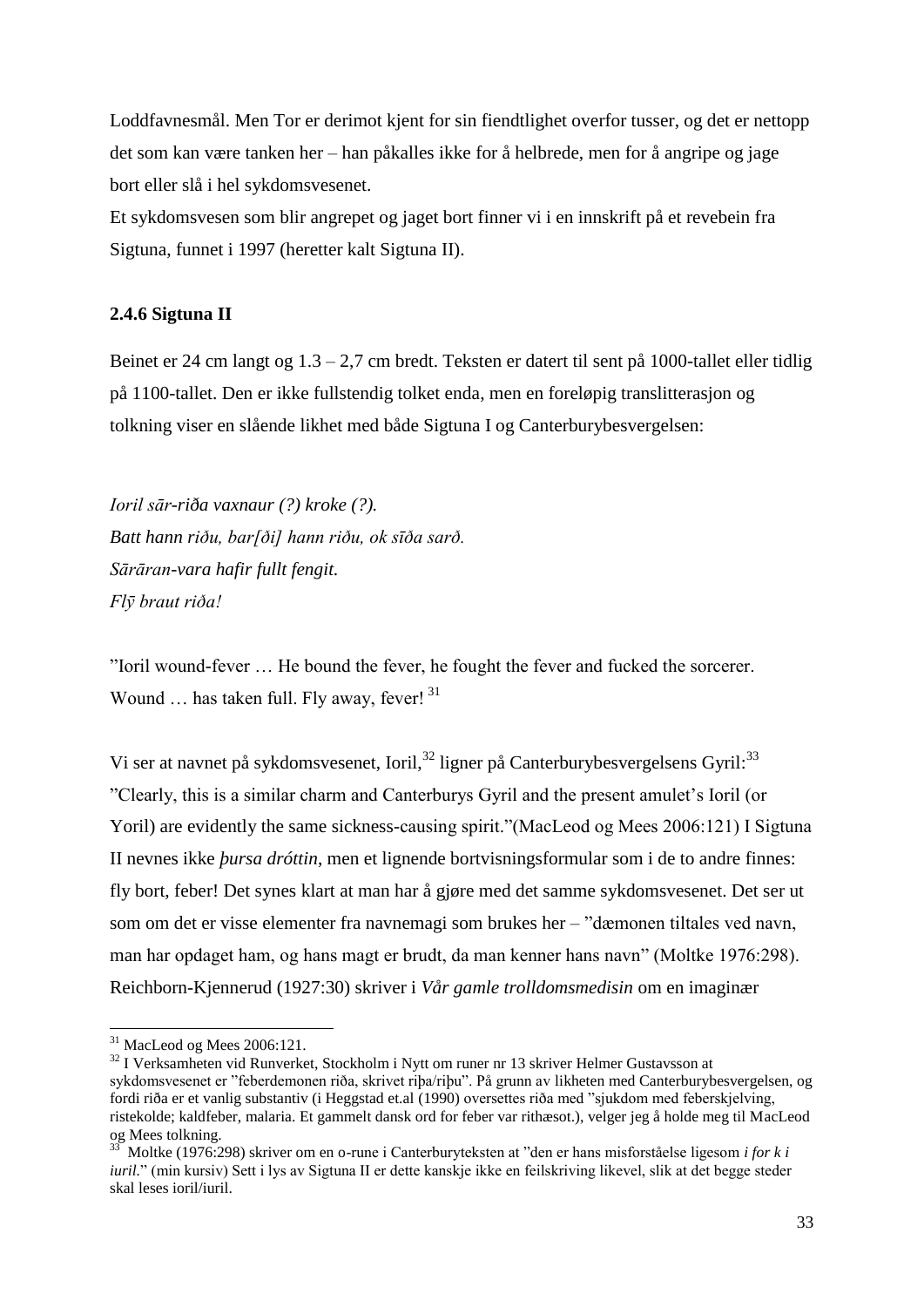fysiologi, at man trodde på en levende forbindelse mellom et vesen og dets skygge, fotspor, bilde, legemlige avkastninger, og til og med navn. Denne forbindelsen kunne brukes både til å gjøre skade og til legehjelp.<sup>34</sup> I den først omtalte Sigtuna I kalles ikke sykdomsvesenet noe annet navn enn "ulv". MacLeod og Mees skriver at "ulv" var et ord ofte brukt om kriminelle og andre som levde på kanten av loven i de siviliserte samfunnene. *Ulfr* kan, i følge *Norrøn ordbok* (Heggstad et al. 1990), også i overført betydning bety "fiende". Kan hende kjente man ikke sykdomsvesenets navn, eller kanskje det var for farlig å uttale det? Flere steder opp gjennom historien finner man eksempler på at farlige ting ikke må omtales ved sitt egentlige navn, og man hadde derfor andre ord, såkalte noaord eller noanavn, som man brukte i stedet for. Derfor er det i så tilfelle underlig at "ulv" ble valgt til å omskrive sykdomsvesenet. Ulven var et dyr som selv ble fryktet og ofte brukt andre navn på, som gråbein og varg. Kanskje viser Sigtuna II-innskriften en tro på at sykdomsvesenet kunne være sendt av noen: i tolkningen gitt overfor er ordet "siða" oversatt med "sorcerer" (Heggstad et al. 1990): "gjere trolldom, seide"). Dersom denne tolkningen er riktig, skal man oppfatte seideren som Ioril, sykdomsvesenet selv, eller har Ioril blitt sendt av noen som ønsket sykdom over runeristeren? "Av de metoder trollfolkene brukte for å volde sykdom og skade på andre mennesker, var de gamle mest redd for seiden, en særegen form for trolldom som både menn og kvinner drev på med og som selve Oden var opphavsmann til" (Reichborn-Kjennerud 1927:79). I seiden ble usynlige makter påkalt som utførte det seidefolkene ønsket. Det er interessant å tolke Sigtuna I i forbindelse med seid. Med seidfolk knyttet det seg ofte forestillinger om hamskifte – "I dyrehammens forklædning kunde trollfolkene lettest øve sine vonde gjerninger (…) I den nye hamen kunde trollmannen volde sykdom og død eller materiell skade (…)" (Reichborn-Kjennerud 1927:40). Ulven var et vanlig hamskifte, og et menneske i ulveham ble kalt varulv (egentlig mannulv, sml. anglosaksisk og gammelhøytysk *ver*, mann). Det er likevel vanskelig å si hvem eller hva ulven i Sigtuna I er. Ulven er i europeisk tradisjon en skapning med mange forestillinger knyttet til seg. Det trenger ikke dreie seg om et hamskifte, dyr kunne bli knyttet til sykdom på andre måter, for eksempel ved at sykdomsvetter tok bolig i dem. "Det viser seg således at de gamle i dyrene dels så alminnelige menneskesjeler, dels vonde vetter eller sykdomsvetter, og at de trodde de dødes sjeler kunde søke bosted i dyr." (Reichborn-Kjennerud 1927:13) Eller så er ulven bare et bilde for en ukjent fiende.

<sup>34</sup> Reichborn-Kjennerud knytter disse forestillingene til "de gamle" – uten å spesifisere om dette gjelder folk i norrøn tid, eller senere folketro.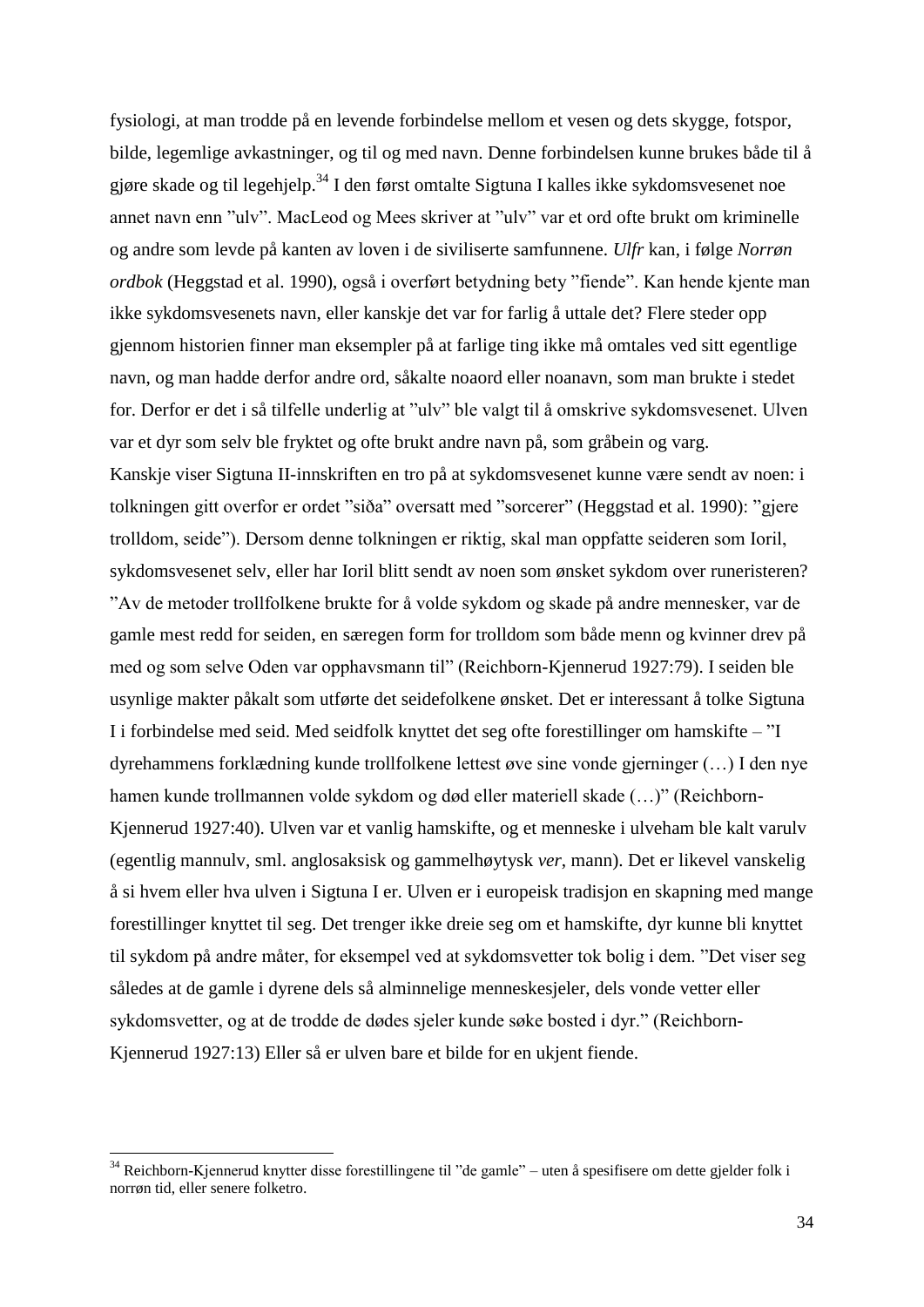#### **2.4.7 Sammenligning:**

Ribe ble anlagt som handelsby på begynnelsen av 700-tallet. Ifølge Bencard og Jørgensen (1990:130-148) referert i Stoklund (1996:199) ble den grunnlagt som en planlagt handelsstad allerede mellom 704 og 710, muligens på kongelig initiativ. Den regnes som Danmarks eldste by. Ribe kraniefragment er datert til ca 725, altså fra begynnelsen av byens og handelstedets historie.

Hemdrup-pinnen, som av Moltke blir datert til 800-tallet, ble funnet i en torvmyr nær Hemdrup, 8 km øst for Løgstør i Nordjylland.

Högstenaamuletten ble funnet i en grav på Høgstena kirkegård, og dateres til 1100-tallet. Högstena kirke ble oppført i andre halvdel av 1100-tallet, og må derfor ha vært forholdsvis ny da amuletten ble lagt ned i graven. Selv om amuletten er funnet på et kristent område kan den være sterkt influert av førkristen tro. Steinsland (2005:430) skriver at religionsskiftet i Sverige var en langvarig og broket prosess, og at hele prosessen ikke regnes som fullført før rundt 1200. Kristen misjonering begynte så smått allerede fra 800-tallet av, men den virkelige kristningen begynte ikke før på 1000-tallet med Olof Skötkonung og hans sønn Anund Jakob. Adam av Bremen skriver så sent som i 1070-årene om det førkristne hovet og blotet i Uppsala. Sigtuna I-innskriften dateres til midten eller slutten av 1000-tallet, og Sigtuna II til slutten av 1000-tallet eller begynnelsen av 1100-tallet. Sigtuna ble grunnlagt som by ca 970 e.Kr, men det er funnet arkeologiske spor etter bebyggelse fra vendeltiden og tidligere vikingtid, altså fra 500- til 1000-tallet. Det ble en viktig handelsby, før den på 1100- og 1200 tallet fikk sterk konkurranse fra andre byer. Sveriges første bispestol var i Sigtuna fra 1060 – 1130. Likevel holdt den førkristne troen seg sterkt flere steder i landet, og kristendommen ble ikke før på 1100-tallet den eneste offentlig tillatte religion. Canterburybesvergelsen er ifølge Sophus Bugge (1899, referert i Olsen 1940) skrevet av en danske med danske runer. Moltke (1979) mener at den som skrev den ned har jobbet ut fra et forelegg. Uansett er det sannsynlig at runeristeren av både Sigtunatekstene, Högstenaamuletten og forfatteren av Canterburybesvergelsen har kjent til både den gamle og den nye tro. Ribe var et ganske nytt handelssted da innskriften på kraniefragmentet ble laget, og står tidsmessig godt innenfor den førkristne religionen. Men også her er det naturlig å tro at det har kommet impulser og kunnskap om kristendommen fra handelsreisende fra det kristne Europa. Det er bare Hemdrup-pinnen som slik skiller seg ut med hensyn til funnsted. De fem andre er funnet ved handelssteder eller kristne områder, Hemdrup-pinnen er funnet i en myr utenfor kjente sosiale eller religiøse knutepunkt.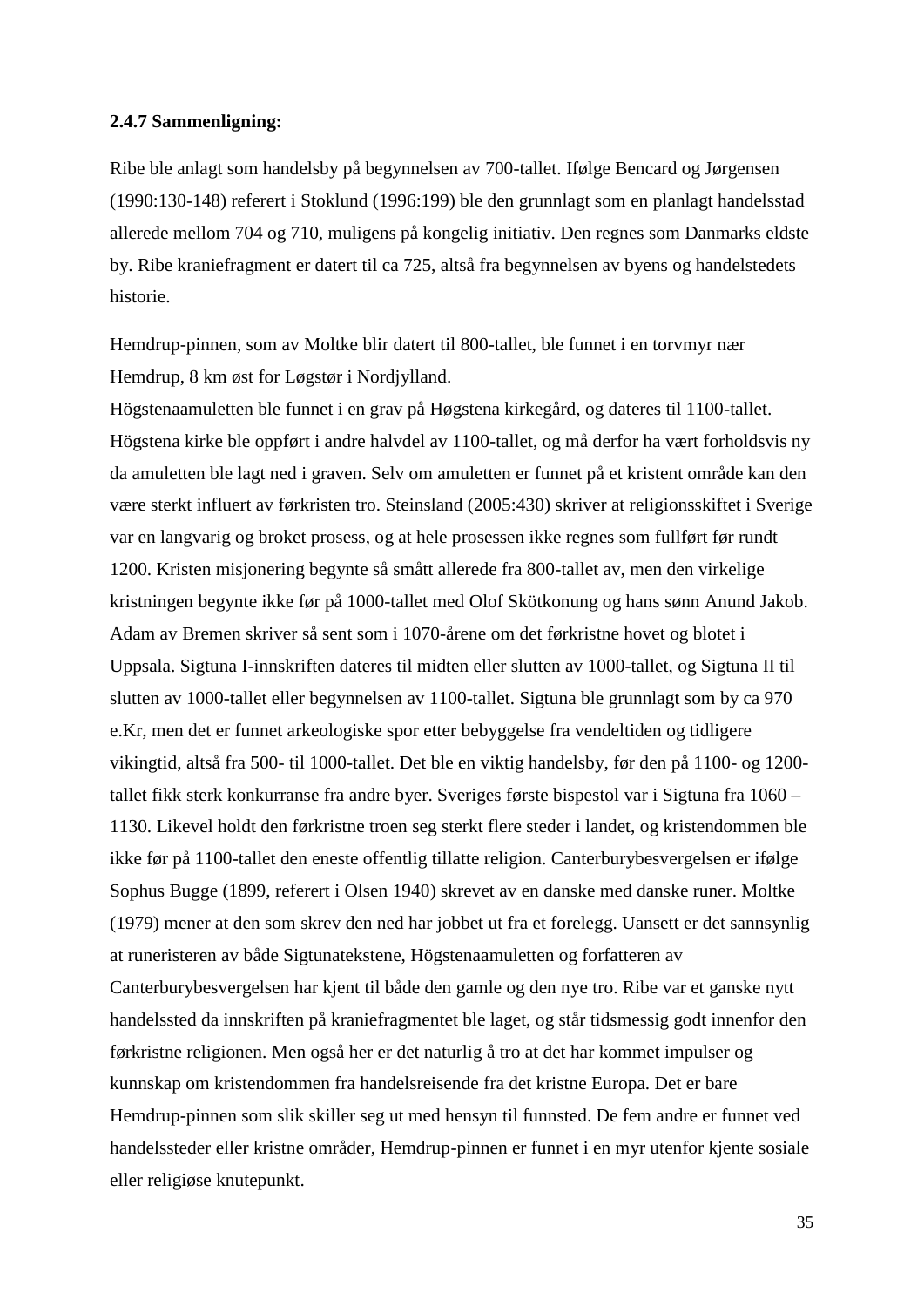Når det gjelder gjenstandsmaterialet er det svært variert. Det er kraniefragment, trepinne, bronseplate, kobberplate, revebein og manuskript. Skriveunderlaget ser ikke ut til å ha hatt en viktig funksjon, kanskje sett bort fra Hemdrup-pinnen dersom det er en gandpinne, og Ribeinnskriften på et kranium. Rester av et menneske er nokså spesielt, og kanskje kan man tolke det som at sykdommen man prøvde å bli kvitt skulle overføres til den avdøde. Men i og med at kraniet er vurdert som eldre enn teksten kan runeristeren også ha vært uvitende om hva slags gjenstand det var, eller han/hun har brukt det som var for hånden.

Sigtuna I, II og Canterburybesvergelsen er som vi har sett tre innskrifter som er forskjellige, men som har tydelige likhetstrekk. Angrepet eller måten sykdomsvesenet skal bekjempes på er det som varierer mest i disse tre tekstene. I Sigtuna I skal Tor som nevnt såre, bearbeide og jage på flukt ulven. Ulven får også *þrjár þrár* og *níu nauðir. Þrár* er trå, lengsel, *og nauðir* er nød, trengsel. Nauð er navnet på n-runen, og det er funnet mange innskrifter med en rekke nruner i, hvor man altså tenker seg at de har symbolverdi og brukt for å påføre noen nød og elendighet. Uttrykket "ni nøder" finner vi også på en annen amulett fra Sigtuna, og på Ribe lyfstav, en pinne med et helbredelsesformular fra 1300-tallet. I tillegg kommer avslutningen på Sigtuna I: "*Njót lyfja!" –* nyt/gjør nytte av helbredelsen. Dette kan være rettet mot sykdomsvesenet eller mot bæreren. Om det er sykdomsvesenet må det ses på som ironisk ment. Vi finner paralleller til denne avslutningen i for eksempel Gørlev runestein fra 800 tallet ("Nyt/nytt graven vel"), og Nørre Nærå runestein fra 900-tallet ("Nyt/nytt (grav)monumentet"). I Canterburybesvergelsen skal Tor drepe eller stenge ute vesenet, mens i Sigtuna II står det "han bandt feberen, han bekjempet feberen". Hvem "han" er kommer ikke fram fra tolkningen. Er det runeristeren selv eller en annen? I tillegg er det angrepet på seideren, enten det er sykdomsvesenet selv eller den som har sendt det, med serða – "ha lekamleg omgang med ein (helst om sodomitteri)".<sup>35</sup> Det er altså tre ganske forskjellige fremgangsmåter og angrep på sykdomsvesenet vi ser her, tatt i betraktning at de andre komponentene har klare likhetstrekk. Det er ikke tvil om at de har samme utgangspunkt, men de er også satt sammen av ulike deler – som vi finner igjen andre steder (for eksempel "Tor vie" og "ni nøder"). Risteren har ikke vært bundet av et fastlåst formular, men har nøye komponert ulike elementer for å lage en kraftfull besvergelse. Det som er felles for Sigtuna I, II og Canterburybesvergelsen er disse tre delene: 1. På en eller annen måte navngi eller identifisere det som forårsaker sykdommen. I Canterburybesvergelsen og Sigtuna II er det helt

 $35$  Heggstad et al. 1990.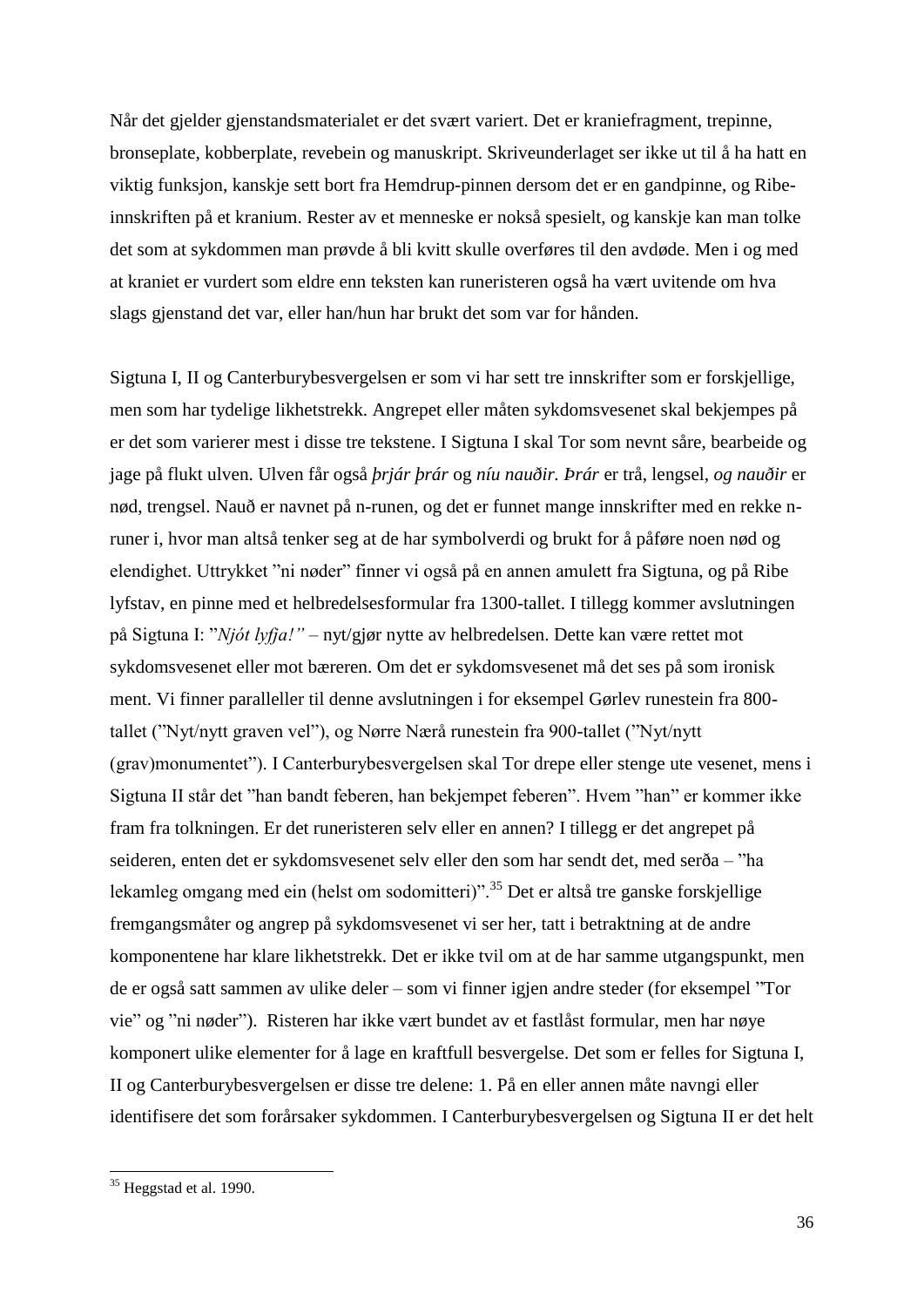klart samme vesen, Gyril/Ioril. I Sigtuna I nevnes ikke navnet, (dersom vi følger Olsens teori), men tittelen *þursa dróttinn*, som også nevnes i Canterburyteksten. 2. Ordre om å forsvinne – *Flý þú nú, fundinn es!, far þú nú, fundinn ertu, Flȳ braut riða!* Dette kommer som en følge av at man kjenner vesenets identitet, det er oppdaget. 3. Beskrivelse av angrepet. I Sigtuna I er det Tor som (igjen ifølge Olsen) skal angripe sykdomsvesenet, og tre tråer og ni nøder, i Canterburybesvergelsen er det også Tor, mens det i Sigtuna II ikke er klart hvem som utfører angrepet. I Sigtuna I er det i tillegg en gåte eller oppgave for sykdomsvesenet å løse.

Alle de seks innskriftene *kan* tolkes til å inneholde sykdomsbetegnelser eller navn på sykdomsskapende vesener: Ribeinnskriftens *Bōurr,* Hemdrup-pinnens *den fygende,* Högstenaamulettens *galende, gående, ridende, rennende, sittende, signende, reisende* og *flygende,*  Sigtuna I *demonenes herre* og *ulv,* Sigtuna II *Ioril*, og Canterburybesvergelsens *Gyril* og *demonenes herre.* Innholdsmessig peker Sigtuna I, II og Canterburybesvergelsen seg ut som svært like. "De tre besvärjelserna kan ses som parallelltexter av en och samma nordiske sjukdomsbesvärjelse som har hednisk karaktär eller åtminstone återspegler hednisk vidskepelse" (Gustavsson 1998:26). Disse tre tekstene er ganske klare i tolkningen. De tre andre, Ribe, Hemdrup og Högstena, har etter min mening også klare magiske trekk. Med Ribe er det også ganske tydelig at man har med sykdomsbekjempelse å gjøre. Hemdrup og Högstena er mer usikre – det er en av flere rimelige tolkninger. Man kan derfor hevde at i overgangstiden mellom norrøn religion og kristendom fantes det forestillinger om særskilte sykdomsvesener som er bevisste, tenkende vesener og agerer selv eller er blitt sendt av andre, og angriper intetanende og ubeskyttede mennesker. Trekker man inn enkelte tolkninger av Ribe, Hemdrup og Högstena kan disse forestillingene ha eksistert allerede på 700-tallet, og knyttes til vesener som dverger og personifiserte elementer som luften eller vinden. Identifisering av sykdomsvesenet er viktig, ved det får man makt over vesenet og kan kaste det ut. Man kan be om guddommelig hjelp til å angripe, skade og drepe vesenet. I dette har guden Tor vært viktig, særlig i senere tid. Det har eksistert flere faste formularer man kunne bruke og sette sammen slik man mente passet best og ville gi det beste resultatet. Dette ser man særlig i Sigtuna I-innskriften.

Det tekstene ikke forteller noe om, er om de har inngått i en større rituell kontekst, men undersøkelser av andre kilder i de neste kapitlene kan gi oss mer informasjon om dette.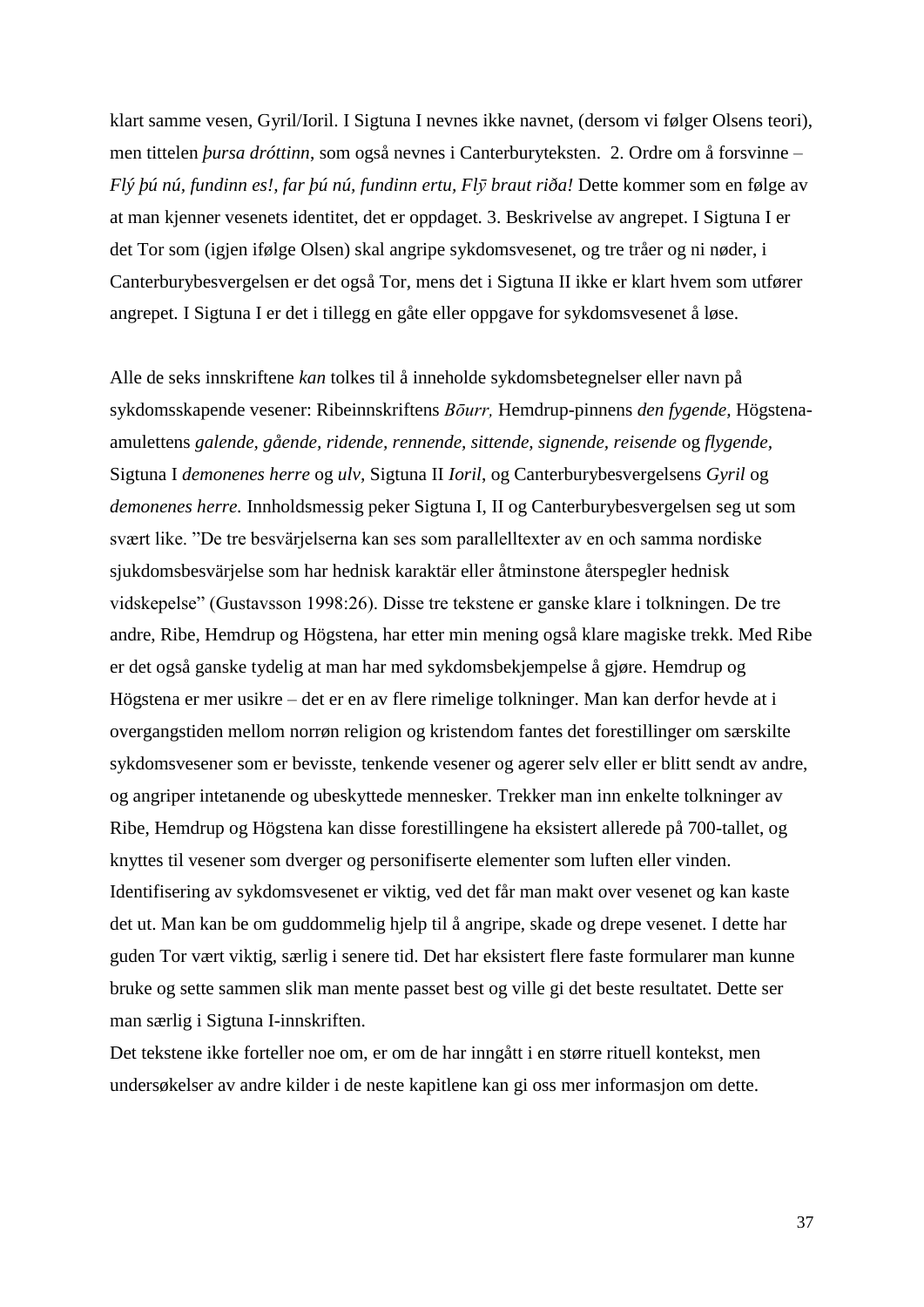## **Kapittel 3. Eddadiktning**

I dette kapittelet skal jeg trekke frem og diskutere deler av tre ulike dikt. Loddfavnesmål, Sigerdrivamål og Fjolsvinnsmål. De blir alle regnet som eddadiktning, men Fjolsvinnsmål blir ikke alltid regnet som en del av den eldre Edda, da diktet bare finnes i håndskrifter fra så sent som 1600-tallet. Denne typen kilde preges av et mytologisk innhold: diktene foregår til dels i en mytologisk verden, og omtaler vesener som kan knyttes til mytologien.

## **3.1 Loddfavnesmål**

Loddfavnesmål er en del av gudediktet Håvamål i den eldre Edda. Håvamål består av flere deler,<sup>36</sup> hvor Loddfavnesmål<sup>37</sup> regnes fra strofe 111 til 137. Her gis det praktiske råd og moral-etiske leveregler, og hver strofe er bygget opp med en fast innledningsformel:<sup>38</sup>

| 1 "Jeg rår deg, Loddfavne,         | "Raðumk þér, Loddfáfnir,             | (a) |
|------------------------------------|--------------------------------------|-----|
| 2 og lær mine råd,                 | en <i>bú ráð nemir</i> ,             | (b) |
| 3 til glede og gagn om du lærer,   | njóta mundu, ef þú nemr,             | (c) |
| 4 til nytte og hell om du husker." | $\beta$ ér munu góð, ef þú getr -: " | (c) |

Denne innledningsformelen er skrevet i versemålet *ljóðaháttr*, men med såkalt gjentatt c-linje (en linje ekstra med samme rytme som c-linjen), og kalles da *galdralag*, et versemål brukt i galdrer. Den er preget av suggestiv rytme, og Holm-Olsen skriver at gjentakelsen har bidratt til å øke sangenes "magiske kraft" (1975:11). Vi kan se andre eksempler på galdralag i for eksempel Skirnesmål. Resten av strofene er vanligvis *ljóðaháttr.*<sup>39</sup> Dersom fortelleren i diktet fortsetter eller forklarer ytterligere på samme tema ut over en strofe, følger det en eller to halvstrofer uten dette innledningsformularet, i strofe 118 og 123-124 en helstrofe, i 134 en utvidet strofe. Strofe 137 er den siste i Loddfavnesmål, og skiller seg ut fra alle de andre. Det er det lengste og består av i alt 15 linjer. Den har det faste innledningsformularet, og fortsetter som de andre med to linjer med råd (a b). Men i tillegg til den avsluttende linje c kommer det åtte halvlinjer på rad, med et råd i hver – deretter kommer c-linjen og avslutter strofen.

<sup>&</sup>lt;sup>36</sup> Nøyaktig hvor grensen går mellom de ulike delene er omdiskutert.

<sup>37</sup> Navnet "Loddfavnesmål" er en nyere betegnelse, og finnes ikke i Codex Regius*.*

<sup>38</sup> Ved sitat fra den eldre Edda er det, dersom ikke annet er oppgitt, Ludvig Holm-Olsens oversettelse fra 1975. Den norrøne teksten er hentet fra Guðni Jónsson (1954).

<sup>39</sup> *Ljoðaháttr* er et versemål som består av to halvstrofer på tre linjer. De to første linjene har felles bokstavrim og to trykksterke stavinger hver. Den tredje linjen har to eller tre trykksterke stavinger og eget bokstavrim.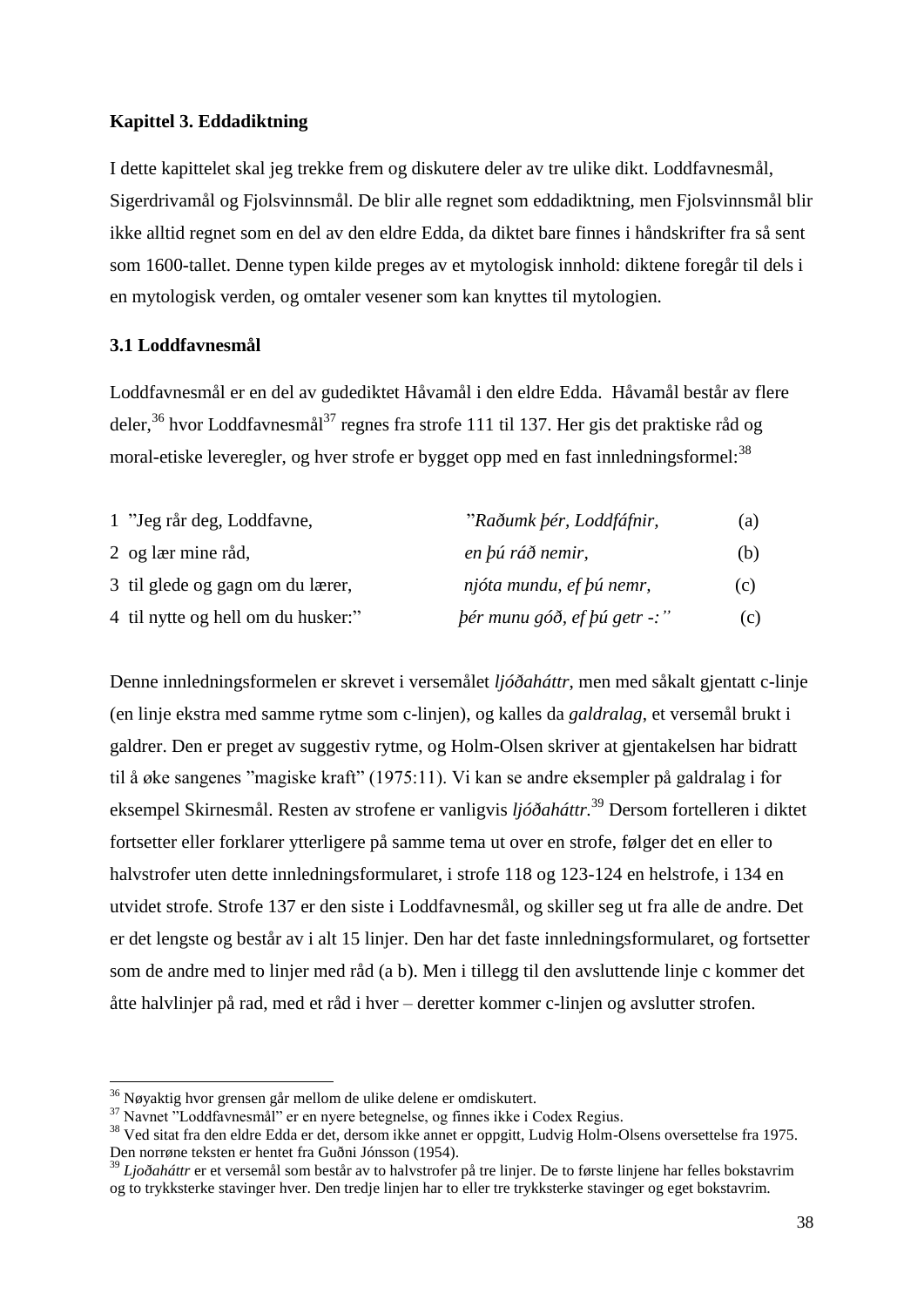Strofe 137 omhandler sykdom, leve- og legeråd. Ingjald Reichborn-Kjennerud har i artiklene "Lægerådene i den eldre Edda" (1923) og "Eddatidens medisin" (1924) argumentert for at legerådene som gis i den eldre Edda, og spesielt i Loddfavnesmål, har dype røtter i den klassiske oldtidsmedisinen, og at man også kan se spor etter disse helt opp til folkemedisinen i det tjuende århundre. Jeg har i denne diskusjonen ikke tatt med verselinje 11 og 12. Reichborn-Kjennerud tolker også disse linjene til å ha med sykdom og helbredelse å gjøre, men jeg vurderer hans argumenter som for usikre til å ta dem med her. Reichborn-Kjennerud mener at linje 5, 6, 7 og 15 hører tematisk og strukturelt sammen:

| 5 "Når du drikker øl,        | "hvars þú öl drekkir,               |
|------------------------------|-------------------------------------|
| 6 så søk jordas kraft,       | kjós þér jarðar megin,              |
| 7 for jorda tar imot ølet,"  | <i>bví at jörð tekr við ölðri</i> " |
| $\lceil \dots \rceil$        | 11                                  |
| 15 "fast jord mot flytende." | "fold skal við flóði taka."         |

De omhandler øl, og jord, som skal hjelpe på problemer med giftig ugress i kornet som ble brukt til ølbryggingen (*lolium temulentum*). Han viser til tidligere norrøn praksis med å signe ølet, og mener at når det i Loddfavnesmål anbefales å benytte jord som motgift finnes det paralleller i den klassiske medisinen med blant annet hellig jord fra Lemnos i Egeerhavet, senere kjent som *terra sigillata*. Dette ble etter hvert stor handel, og Reichborn-Kjennerud mener at "alt taler for at jord som medikament for ølsyke i Hávamálstrofen er påvirket av oldtidsmedisinens terra sigillata mot giftige drikker." (1923:10) Men han viser også til gamle germanske forestillinger om jordens kraft og fruktbarhet, som kommer til syne for eksempel i skikken med å legge barnet på jorden for at det skal bli sterkt (jamfør for eksempel betegnelsen *jordmor,* tysk *Erdmutter*). En tolkning jeg mener også kan være sannsynlig er at vi her har med drikkeoffer å gjøre: man ofrer litt av ølet til jorda og maktene, for å sikre fortsatt medgang og fruktbarhet. Dette er noe man finner paralleller til i mange kulturer.

8 "bruk eld mot sotter" *"en eldr við sóttum"*

I linje åtte, som med de følgende halvstrofene, er det lite informasjon som gis – det er en sykdomsbetegnelse og middelet mot det. Som vi også skal se i de følgende halvstrofene er det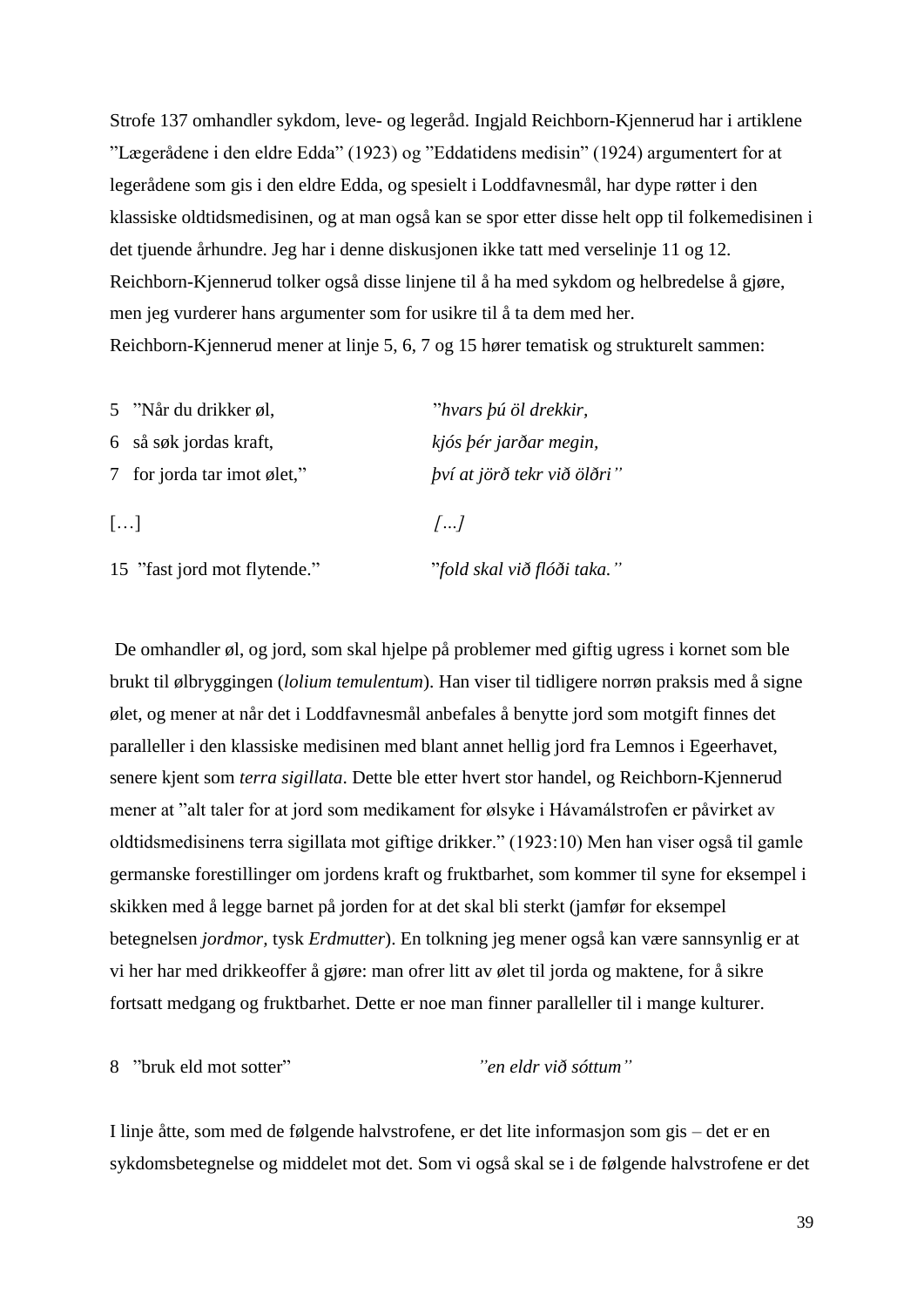meget vanskelig å tolke dette, og ofte kan middelet assosieres med både rent medisinsk sykdomsbekjempelse, men også med magisk-religiøse handlinger og forestillinger knyttet til sykdom og helse. Ilden kan tyde på renselse i religiøs forstand. I Eyrbyggja saga<sup>40</sup> blir sengeklærne til Torgunna brent etter at hun ble syk og døde. Dette har vært vanlig praksis helt opp til 1900-tallet for å hindre videre smitte av sykdommer, og det kan også ha vært noe av tanken i Eyrbyggja saga. Men her knyttes det også til forestillinger av en magisk-religiøs karakter: konen Turid trosser Torgunnas påbud om å brenne sengeklærne etter at hun døde. Etter hvert blir gården plaget med gjengangeri, sykdom og dødsfall, og ikke før sengeklærne blir brent og gjengangerne stevnet for dørrett av presten og godens sønn blir de kvitt problemene. Reichborn-Kjennerud mener det er "utvilsomt ildens makt over sykdomsdemonene som ligger til grunn for dette lægeråd" (1924:106). Men han mener samtidig at det ikke kan utelukkes at det norrøne samfunnet hadde kjennskap til den klassiske oldtidsmedisinen, og at de også benyttet ild og glødende jern som behandling for ytre sår og skader og indre sykdommer. Holm-Olsen følger Reichborn-Kjenneruds tolkning i sin oversettelse av diktet: "Den kunne brukes på mange måter mot sykdom, særlig ble glødende jern brukt, for eksempel på urene sår, til åpning av byller osv". (1975:316) Dette har man eksempler på i for eksempel i Det andre Gudrunkvadet strofe  $39^{41}$ 

(9) "eik mot blodsott" *"eik við abbindi"*

*Abbindi* har blitt tolket som *afbendi* av Fritzner i *Ordbog over det gamle norske sprog* (1867), og blir oversatt av ham med *stoltvang* (*tenesmus*<sup>42</sup>). Holm-Olsen (1975) oversetter det som *blodsott*. La Farge og Tucker (1992) nevner både *tenesmus* og *forstoppelse*. Eik har lenge blitt brukt som legemiddel. Både barken og nøttene har blitt brukt som adstringens<sup>43</sup> og som blodstillende middel, og man kjenner til denne bruken både fra antikken

<sup>&</sup>lt;sup>40</sup> Skrevet ned på 1200-tallet med handling fra sent 800-tallet til tidlig på 1000-tallet. (Pálsson og Edwards 1973:11).

<sup>41</sup> "Drømmer om jern varsler eld i vente, og kvinneharme håp som sviker; blir du skadet, brenner jeg såret, heler og lindrer – men hatefull." (Holm-Olsen 1975).

 $2$  Smertefull avførings- og urintrang.

<sup>43</sup> Legemidler som fremkaller en overfladisk skrumpning på slimhinner.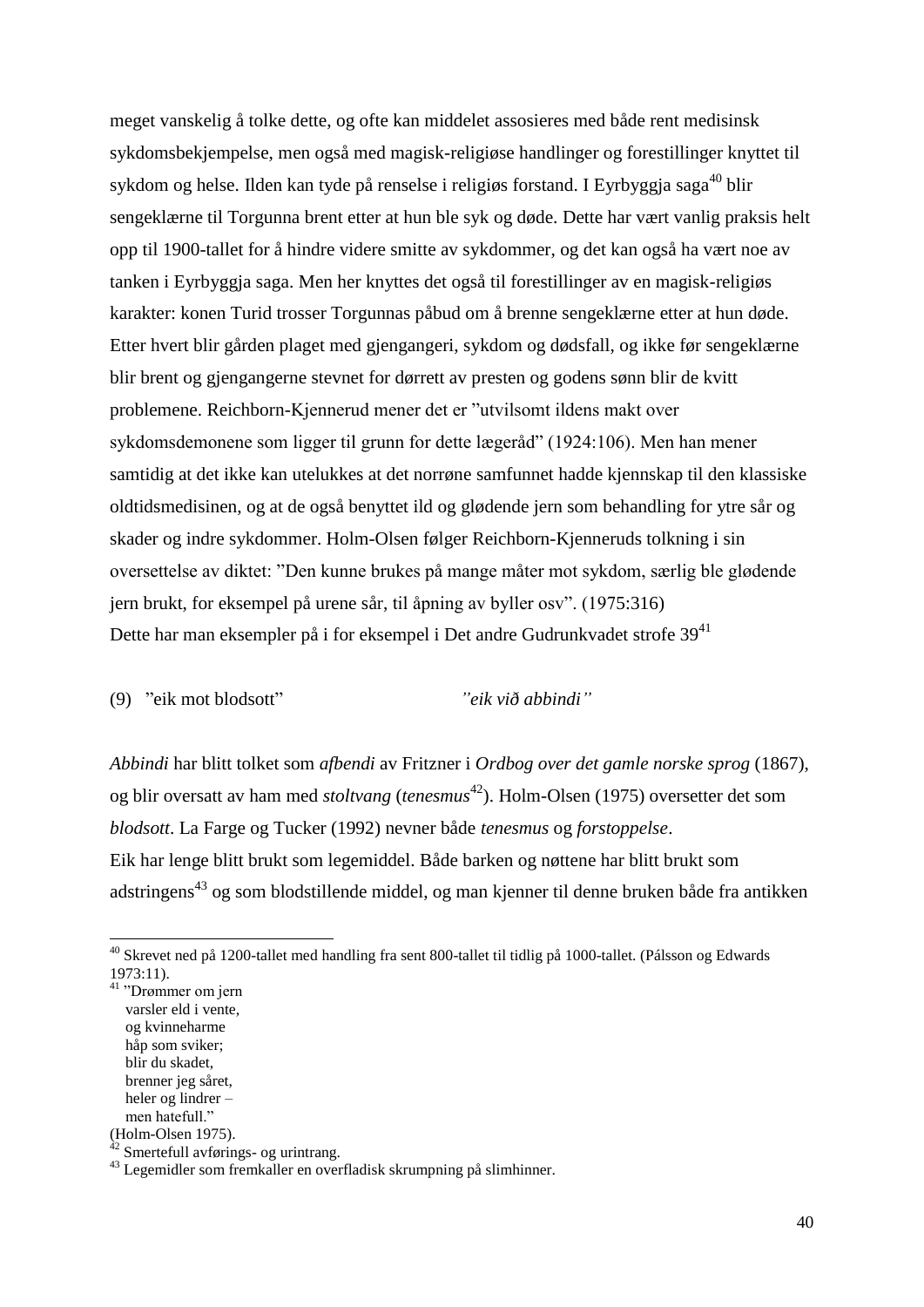og nordisk middelalder. Holm-Olsen spesifiserer også at han mener det er snakk om eikebark og –nøtter i denne linjen (1975:316). Som vist over har det vært vanskelig å oversette *abbindi*, da dette ordet kun er bevart i denne strofen. Flere har satt inn en sykdomsbetegnelse for dette ordet, men Reichborn-Kjennerud mener det ikke er snakk om en sykdom i seg selv, men det mest fremtredende symptomet ved dysenteri (blodsott), og støtter derfor Fredrik Grøns (1908:112) oversettelse med stoltvang (*tenesmus*). Det synes uansett klart at det er snakk om en type sykdom som gir visse symptomer, og med tanke på eikas lange historie som legemiddel ved magesykdommer er dette en rimelig tolkning. Det er altså her snakk om en verselinje med ganske profant innhold. Denne verselinjen er kanskje den som er tydeligst i sitt innhold og betydning, og jeg anser Reichborn-Kjenneruds tolkning som sannsynlig.

# (10) "aks mot trolldom" "*ax við fjölkynngi"*

*Fjölkynngi* står oversatt som trolldom i *Norrøn ordbok* (Heggstad et al. 1990). Ordet i seg selv er ikke negativt ladet, og kanskje burde et verdinøytralt begrep brukes i stedet for trolldom, som har negative assosiasjoner (se for eksempel Alsmark 2006). Men i verselinje 10 er det tydelig at det er snakk om krefter i negativ forstand – det er "påtrolla sjukdom" (Heggstad et al. 1990). Kornet og akset er ellers nært knyttet til fruktbarhet, og årets og i symbolsk forstand livets syklus. Kornet var livsviktig for folk i det norrøne samfunnet, og ble brukt både til mat og til ølbrygging. Rusdrikken har stått veldig sterkt i norrøn tid, og var omgitt av mange regler og skikker som også kunne følge livets syklus, som for eksempel barnsøl (herav moderne norsk "barsel") ved fødsel, festerøl ved forlovelse og bryllup, og gravøl ved død og begravelse. I Sigerdrivamål gir valkyrien Sigerdriva Sigurd øl med mange magiske ingredienser, og hun lærer ham også ølruner som skal hjelpe mot svik og forgiftning av drikker. Ølruner kan kanskje spores tilbake til et riktallig runeinnskrifter fra folkevandringstiden, hvor ordet "alu" dukker opp, ofte på brakteater. Kornet som symbol på fruktbarhet gjør det naturlig å tenke på det som et legeråd mot fruktbarhetsproblemer, men vi har ikke andre kilder som kan bekrefte dette. Holm-Olsen følger Reichborn-Kjenneruds tolkning, og viser til skikken med å henge ut kornband i julen, og mener dette kan opprinnelig ha vært ment som beskyttelse av huset mot "trollskap" (1975:316).

(13) "meitemark mot bit" "*beiti við bitsóttum"*

-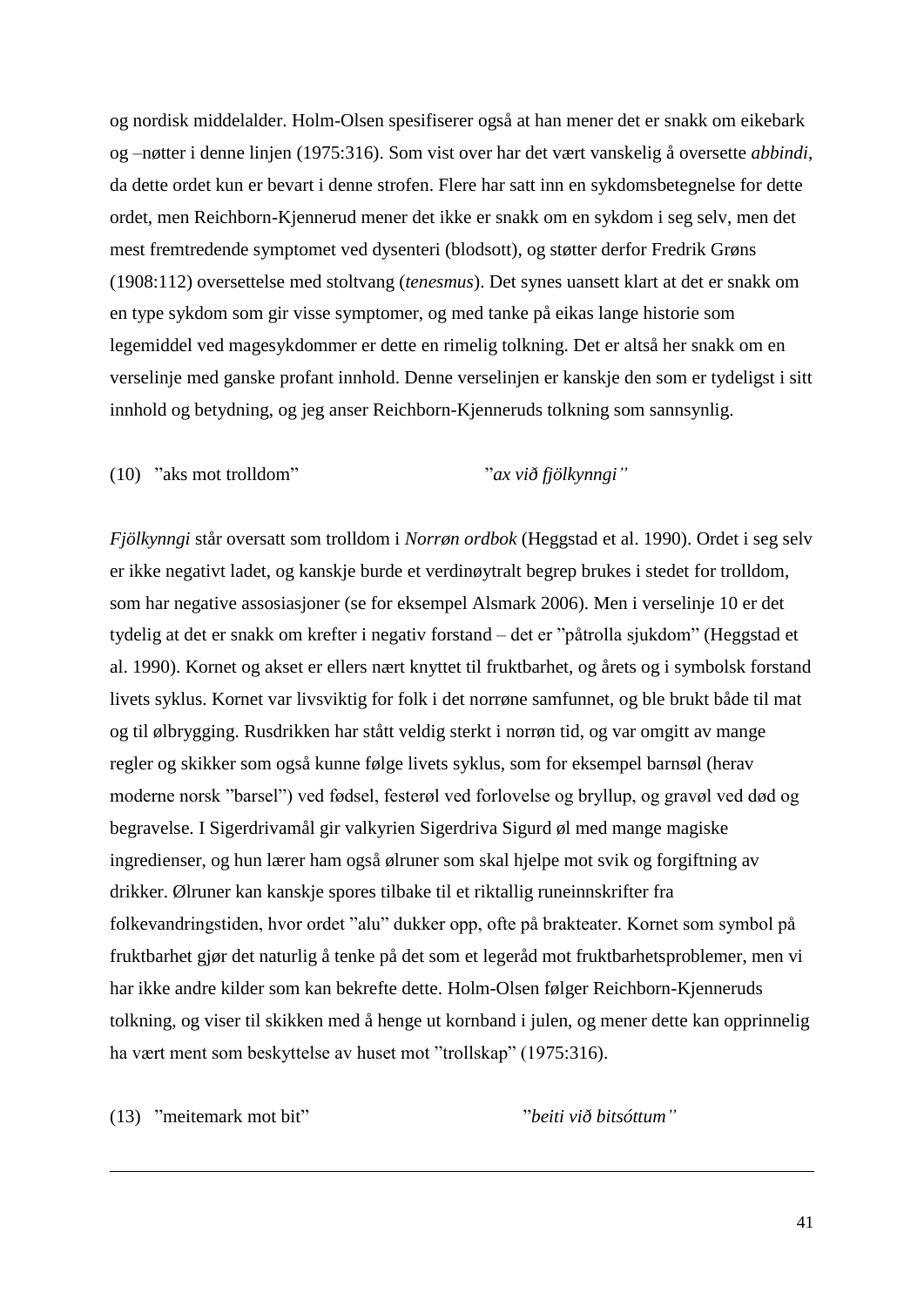Gjessing (1899) oversetter linje 13 som "græsgang mod gnagsott". Forklaring på denne oversettelsen finner vi i Fritzners *Ordbok over det gamle norske språk* (1867) på ordet *beiti*: "naar Kveget kommer paa Græs bliver det fri for saadan Syg-dom, som er en Følge deraf, at det er besat med Utøj, Lus?" *Bitsóttum* er i *Norrøn ordbok* (Heggstad et al. 1990) ført opp som "bitande sjukdom", og Holm-Olsen (1975) tolker dette til svull, verkefinger, og bygger også her på Reichborn-Kjennerud (1923), som avviser Fritzners tolkning og mener det ikke dreier seg om dyr, men om mennesker. Han tolker linjen til "Beitemark mot bitsott", og trekker linjer til beitemarken (meitemakken) som et særs viktig legemiddel i senere folketro. Bitsott mener han er "skader som menes voldt av bitende smådyr" (1923:112), som han igjen setter i sammenheng med andre mytologiske vesener som dverger og tusser som han finner mange eksempler på i senere folketro. Dette passer med Gylvaginning, hvor vi kan lese om dvergenes opprinnelse, som hadde tatt til å leve i den døde Ymes kjøtt, og som på det stadiet var makker. Hvorvidt dette har vært en fremtredende og levende forestilling i det førkristne samfunnet er vanskelig å si.

### (14) "mot mein runer" *"en við bölvi rúnar"*

Dette mener Elizabeth Jackson (1994-97) fungerer som en overgang til det hun oppfatter som neste del i "the extended Loddfáfnismál", nemlig Runatal. Her forteller Odin om runenes opprinnelse, og om hvordan har ofret seg selv til seg selv for å få denne kunnskapen. Runene har dermed guddommelig opphav, og i denne verselinjen er det jo også Odin som gir råd til Loddfavne. *Bǫlva*- (eller *bölva*-) er et ledd som betyr ulykke, forbannelse. Det er her snakk om farlige, skadende handlinger, og mot dette kan runer hjelpe. Forestillingen om spesielle runer som hadde stor makt finner vi flere steder i litteraturen, for eksempel i Sigerdrivamål, som vi skal se nærmere på under. Her snakkes det blant annet om runer som skal forhindre forgiftning, og runer som skal hindre krenkede menn fra å ta hevn. Runer kunne benyttes til å skrive magiske formularer, men de kunne også være magiske i seg selv. Loddfavnesmål gir for lite informasjon til at vi kan si noe om dette. Generelt fremstår det av den norrøne litteraturen at runer ble sett på som et av de sterkeste magiske midlene man hadde. Runer kunne både påføre og helbrede sykdom, noe vi ser for eksempel i Egils saga hvor en ung kvinne blir syk av kjærlighetsruner som er skåret feil av en uvitende mann. Egil skraper de skadende runene av i ilden og rister nye, og da blir den unge kvinnen frisk. Som med de andre legerådene i Loddfavnesmål er det for lite informasjon til at vi kan si noe om hvordan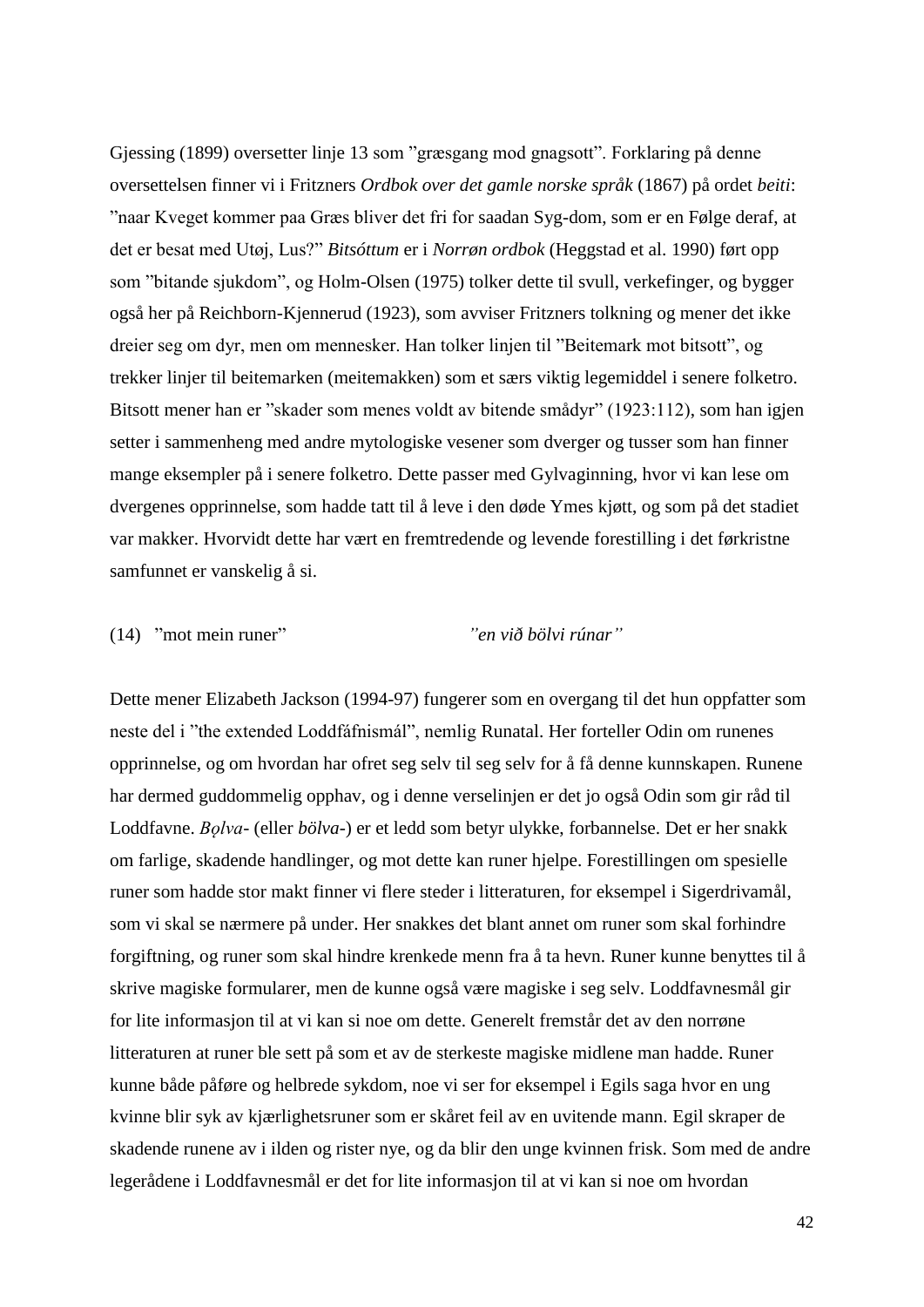legemiddelet ble brukt. Selve runene kan være en del av et større ritual, og det er mange aspekter ved runeristingen som kunne variere. Som nevnt over kan de brukes til å skrive et magisk formular, men de kan også være magiske i seg selv. De kan bli ristet på ulike måter, for eksempel kan de ha blitt farget med blod og de kan ha blitt skåret med forskjellige redskaper. Dette siste synes å være et viktig aspekt ved Eggjasteinen, hvor flere tolkninger går ut på at runene ikke har blitt skåret med jern, og ikke har fått sol på seg. Runene kan også skrapes av og bli brent, slik som i Egils saga, og de kan bli skrapt ned i drikke for deretter å inntas, slik Sigerdrivamål strofe 18 antyder.

Det er tilsynelatende ganske enkle og til dels profane råd som gis mot sykdom i denne strofen. Holm-Olsen betegner mange av rådene i Loddfavnesmål som "temmelig trivielle både i form og innhold." (1975:315) Det er også knappe råd som gis – hvert råd er på bare en halvlinje, og kan derfor følgelig ikke dekke stort mer enn selve navnet på sykdommen eller plagen, og middelet mot det. Det er derfor vanskelig å avgjøre hvordan vi skal se på disse rådene og om de kan knyttes til religiøse eller magiske handlinger. Akset og runene kan ved sin ordlyd ("ved trolldom") og betydning (runer kan bety blant annet trolldomstegn) knyttes til magi, men ild, eik, aks og meitemakk har ikke like klare magisk-religiøse assosiasjoner. Ved en del av dem er det også som vi har sett vanskelig å tolke sykdomsbetegnelsene, og det er mange spørsmål om *når* og *hvordan* midlene skulle brukes. Skal middelet brukes *før* sykdommen inntreffer, som en beskyttelse? Skal det i så tilfelle bæres på kroppen som en amulett, inntas som styrkende, forebyggende middel, eller plasseres i huset for å beskytte hjemmets beboere? Eller brukes midlene etter man har blitt syk, som medisin? Er det en del av et større ritual, for eksempel som en rituell drikk? Eller som en del av en helbredelsesteknikk der flere profane og magiske elementer inngår? Dette kan vi si lite om i dette tilfellet. Men senere i Håvamål blir også galdring<sup>44</sup> fremstilt som et sterkt middel mot sykdom: I Ljodatal, den siste delen av Håvamål, regner Odin opp atten galdre han kan. Blant disse er det også en helbredelsesgalder (strofe 147):

"Den annen kan jeg, "*Þat kann ek annat,* en som alle trenger, *er þurfu ýta synir,* som vil være leger i livet." *þeir er vilja læknar lifa."*

-

<sup>&</sup>lt;sup>44</sup> Galder er en magisk teknikk. Det heter å gale galdre, noe som indikerer at den er blitt sunget i falsett. Mens runer kan brukes som en skriftlig magisk teknikk, er galderen muntlig.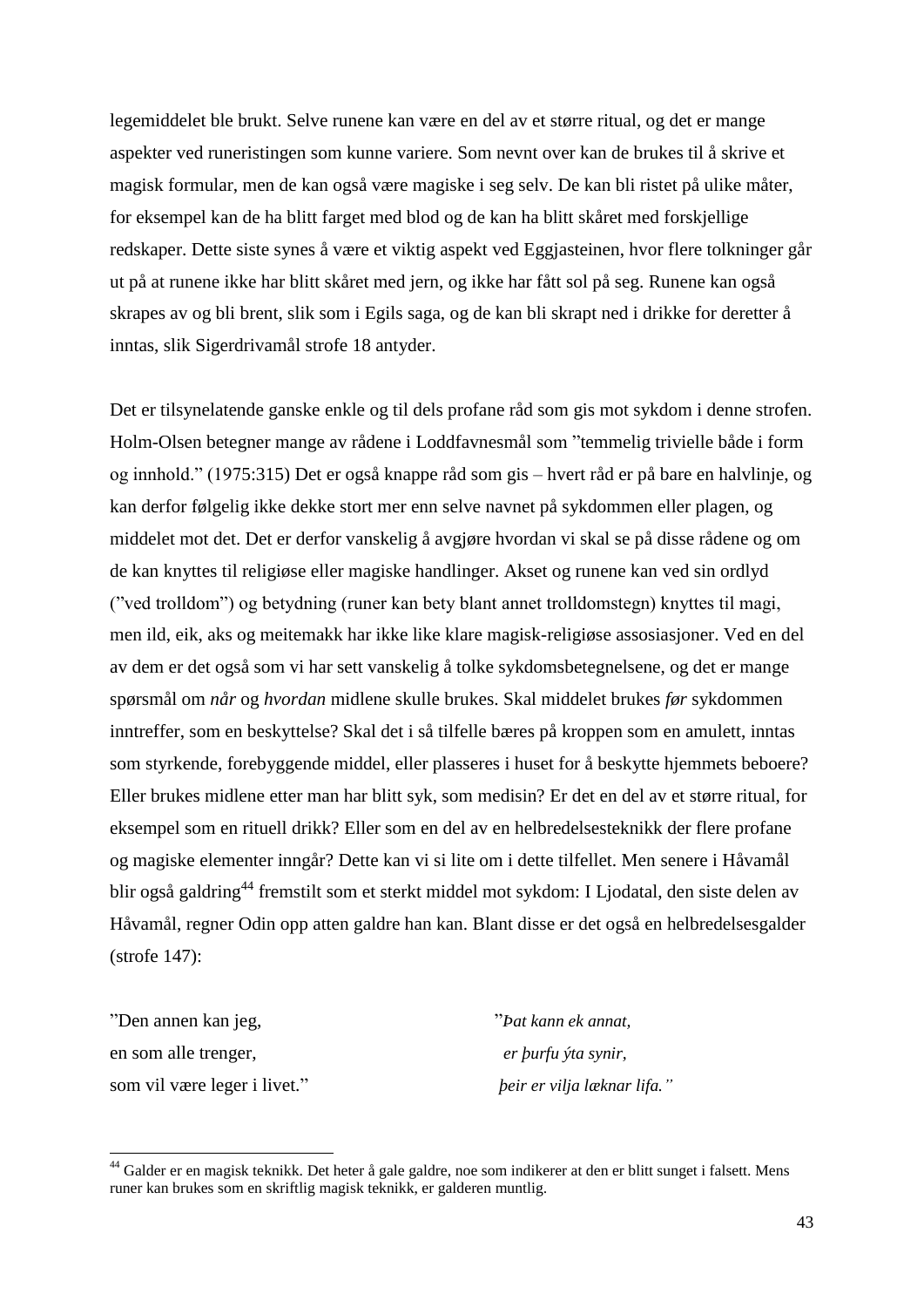Dessverre er dette verset ufullstendig så vi har ikke utfyllende opplysninger om nøyaktig hva denne galderen kunne gjøre. Muligens kan runene i strofe 11 av Sigerdrivamål, som diskuteres nedenfor, belyse dette nærmere. Vi vet heller ikke hvordan denne galderen lød, for som Odin selv sier i nest siste strofe av Ljodatal: alt er godt om bare én kan den.

## **3.2 Sigerdrivamål**

Sigerdrivamål er et heltedikt i den eldre Edda. De fleste av heltediktene bygger på fellesgermansk sagnstoff, og diktingen om helten Sigurd Fåvnesbane har tilknytting til annen germansk dikting, for eksempel Niebelungenlied. Sigerdrivamål forteller om møtet mellom Sigurd Fåvnesbane og valkyrien Sigerdriva. Hun har blitt nedsenket i en søvn av Odin, som straff for å ha sendt en høvding til Hel, som han hadde lovet seier i kamp. Sigurd vekker henne, og hun lærer ham runer.

Jeg har valgt ut strofe 9 og 11 for en nærmere analyse<sup>45</sup>. Alle runene Sigerdriva lærer Sigurd er nyttige, og ingen av dem ser ut til å ha vært av det skadende slaget (muligens med unntak av seiersrunene i strofe 6). Men de to jeg har valgt ut er, etter min mening, de som tydeligst kan knyttes til helbredelse og beskyttelse mot sykdom og skade.

# Strofe 9

-

| "Bergeruner skal du kunne  | "Bjargrúnar skaltu kunna, |  |
|----------------------------|---------------------------|--|
| om du berge vil            | ef <i>bú bjarga vilt</i>  |  |
| foster fra fødende kvinne; | ok leysa kind frá konum;  |  |
| rist dem i handflaten,     | á lófum þær skal rísta    |  |
| grip om handleddet,        | ok of liðu spenna         |  |
| be så disene duge."        | ok biðja þá dísir duga."  |  |

I eldre tider var fødsel noe av det farligste en kvinne måtte gjennom. Opp gjennom middelalderen finner vi mange eksempler på såkalte kloke koner; kvinner som ved hjelp av kunnskap og rituelle midler forsøkte å lette fødselen og sikre at mor og barn overlevde. I et karrig samfunn som det norrøne var det viktig å sikre seg at mor og barn kom seg velberget gjennom fødselen.

Bergerunene Sigerdriva lærer Sigurd gjør dette. Det interessante er at i dette diktet er tilknytningen til kvinner ikke like sterk som man gjerne finner senere i historien. I

<sup>&</sup>lt;sup>45</sup> Ved sitat fra teksten er det, dersom ikke annet er oppgitt, Ludvig Holm-Olsens oversettelse fra 1975. Den norrøne teksten er fra Jónsson 1954.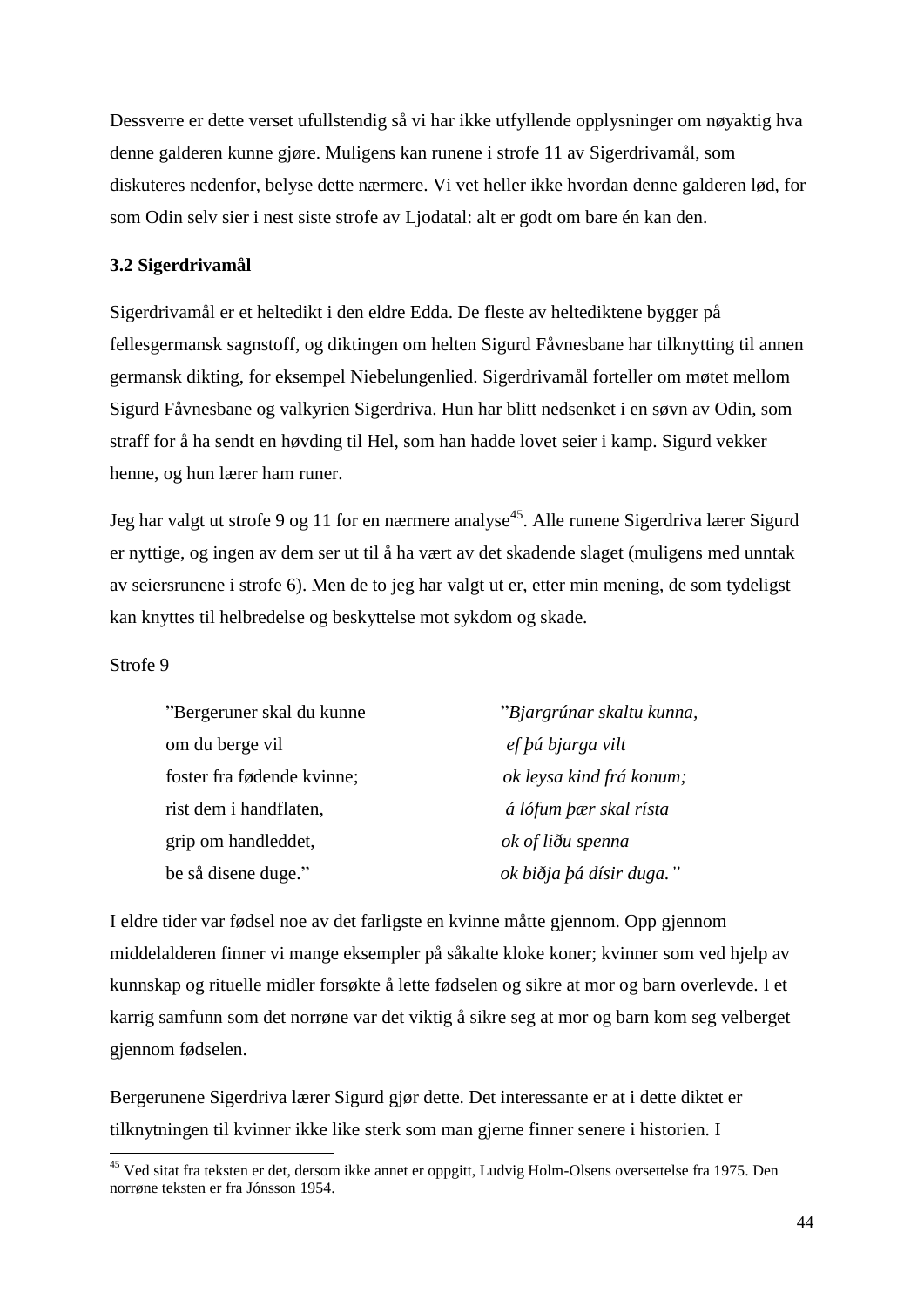middelalderen var det kvinner som tok seg av fødsler, det var kvinnens sfære. Det sies ingenting om dette i Sigerdrivamål. Riktignok er det en kvinne som lærer dem fra seg, men det er ikke noe i diktet som signaliserer at dette er kunnskap forbeholdt kvinner. Faktisk peker von See et al. (2006:563) på at man finner eksempler på menn som fødselshjelpere i Olav den helliges saga og sagaen om Gange-Rolv. Derimot sies det at man skal be disene om hjelp. Diser er en betegnelse brukt om en gruppe kvinnelige ånde- eller gudevesener. Disse kvinnelige maktene ble ofte knyttet til fruktbarhet og fødsel, og kunne også omfatte andre kvinnelige makter som norner og valkyrier. I Fåvnesmål strofe 12 nevnes nornene spesielt som fødselshjelpere: "Hvem er de norner, som i nøden gir hjelp, og frir moren fra fosteret?"

I Oddrungråten, et annet dikt fra den eldre Edda, finner vi en parallell til disse bergerunene. Her galdrer Oddrun for Borgny slik at fødselen skal komme i gang og gå bra (Hun har også løsnet salen på hesten med det samme hun kom frem. Å løsne opp knuter for å hjelpe på fødselens forløp er noe vi finner mye av i senere folketro). Borgny ytrer da ønske om at "Frigg og Frøya, og flere guder" skal hjelpe Oddrun, som takk for hjelpen. Frøya er også kalt Vanadis, den fremste disen. I strofe 9 ser vi at rituelle handlinger, det å riste bergeruner, glir over i det mytologiske og religiøse med en bønn om hjelp fra guddommelige vesener. Som Ström sier i *Nordisk hedendom* er det i praksis ofte vanskelig å se en klar grense mellom det han kaller magi, og religion (Ström 1961:221).

Vi ser også at det i denne strofen er hendene som er i fokus: man skal riste runer i håndflaten, og man skal gripe om håndleddet. Dette kan peke tilbake på strofe 4:

| "Jeg hilser æser!        | "Heilir æsir!                 |
|--------------------------|-------------------------------|
| hilser åsynjer!          | Heilar ásynjur!               |
| hilser den allgode jord! | Heil sjá in fjölnýta fold!    |
| Unn oss visdom           | Mál ok mannvit                |
| og evne til tale         | gefið okkr mærum tveim        |
| og legehender i livet!"  | ok læknishendr, meðan lifum!" |

Legehender, *læknishendr*, er en forestilling man kjenner godt fra både oldtiden og middelalderens kristendom. Flere helgener, blant annet Olav den Hellige, sies å ha hatt denne evnen, som er mer en helbredende kraft fra den legendes hender enn praktisk legekyndighet. I denne strofen er det gudene Sigerdriva vender seg til for å få dette. Strofe 3 og 4 har trekk som peker tilbake til norrøn tid, med sin hilsen til guder og jorden selv. Ludvig Holm-Olsen peker på at strofe 3 og 4 er av en annen art enn de andre, og mener de kan være de eneste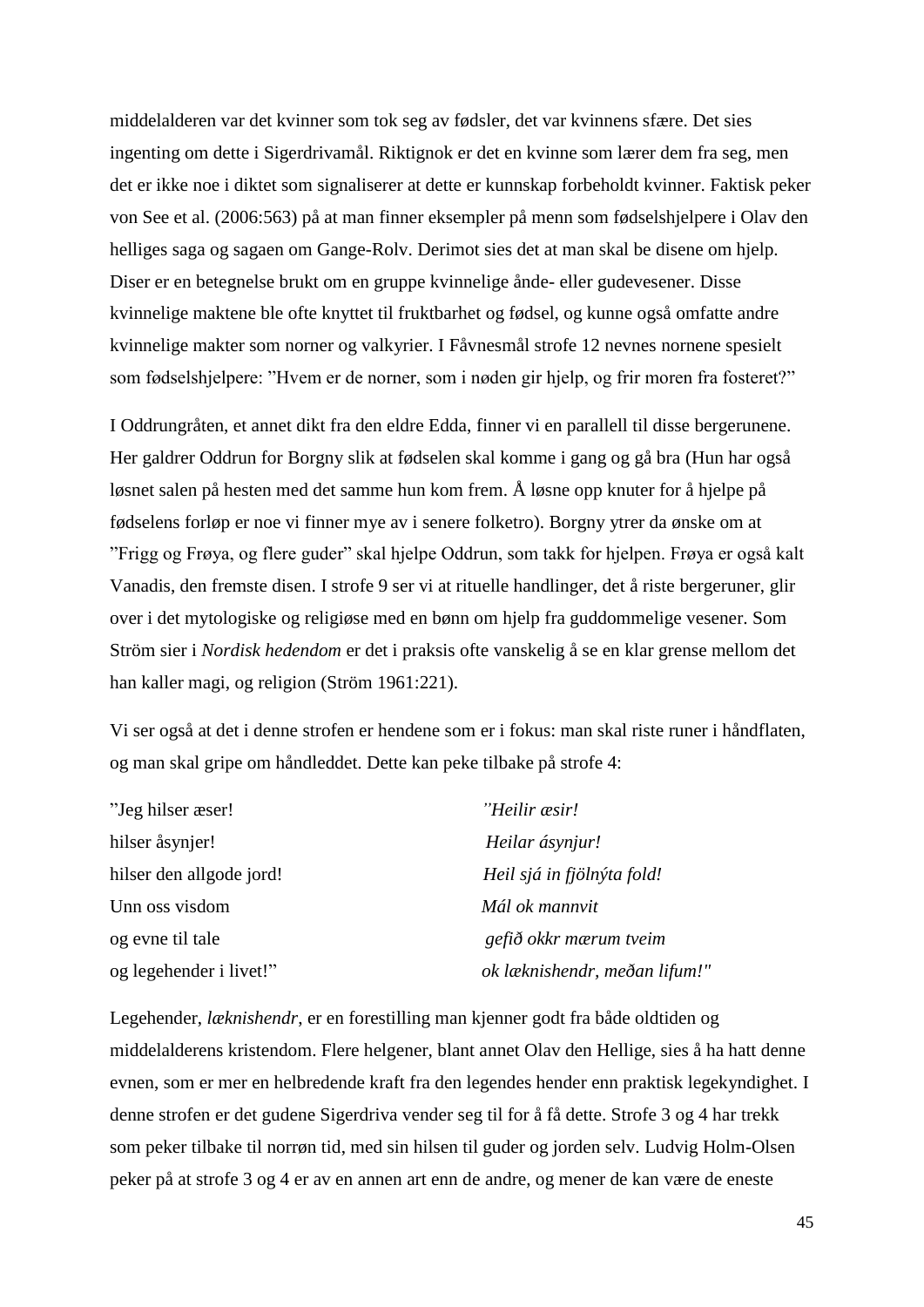bevarte restene av norrøn hedensk hymnediktning (1975:336). Legehender, helbredelse ved håndspålegging, ser ut til å ha vært en levende forestilling i det norrøne samfunnet.

## Strofe 11

| "Greinruner skal du lære    | "Limrúnar skaltu kunna,    |
|-----------------------------|----------------------------|
| om du vil lege bli          | af þú vilt læknir vera,    |
| og skjønne deg på sår;      | ok kunna sár at sjá;       |
| rist dem på barken,         | á berki skal þær rísta     |
| og rist dem på kvister      | ok á baðmi viðar,          |
| der greinene går mot aust." | beim er lúta austr limar." |

I strofe 11 møter vi tittelen "læknir" – lege. Vi har ikke noe nøyaktig beskrivelse av hvilke kunnskaper og egenskaper en lege måtte ha i det norrøne samfunnet. Men som vi ser mener Sigerdriva at man må kunne greinruner om man vil kunne behandle sår skikkelig. Dette er nok runer mer for skader enn for sykdommer.

Greinruner er oversatt fra limrúnar, og limr står oppført slik i *Norrøn ordbok* (Heggstad et al. 1990): 1. grein, kvist. 2. lem (på kroppen). Ordet greinruner får dermed dobbel betydning. Grein kan enkelt og greit bety kvist, del av tre – men det kan også bety de ulike delene, lemmene på kroppen. Åke Ohlmarks (1954:238) tolket disse runene som at man enten overfører det syke til barken eller grenen på treet, eller at man legger barken på det syke stedet og sender det syke til kvister vendt mot øst. Også Gering-Sijmons (1927-31), referert i von See et al. 2006, mener at formålet med å riste i trær kan være å overføre sykdommen til treet. Med Ohlmarks og Gering-Sijmons tolkning er det fristende å dra linjer til blant annet svensk folketro, hvor vi har fenomenet smyging – trær med store hull i som man mente hadde helbredende kraft. Syke mennesker ble dratt gjennom hullet i treet, og man mente sykdommen ville da bli sittende igjen i treet (se f.eks. Tillhagen 1977).

Denne formen for magi faller inn under kategorien kontagiøs magi. At grenene skal vende mot øst kan tyde på en symbolsk helbredelse – i øst er soloppgangen, en ny dag, en ny begynnelse. Det er mange som har påpekt likheter mellom seid og eurasiatisk sjamanisme (se for eksempel Grambo 1991:133). Von See et al. viser til en beskrivelse av samer fra det 17. århundre, hvor det sies at runebommen blir laget fra et tre som bøyer seg mot øst (2006:569). I øst bor jotnene, vi hører i flere fortellinger og dikt om de norrøne gudene at Tor er "i øst" for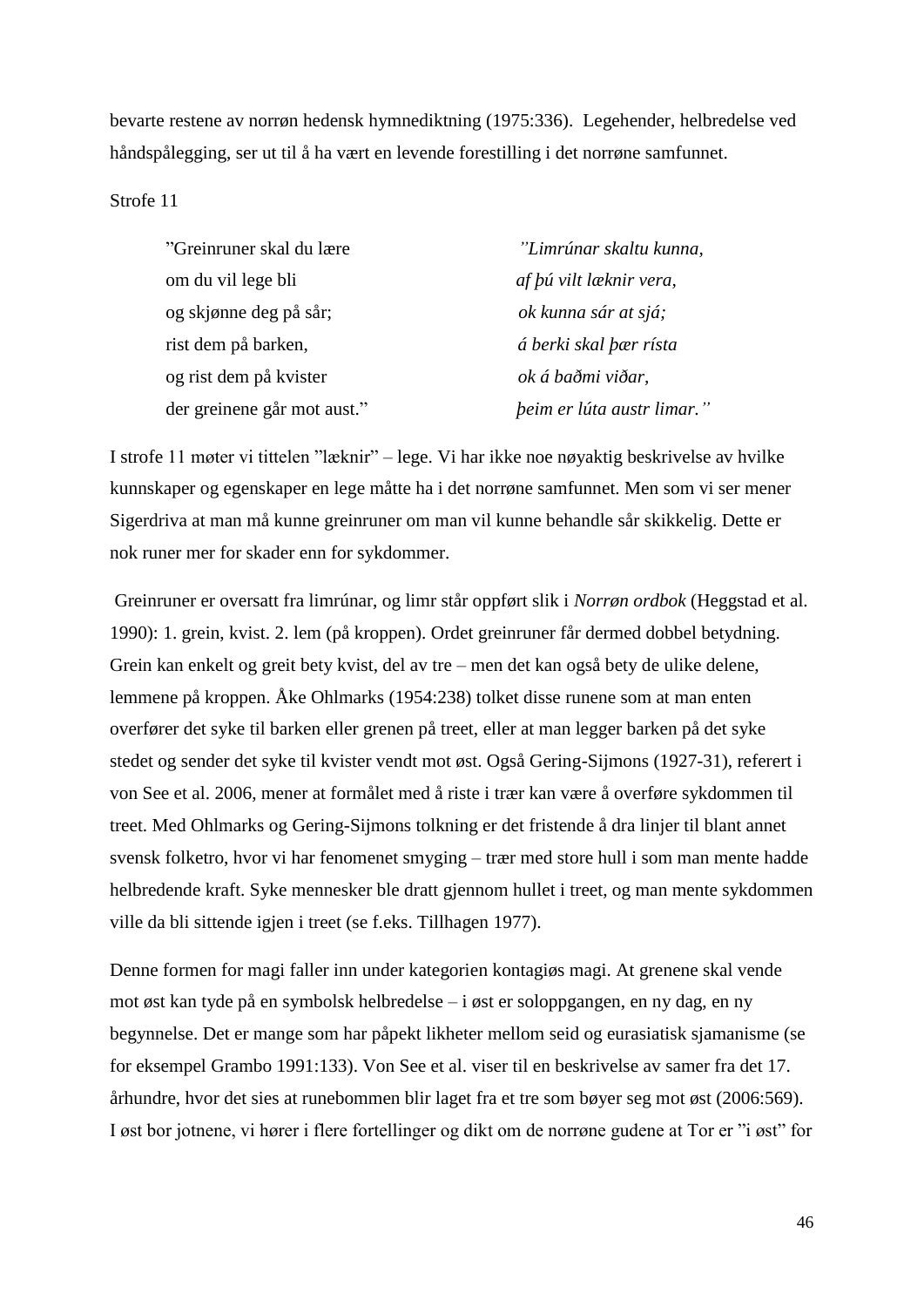å drepe jotner.<sup>46</sup> En annen tolkning kan derfor være at øst symboliserer de negative, sykdomsfremkallende maktene, slik jotner og tusser fremstilles i flere runeformularer (se Kapittel 3).

# **3.3 Fjolsvinnsmål**

Den tredje og siste teksten jeg skal ta med fra den eldre Edda, er fra et dikt hvor det som angår sykdom er særegent, og som det ikke finnes noen direkte paralleller til andre steder i den norrøne litteraturen. I Fjolsvinnsmål oppsøker skikkelsen Svipdag Menglød, men før han slipper inn til henne må han ha en dialog med Fjolsvinn, som tar form av en spørrelek om det de ser rundt seg på stedet.

I strofe 21 og 22 får vi høre om Mima-treet:<sup>47</sup>

| "Sei meg det, Fjolsvinn,             | "Segðu mér þat, Fjölsviðr,      |
|--------------------------------------|---------------------------------|
| Som eg fretter deg om,               | er ek þik fregna mun            |
| Og vita det vil eg:                  | ok ek vilja vita:               |
| Kva gang er i fræ                    | Hvat af móði verðr              |
| Av fræge treet                       | <i>bess ins mæra viðar,</i>     |
| Som korkje eld eller jarn flekkjer?" | er hann flær-at eld né járn"?   |
| "Av alda eit grann                   | "Út af hans aldni               |
| På eld du hive,                      | skal á eld bera                 |
| Det batar barnsjuke kvende;          | fyr kelisjúkar konur;           |
| Fram i dagen då kjem                 | útar hverfa                     |
| Det som dult var,                    | <i>bats bær innar skyli,</i>    |
| Slik makt og mynje hev treet."       | sá er hann með mönnum mjötuðr". |

Treet blir kalt Mimatreet, og er av flere tolket som verdenstreet (se for eksempel Holtsmark 1972:586). Treet skal ha flere egenskaper – verken ild eller jern kan gjøre skade på det, men mest interessant for denne oppgaven er linje tre i strofe 22: *fyr kelisjúkar konur.* Tolkningene varierer her på hva *kelisjúkar konur* betyr: om det er snakk om hjelp for å lette fødsler, få ut etterbyrden, eller livmorens leieforandringer som årsak til sykdommer. Reichborn-Kjennerud (1923) står for sistnevnte tolkning, og henviser til oldtidens og den senere folkemedisins tradisjon for å se på livmoren som utløsende sykdomsårsak, og han mener også at fødselshjelp

-

<sup>46</sup> Se for eksempel *Hårbardsljod* strofe 23: "Jeg var austpå og banket jotner"

<sup>47</sup> Nynorsk oversettelse ved Mortensson-Egnund 1928, norrøn tekst fra Guðni Jónsson, 1954.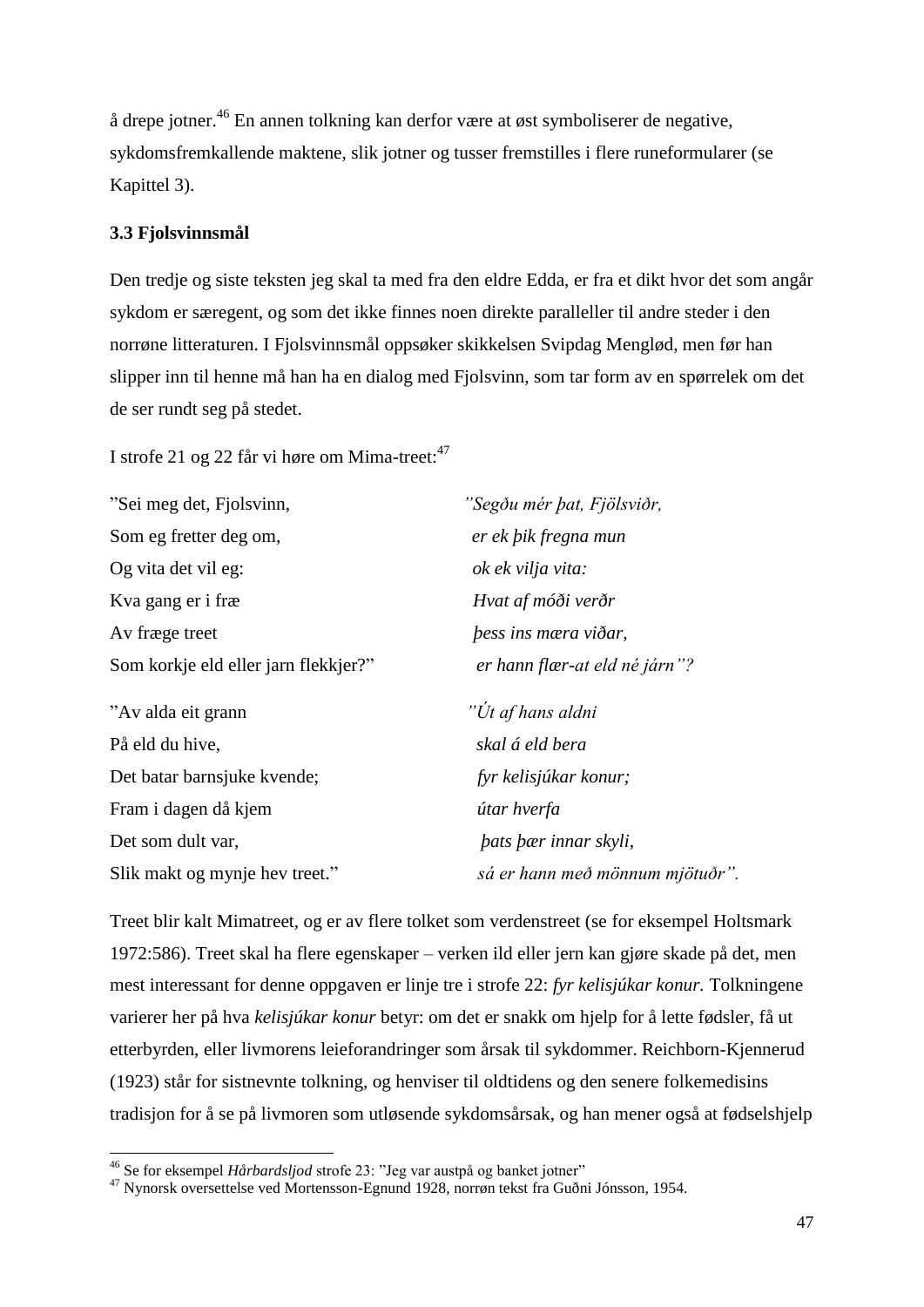er usannsynlig blant annet fordi "eddasangene til dette bruk har en rekke andre særpregede midler som til dels er bevart til vår tid." (1923:51) Trolig mener han Oddrungråten og Sigerdrivamål, som er diskutert over. Hjalmar Falk (1894 - referert i Reichborn-Kjennerud 1924) mener man skal lese *kelisjukar* til å være *kvelli*- eller *kvillusjukar*, <sup>48</sup> altså en generell lidelse heller enn en spesifikk kvinne- eller svangerskapslidelse. Med tanke på linje fire og fem er det etter min mening mer sannsynlig med svangerskapsrelaterte problemer, men Reichborn-Kjennerud har også gode argumenter for sin tolkning. At derimot det faktum at det finnes andre midler og fremgangsmåter attestert i eddalitteraturen skal utelukke andre, mener jeg er lite overbevisende. Den norrøne førkristne religionen strekker seg over lang tid og over et stort område, og det er logisk at midlene og teknikkene kan variere. At man også kan ha hatt flere fremgangsmåter for samme lidelse er ikke utenkelig – som nevnt i diskusjonen rundt Loddfavnesmål vet vi jo heller ikke om de enkelte midlene vi får et glimt av er en del av et større ritual eller forestillingsverden.

I strofe 35 og 36 omtales fjellet Lyvjaberg:

### 35

-

| "Sei meg det, Fjolsvinn, | "Segðu mér þat, Fjölsviðr, |
|--------------------------|----------------------------|
| Som eg fretter deg om,   | er ek þik fregna mun       |
| Og vita det vil eg:      | ok ek vilja vita:          |
| Kva det berget heiter    | Hvat bat bjarg heitir,     |
| Der bruri eg ser,        | er ek sé brúði á           |
| Den drustelege, drøyme." | þjóðmæra þruma?"           |

| 36                          |                            |
|-----------------------------|----------------------------|
| "Lyvjaberg det heiter,      | "Lyfjaberg þat heitir,     |
| Lenge det var               | en þat hefir lengi verit   |
| Sjuke og såre til trøyst;   | sjúkum ok sárum gaman;     |
| Kvert eit kvende            | heil verðr hver,           |
| Som kliv det berget,        | <i>bótt hafi árs sótt,</i> |
| Lækjast for livslang sott." | ef bat klífr, kona."       |

*Lyfja* betyr rett og slett å lege, helbrede. Det er altså snakk om et berg eller fjell, som kvinner kan få helbredelse for *árs sótt*, i Mortensson-Egnunds oversettelse "livslang sott". Det er, også

<sup>&</sup>lt;sup>48</sup> "Sjukleg, skranten" (Heggstad et al. 1990).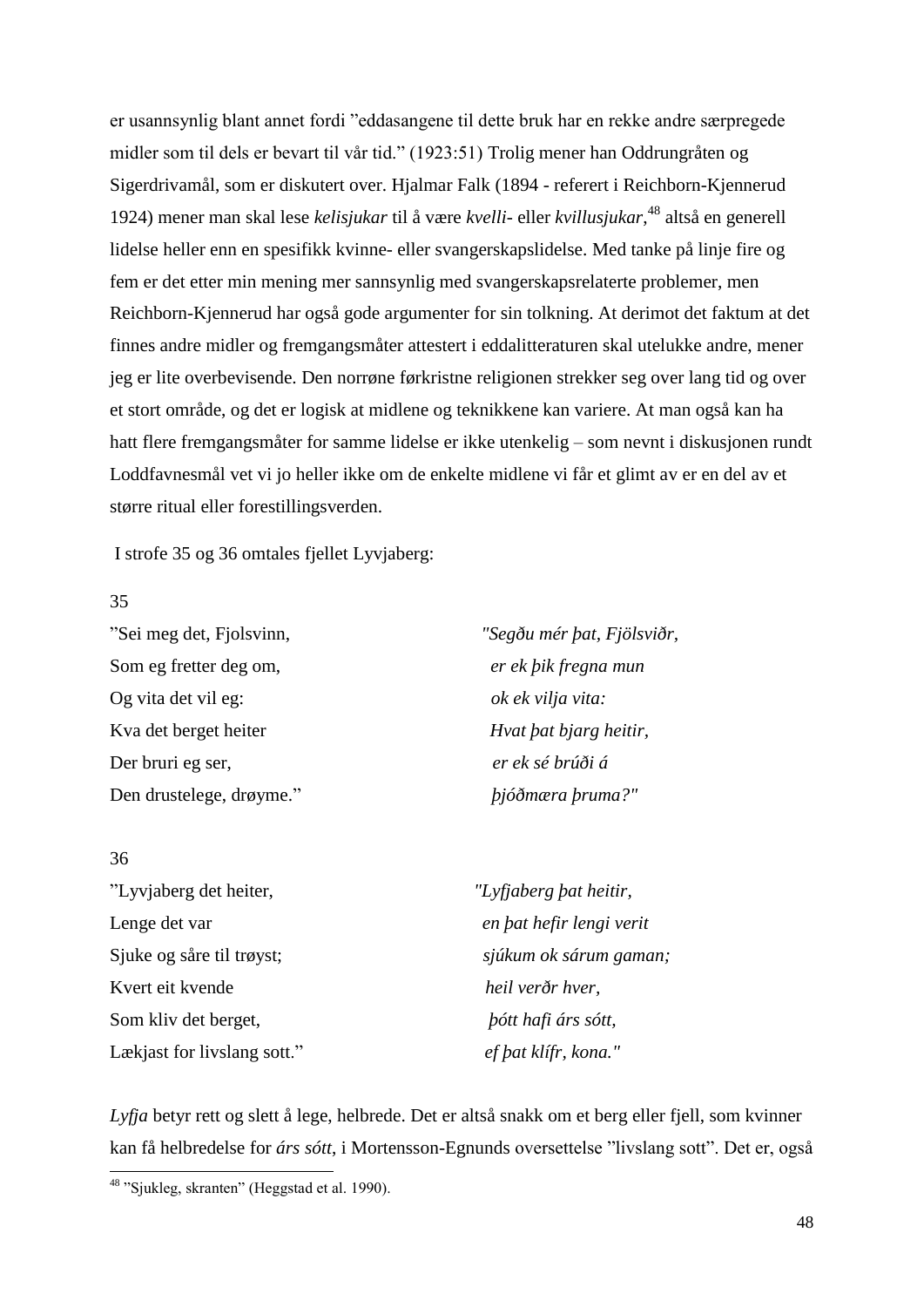omkring denne sykdomsbetegnelsen, ulike lesninger og tolkninger. I kildene finnes også varianten *arsótt*, og for eksempel Hjalmar Falk (1894 - referert i Reichborn-Kjennerud 1924:134) har til dette foreslått [hel]jarsótt eller helsótt. Reichborn-Kjennerud tolker det i likhet med oversettelsen "årelang sykdom, kronisk lidelse" (1924:134). "The words árs sótt have been found difficult to interpret, however, the main message is clear: climbing the mountain of Menglöð is a secure healing practice for anyone, ill or wounded, but especially for women." (Bjarnadóttir og Kremer 1998/99:26) Fjell og berg som helbredelsessted og middel er ikke en forestilling vi møter direkte andre steder. Men i både Gripes spådom og Sigerdrivamål møter vi kvinnen som sover på et fjell og som lærer bort legekunst. Fjell og berg hadde mange forestillinger knyttet til seg ellers. Gro Steinsland (2005) skriver om forestillingen om et "slektens dødefjell", Helgafell, hvor folk kom når de døde, og hvor det er hyggelig samvær og mat og drikke mellom slektens avdøde. Disse fjellene lå i nærheten av gårdene, og Steinsland påpeker at slike fjell kun finnes i islandske kilder, for eksempel Eyrbyggja saga. Ellers kan vi i de gamle norske lovene finne forbud mot bloting til vetter i blant annet hauger. Dette var det særlig kvinner som drev med, da dette falt inn under privat kult, og var svært vanskelig for kirken å bli kvitt. Nøyaktig hva som skulle gi helbredelse i Fjolsvinnsmål er noe uklart. Teksten sier at kvinnene skal *klífr* på dette fjellet - altså klyve, klatre, som også Bjarnadóttir og Kremer sier i sitatet over. Reichborn-Kjennerud mener det er urter på Lyfjaberg som skal brukes til helbredelsen, og setter *lyfja* i forbindelse med blant annet angelsaksisk *lybb*, "gift", og viser videre til nyislandsk *lyfjabuð*, "apotek". Det er etter min mening en snever tolkning som er mindre sannsynlig enn den generelle betydningen "helbredelse". Senere i diktet, strofe 40 blir det nevnt bloting:

| "Berging dei gjev              | "Bjarga svinnar,              |  |
|--------------------------------|-------------------------------|--|
| når bloting dei fær            | hvar er menn blóta þær        |  |
| på heilagt horg;               | $\acute{a}$ stallhelgum stað; |  |
| så hard ei trengsle            | eigi svá hátt forað           |  |
| høver kje nokon,               | kemr at hölða sonum,          |  |
| uten at ho letnar og linnest." | hvern þær ór nauðum nema."    |  |

Kanskje er det bloting til de kvinnelige skikkelsene som skal gjøres på fjellet for å få helbredelse? Det ville vært i overensstemmelse med kultpraksisen til kvinner som kristenrettene henviser til, selv om ikke helbredelse er nevnt som mål for praksisen der. Gro Steinsland skriver om individuelle alveblot, som utføres "for å gjenvinne helsen ved sykdom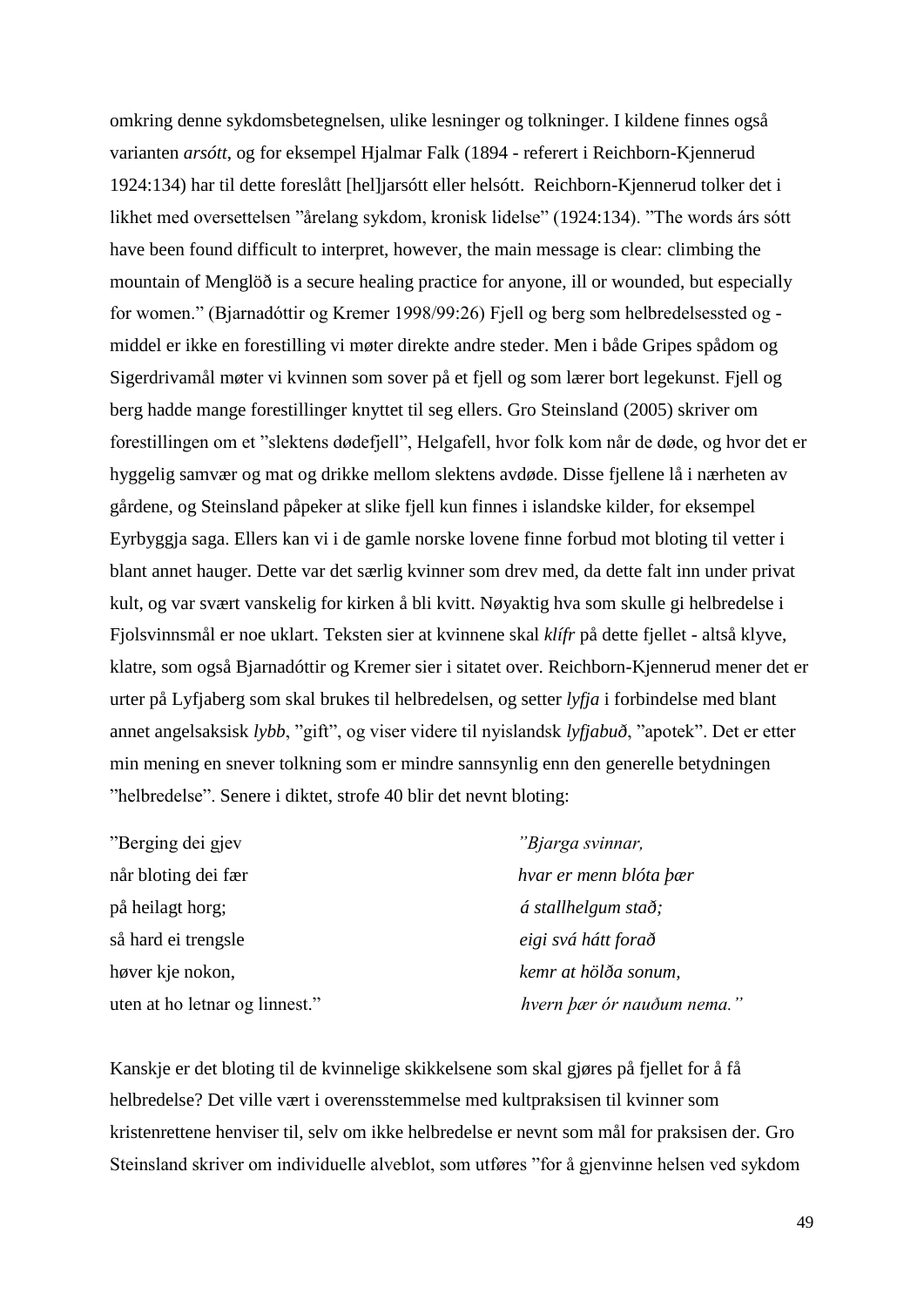eller ulykke" (2005:345). Alvene var kollektive maktvesener, som ofte ble knyttet sammen med forfedrekult, og som derved knyttes til døden, men også fruktbarhet. Det var primært kvinner som utførte alveblotet.

Det er spesielt at det er snakk om kvinner som skal få helbredelse ved dette stedet. Mimatreet og Lyfjaberg gir helbredelse til *konur*, kvinner. Det er vanskelig å si om dette har vært kun forbeholdt kvinner, eller om det var spesielt for kvinner. Reichborn-Kjennerud (1924) mener *konur* er brukt for alliterasjonens skyld, og at det egentlig menes både kvinner og menn. Men det er i hele diktet en klar kvinnedominans - Det er den kvinnelige skikkelsen Menglød som hersker på stedet. Menglød kjenner vi ikke fra andre kilder. Navnet betyr "den som er glad i smykker". Menglød har blitt tolket av Näsström (1998) som Frøya. Det er visse fellestrekk mellom dem. Selve navnet Mengløds betydning kan samsvare med Frøyas kjente smykke Brisingamen. Frøya er gift med Od, som også har blitt tolket som Odin.<sup>49</sup> Od er ofte ute på lange reiser, og Frøya sørger mye over dette. Dette kan samsvare med Menglød som venter på sin Svipdag. Diktet kan ses på som et *hieros gamos*, og Britt-Mari Näsström er en av dem som har argumentert for dette, og sier om strofe 48-50 at "Her inviterer gudinnen selv sin elskede til å forenes med henne i et hellig bryllup, noe som i sin dypeste symbolske betydning er en manifestasjon av skapelsesakten og den kosmiske ordenen – noe som mytene bærer vitnesbyrd om og som i ritene vanligvis blir utført i symbolske former" (1998:88). Om Menglød er et navn på Frøya har vi ikke klare bevis på, men en del av de tingene som forbindes med Frøya ser ut til å være forbundet med Menglød også. Frøya knyttes til blant annet fruktbarhet, kjærlighet, graviditet, fødsel og også krig og død. Fruktbarhet, graviditet og fødsel sammenfaller med Mengløds rolle som helbreder for kvinne- og svangerskapsrelaterte lidelser ved hjelp av Mimatreet i strofe 22. I Oddrungråten nevnt over blir også Frøya av Borgny i takknemlighet overfor Oddrun påkalt etter den vanskelige fødselen. Som nevnt blir også Frøya kalt Vanadis, og kan dermed muligens også knyttes til fødselsrunene i strofe 9 i Sigerdrivamål. Et annet moment er at Frøya har vært en svært viktig og populær gudinne, og kan ha hatt flere navn – selve navnet Frøya er opprinnelig et tilnavn som betyr "herskerinnen" eller "fruen".

Med Menglød på berget sitter åtte andre kvinnelige skikkelser, nevnt i strofe 38:

<sup>49</sup> Svipdag er også et navn brukt om Odin, og flere har tolket Fjolsvinnsmål til å omhandle Frøya og Odin. Det er flere ting som knytter dem sammen: Frøya var den som lærte Odin å seide, og Snorre opplyser at hun og Odin får halvparten hver av de som dør i kamp.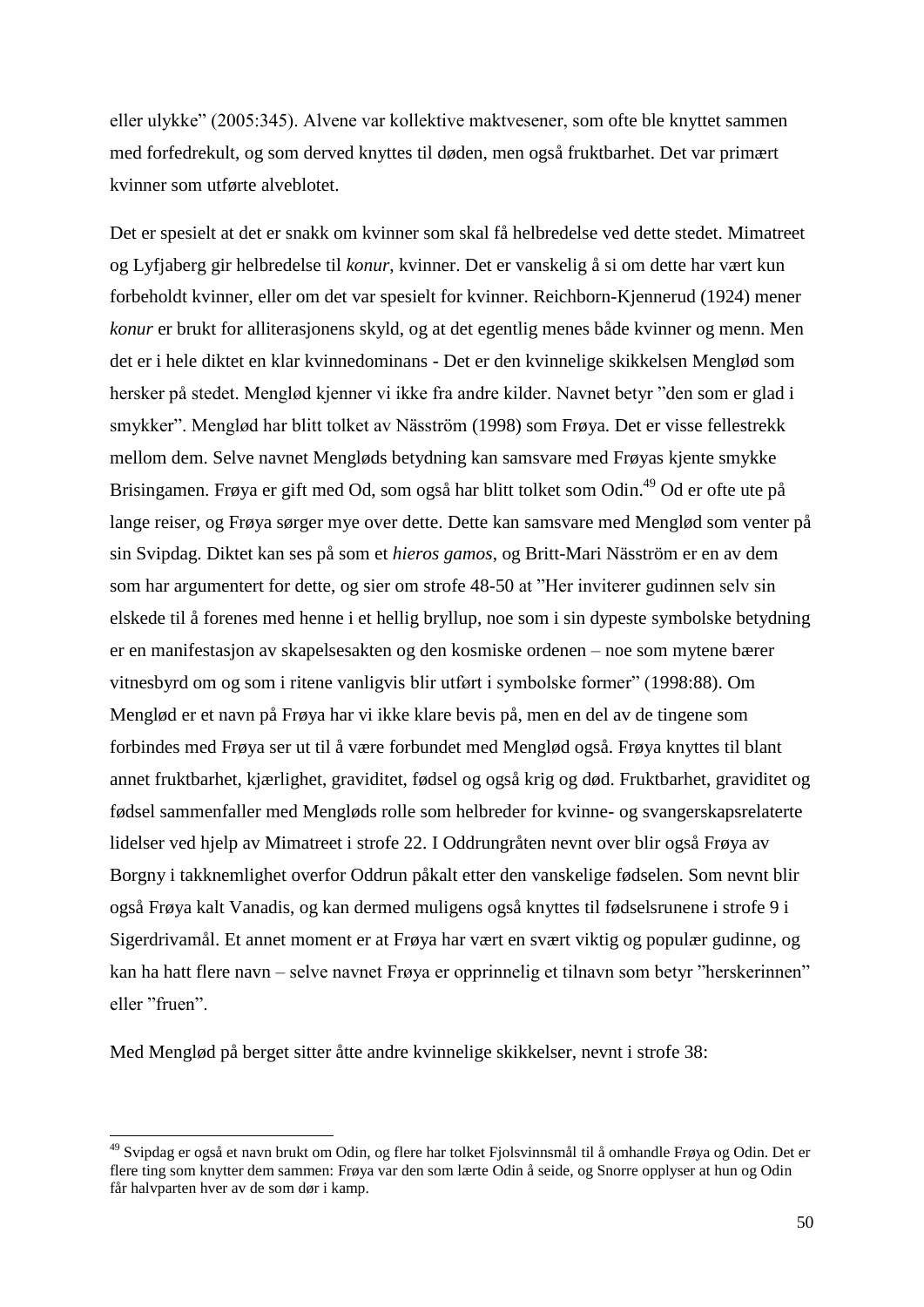| "Liv heiter ei,      | "Hlíf heitir,            |
|----------------------|--------------------------|
| Livtrasa den andre   | önnur Hlífþrasa,         |
| Tjodvarta den tridje | <i>briðja Þjóðvarta,</i> |
| Bjart og Blid,       | Björt ok Blíð,           |
| Blid og Frid,        | Blíðr, Fríð,             |
| Eir og Aurboda"      | Eir ok Aurboða."         |

En av disse, Eir, kjenner vi fra Snorres Gylvaginning, der hun blir regnet opp som en av åsynjene, og blir kalt *læknir beztr* "den beste legen". Navnet betyr "nåde, hjelp". I Fjollsvinnsmål opptrer hun som Mengløds hjelper, og kalles "møy", det virker ikke som om hun her oppfattes som en gudinne. Nässtrom mener at hun bare er et aspekt av Frøya, og "representerer en egenskap hos den store gudinnen som den som hjelper mot sykdommer og elendighet. Det er derfor sannsynlig at Eir ikke er noe annet enn en fremtredende egenskap hos henne, og at hun i mytologien kom til å bli oppfattet som en selvstendig gudinne" (1998: 119). Dersom man tar opplysningen fra Snorre på alvor, ville det være naturlig å tenke seg Eir i en større rolle i mytologien og det kultiske livet enn det vi har beviser på. Som den beste legen ville det være naturlig å finne flere henvisninger til henne i kildene, men det gjør det ikke. I runeinnskriftene er det, som vi har sett, Odin og spesielt Tor som regjerer. Også i Håvamål og til dels Sigerdrivamål er det Odin som trer frem som den store legen og helbrederen, både ved hjelp av magisk og verdslig kunnskap. I skaldediktningen brukes hun som en kenning for kvinne, slik har også runeinnskriften fra Bryggen i Bergen med hennes navn på blitt tolket. Derfor er Näsströms tolkning ikke usannsynlig, men det er vanskelig å si noe sikkert om hvem Eir egentlig var og hvor stor rolle hun har hatt i mytologien og i folks dagligliv. Det sparsomme kildematerialet gir ikke nødvendigvis et sannferdig bilde. Jon Steffensson har diskutert dette i artikkelen "Lækningagyðjan Eir" i *Menning og meinsemdir*. Han mener det er sannsynlig at Snorre har kilder som for eksempel runeinnskrifter eller magiske formler, men at disse ikke har overlevd århundrene med kristendommens forandringer (1975:171).

Det vi kan si er at det i dette diktet finnes rester av eller en forestilling om en kult der kvinnene dominerer. Det er et flertall av kvinnelige mytiske skikkelser på stedet, de er ikke svake eller passive – Menglød fremstilles som en fremstående skikkelse som regjerer på stedet og som har makt og midler til å hjelpe. Det er kvinner som skal få hjelp for sine kvinnelige lidelser, og bloting blir senere nevnt som et middel for å oppnå dette. I forbindelse med blotingen kommer det ikke tydelig frem om det her også kun er snakk om kvinner –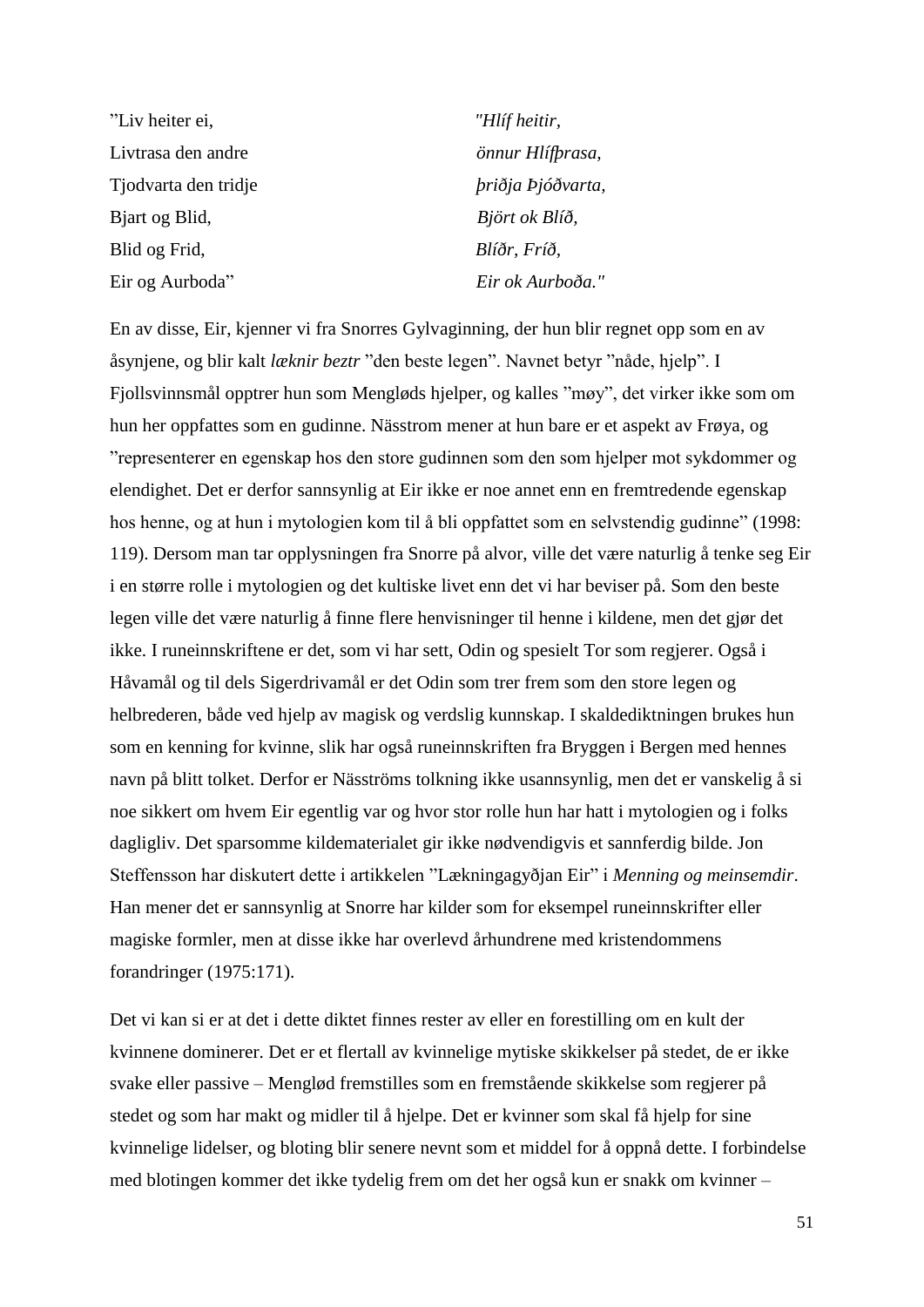diktet bruker bare "dem". Likevel er det naturlig å anta det fremdeles er snakk om kvinner, både på grunn av at det er de som er nevnt tidligere, og på grunn av hele diktets kvinnedominans. Jeg har over trukket frem at diktet kan tolkes mot alveblot. På grunn av de kvinnelige skikkelsene som er tilknyttet Menglød er det fristende også å trekke linjer til et kollektiv av kvinnelige makter, slik som disene eller nornene, som også ble knyttet til svangerskap og fødsel.

### **3.4 Datering**

Håvamål er nedtegnet i Codex Regius. Man daterer håndskriftet til ca 1275 (se f.eks Mundal 2004:221), og sannsynligvis er dette avskrift av eldre nedtegnelser, eller avskrift av avskrifter, som har blitt skrevet ned på begynnelsen av 1200-tallet. Det man kan si med sikkerhet er dermed at diktene som finnes i Codex Regius må være eldre enn håndskriftet selv, altså fra før 1275. Dersom Codex Regius er en nøyaktig avskrift av tidligere håndskrifter kan vi si med stor sannsynlighet at diktene slik de er nedskrevet er fra begynnelsen av 1200-tallet, men innholdet antas å være langt eldre. Snorre siterte første vers av Håvamål i sin Gylvaginning – diktet (eller deler av det) har altså vært kjent da han på begynnelsen av 1200-tallet skrev sin Edda. Eivind skaldespiller har i diktet Håkonarmål, som har blitt datert til ca 960, sitert fra slutten av første del av Håvamål (strofe76-77). I tillegg har man i utgravningene på Bryggen funnet runeinnskrifter med strofer i eddaform, datert til 1200- og 1300-tallet, som viser at denne form for diktning har vært viden kjent og har lange tradisjoner i det skandinaviske området. Det at strofe 137 skiller seg så mye fra de andre strofene med sin oppramsing, har blitt tolket som interpolasjon av mange. Anne Holtsmark skriver at "denne del anses for å være en etterligning av [strofene] 1-80, et selvstendig dikt som samleren av H. har tatt med, det blir talt om som innskudd." (1961:258). Grønvik tolker det derimot som "et bevisst stilistisk virkemiddel fra dikterens side" (1999: 43). Grønvik mener det egentlig bare er strofe 111-164 som er ment som og kan kalles Håvamål. Anne Holtmark kaller Håvamål en diktsamling heller enn ett dikt, mens Elisabeth Jackson (1994-97) mener Håvamåldiktene er innbyrdes avhengige, og er ment å leses sammen som en enhet, og at de også alle er adressert til Loddfavne. Det eneste vi kan si sikkert er at den som skrev ned diktet i Codex Regius har ment å sette strofene som en helhet – og han har satt overskriften "Håvamål" på disse strofene. Spørsmålet om Håvamål er et dikt eller en diktsamling, og om strofe 137 er et innskudd, eller en opprinnelig, integrert del av diktet, gjør det selvsagt enda vanskeligere å datere innholdet.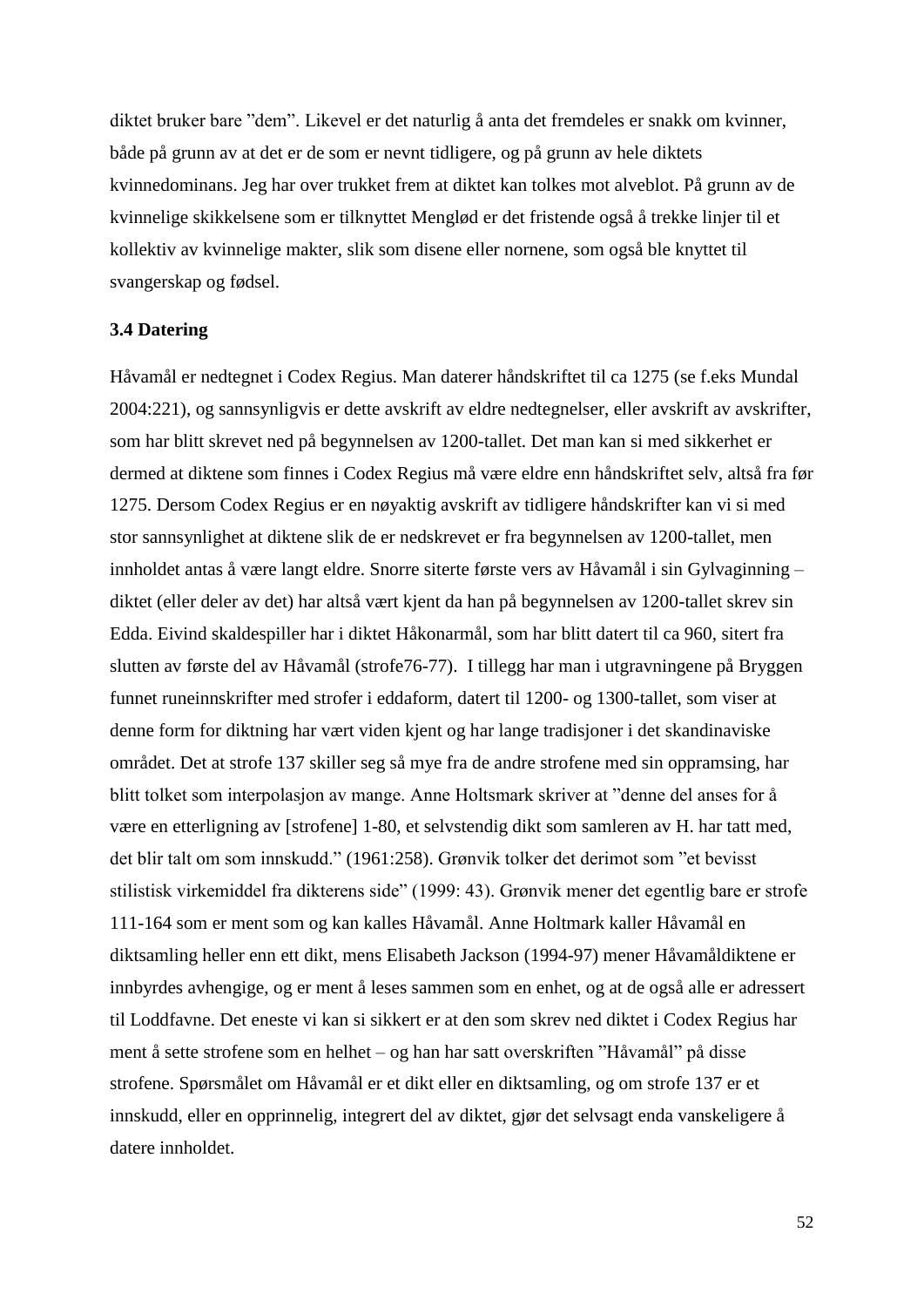Som det er med Håvamål er det også vanskelig å skulle si noe sikkert om datering av Sigerdrivamål. Diktet har lakuner, og består av tre helt ulike partier, hvorav "runedelen" er en av dem. Som nevnt finnes Sigerdrivamål i dag bare i Codex Regius. Men historien finnes i andre former, som kan hjelpe til med å datere diktet. Den mest kjente er fra Volsungesagaen, der Sigerdriva blir kalt Brynhild, og der historien blir fortalt i prosa.

Fjolsvinnsmål er et dikt som ofte blir tatt med i utgaver av den eldre Edda, men som ikke finnes i Codex Regius eller andre håndskrifter fra middelalderen. Det finnes i flere avskrifter av Codex Regius fra 1600-tallet og fremover, og har blitt datert til ca 1250. Det er dermed blitt til lenge etter kristendommen ble innført. Men som nevnt før kan innholdet eller deler av det være langt eldre enn formen på diktet eller selve diktet. Her er det forskjellige meninger. Anne Holtsmark anser diktet for å være "sprunget ut av den eventyrdiktning som var i skuddet i Eur. på 1200- og 1300-tallet," og kaller det en mytisk pastisj, med lite av norrøne myter og forestillinger i seg (1972:586). John McKinnel (2005) mener derimot at diktets personnavn indikerer at der er til en viss grad en avledning fra mytologisk tradisjon, og viser blant annet til Saxo. Näsström skriver ingenting om datering, men slår fast at "Hun [Frøya] skjuler seg også bak navnet Menglad" (1998:88), og betviler dermed ikke diktets plass i den norrøne mytologien og tradisjonen.

Når man diskuterer dateringsspørsmål er det underforstått den bevarede formen på diktene man diskuterer. Eddadiktene er del av en muntlig tradisjon som har lange røtter tilbake, og form, språk og innhold forandres etter hvert som tiden går og diktet gjenfortelles til og av ulike personer. Men man forutsetter at diktet har i tiden for nedskrivelse hatt den samme muntlige form som det skrevne. Tidligere ble også eddadiktene i de islandske håndskriftene betraktet som et særislandsk fenomen, men funnet av runeinnskrifter på Bryggen i Bergen etter brannen i 1955 viser at eddadiktningen på 1100- og 1200-tallet var en levende tradisjon, og vi må åpne opp for at en større del av det vestnordiske området har tatt del i denne diktningen. Preben Meulengracht Sørensen (1991:219) skriver at en innskrift fra Bryggen viser også at selv i et bymiljø i Bergen på 1200-tallet var førkristne guder en del av folks bevissthet, "i det mindste i poetiske sammenhænge":

"Ver du vel faren *"Hei(l) sér þú*  og venleg til sinns. *ok í hugum góðum.*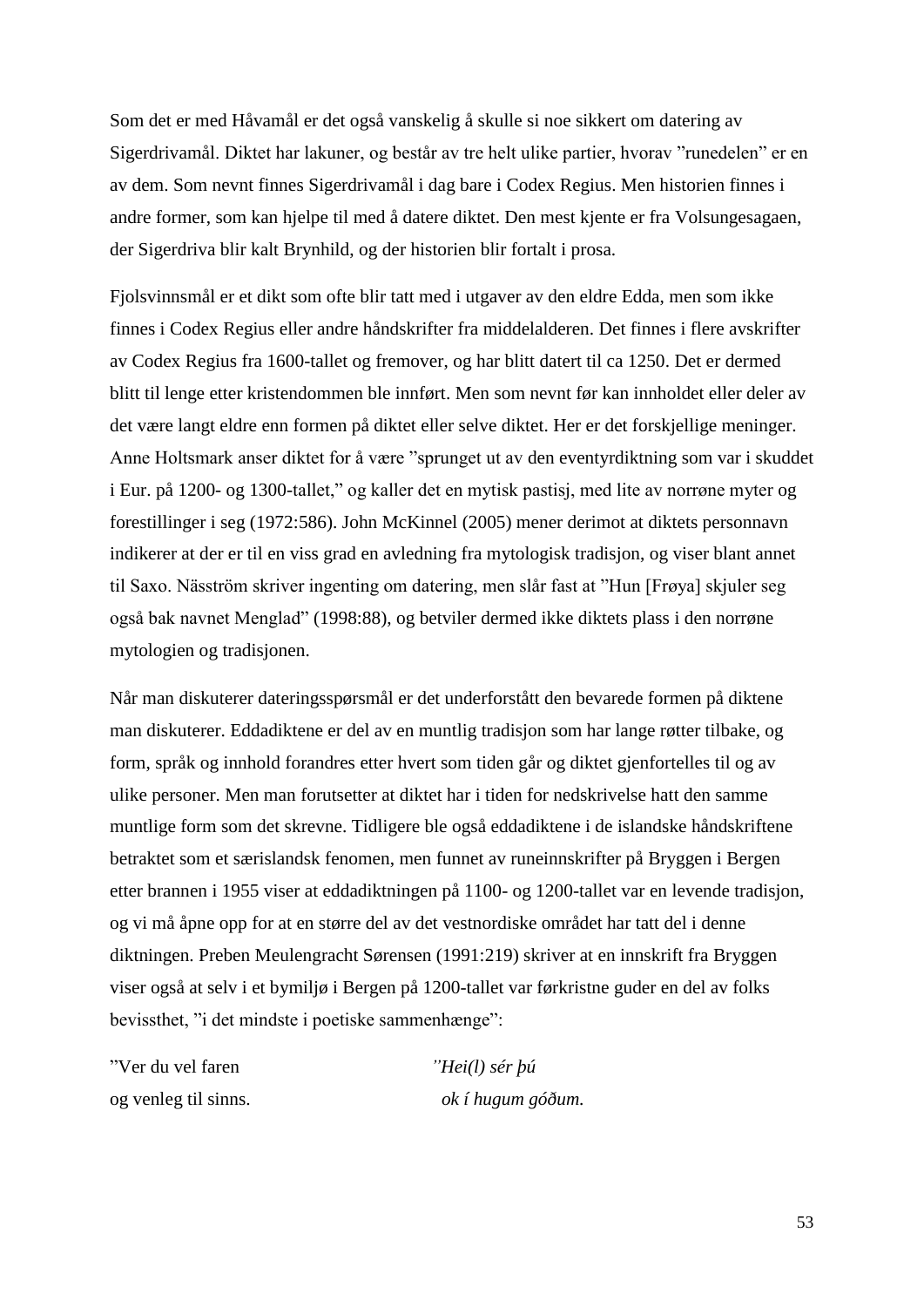Måtte Tor ta i mot deg. *Þórr þik þiggi.*  Måtte Odin eige deg. "

*50*

Sørensen siterer Aslak Liestøls (1964) oppfatning om at dette sannsynligvis ikke må oppfattes som et uttrykk for en aktiv hedenskap, men heller et tilfeldig sitat fra et eddadikt brukt i en passende situasjon. Sørensen poengterer at dette er en viktig konsekvens av funnet fra Bryggen – diktene ser ut til å ha vært en del av en levende tradisjon, "hvor vers og vel også hele digte kunne citeres, forandres og improviseres." (1991:220) Myter og deler av myter og forestillinger kan holdes lenge i folks bevissthet ved en slik bruk av eddadiktene. Dateringen på de bevarte diktene sier ikke nødvendigvis noe om hvor gammelt innholdet er. Fjolsvinnsmål og hovedhistorien - gjensynet mellom de to elskende - blir tolket som en etterligning av romantiske ridderballader, og blir blant annet derfor vurdert som et ungt dikt, men jeg mener at en del av innholdet kan speile forestillinger og praksis som er eldre. Helbredelseselementene i diktet har ikke noe å si for hovedfortellingen, og kanskje nettopp derfor kan vi anta at det er mindre påvirket stoff? "Det er tilstrækkeligt at tage stilling til, om det i henseende til de dele, der benyttes, bygger på en troværdig tradition." (1991:218) At diktene er en del av en aktiv og formende muntlig tradering kan selvsagt også bety at de delene av forestillingsverdenen man studerer er nye og har kommet til senere. Det er det som gjør det utfordrende å sette en datering på diktene – de kan være sammensatt av nye og gamle elementer, og gamle forestillinger kan ha blitt omformulert og diktet på nytt.

Når det gjelder heltediktene henspeiler hendelser og personer i noen av diktene på historiske hendelser og personer i Europa under folkevandringstiden., slik som huneren Attila (Atle) og goterkongen Ermanarik (Jormunrek). Når det gjelder Sigurd Fåvnesbane selv kjenner vi ikke til at han skal ha noe historisk forbilde. Fjolsvinnsmål er problematisk, men jeg synes det er et viktig dikt å ta med – både på grunn av beskrivelsen av Mimatreet og Lyfjaberg og deres egenskaper, men også på grunn av at Eir nevnes, som vi elles bare får noen opplysningar om i Snorres Edda.

<sup>-</sup><sup>50</sup> Aslak Liestøl 1964.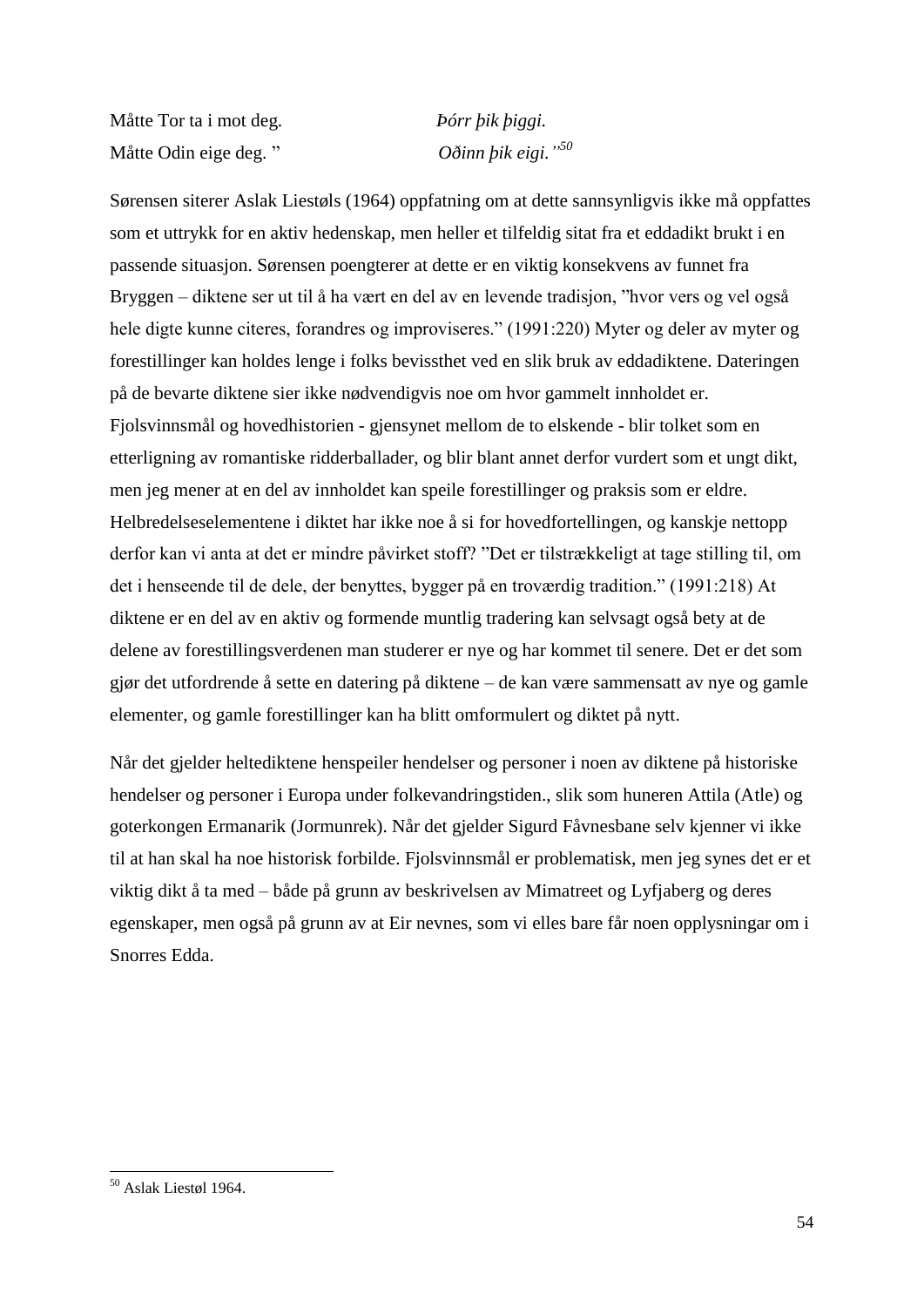#### **Kapittel 4. Sagaer og lovtekster**

I dette kapittelet skal jeg ta for meg to typer kilder: det er islendingesagaer og lovtekster. Det er nokså ulike kilder, og det er heller ikke store mengder informasjon en kan få ut av hvert enkelt materiale. Det er snakk om få, men svært interessante henvisninger. I noen tilfeller vil noen av disse kildene reflektere og utfylle tolkninger av andre kilder i Kapittel 2 og 3, og gir dermed en pekepinn på hvor reell og utbredt slike forestillinger har vært. I andre tilfeller, slik som for eksempel i lovtekstene, finnes det tekster som forteller om forestillinger som det ikke finnes andre kilder for, og som det da blir vanskelig å si noe sikkert om. De to kildene omtalt i dette kapittelet forteller også mye om kjønnsperspektivet innenfor legegjerningen i det førkristne samfunnet, og særlig i forbindelse med helbredelse med magiske aspekter.

## **4.1 De islandske sagaene**

De islandske sagaene forteller om ulike ætter og enkeltpersoner på Island og i Norge, og fortellingene spenner hovedsaklig fra det tiende århundre til 1200- og 1300-tallet, da de fleste ble skrevet ned. I likhet med eddadiktene er det stor sannsynlighet for at sagaene har vært en del av en rik muntlig tradisjon, og i de fleste tilfellene kjenner vi ikke til hvem som har skrevet eller forfattet dem.

Sagaenes stil er knapp og uten mange beskrivende detaljer. Den veksler mellom scenisk og refererende stil, og gir ikke mye rom for detaljer som ikke er viktige for hovedhandlingen. Gro Steinsland skriver om islendingesagaene at tendensen i forskningen går mot å betrakte sagaene som "kunstnerisk høyverdige, litterære produkter fra høymiddelalderen, som bygger på tradisjoner som kan være av høy alder", og at "Sagaene er interessante som mentalitetshistorie og har dermed interesse for religionshistorien" (Steinsland 2005:61, med referanser til Mundal 1977 og Ross 1998). Andre sagaer, som for eksempel fornaldersagaene, har mange fantastiske elementer. I disse historiene forekommer det flere eksempler på medisinsk magi, men siden fornaldersagaene handler om mytiske helter i fortiden, før landnåmet av Island, er de vanskelige å bruke som kilder. De har ikke rot i virkeligheten, de er ment som underholdning, og kan ses på som "lyge-sagaer" (Steinsland 2005:60). Selv om disse sagaene har oppdiktede personer og hendelser kan også disse reflektere samtidens eller tidligere tiders ideer og tanker om religiøse forhold. I dette kapittelet skal jeg likevel begrense meg til å gi noen eksempler fra islendingesagaene som forteller oss om leging og personer som har virket som leger. Dette er ikke en fullstendig gjennomgang av det materialet som finnes i sagaene, til det er det for stort og lite hensiktsmessig. Informasjonen som gis om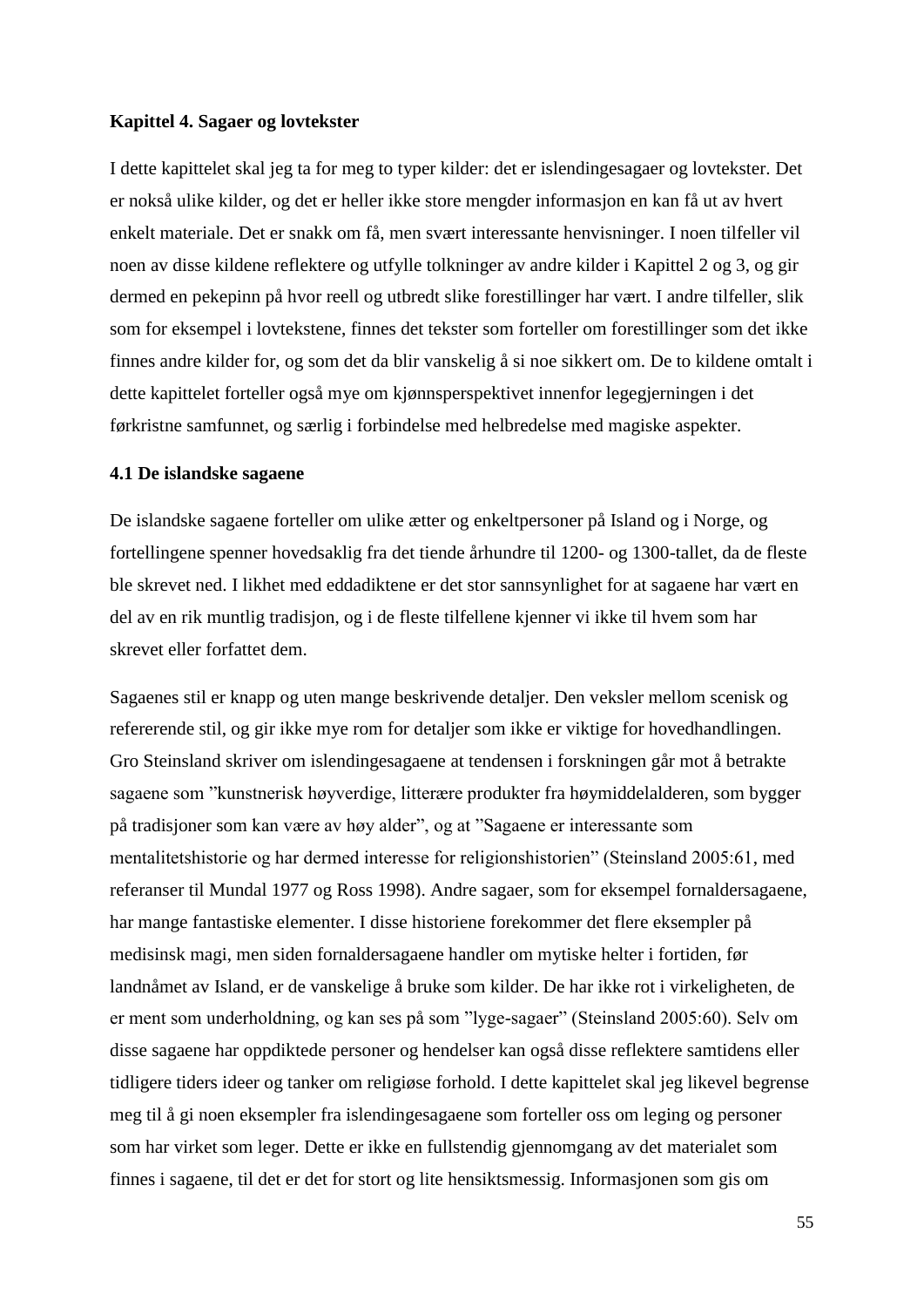problemstillingen er knapp og ofte ganske lik i de forskjellige sagaene. Utvalget jeg har gjort vil derfor brukes til å illustrere hva slags informasjon vi kan hente fra islendingesagaene om temaet, og jeg vil dessuten benytte muligheten til å se nærmere på kjønnsperspektivet når det gjelder stell av syke og skadede.

Feiden og konflikten er det sentrale og viktigste temaet i islendingesagaene. På grunn av dette er leging og helbredelse også noe som jevnlig blir nevnt. Det er hovedsakelig *sårstell,* og ikke *sykdommer* som står i fokus, selv om vi selvsagt må regne med at man også hadde kunnskap og tradisjoner for dette. Sagaenes karakterer er i kamp, blir såret, og får stell av sårene sine. Men den knappe stilen gjør at det ikke er mange detaljer vi får vite om legingen. I mange tilfeller, som for eksempel i Landnåmabok,<sup>51</sup> nevnes det bare kort: Turid den spake helbredet to av slektningene til sin mann etter en holmgang, og hun "leget og forlikte dem" (Helgadóttir 1985:19). Disse få linjene gir oss ikke mye kunnskap om hvordan legingen foregikk. Hvorvidt det var rent medisinsk behandling, eller om det også ble brukt magiske elementer som ritualer eller formularer vet vi derfor lite om. Av og til brukes *læknir*, lege(kone), som en tittel eller tilnavn, slik som i Njåls saga.<sup>52</sup> Der blir sønnene til Starkad og Hallbera ramset opp, og så sies det: "Hildegunn lækjar var syster deira." (Liestøl og Hagland 1996:93) senere står det at hun "grødde sårene" til Starkad og Torgeir. *Grœða* betyr "Få til å gro, la vekse", eller "grøde, lækje [helbrede]" (Heggstad et al. 1990). I Sagaen om Droplaugarsønnene<sup>53</sup> møter vi på *læknir* to steder. Den første gangen brukes det om Alvgjerd, som leger hovedpersonen Grim: "Men då dei andre hadde somna, for Groa over vatnet til Ekkjufell; der budde Alvgjerd lækjekone", "Alvgjerd batt såra hans og tok han med seg." (Hovstad 1931:31) Senere er det en annen kvinne som bruker denne benevnelsen om seg selv. Grim har et stort sår i foten etter et sverdhugg. En kvinne kommer til ham om kvelden og sier hun er "lækjekone", og ber om å få "binde på såret til Grim". Hun får det, og forsvinner senere. Men hun er i virkeligheten frillen til Gaus som Grim hadde drept, og het "Gjevjon den trollkunnige". Det satte seg vondt i såret til Grim, og han døde (1931:41). Tittelen *læknir* møter vi også som vi har sett i Sigerdrivamål strofe 11, *ef þú vilt læknir vera.* I Olav den helliges saga møter vi også på en kvinne som kalles *læknir*, hun nevnes ellers ikke ved navn. I slaget på Stiklestad stelte hun sårene til de sårede.

<sup>51</sup> Landnåmabok beskriver hvordan Island ble bosatt fra ca 870 og framover. Den eldste nedtegnelsen stammer fra 1200-tallet, og er skrevet av Sturla Tordarsson. (Hagland og Stylegar 2002:7).

 $52$  Skrevet ned ca 1280, handling fra ca 300 år tidligere (Liestøl og Hagland 1996:6-8).

 $53$  Anses å ha blitt skrevet ned på begynnelsen eller midten av 1200-tallet, med handling fra omkring 990 – 1006 (Magerøy 1958:332).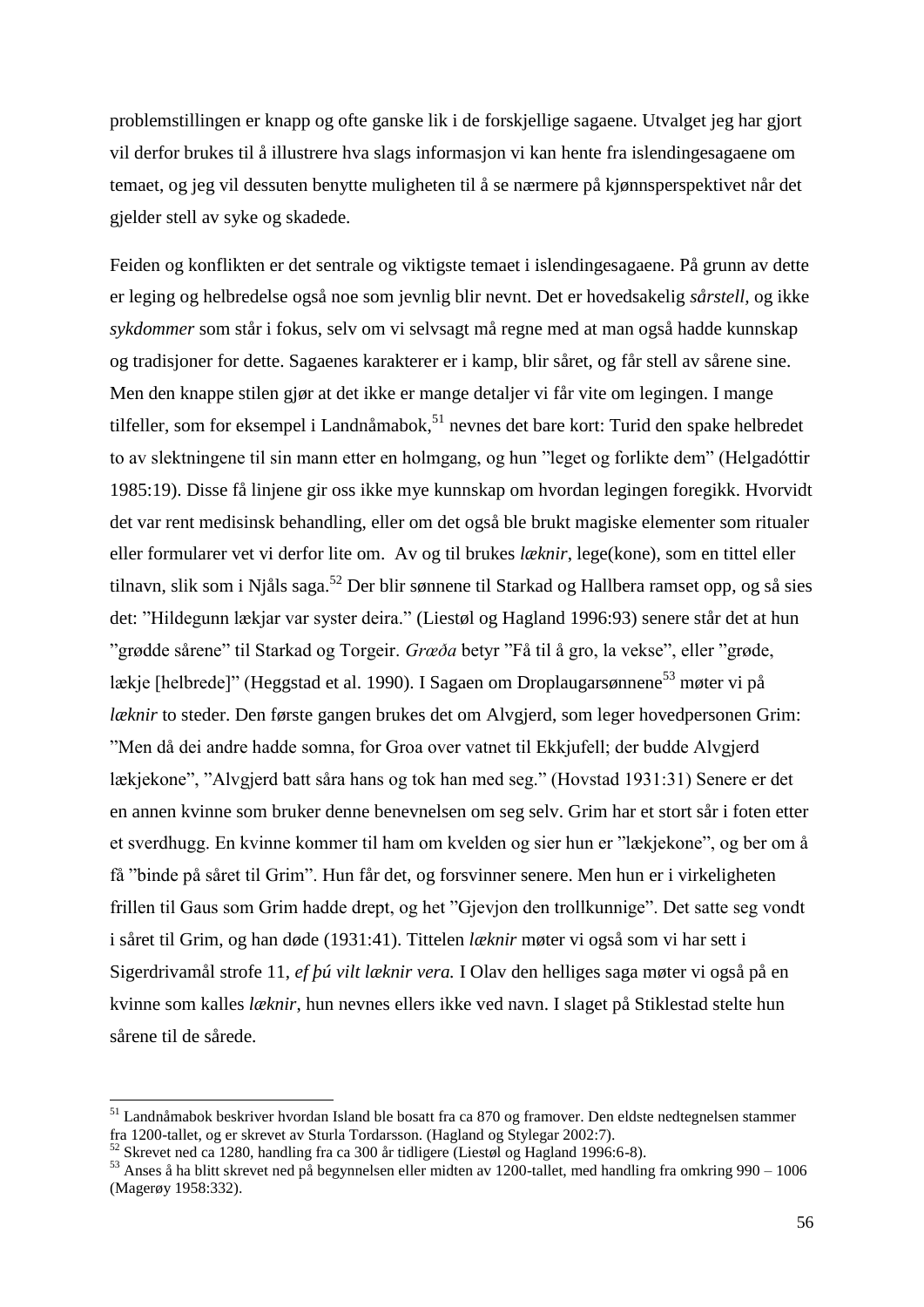Else Mundal diskuterer kjønnsrollemønstrene og -endringene som skjedde i forbindelse med kristningen, og tar opp kvinners rolle innenfor legekunsten i artikkelen "Korleis påverka kristninga og kyrkja kjønnsrollemønstra?". Hun skriver "korleis fordelinga av lækjarrolla var mellom kvinner og menn i heiden tid, er vanskeleg å seie, men sidan det låg til kvinnerolla å pleie sjuke, er det rimeleg at kvinnene også stod relativt sterkt i rolla som lækjar" (2000:46). I eksemplene fra sagaene ovenfor er det kvinner som står for legingen. Imidlertid kunne også menn utføre dette, og vi hører i flere sagaer om menn som binder sår. I Sagaen om fosterbrødrene<sup>54</sup> sies det: "Berse bandt nu om Tormods sår, for han var en god læge" (Holtsmark 1927:35). Noen situasjoner, slik som for eksempel slag på sjøen, er utenfor kvinnenes domene, og her er det da følgelig menn som tar seg av leging og sårstell. Dette ser vi for eksempel i Færøyingenes saga<sup>55</sup>, hvor det har vært et slag til havs på flere skip: "De fortøjer skibene, forbinder deres sår, og hviler sig der nogle netter." (Jacobsen, Havsteen-Mikkelsen og Haugan 1981:43). Men det er en overvekt av kvinner vi hører om i sagaene som knyttes til legekunsten, og det er naturlig å tenke seg at de har hatt en fremtredende rolle.

I Sagaen om fosterbrødrene får vi høre om den gamle kona Grima på Grønland. "Hun var svært egenrådig, skjønte sig på mangt, god lægekone og kjente litt til gammel visdom" (Holtsmark 1927:79) Heller ikke her blir det gitt mange detaljer fra selve legingen. Det står i sagaen at hun "gjorde rent såret hans og bandt om det; han hadde det da snart noget bedre" (1927:79). Men såret ble ikke fullt helbredet med en gang, og han lå et helt år med såret. I sagaens presentasjon av Grima sies det at i tillegg til at hun var legekone, at hun kjente til "gammel visdom", *nǫkkut fornfród*. *Fornfród* betyr "kunnig [kyndig] i gammalt, trollkunnig" ( Heggstad et al. 1990). Senere i fortellingen får vi vite mer om disse kunnskapene. Hun drømmer en natt om at Tormods fiender kommer for å drepe ham. Da setter hun Tormod på en stol med et Torsbilde på. Stuen blir røyklagt, og det blir sagt i sagaen at hun deretter sitter på dørterskelen og spinner garn og sier noe som de andre ikke kunne forstå. Det må her være snakk om en muntlig form for magi, kanskje en galder, selv om det ikke fremgår av teksten at hun fremsier dette i falsett, som ofte kjennetegner galdrer. Tormods fiender kommer frem til gården, og går inn for å lete, men ser ham ikke. De må gå med uforrettet sak. Gudrún Helgadóttir sier i artikkelen "Kvinner og legekunst i den norrøne litteraturen" at "Fortellingen om Grima viser sammenheng mellom trollkyndighet og legekunst" (1985:20), og viser til presentasjonen med at hun både var en god lege og "nǫkkut fornfród". Etter min mening er

<sup>54</sup> Det eldste overleverte håndskriftet ble antageligvis skrevet på begynnelsen av 1300-tallet, sannsynligvis mellom 1306 og 1308, ifølge Jónas Kristjansson 1972:293f, referert i Hagland 1978.

<sup>&</sup>lt;sup>55</sup> Skrevet ned ca 1220, handling fra noen årtier før og etter 1000 (Halldórsson1960:77).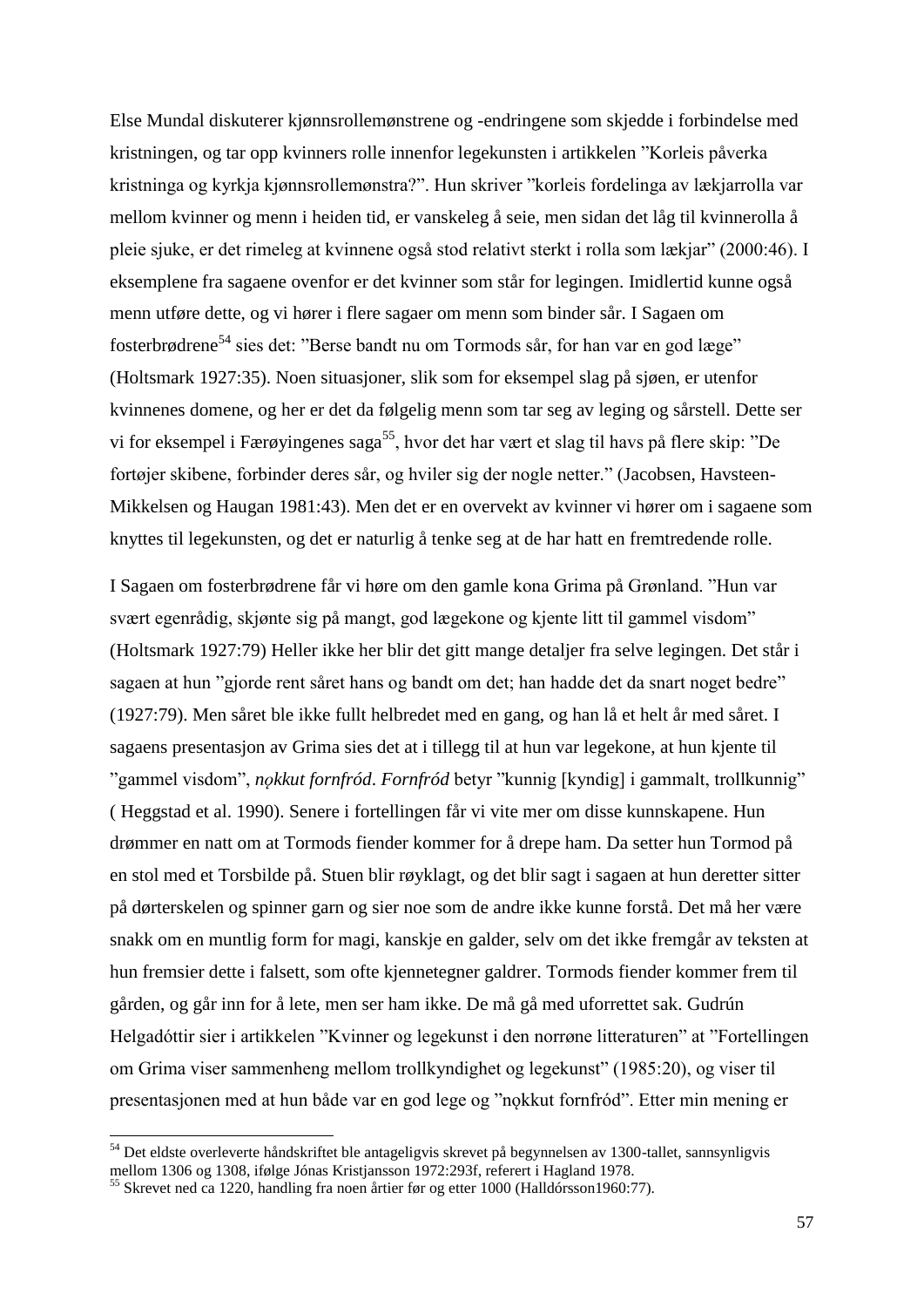det ikke nødvendigvis en sammenheng her. Det er ingenting i beskrivelsen av selve helbredelsen som hentyder til magi, det kommer først i en senere og annen situasjon. Gudrún Helgadóttir sier "Legeevnen er her som ofte ellers i den norrøne litteraturen knyttet til trolldom og galder." (1985:20). Galderen i denne fortellingen er ikke en helbredelsesgalder, men en galder for å skjule en person. Det er likevel ikke tvil om at helbredelse kan ha hatt magiske elementer eller at medisinsk magi kan ha vært fremtredende i det norrøne samfunnet. "Den medisinske tradisjonen frå heiden tid var truleg i høg grad blanda med medisinsk magi og praktisert av kvinner" (Mundal 1985:46). Runeinnskriftene i Kapittel 2 og eddadiktene diskutert i Kapittel 3 viser også tydelig bruk av medisinsk magi, men i de islandske ættesagaene er det lite som fortelles om dette. Et unntak er Egils saga.<sup>56</sup> I denne sagaen kommer Egil på besøk til en bonde. Datteren hans Helga har vært syk i lengre tid – " Ho fekk ikkje svevn ei einaste natt, og var som ho var i frå seg" (Heggstad og Heggstad 1978: 169). Det viser seg at en bondesønn som var forelsket i henne, ville riste elskhugsruner, men han kunne det ikke - ved en feil ristet han runer som forvoldte sykdom i stedet. Egil skraper runene av i ilden, og brenner også hvalbeinet det var ristet på, og rister nye runer for Helga. Hun blir da frisk igjen, "ho tykte det var som ho vakna or ein svevn, og sa at ho var frisk, men likevel var ho veik enno." (1978:170) Her har ilden en rensende kraft, en forestilling jeg har diskutert i forbindelse med Loddfavnesmål i Kapittel 3. Runene i Egils saga har stor kraft, så stor at de kan både forvolde sykdom og helbrede.

Lyfstein blir nevnt flere steder i sagaene. I Soga om laksdølane<sup>57</sup> ber Torkjell om å få låne sverdet Skovnung av Eid, for å drepe Grim. Eid lar ham få låne sverdet: "Men sverdet har den natur at ikkje skal sol skine på hjaltet, og ikkje skal ein dra det medan kvinner er til stades. Dersom ein mann får sår av sverdet, kan det ikkje gro utan at nokon gnir det med den lækjesteinen som følgjer med." (Fidjestøl 1968:150) Denne sagaen forteller om en forestilling om steinene i forbindelse med våpen og krig, og knytter dem slik til en mannsdominert sfære i det førkristne samfunnet. Det ser vi også i Kormaks saga, <sup>58</sup> hvor det fortelles: "Berse aatte eit sverd som hét Kviting og som var sers beitt og som det fylgde ein lývstein med, og som han hadde bore i mange mannrøyne." (Lehmann 1984:55) Vi ser at også i denne sagaen settes steinen i sammenheng med et sverd. I begge sagaene har sverdene navn, og utpeker seg også

<sup>56</sup> Skrevet ned mellom 1150-1240, handling fra 800- og 900-tallet. (Heggstad og Heggstad 1978:6).

<sup>57</sup> "Skrevet ned omkring 1245, med handling fra slutten av 800-tallet og 150 år frem." (Magnusson og Pálsson 1975:9).

<sup>58</sup> Handling fra 900-tallet. "Nedskrivingi hev vore gjord i siste helvti av 1200-talet paa Island." (Lehmann 1984:6).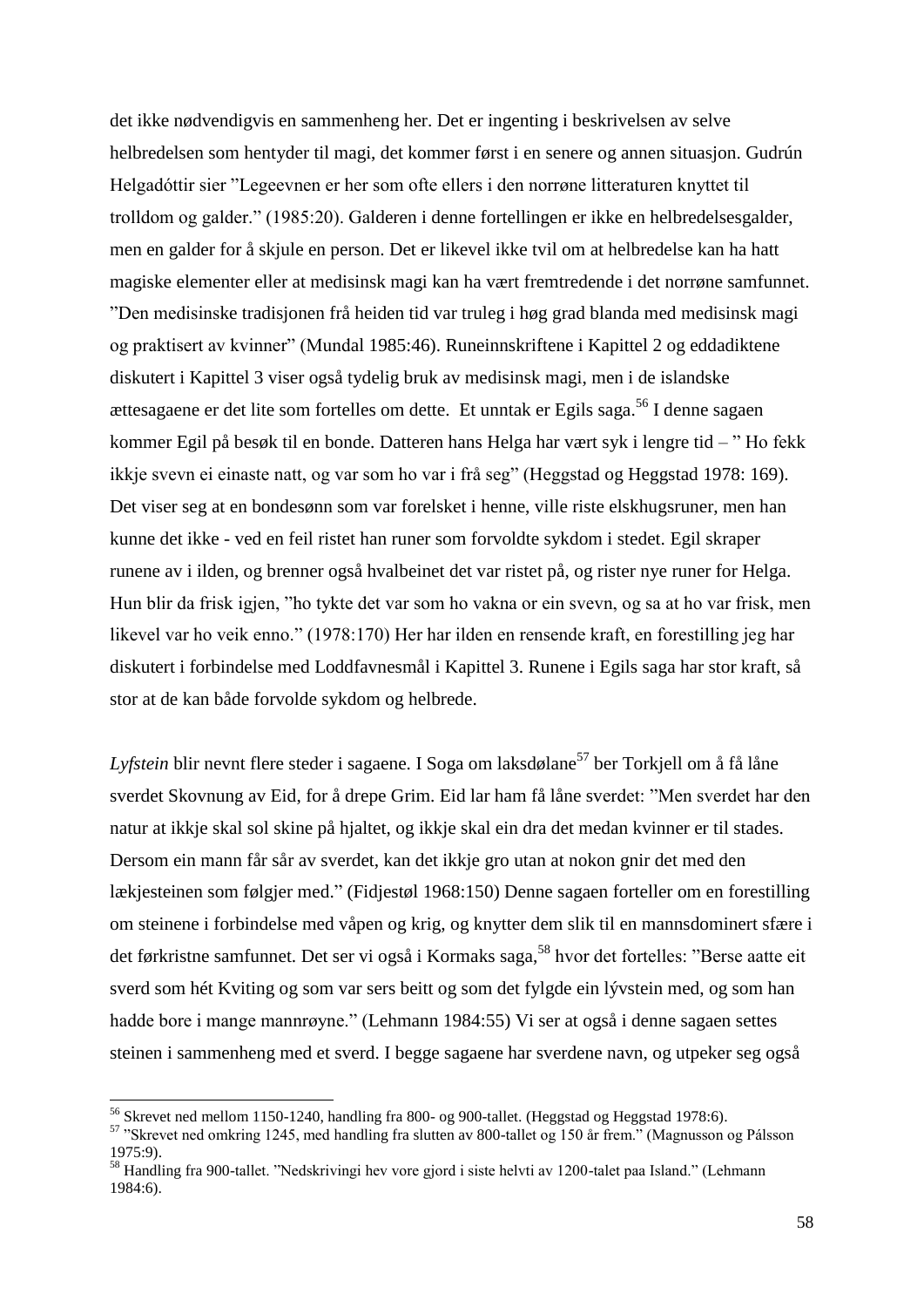slik som spesielle. I Soga om laksdølane fortelles det mer om hvordan livssteinen blir brukt. Torkjell tapte kampen mot Grim, men Grim lot ham leve. "Torkjell såg at Grim møddest av blodtapet, tok då Skovnungsteinen og gneid handa til Grim, og batt steinen ved handa, og straks gjekk all svie og trote ut av såret." (Fidjestøl 1968:151) Også i Kormaks saga får vi flere opplysninger om bruken av slike steiner. Steinar utfordrer Berse til kappsvømming: "Berse fer tungt og legg hardt aat; han hadde ein lývstein um halsen. Steinar legg innpaa honom og slit av honom steinen med pungen som han var i og kastar paa sundet og kvad:

"Lenge og livde Lét lagnad raada Hadde meg aldri Hósa moraud Batt meg aldri Belg på halsen -full i urter-Og liver endaa." (Lehmann 1984:77)

Vi ser her at Berse forsøker å bruke steinen som en slags amulett og beskyttelse i kappsvømmingen. Det er ikke en fredelig tevling – Steinar har tidligere budt ham til holmgang, og er fiendtlig innstilt. Når Steinar kommer seg bort til Berse er det interessant at det er livsteinen han går løs på og kvitter seg med. Dette er et råd han har fått av Tord, som kjenner Berse godt, men som nå har en konflikt med ham. Hensikten med dette var at holmgangen da skulle gå dårligere for Berse – det har vært en reell tro på livsteinens kraft enten til å beskytte eller lege, eller begge deler. Livsteinen ble her oppbevart i en pung full av urter, som her sannsynligvis er legende urter. I sagaen går Tord senere ned til fjorden og finner igjen og gjemmer livsteinen. Uten livsteinen har Berse en vanskelig kamp mot Steinar – sverdet Kviting setter seg fast i skjoldet til Steinar, og Steinar hogger til og treffer Berse. Berse blir hardt såret, og det sies i sagaen at sårene hans grodde seint. Etter hvert kommer Tord til Berse og gir ham livsteinen tilbake, og "sidan grødde Tord Berse" (Lehmann 1984: 83). Berse blir altså liggende såret inntil Tord kommer tilbake til ham med livsteinen og steller sårene hans – først da blir han leget.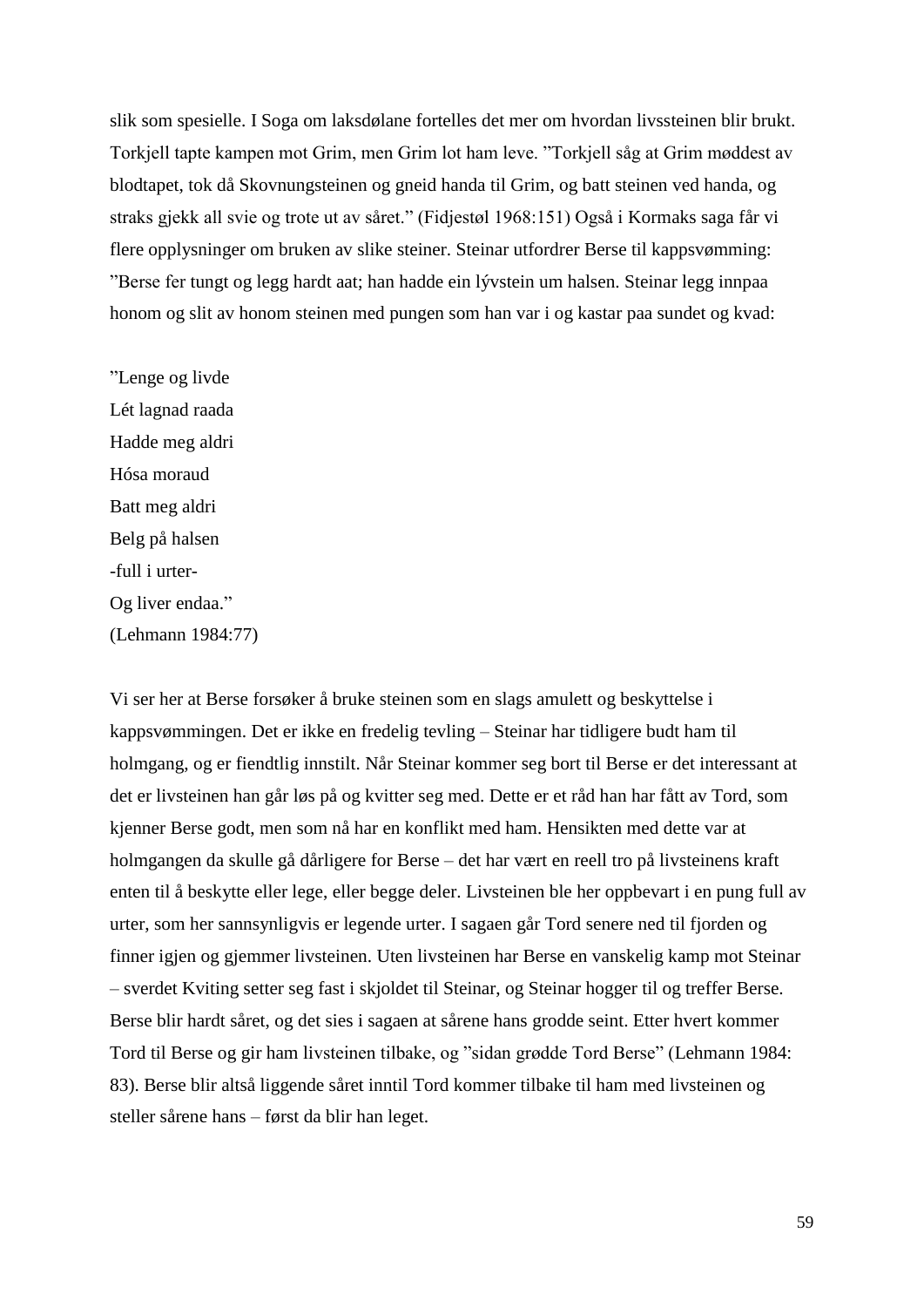Livstein blir også nevnt flere ganger i Gange-Rolfs saga, men denne sagaen tilhører fornaldersagaene, og er ment som ren underholdning, og er derfor vanskelig å bruke som kilde.

Som vist over kan sagaene i liten grad fortelle oss om eventuelle magiske elementer i helbredelsen og legegjerningen. Dette kan skyldes flere forhold: den knappe stilen som kjennetegner sagaene, og det faktum at ættesagaenes sentrale tema er feiden. Dermed er det mennene som står i sentrum, og legegjerningen det blir fortalt om er gjerne sårstell etter kamp. Det vi får vite om sårstell er at de grødde, renset, bandt om og stelte sårene. Sykdom nevnes sjelden, og kanskje kan man tenke seg at magi var et tydeligere element i helbredelsen av sykdom enn helbredelse av skader? Runeinnskriftene i Kapittel 2 er alle blitt tolket til å være formularer og amuletter mot sykdom, og også i eksemplene jeg har trukket fram fra eddadiktningen er det sykdommen som er i fokus. I enkelte andre typer sagaer, som fornaldersagaene, kan vi finne elementer av og forestillinger om magi i omtalen av helbredelse etter skader. Et eksempel på dette finner vi i Sagaen om Egil den enhendte, hvor den avkuttede hånden til Egil blir festet på armen igjen av en "trollkvinne". Men slike sagaer er som nevnt vanskelige å bruke, og ligger utenfor mitt kildeutvalg. Det store unntaket når det gjelder magiske elementer i legegjerningen i sagaene er livsteinene, som ser ut til å ha vært knyttet til både helse, helbredelse og kamp. Livsteinene blir nærmere omtalt i forbindelse med lovtekstene i 4.2.

Det sagaene kan fortelle en del om er kjønnsperspektivet. Vi har sett at begge kjønn kunne drive med sårstell og leging, men det ser ut til at kvinnene er de som oftest gjør det når de er til stede. Å stelle syke og skadde har vært en del av kvinnerollen, og det ser ut til at dette ga status – kvinnene blir kalt lege eller får ordet "lege" som tilnavn eller tittel, og flere av dem betegnes som svært kunnskapsrike eller i andre positive ordelag. I likhet med mange andre roller var dette en kvinnerolle som i stor grad forsvant etter hvert som kristendommen fikk ordentlig fotfeste. At det var en viktig rolle, og at den ofte har vært knyttet opp mot førkristne magisk-religiøse forestillinger og handlinger, kan man se i den neste type kilder jeg skal ta for meg, lovtekstene. Dette er en type kilder som gir et meget interessant bilde av overgangstiden mellom førkristen og kristen tro.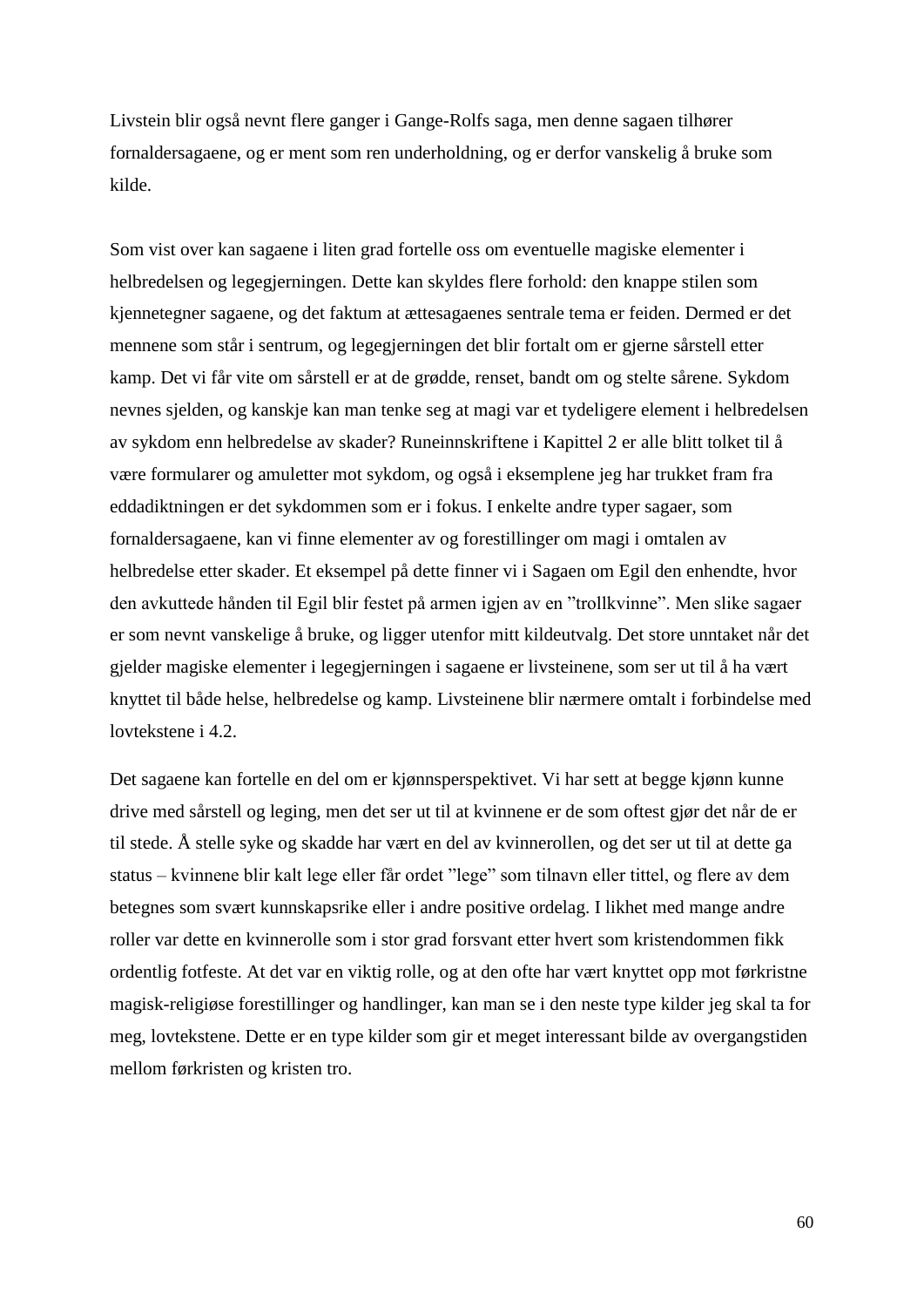### **4.2 Lovtekster**

-

De lovtekstene jeg har tatt med i dette kapittelet er de fire norske lagtingslovene: Borgartingsloven, Eidsivatingsloven, Frostatingsloven og Gulatingsloven. I tillegg kommer den islandske lovteksten Grågås. <sup>59</sup> Det er i disse lovene man finner særlige omtaler av handlinger knyttet til helse, sykdom og helbredelse av en magisk-religiøs, førkristen karakter. De svenske og danske lovene inneholder ikke tilsvarende forbud. Å datere lovtekstene er, som med de fleste andre kilder, ingen enkel oppgave. Alle lovene har både yngre trekk, og trekk som kan føres lengre tilbake, også til førkristen tid. Lovene har vært en del av den muntlige tradisjonen før de ble skrevet ned, og ble fremsagt på tinget. I denne oppgaven er det først og fremst kristenrettene som er interessante. Det er her vi finner henvisninger til og forbud mot såkalt hedendom og overtro. Det eneste unntaket jeg har her, er fra Frostatingslovens omtale av løk- og kvanngårder, som stammer fra andre landsleigebolk og tjuvebolk. Kristenrettene er lettere å datere enn en del av de andre bolkene i lagtingslovene, de må naturligvis ha kommet til etter kristendommens inntog i Norge. Kristningen begynte allerede på 900-tallet, men ble ikke fullført før utpå 1000-tallet. Ifølge Gunhild Kværness (1996) kom kristendommen først til Vika og til Vestlandet, og at en derfor regner med at kristenrettene i disse lovene er de eldste. Rindal (i Halvorsen og Rindal 2008) mener de første lovene kan ha blitt skrevet ned allerede i første halvdel av 1000-tallet, og at disse har inneholdt en kristenrett. Han argumenterer for at mange forskere blander sammen alderen på rettsreglene og alderen på den første nedskrivingen. Det eldste lovfragmentet vi har i Norge, AM 315 fol, kan sannsynligvis dateres tidligst til ca 1200, og fungerer dermed som en *terminus ante quem* på den aktuelle nedskriften eller avskriften. Grågås og Gulatingsloven er bevarte i håndskrifter som dateres til 1200-tallet, mens Borgartingsloven, Eidsivatingsloven og Frostatingsloven er bevarte i håndskrifter fra begynnelsen av 1300-tallet. Innholdet, eller deler av det, kan dateres til tidligere. Rindal hevder at det som er overlevert til i dag, er et resultat av diverse lovendringer som har foregått i mer enn 150 år fra kristenretten ble fastsatt. "Det kan difor vere vanskeleg å seie avgjort kva delar av den overleverte kristenretten som tilhøyrer 1000-talet" (2008: xxiii). I en og samme lov finner vi derfor både yngre og eldre deler. I Eidsivatingsloven slik den er i manuskriptet AM 68 4° og NB 317 4° omtales for eksempel tiende og *reiða*, to helt ulike avgiftsystemer, et eldre og et yngre. Når det gjelder forbudene mot trolldom og avgudsdyrking i Eidsivatings og Borgartings eldre kristenretter skriver Rindal at det nok var

<sup>59</sup> Må ikke forveksles med Frostatingslovens forgjenger Grågås. Selve navnet Grågås spiller i begge tilfellene sannsynligvis på den skrevne bokas utseende, altså gammel og grå.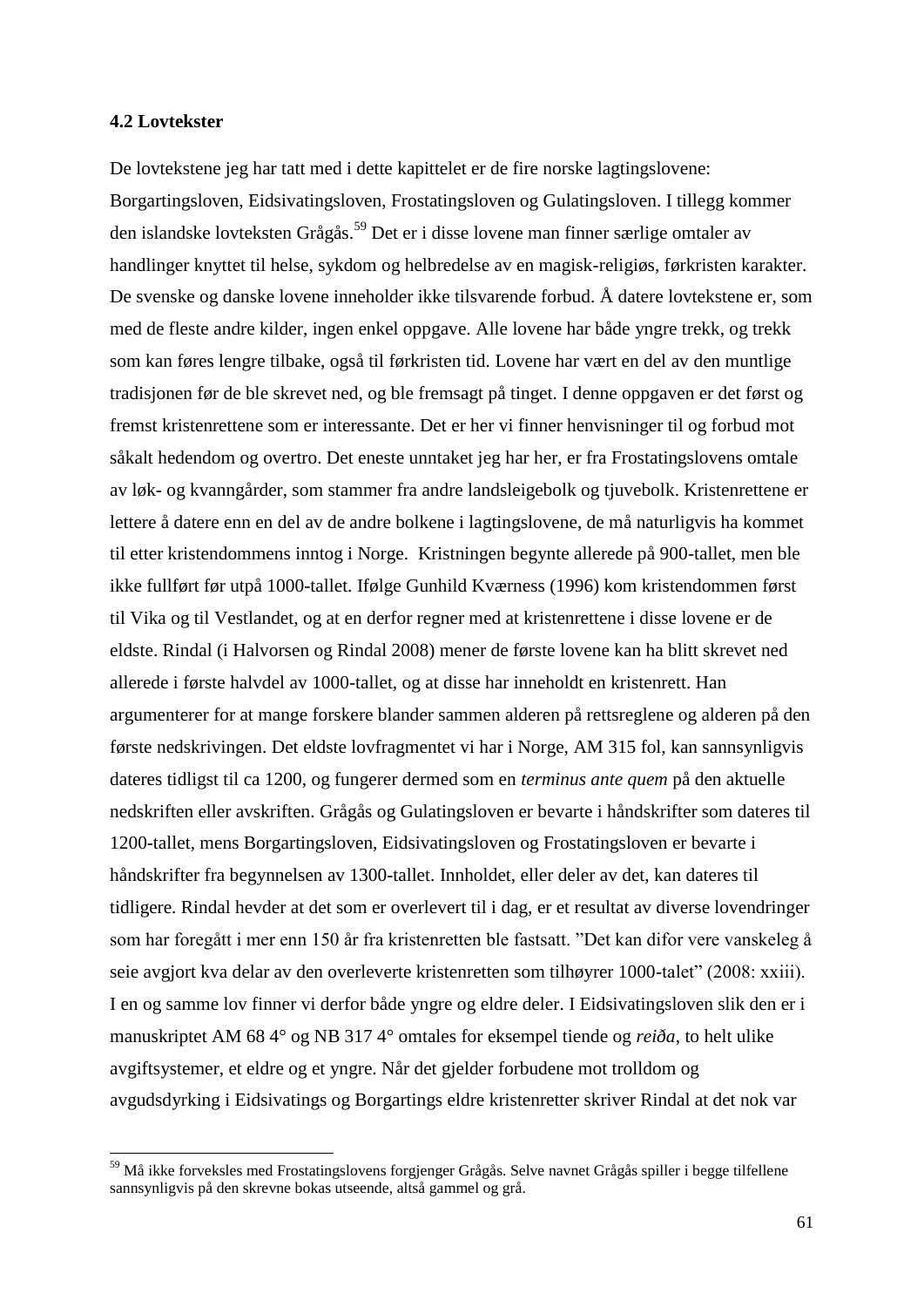"en nødvendig del av kristenretten både på 1200- og 1000-tallet" (2008: xi). Men han peker også på at mange detaljer i lovene peker på eldre forhold, som passer bedre på et nykristnet samfunn enn på 1200-tallet. Noen av lovene setter også straffer på lovbruddene, straffer som på det tidspunktet loven ble skrevet ned var blitt forbudt. Et eksempel er jernbyrd, som paven gikk imot i 1216, og som kirken selv gikk bort fra i Norge i 1247. Jeg mener det er stor sannsynlighet for at de lovene jeg her har omtalt, strekker seg nokså langt tilbake, og peker på forhold i det norske samfunnet som har røtter i det førkristne samfunnet. I lovene blir disse aktivitetene betegnet som *hedenske, <sup>60</sup>* og blir omtalt sammen med andre lover mot blant annet bloting, som helt klart peker tilbake på førkristen praksis. Selv om manuskriptene dateres til 1200- og 1300-tallet, og selv om innholdet, lovene selv, dateres til enda tidligere - kanskje så tidlig som første halvdel av 1000-tallet - peker noen av forbudene mot skikker og forestillinger med røtter enda lenger tilbake i tid, tilbake til det førkristne samfunnet.

Lovtekstene her omtalt gjelder for forskjellige områder, og selv om de har mange likheter er det ikke nødvendigvis slik at de bygger på hverandre eller er varianter av den samme loven. Dette har ikke minst Gunhild Kværness vist i sin sammenligning av Gulatingslovens og Grågås' kristenrett, hvor hun konkluderer med at Grågås ikke har hatt Gulatinglovens kristenrett som forbilde da den ble utformet. Hun mener Grågås har flere unge trekk, og plasserer den etter det hun kaller de tre eldste kristenrettene i Norge, Borgartingsloven, Eidsivatingsloven og Gulatingsloven, "… i ei relativ kronologisk rangering" (1996:156).

Ved å se på straffenivået for trolldomssaker i de ulike lovene kan en også få en pekepinn på lovtekstenes alder. Kværness viser til at straffene for å drive med trolldom var strengere på Island enn i Norge. Det er også interessant at de ulike lovbruddene når det gjaldt trolldom gir ulike straffer. Det ble vurdert som verre med det vi kan kalle "negativ magi", som å påføre sykdom, enn det vi kan kalle "positiv magi", som å drive med leging og helbredelse. Straffen i Grågås for å påføre mennesker og dyr sykdom var meget streng. Det ble straffet med skoggang, <sup>61</sup> en straff som ikke ofte blir foreskrevet i Grågås. Kværness skriver at en fra dette må gå ut i fra at brudd på enkelte av trolldomsforbudene ble sett på som svært alvorlige. Ser vi derimot i Borgartingsloven, som anses som eldre enn Grågås, finner vi i noen av

<sup>60</sup> *Hedensk* og *hedendom* er begreper som ble tatt i bruk under religionsskiftet i det norrøne samfunnet, og ble brukt til å betegne den gamle troen i motsetning til den nye – kristendommen. Tidligere hadde begrepene *forn siðr* og *nýr siðr,* gammel og ny sed, blitt brukt.

<sup>61</sup> Utleg, fredløs. Skoggang var en strengere form for fredløshet enn fjörbaugsgarðr. I motsetning til skoggang var fjörbaugsgarðr fredløshet bare utenfor et bestemt, avgrenset område, og dette var den vanlige formen for fredløshet (se Kværnes 1996: 67, 89).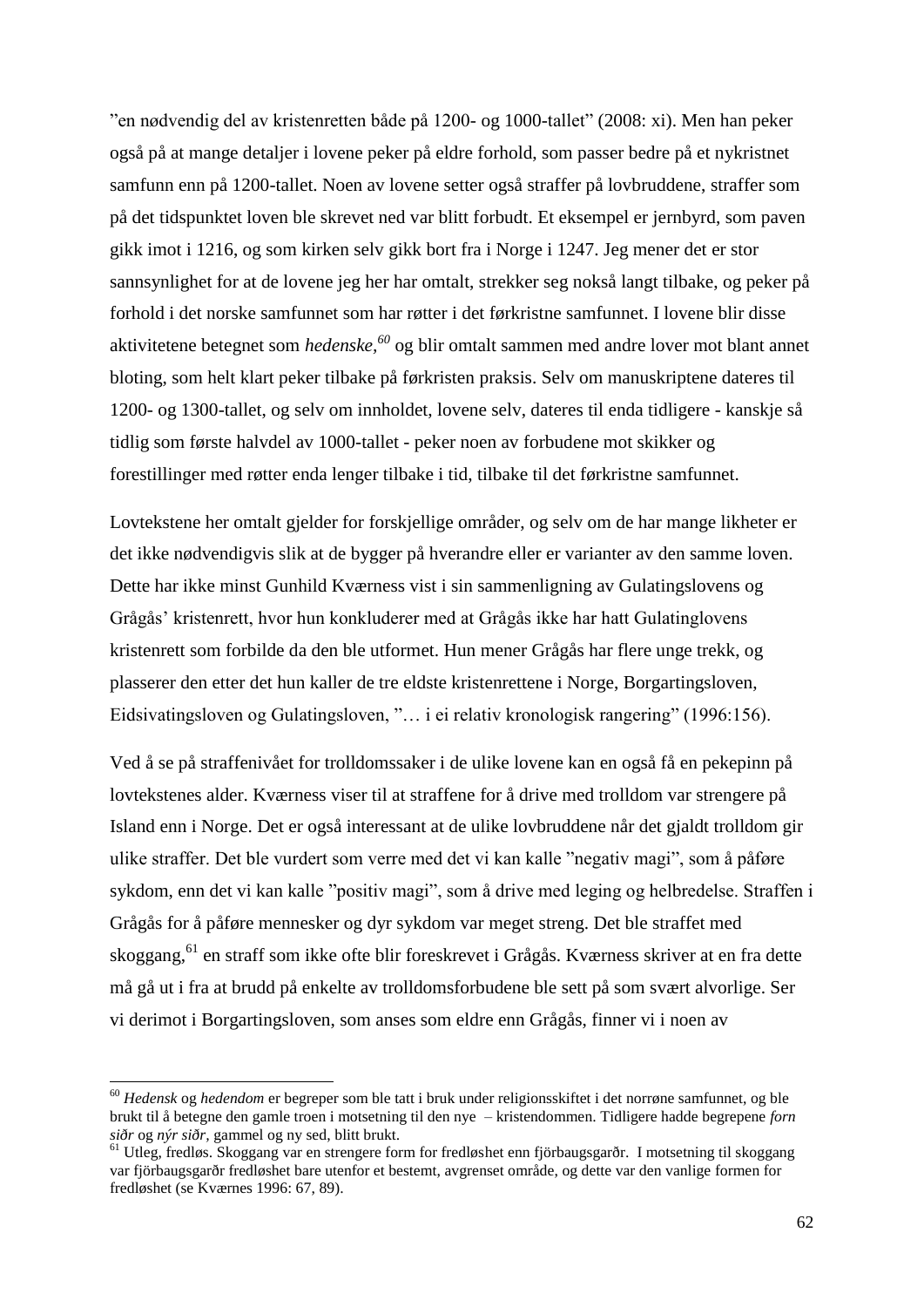paragrafene en større forståelse for hedenske skikker, og dette kan peke tilbake på en mildere overgangsperiode mellom den førkristne og kristne troen i det norrøne samfunnet:

Hvis en kvinne blir beskyldt for å være trollkyndig (*trylzka*) i bygda, da skal hun få seks kvinners vitnemål om at hun ikke er trollkyndig. Får hun det, er hun frikjent. Men hvis hun ikke får det, skal hun fare bort fra bygda med alt hun eier; ikke er hun selv skyld i at hun er troll. (Halvorsen og Rindal 2008, Borgartingsloven paragraf 16.8)

I de ulike lovtekstene finner vi flere forbud mot handlinger forbundet med det lovtekstene kaller *hedensk*, eller *overtro* – det har vært viktig å markere avstand til det som hørte til førkristen tro. Det er forbudt å huse en hedensk mann, uten at han neste dag går til kirken for å la seg kristne,<sup>62</sup> det er forbudt å oppfostre hedenske barn,<sup>63</sup> å sitte ute for å vekke opp troll for å fremme hedendommen, <sup>64</sup> og det er også forbudt å dra til finnene for å la seg spå. <sup>65</sup> Sykdom og helse er temaer som også ble inkludert i lovene. Som nevnt over er det i Grågås forbudt å *påføre* folk og fe sott eller bane ved hjelp av ord eller trolldom. <sup>66</sup> Men det er også forbud mot å bruke hedenske midler og skikker i sykdoms*bekjempelse,* som vi skal se nærmere på her.

I Eidsivatings eldre kristenrett er det i kapittel 45 listet opp forbudte forhold når det gjelder trolldom. Loven konstaterer blant annet at det er forbudt å drive med og påstå at man kan helbrede: "Hver kvinne som driver med tryllemidler, og sier hun kan helbrede mennesker, hvis hun blir funnet skyldig i det, da skal hun bøte 3 merker, hvis hun eier gods nok til det." (Halvorsen og Rindal 2008, paragraf 45.4) Dette har nok ikke inkludert vanlig stell av sårede og syke mennesker, slikt arbeid har nok stadig blitt utført som en vanlig del av det daglige arbeidet. Dette må inkludere noe mer, og av en annen karakter. Ordet som er brukt og som er oversatt med "tryllemidler", er *lif*: "Kona huær er fær m*æð* lif. oc læz ku*n*na bøta ma*n*nu*m*." 67 *Lif* (*lyf*) er i *Norrøn ordbok* (Heggstad et al. 1990) oversatt som "lækjeråd, legemiddel; tryllemiddel". Som vi ser av oversettelsen har grensene som i dag settes mellom rent medisinsk behandling og magiske midler har vært flytende, eller kanskje til og med ikkeeksisterende i det førkristne samfunnet. I denne lovteksten er det snakk om medisinsk magi, paragrafen står sammen med andre lover mot hedenske aktiviteter. I ordvalget *lif* ligger det også en vurdering av alvorlighetsgraden på lovbruddet. At en kvinne for med *lif* var ikke så

-

 $62$  Frostatings kristenrett 4.

<sup>&</sup>lt;sup>63</sup> Gulatings kristenrett 21.

<sup>&</sup>lt;sup>64</sup> Gulatings kristenrett 32.

<sup>65</sup> Eidsivatings eldre kristenrett 45.2.

<sup>66</sup> Grågås kristenrett 7.

 $67$  Sitat hentet fra Halvorsen og Rindal 2008:48. De oppgir at de har oppløst alle forkortningene i håndskriftene og trykket dem i kursiv.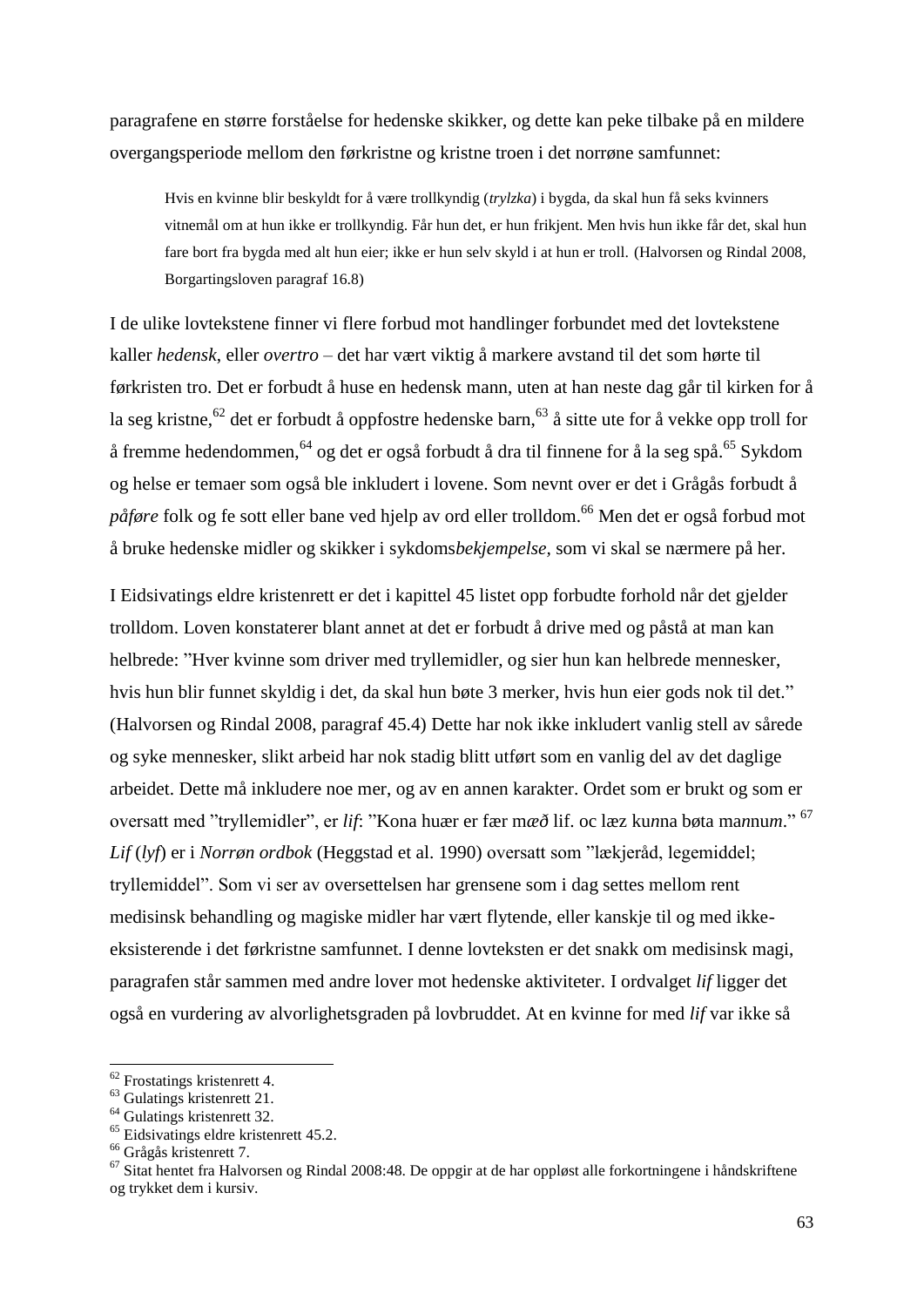ille som at hun var *fordæðor*, "trollkvinne", som vi møter på i paragraf 45.1: "Ingen skal tro på finner, eller trollkvinner, eller på vitt eller blot eller rot, eller det som har med hedensk sed å gjøre, eller søke hjelp i slikt."<sup>68</sup> (Halvorsen og Rindal 2008, Eidsivatingsloven)

Det er vanskelig for oss i dag å vite nøyaktig hva som lå i de ulike uttrykkene for magi. Men det synes klart at et uttrykk som *fordæðuskapr* var mye mer alvorlig enn *lif*, noe vi også kan se i paragraf 16.6 i Borgartings kristenrett: "Det er den verste trollkvinne (*fordæðo)* som forgjør ku eller kalv, kvinne eller barn" (Halvorsen og Rindal 2008). Alvorlighetsgraden gjenspeiles også i straffen – i paragraf 45.1 er straffen å bli utleg og ubotemann, det vil si fredløs for en forbrytelse som ikke kan sones med bøter. Å fare med *lif* kan derimot straffes med bøter - straffen i Eidsivatingsloven er tre merker. <sup>69</sup> Det er en forholdsvis streng bot. Andre lovbrudd som å ikke betale tiende i tolv måneder og prester som ikke kommer for å møte biskopen ble også satt til tre merker. For å fare med *lif* er det også satt opp alternativ straff dersom hun ikke har penger eller verdier nok til å betale for seg: "Men hvis det ikke er nok gods, da skal hver den som vil ta det som er og bruke det. Men hvis ingen vil bruke det, så skal hun fare utleg." (Halvorsen og Rindal 2008, paragraf 45.5)

Den anklagede har i tillegg mulighet til å hevde sin uskyld: "Hvis hun nekter (at hun driver med slikt), da skal det sverges tremannsed, men hvis den mislykkes for henne, da skal hun bøte tre seksalenøyres merker." <sup>70</sup> (Halvorsen og Rindal 2008, paragraf 45.6)

En tremannsed er en nektelsesed som den anklagede gjør sammen med to andre som går god for vedkommende. Det er den vanligste eden. Interessant er det at det i paragraf 45.4 er brukt ordet *kona* – kvinne, og i 45.5 og 45.6 *hon* og *henne*. I andre paragrafer i kapittel 45 som omhandler aktiviteter knyttet til hedendom, som 45.1 og 45.2 er det brukt *maðr. Maðr* kunne bety "mann", men det kunne også bety "person", og kan oversettes til "folk" eller "man" på moderne norsk. Den naturlige slutningen er da at siden pronomenene *kona*, *hon* og *henne* benyttes i den paragrafen som omhandler *lyf* spesielt, må *lyf*, helbredelse ofte knyttet til medisinsk magi, ses på som i det store og hele assosiert med kvinner. Ifølge Elsa Mundal (2000:46) vitner disse lovene om nok en viktig kvinnerolle som forsvant med overgangen til kristendommen. Det ser ut til å ha fulgt mye respekt og status med kunnskapene enkelte kvinner hadde om leging og medisinsk magi. Rollen som forvalter av medisinsk kunnskap ble

<sup>68</sup> Vitt: "trollskap, trolldomsmiddel.", rót: "rot (f.); også om ei rot brukt til trolldom" ( Heggstad et al. 1990).

<sup>69</sup> Myntenhet og vektenhet for skålvekt. 1 mark (ca 214 g) tilsvarer 8 øyrer, eller 24 ertoger, eller 240 penninger. <sup>70</sup> I "seksalenøyre" står alen for lengdemål på vadmel. Dette lengdemålet ble brukt fordi alle kunne veve vadmel

og kjente til verdien på det. En seksalenøyre tilsvarte en øyre som inneholdt halvparten av det sølvet en "brent" øyre hadde, altså en øyre av rent sølv.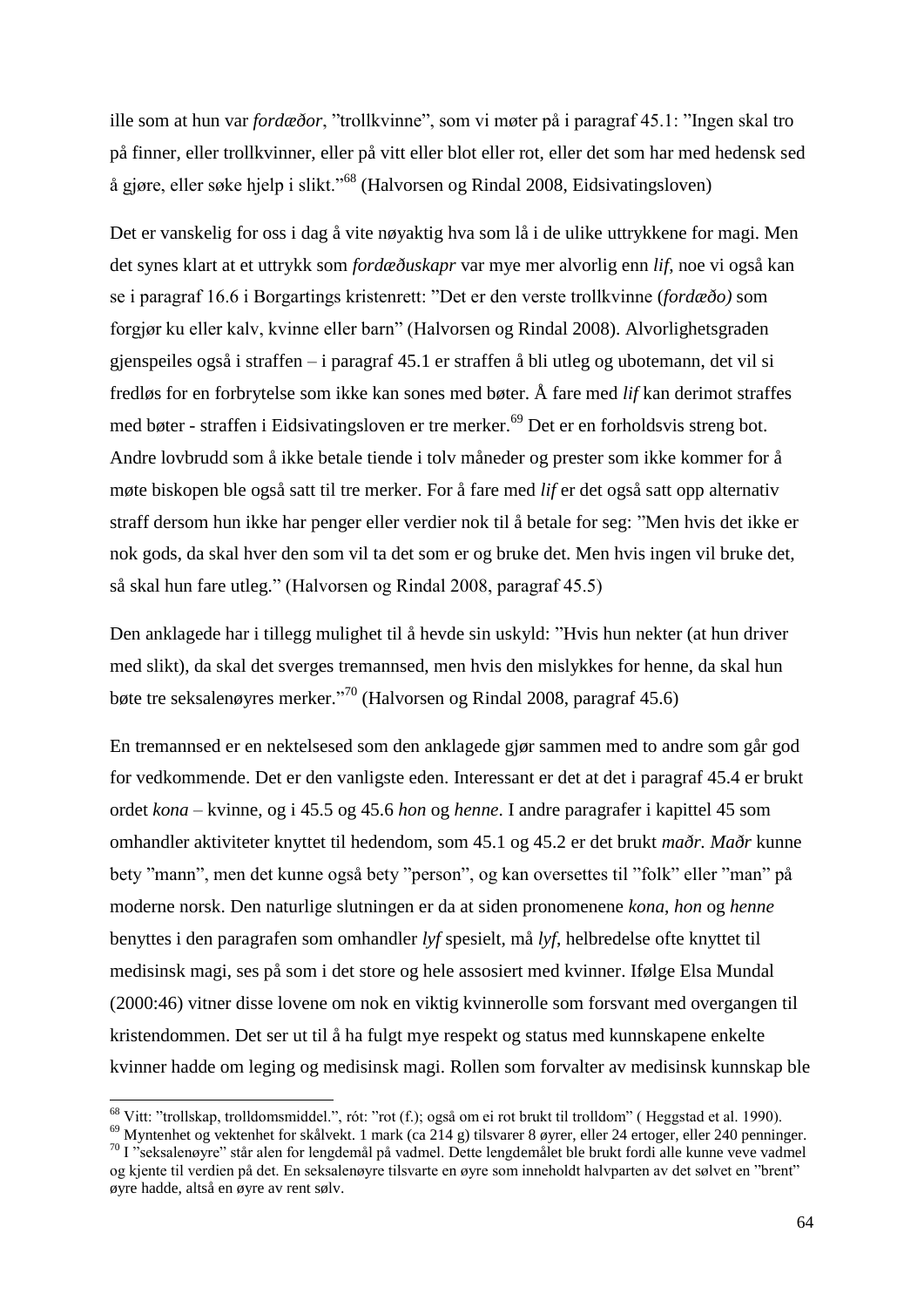overtatt av kirken og klostervesenet, i all hovedsak menn. Mundal hevder at denne kriminaliseringen av gamle kvinneroller trolig er en av faktorene som etter hvert førte til et negativt syn på kvinner i middelalderen, og hun mener det er sannsynlig at et slikt forbud bidro til å mistenkeliggjøre kvinner som drev med medisinsk behandling uansett om de benyttet seg av magi eller ikke. Det negative synet på de kvinnene som drev med slik behandling kan vi kanskje se rester av også i det faktum at loven anser det som sannsynlig at noen av dem som blir anklaget etter paragraf 45.4 ikke har råd til å betale boten – det er derfor satt opp alternative straffer i 45.5 og 45.6. Dette må ha vært kvinner som var fattige og fra "de lavere sosiale lag" (Mundal 1989:107). I tillegg er det interessant hvordan man tolker formuleringen i 45.4, spesielt ordet *læz*. Det kan bety rett frem "sier", uten noen andre betydninger. Det kan også ligge en slags forutinntatt vurdering fra de som har skrevet og vedtatt loven inn i formuleringen "[…] og *sier* hun kan helbrede mennesker" i 45.4 (min kursivering). En slik tolkning vil da være at dette er noe kvinnen hevder, men som ikke er sant – altså at hun i tillegg til å benytte seg av "tryllemidler", også farer med løgn.

I Gulatingsloven kapittel 28 finner vi et generelt forbud mot galdresang og trolldom:

"Det er no dinæst at me skal ikkje retta oss etter spådom eller galdresong eller trolldom. […] Den som fer med galdresong og trolldom og vert sannskyldig i det, skal fara ut or landegni åt kongen vår." (Robberstad 1952: 42)

Det er vanskelig å si hva slags galdresang og trolldom det her er snakk om. Som nevnt i Kapittel 3 nevnes det i Håvamål blant annet en helbredelsesgalder, men den er bare en av mange galdrer. Det er ikke usannsynlig at de som lagde dette forbudet har hatt medisinsk magi i tankene i tillegg til andre hedenske aktiviteter – medisinsk behandling etter førkristen praksis slik vi har sett det i andre kilder vil falle innunder denne kategorien. Det finnes dessuten ikke noe eget lovforbud mot medisinsk magi, og vi må anta at slike handlinger ble vurdert til å falle inn under forbudet her omtalt. Seinere i teksten blir galdresangen og trolldommen knyttet til kvinner gjennom pronomenbruken, slik det også ble gjort i Eidsivatingsloven og Borgartingsloven:

"Um kvinnor vert skulda for at dei fer med galdresong og trolldom, då skal det nemnast 6 kvinnor, tri på kvar side av henne, husfruer som folk veit er gode; dei skal bera vitne um at ho ikkje kann galdrar eller trolldom." (Robberstad 1952:43)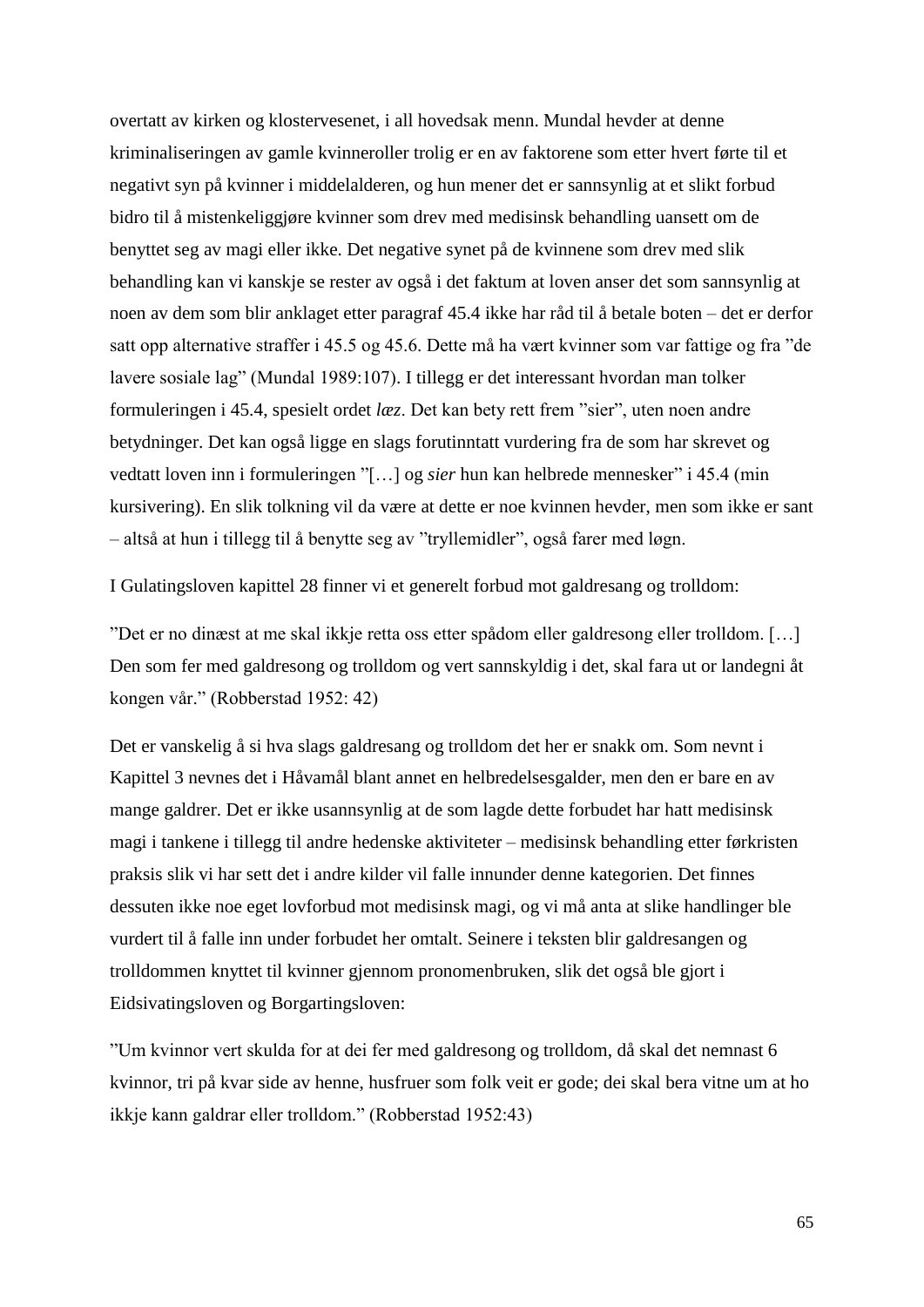Interessant er det at det i samme kapittel i Gulatingsloven er forbud mot spåing – her er lovbruddet gjennom pronomenbruken ikke knyttet til et spesielt kjønn, her er *maðr* og *hann* brukt, sannsynligvis som generelle pronomen. Det er dermed ikke slik at enhver aktivitet av førkristen karakter nødvendigvis knyttes til kvinner. Med tanke på kvinnenes rolle innen medisinsk behandling slik det er kommet frem i kildene diskutert før, finner jeg det sannsynlig at medisinsk magi er et viktig aspekt for dette forbudet i Gulatingsloven, sammen med annen type magi - sannsynligvis også av den skadende sorten. Folk som lyder slike galdresanger har forbrutt hver penning av godset sitt. Men de får muligheten til å gå til skrifte og gjøre kirkebot, og får slik en mildere straff enn utøverne.

Også Grågås nevner galdrer og trolldom:

-

Dersom en Mand farer med Galder eller Tryllekonster eller Trolldom – da farer han med Trolldom, dersom han synger den, eller lærer nogen den, eller lader den synge, for sig eller for sit Gods, - da gjælder det ham Fjörbaugsgarðr, og skal man indstevne ham hjemmefra og sagsøge ham med Tylfterkvid (den af Goden dannede tolv Mænds Kvid). (Finsen 1852:21)

Grågås spesifiserer her i tillegg hva det innebærer å "fare med" galdresang og trolldom" – både det å synge, lære bort eller la noen synge galdresang for seg eller for eiendelene sine". Som vi ser er det også her det generelle pronomenet *maðr* som blir brukt her, i tillegg til *hann*. Det er altså ikke ett kjønn som blir trukket frem i denne paragrafen. Straffen er " Fjörbaugsgarðr", den vanlige formen for fredløshet.

I Frostatingslovens andre landsleigebolk og tjuvebolk finnes en interessant paragraf, som jeg til tross for at den ikke kan knyttes direkte til medisinsk behandling, velger å ta med med tanke på plantenes lange tradisjon som blant annet medisinplanter: "Om ein mann gjeng i annan manns laukgard eller kvanngard, då er han rettslaus,<sup>71</sup> jamvel om menn slår og dengjer han og tek frå han alt han har." (Hagland og Sandnes 1994, paragraf 14)

Tyveri i såkalte løk- og kvanngårder ble altså straffet ganske hardt, å være rettsløs innebar alvorlige følger. Det at tyveri av disse plantene overhode blir nevnt spesielt, forteller noe om hvor viktig disse plantene var. Dette må ha sammenheng med disse plantenes status og tradisjon som mat, medisinsk og kanskje også som magisk plante. Hagland og Sandnes omtaler innholdet i denne bolken av Frostatingsloven som "visseleg svært gamle"

<sup>&</sup>lt;sup>71</sup> "Ein som ikkje hadde fulle personlege rettar og ikkje høve til å krevja oppreisningsbot, ein som var rettslaus, kunne m.a. ikkje vera vitne, ikkje gjera eid og hadde heller ikkje full arverett." (Hagland og Sandnes 1994: 238)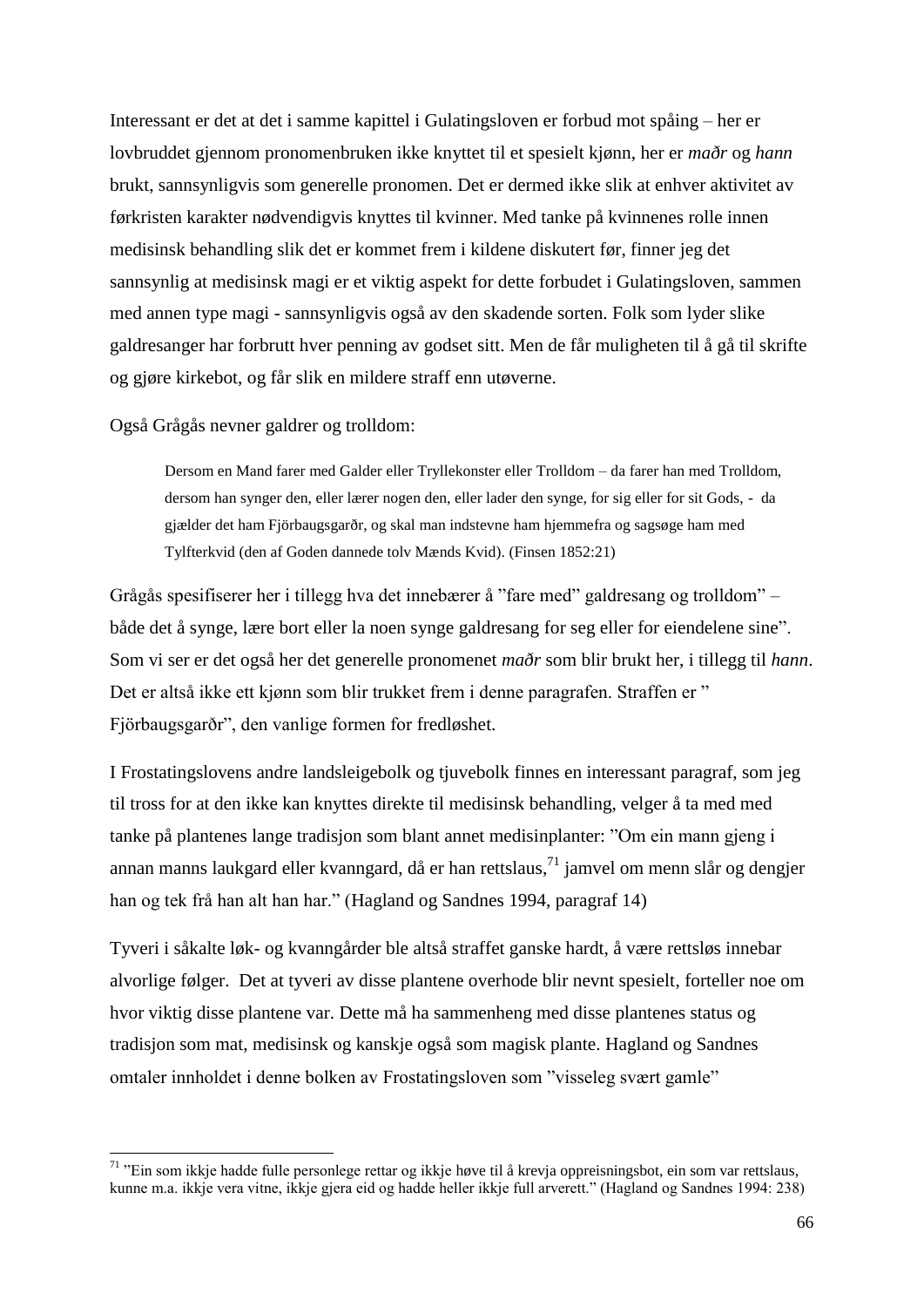(1994:xxxii). I Olav den helliges saga<sup>72</sup> brukes løken som et diagnostiseringsmiddel. Her fortelles det at ved slaget på Stiklestad i 1030 ble de sårede sendt til en lege- og magikyndig kvinne. Hun varmet vann i en kjele for å vaske sår, og hun hadde kokt løk og annet gress. De som hadde sår og skader i mageregionen fikk løk å spise. Dersom det etter en tid luktet løk av sårene deres, betydde det at tarmene var perforerte, og de kunne ikke reddes. Hun lot dem da få dø i fred. Fortellingen gir et sjeldent glimt av hvordan legegjerningen ved store slag kan ha artet seg. Nyere forskning tyder også på at løkplanter faktisk kan ha en betennelsesdempende virkning. Løk har i tillegg vært knyttet til rituelle handlinger. I Vølsetåtten fortelles det om Olav den Hellige og to av hans menn som kommer til en avsidesliggende gård. På gården blir de vitne til en privat fruktbarhetskult, hvor et hestelem preparert med lin, løk og andre urter sendes rundt for å bli kvedet over, antagelig for å fremme fruktbarhet. I Fløksand ble det funnet en kvinnegrav som er tidfestet til rundt 300 e.Kr. I graven ble det funnet en kjøttkniv av bein med innskriften "lina laukaR f".<sup>73</sup> Ibn Fadlan forteller også i sin gjengivelse av en høvdingebegravelse ved Volga på begynnelsen av 900-tallet at de la øl, frukt og velluktende planter ved siden av ham. Deretter kom de med brød, kjøtt og løk og kastet det foran ham (Fadlan og Simonsen 2004). I Sigerdrivamål lærer valkyrien Sigerdriva Sigurd mektige runer, og i strofe 8 blir løk nevnt:

# Strofe 8<sup>74</sup>

1

| "Sign ditt beger           | "Full skal signa       |
|----------------------------|------------------------|
| mot svik og list           | ok við fári sjá        |
| og legg så lauk i drikken; | ok verpa lauki í lög;  |
| da vet jeg det             | <i>bá ek bat veit,</i> |
| at du drikker aldri        | at þér verðr aldri     |
| meinblandet miød"          | meinblandinn mjöðr."   |

Ved å blant annet legge løk i drikken, er han beskyttet mot å drikke meinblandet (blandet med gift, forgjort) mjød. Nøyaktig hva denne løken gjør vites ikke. I *Altnordische Heilkunde* (1908:132) tolker Fredrik Grøn løken som en *motgift* mot forgiftede drikker.

 $^{72}$  Olav den Helliges saga er en av sagaene i Snorre Sturlasons kongesagaer. Det eldste kjente håndskriftet som har inneholdt Snorre Sturlasons kongesagaer er Kringla, skrevet ca. 1260. Olav den Hellige levde fra 995 til 1030.

<sup>73</sup> Den siste runen, f, er blitt tolket som Fé-rune, og står da for rikdom (se McKinnel, Simek, Düwel 2004).

<sup>74</sup> Norrøn tekst er G. Jónsson 1954, moderne norsk ved Holm-Olsen 1975.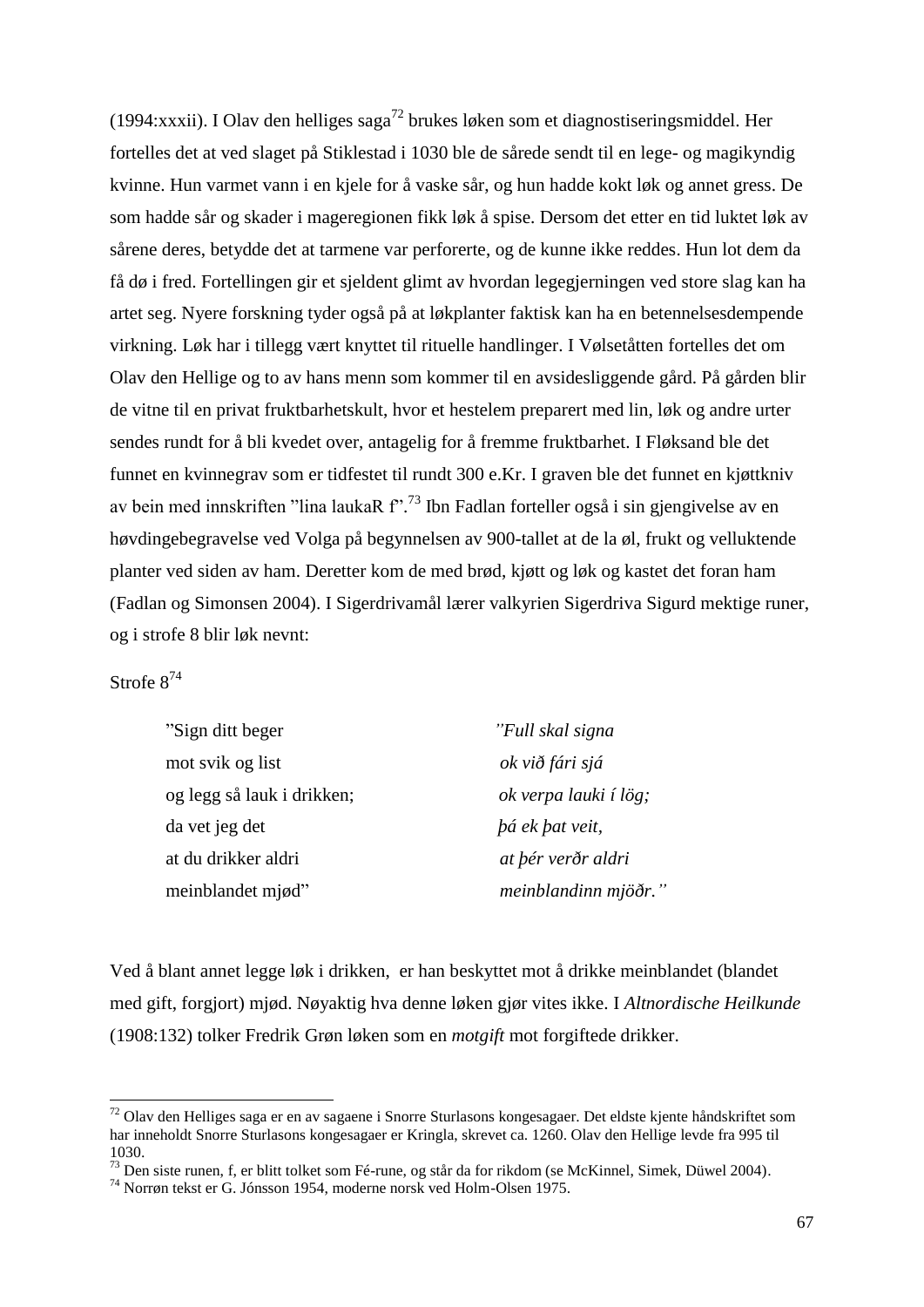Det er dermed mye som tyder på at løk har hatt flere og viktige funksjoner i det førkristne germanske samfunnet. Den er blitt brukt som matplante, som konserveringsmiddel, som diagnostiseringsmiddel og medisin, og også som ingrediens i rituelle formularer og handlinger. Vi vet ikke nøyaktig hva slags løk eller hvilke deler av planten man benyttet seg av. Åke Ohlmarks hevder løken i Sigerdrivamål er hvitløk, men begrunner ikke hvorfor han mener dette (1954:238).

Også kvann har en lang tradisjon i Skandinavia. I Sagaen om fosterbrødrene fortelles det om Torgeir og Tormod som går opp i fjellet for å samle kvann. I Olav Tryggvasons saga<sup>75</sup> gir Kong Olav en stor kvann som gave til dronning Thyre. I denne fortellingen fungerer kvannen som et fruktbarhetssymbol. I Gulatings landleigebolk står det at en leiglending kan ta med seg kvann når han drar fra gården: "Um ein mann lagar seg kvanngard, kann han føra han burt fyre fardagane, um han vil." (Robberstad 1952:105) I den islandske lovteksten Grågås er det straffbart å samle kvann på en annens eiendom. Også de mange stedsnavnene som begynner på Kvann- i Skandinavia peker på plantens betydning i samfunnet. Kvann har, i likhet med løken, fungert som mat og medisinplante, i tillegg kan vi se at den enkelte steder har fått en videre symbolsk betydning, som for eksempel fruktbarhetssymbol (se ellers Ove Fosså: *Angelica: From Norwegian mountains to English trifle*, 2004).

I Borgartings eldre kristenrett kapittel 16 finner vi en svært spesiell lovtekst: "Hvis en kvinne biter finger eller tå av barnet sitt for at det skal få et langt liv, skal hun bøte 3 merker." (Halvorsen og Rindal 2008, paragraf 16.4)

Dette forbudet finner vi ikke spor av i de andre lovtekstene. Med tanke på at Borgartingsloven regnes som en av de eldste lovene i Norge kan dette tyde på at dette er en svært gammel skikk man ville til livs, og som har forsvunnet ganske raskt og derfor ikke finnes i de andre lovtekstene. Men det kan også hende at dette har vært en lokal skikk. Også i denne paragrafen er det er kvinner, *kona*, som er den mistenkte i forbrytelsen. Å bite finger eller tå av barnet tyder på et offer, og Mundal og Steinsland (1989) mener dette må ha skjedd rett etter fødselen, og kaller det en offerpraksis. Den norrøne teksten er dessverre uklar på hvem som skal få langt liv av denne handlingen: "Ef kona bitr fingr *eða* to af barnu sinu till langlivis. bøte m*orkum*.iij." (Halvorsen og Rindal 2008:154) I oversettelsen til Halvorsen og Rindal er det altså tolket som at det er barnet som skal få langt liv. Mundal og Steinsland tolker

-

<sup>75</sup> Olav Tryggvasons saga tilhører også Snorre Sturlasons kongesagaer (se fotnote 71). Olav Tryggvason levde på slutten av 900-tallet.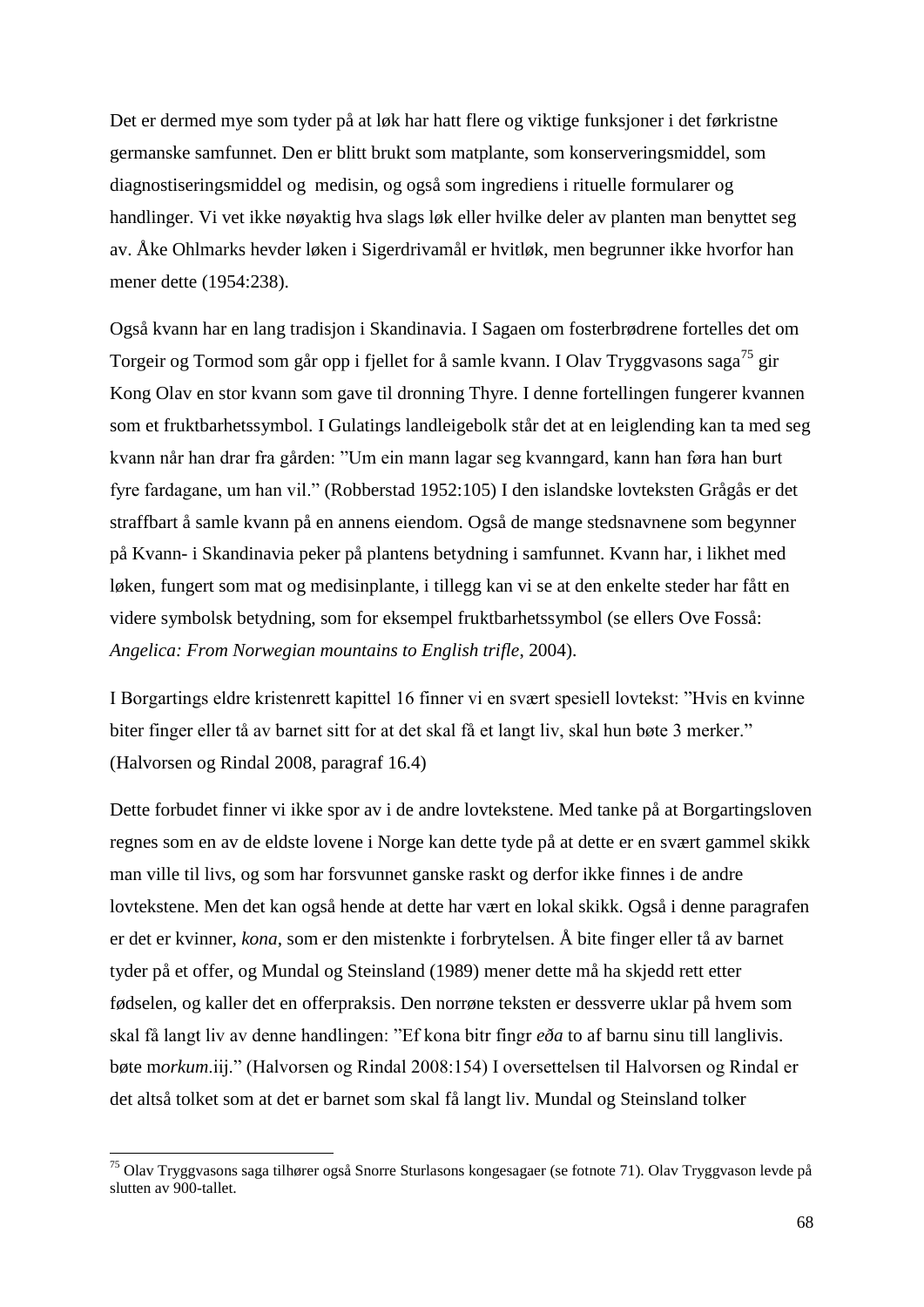lovteksten til å bety at det er kvinnene, og ikke barnet, som skal sikres langt liv, og setter dette i sammenheng med at fødselen var en kritisk fase for kvinnen. De viser også til den neste lovteksten, som forbyr å føde opp et hedensk barn: "Hvis en kvinne eller mann før opp et hedensk (dvs. udøpt) barn for at det skal få langt liv, da skal det bøtes 3 merker for det." (Halvorsen og Rindal 2008, paragraf 16.5)

I denne paragrafen har man samme problem med å oversette den norrøne teksten – det kommer ikke tydelig frem hvorvidt det er barnet eller mannen og kona som skal få et langt liv av denne handlingen. Som vi ser har Halvorsen og Rindal også her tolket det til at det er barnet som skal få fortjeneste av handlingen. Mundal og Steinsland mener denne loven kan peke tilbake på et litterært motiv som finnes få steder, <sup>76</sup> nemlig det å love bort et ufødt barn til en hedensk gud mot å få hjelp fra guden som motytelse. I dette motivet er det foreldrene som får fortjeneste av handlingen, og Mundal og Steinsland tolker dermed også 16.5 slik. I og med at ordlyden i paragraf 16.4 og 16.5 er såpass lik, mener de derfor at det er kvinnene som her skal sikre seg lengre liv. Jeg mener det er en interessant tanke, men det finnes altfor få kilder å støtte seg på til å kunne gi noen sikker tolkning. At det må dreie seg om et offer av et slag synes jeg virker rimelig. Det å ofre en finger har forekommet i flere kulturer, for eksempel hos cheyennene, hvor det ytterste leddet av lillefingeren kunne ofres for å hjelpe et sykt barn. Også hos dakotastammer kunne en finger amputeres som offer til en guddom, for eksempel for å roe ned en ånd. Man kan også se på omskjæringen i jødedommen og det å klippe av den første hårlokken av barn i islamsk religion som et slags offer knyttet til barn. Jeg vil også gjerne peke på noen forhold ved utførelsen av handlingen: i alle manuskriptene Halvorsen og Rindal presenterer av Borgartingsloven står at det er forbudt å *bite* av finger eller tå. Kanskje ligger det noe viktig i selve handlingen, det *å bite*. Men hva dette skulle være, er usikkert.

Den siste lovteksten jeg skal omtale her er fra Grågås: "Mænd skulle ikke omgaaes med Stene, eller indgyde dem Tryllekraft, for at binde dem som Amuletter paa mænd eller deres Fæ. Dersom Mænd troe paa Stene til sin, eller sit Fæs Helbredelse, da gjælder det Fjörbaugsgaard." (Finsen 1852:22).

Denne paragrafen er ganske tydelig i sitt innhold. Den viser til troen på *lyfsteinar*, livssteiner en tro på at enkelte steiner har hatt en egen iboende kraft, som kan lege sykdom både hos dyr og mennesker. Disse steinene har man bundet på kroppen, og straffen for denne praksisen er

<sup>&</sup>lt;sup>76</sup> De viser her til Otto Höflers tolkning av Rök-innskriften og hans teorier om innvielse av en høvdingesønn til guddommen: *Germanische Sakralkönigtum I, Der Runenstein von Rök und die Germanische Individualweihe*, 1952.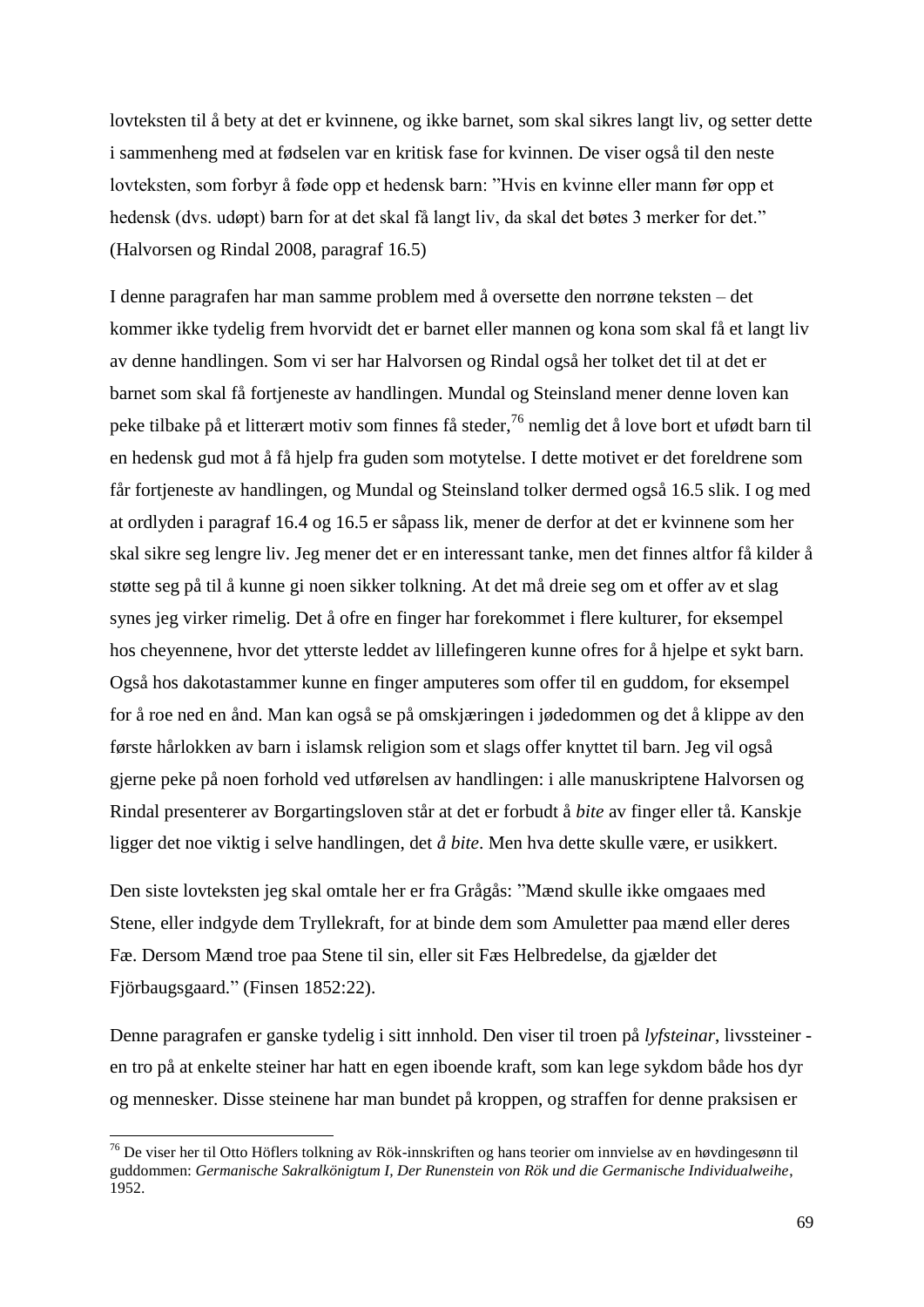satt til vanlig fredløshet. Forbudet mot å tro på slike steiner finner vi ikke i noen av de andre lovtekstene. Derimot hører vi som nevnt i 4.1 om livssteinene i sagaene. Beskrivelsen i sagaene gir inntrykk av en forestilling om svært mektige steiner, noe også lovteksten vitner om. Som vi skal se nærmere på i neste kapittel, finnes det gravfunn som kan fortelle mer om livsteinene.

I lovtekstene jeg har sitert i dette kapittelet finner vi noen forbud mot handlinger og forestillinger som vi i stor grad finner igjen i andre kilder, og som derfor kan vurderes som nokså sikre vitnesbyrd om mer eller mindre utbrede førkristne forestillinger og skikker. Galdresangene hører vi også om i eddadiktningen og sagaer, livsteiner er omtalt i sagaene, og som vi skal se er det også en del gravfunn som er blitt tolket som livsteiner. Det generelle forbudet mot å tro på kvinner som sier de kan helbrede andre forteller oss ganske mye om både tradisjonelle kjønnsroller og kirkens maktkamp på visse områder i samfunnet. Ord som ikke nødvendigvis er kjønnsspesifikke brukes ofte om såkalte hedenske handlinger, som for eksempel å blote eller drive med "trolldom" eller "spåing". Men i enkelte handlinger ser det ut som om det var kvinner som var den mistenkte – da brukes ordet *kona*, som i Eidsivatingsloven paragraf 45.4 og Borgartingsloven paragraf 16.4. Dette tyder på at helbredelse og leging, kanskje særlig det som har et magisk-religiøst aspekt, har blitt nært forbundet med kvinnerollen i det førkristne samfunnet og også i overgangstiden til kristendom. Forbudet mot å stjele i andres løk- og kvanngårder forteller om plantenes status i samfunnet både som mat- og medisinplanter, og kanskje også som en rituell ingrediens, som man finner igjen i både sagaer, eddadiktningen og runeinnskrifter. Forbudet mot å bite finger eller tå av barnet sitt fra Borgartingsloven skiller seg ut både i innhold og ved at det ikke finnes andre kilder å støtte seg på i tolkningen og diskusjonen omkring den, hverken fra andre lovtekster eller andre typer kilder som sagaer m.m. Det gjør det vanskelig å gi noe sikkert om denne handlingen, både når det gjelder selve innholdet i praksisen og hva det betyr, og om dette har vært en utbredt skikk i det norrøne samfunnet i Skandinavia eller ikke. Jeg har forsøkt å skissere opp noen tolkninger og kommet med mine egne synspunkter, men i dette tilfellet må man konstatere at kildegrunnlaget er for magert til at man kan si noe sikkert, som ofte er tilfellet med den norrøne perioden.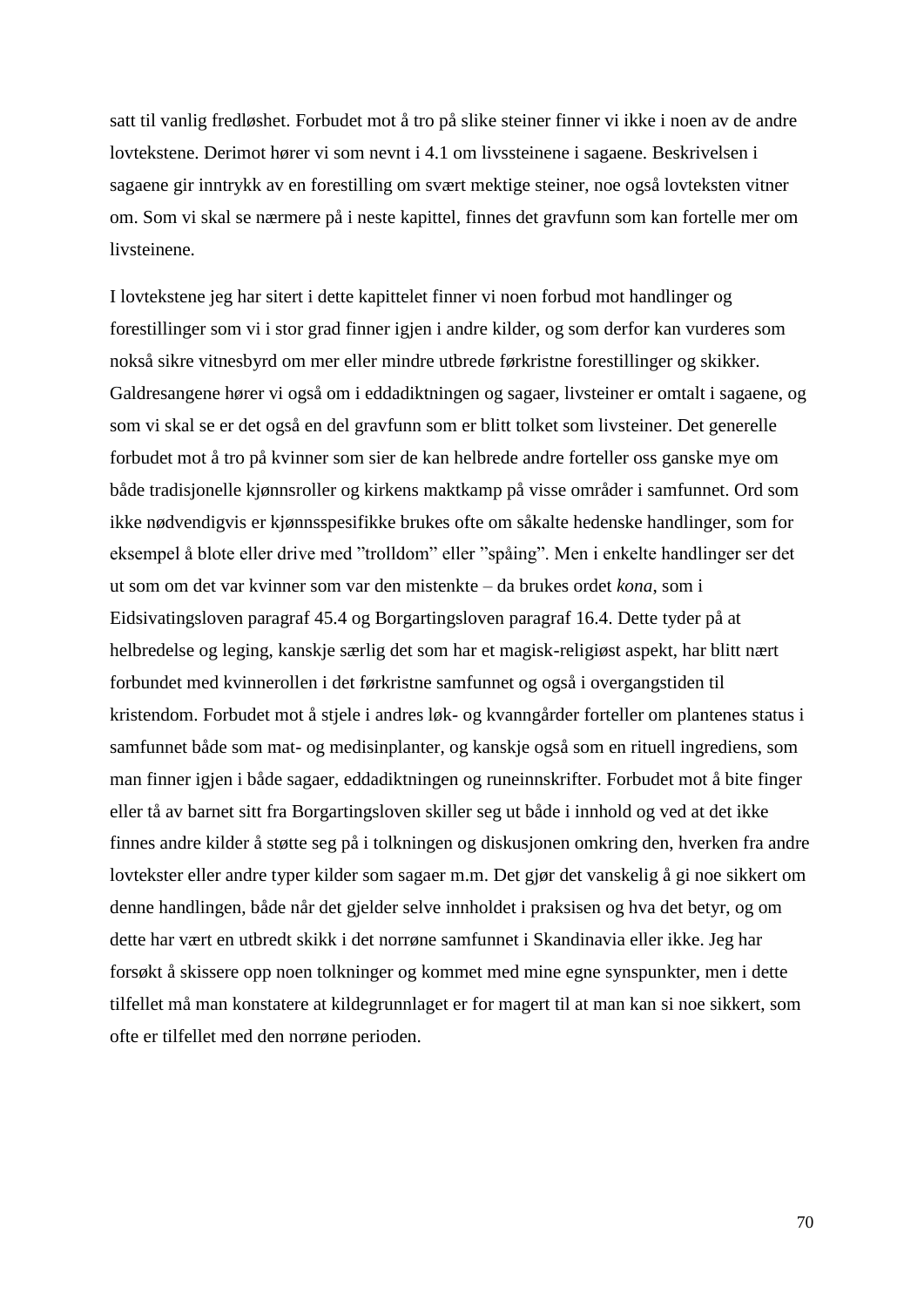### **Kapittel 5. Gravfunn**

I dette kapittelet kommer jeg til å ta med noen gravfunn som kan fortelle mer om visse aspekter ved den førkristne troen som blir omtalt i kildene i kapittel 4: livsteinene. Det er et kort kapittel – det er ikke mange funn som kan fortelle om praksisen med livsteiner. En av grunnene, som jeg kommer nærmere inn på under, kan være at slike steiner kan ha blitt oversett i tidligere utgravninger. Dermed kan dette være en type funn som er underrepresentert. Det er likevel vanskelig å trekke noen konklusjoner her med det begrensede kildematerialet det tross alt er, men som supplement til de andre kildene diskutert i de foregående kapitlene er det verdifullt.

## **5.1 Steiner**

-

På Island har man funnet og undersøkt graver hvor man har funnet steiner som har blitt tolket som slike livssteiner. Dermed har man et aspekt i den medisinske magien som er belagt i tre ulike typer kilder, noe som sannsynliggjør en utbredt forestilling og omfattende bruk. Hvordan så disse steinene ut? Kan gravfunnene fortelle mer om hvordan de ble brukt? Jón Steffensens artikkel "Aspects of life in Iceland in the heathen period" (1966-69) kan kaste lys over disse spørsmålene. Han omtaler ni graver, tre mannsgraver og seks kvinnegraver, alle fra førkristen periode på Island. Jeg vil her presentere og gå gjennom dem på grunnlag av det Steffensen skriver i artikkelen.<sup>77</sup>

I en mannsgrav ved Karlsnes ble det funnet en liten, gjennomsiktig, kvadratisk stein, tilsynelatende har den ligget i en pung i en mannsgrav. I en annen mannsgrav, ved Austarihóll ble det funnet en rundet zeolitt med hull og skraper. Den er 2.1 cm på det bredeste, og ble funnet i fotenden av graven sammen med seks steiner for å lage ild med. Den siste mannsgraven Steffensen beskriver er en grav fra Sílastað, grav nr 4. Graven inneholdt en halvtransparent stein, og i likhet med Karlsnesgraven har den tilsynelatende blitt oppbevart i en pung, sammen med andre små ting. Av kvinnegravene er det flere som skiller seg ut. To graver har steiner med spesielle former: en kvinnegrav ved Ketilsstaðir, og en ved Hafurbjarnarstaðir, grav nr 1. I graven ved Ketilsstaðir var det en lys blå og halvt gjennomsiktig stalaktitt, som lignet en menneskehånd av form. Den var plassert på høyde med kvinnens bekken. I graven ved Hafurbjarnarstaðir var det to uvanlige steiner: En eggformet,

<sup>77</sup> Steffensen viser til Kristján Eldjárn *Kuml og haugfé* (1956) og *Árbok hins islenzka fornleifafélags* (1965) i sin beskrivelse av gravene og innholdet.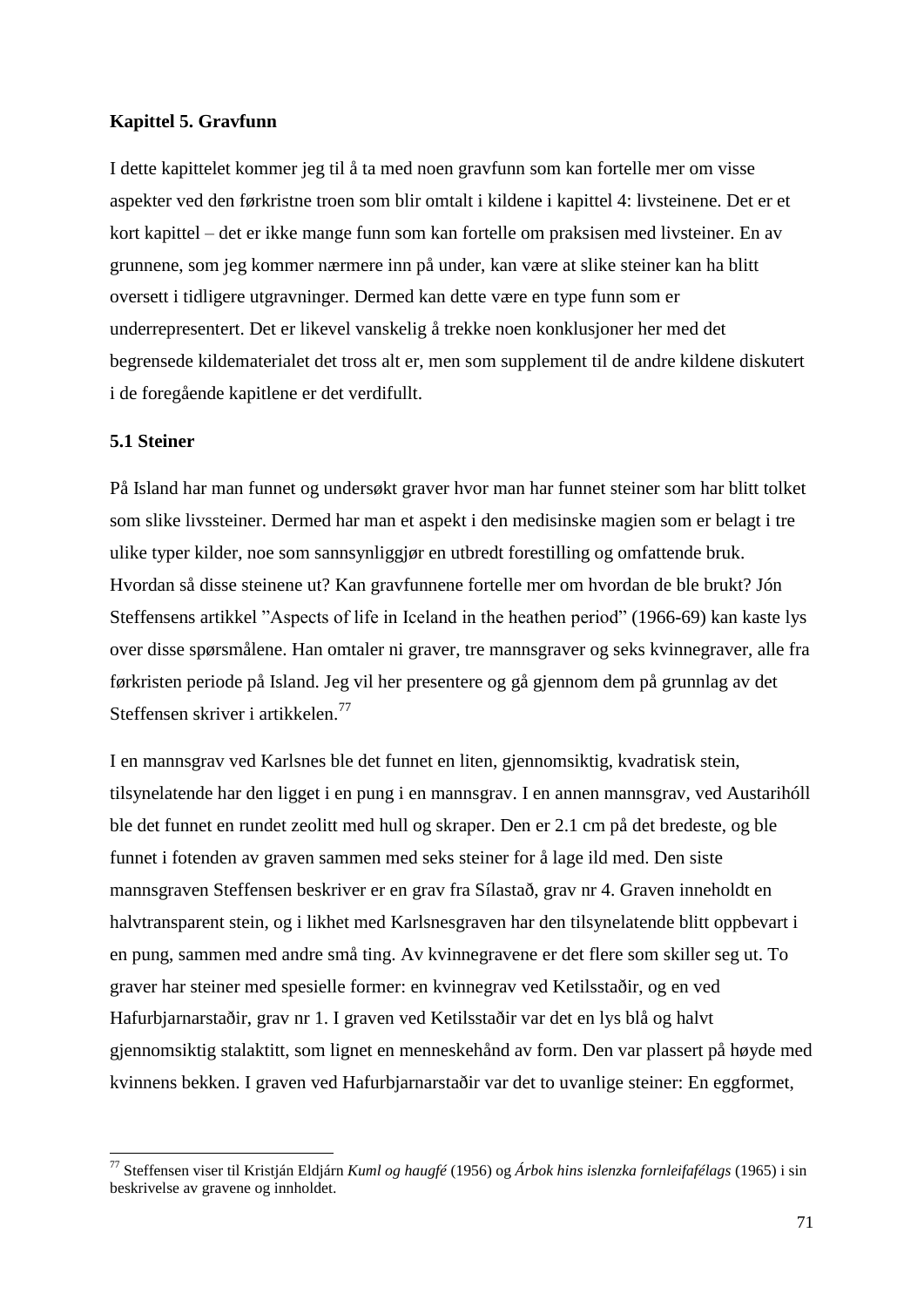mørk grå på farge, den andre hvit med mørke flekker, formet som en tresko. Steinene ble funnet sammen med en kam, også i denne graven på høyde med bekkenet.

I Ytra-Garðshorn, grav nr 3, var en rund, liten stein plassert i fotenden av graven sammen med andre objekter. En annen grav fra Ytra-Garðshorn, nr 9, inneholdt 58 kvartsstykker. De fleste bitene var små, men det var også noen større. Det som gjør dette funnet virkelig interessant, er at det også ble, blant andre ting i graven, funnet en pinsett og fragment av bivoks. Bivoks har lenge vært en viktig og vanlig ingrediens i salver av ulike slag, herunder også medisinske salver. I de islandske sagaene omtales krukker med salver, brukt til helbredelse og leging. I *Islendinga saga* fortelles det om Kristrun farkone, som trygler angriperne i huset hennes om å ikke ta fra henne gullhuset (der ringene til kvinnene lå), og fikk gehør for det ved å si at de såredes bør var tung nok å bære selv om hun klarte å binde om og smøre sårene. Hun lot som om det var en salvekrukke hun hadde i hendene. Steffensen viser også til at slik bruk blant annet omtales i en islandsk legebok som bygger på Harpestræng<sup>78</sup> (1966-69:194). Bivoks var en stund så verdifullt at det kunne i middelalderen brukes som betalingsmiddel i seg selv. Når det gjelder pinsetten mener Steffensen at det må dreie seg om et medisinsk instrument, for å holde sårkanter og plukke beinfragmenter og fremmedlegemer fra sår. En pinsett av bronse er også funnet i en annen kvinnegrav på Island, fra Kornsá i Vatnsdalur. Ifølge Jan Petersen (1951:502-503) er det funnet flere pinsetter i Norge, fra både bronsealder og eldre og yngre jernalder. Flere av dem har en ring om armene som kan skyves opp og ned, og de fleste pinsettene stammer fra kvinnegraver. Kvinnegraven fra Kornsá i Vatnsdalur har hatt innbrudd ganske tidlig, og når den ble undersøkt var det ikke spesialister som utførte arbeidet. Dette gjør at vi aldri vil få vite om det også i denne graven var spesielle steiner, skriver Steffensen. Det er enda en grav fra Ytra-Garðshorn, nr 10, som sannsynligvis også er en kvinnegrav. I denne er det funnet et enkelt stykke kvarts av den typen som ble funnet i grav nr ni fra samme sted.

Grav nr 1 fra Selfoss viste seg også å være et svært interessant funn. Her ble det funnet en liten haug av blåaktig leirelignende masse, som inneholdt noen små mørke steiner. Med disse, eller på toppen av dette, fantes det noen små, rustne jernfragmenter, som var umulig å tolke til noe gjenkjennelig. Dette ble funnet mellom det høyre hoftebeinet og den laveste delen av ryggsøylen til en kvinne. Høyere oppe, omtrent midt på ryggen, fantes det en annen haug som også inneholdt jernfragmenter, en liten semitransparent stein med hull i, og et lite sneglehus. I

-

<sup>78</sup> Dansk lege og forfatter, som var lege hos kong Erik (antagelig Erik Plogpenning), og skrev flere legebøker. Han levde på 1200-tallet.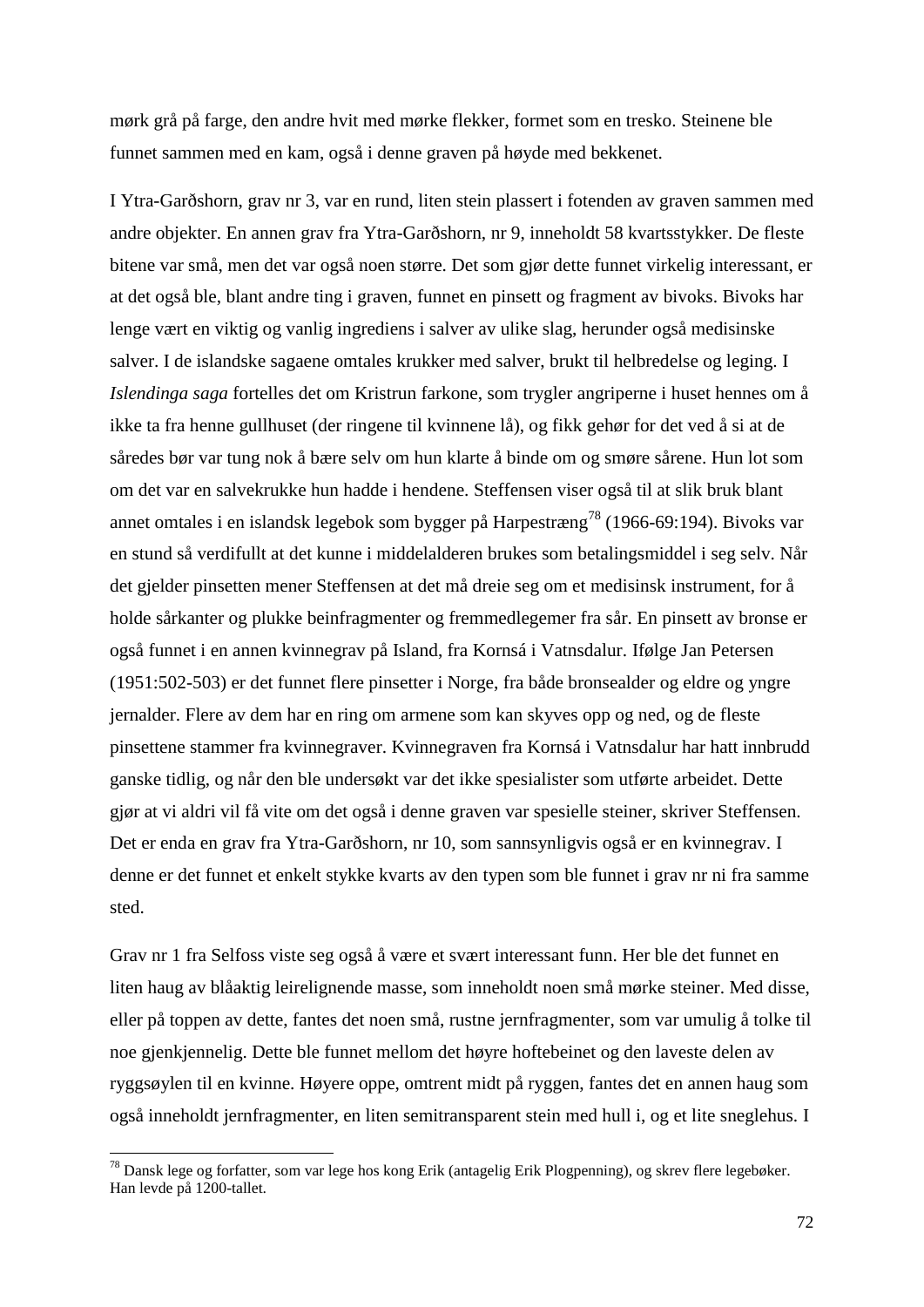tillegg var det to underlige steiner der – en grå og ovalformet med hull i, en "infilling" formet som en sylinder eller ring. Kristján Eldjárn karakteriserte dette funnet slik: "All these items seem to be valueless trumpery, collected together for the sake of whimsy, superstition or curiosity" (Eldjárn 1965:10, referert i Steffensen 1966-69: 193).

Hvis vi sammenligner funnene ser vi at det er funnet steiner i graver for begge kjønn, men det er et flertall i kvinnegraver. I fire av gravene ble det funnet steiner som var gjennomsiktige eller delvis gjennomsiktige. I to av gravene hadde steinene spesielle former, og i to andre graver var det hull i steinene. Dette tyder på at de kan ha blitt båret som amuletter. To av kvinnegravene skiller seg også ut ved å inneholde mange objekter. Kvinnen fra Ytra-Garðshorn, grav nr 9, hadde 58 stykker av kvarts, "as if it was a pagan drugstore" (1966- 69:194). Steffenson mener det er vanskelig å la være å tenke at kvinnen gravlagt her har vært en lege, noe også bivoksen og pinsetten kan tyde på.

## **5.2 Representativitet**

-

Steffenson mener det ikke er tilfeldig at det bare er i disse ni gravene man har funnet slike steiner og gjenstander. Han peker på at ingen av de gravene som er omtalt over ble undersøkt før etter 1932, og han mener det er sannsynlig at slike steiner har blitt oversett og ikke blitt rapportert tidligere. Han mener derfor at de er langt mer vanlige i graver enn det disse og tidligere funn antyder. Hans teori støttes langt på vei av ganske nye funn fra Norge. Det har i flere graver fra yngre jernalder blitt funnet gjenstander som er langt eldre. I en nyere analyse av 10 graver fra Rogaland kommer det frem at den tidens antikviteter, gjenstander som våpen, redskaper og amuletter fra steinalderen, har blitt lagt ned i graver fra vikingtiden, altså yngre jernalder. I et intervju med Aftenposten datert 01.02.11 forteller arkeolog Olle Hemdorff ved Arkeologisk museum i Stavanger om dette funnet: "Inn i gravene la de steinøkser og amuletter i form av kvartstykker, flint eller små runde steiner for at disse skulle beskytte og bringe lykke for den avdøde i dødsriket". Han hevder også at man knyttet disse gjenstandene til forfedrene, og at for eksempel forhistoriske amulettsteiner ble tatt med til Island av vikinger.<sup>79</sup> Deretter ble de lagt i gravene når vedkommende døde. "Dessverre har småsteinene sjelden eller aldri blitt tillagt betydning under tidligere utgravninger, og derfor i liten grad blitt rapportert som del av de arkeologiske funn." Han mener videre at funn fra grundige undersøkelser de siste årene gir en større forståelse for disse gjenstandenes betydning, og

<sup>79</sup> Hemdorff viser til Eldjárns *Kuml og haugfe* (1956) i en e-post som kilde for denne uttalelsen.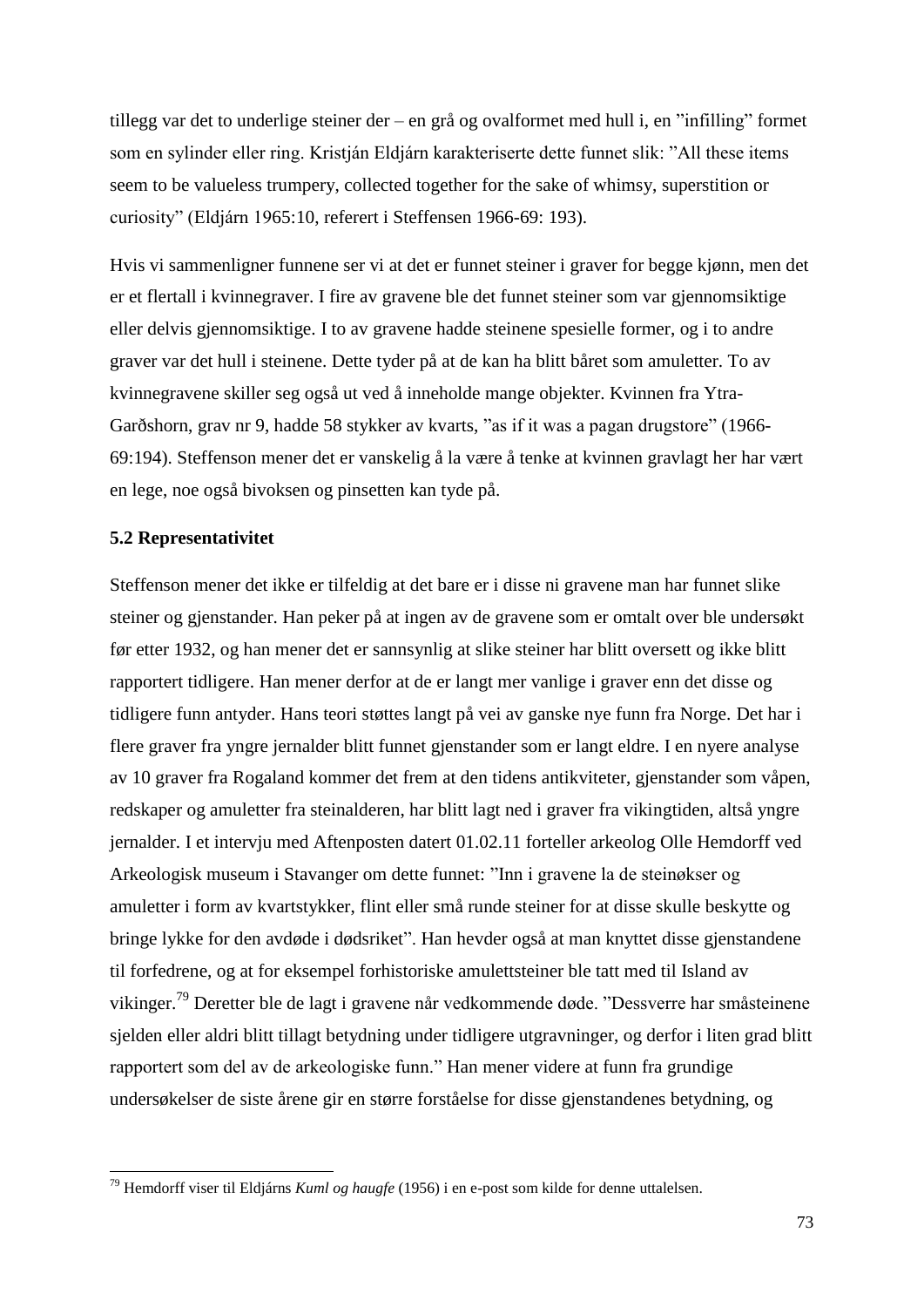viser en større sammenheng mellom gravfunn i flere deler av landet enn man hittil har vært klar over.

Steffensen (1966-69) sier ikke noe om de steinene som er funnet i de islandske gravene omtalt ovenfor er tolket til å være betydelig eldre enn gravene. Det vil i de fleste tilfeller være vanskelig å si noe eksakt om dette med mindre det er snakk om våpen eller redskaper som er bearbeidet. Steiner som er ubearbeidet eller delvis bearbeidet og brukt som amuletter vil være vanskeligere å datere. Uansett er Hemdorffs teori om at steiner har blitt tatt med fra Skandinavia for deretter å bli brukt i graver interessant.

Gjennom kildene her omtalt får vi noen bilder av hvordan bruken av disse livsteinene har vært. Som vi ser av sagaene nevnt kan de ha vært festet på sverd, men også båret i en pung rundt halsen. Når det gjelder som middel i selve behandlingen ser vi at det i Grågås' lovforbud heter at de knyttes på dyr og mennesker. Reichborn-Kjennerud mener at livsteinene enten ble hengt på såret, gnidd mot det, eller at noe ble skrapt av steinen for å brukes som sårpulver (1927: 176). Om vi ser bruken av steiner i en større rituell sammenheng, er det lite vi vet. Har steinene vært en del av et større helbredelsesrituale? Har det blitt lest formularer over dem? Informasjon om dette kommer ikke frem av kildene. Når de brukes som gravgaver har de uansett vært en del av et grav- og nedleggingsrituale. I bruk ellers mener Steffenson det er sannsynlig at de "acquired their healing powers through some sort of heathen ceremony" (1966-69:194). Han foreslår at det kan ha blitt lest formularer over dem, eller at de kan ha fått "magic potency" gjennom å ha blitt farget av blod fra offerdyr. Dette mener jeg ikke er usannsynlig, men det er like fullt vanskelig å hevde det på bakgrunn av det kildematerialet som eksisterer i dag.

Forestillingen om legende og beskyttende steiner er ikke unik for det norrøne førkristne samfunnet. Slike forestillinger finner vi gjennom hele Europa i tidligere tider. Audrey Meaney (1981) diskuterer mange slike steinfunn i Storbritannia. Også senere i middelalderen var troen på steiners helbredende kraft levende. Steffensen viser til senere islandske kilder<sup>80</sup> som omtaler steiner for å lette fødsler, for å stille blod, helbredelsessteiner, steiner som gir usynlighet, m.m. Det finnes til og med i inventarslisten til katedralkirken på Hólar i 1525 og 1550 en stein for å lette fødsler – her har kirken overtatt en utbredt folkelig forestilling og gjort den kristen. Meaney sier denne steinen på Hólar er en "convincing parallel" til såkalte Molucca beans fra skotske øyer og St Alban katedralens kamé. Disse steinene, skriver hun, er

-

<sup>80</sup> Jónasson 1934: 410-11.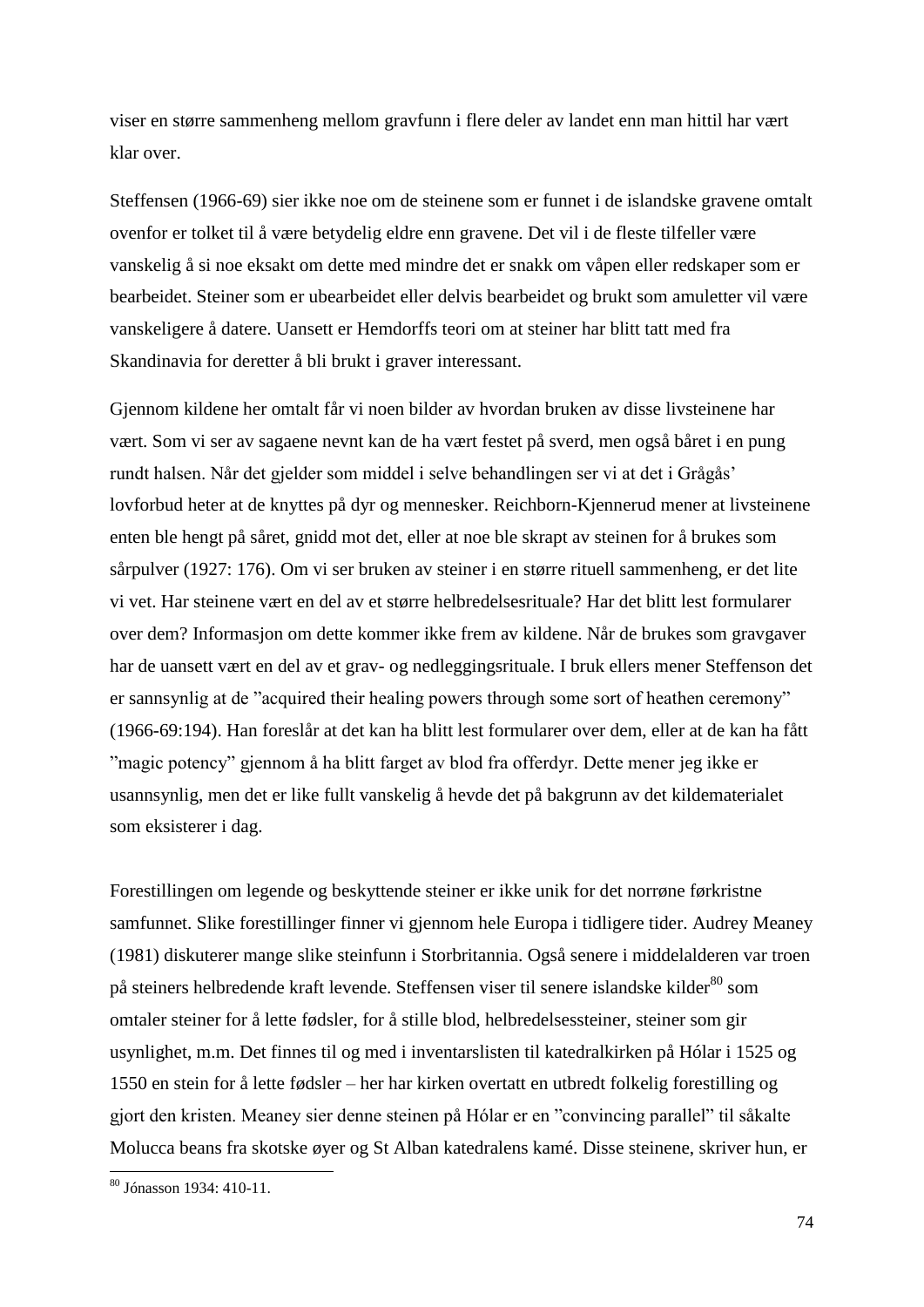uten tvil helliggjort til kristent bruk, fordi det hadde vist seg umulig å utrydde den opprinnelige hedenske skikken helt (1981:102). Det ser dermed ut til at forestillinger om steiner knyttet til helse og helbredelse ikke har vært uvanlig verken i det norrøne samfunnet eller i Europa ellers. Spesielt Island peker seg ut med gravfunn, omtale i sagaer og forbud i lovtekster. Men som gjennomgangen av utgravninger i Norge nevnt ovenfor viser, er slike steiner sannsynligvis blitt oversett i tidligere utgravninger i Skandinavia – det er derfor rimelig å tro at de er langt vanligere enn det man har antatt hittil. Dersom man legger hele kildematerialet på disse steinene til grunn er det tydelig at steiner og amuletter har vært en viktig del av helbredelses- og beskyttelsesforestillinger i det norrøne samfunnet - forestillinger og praksiser som var vanskelige å få slutt på.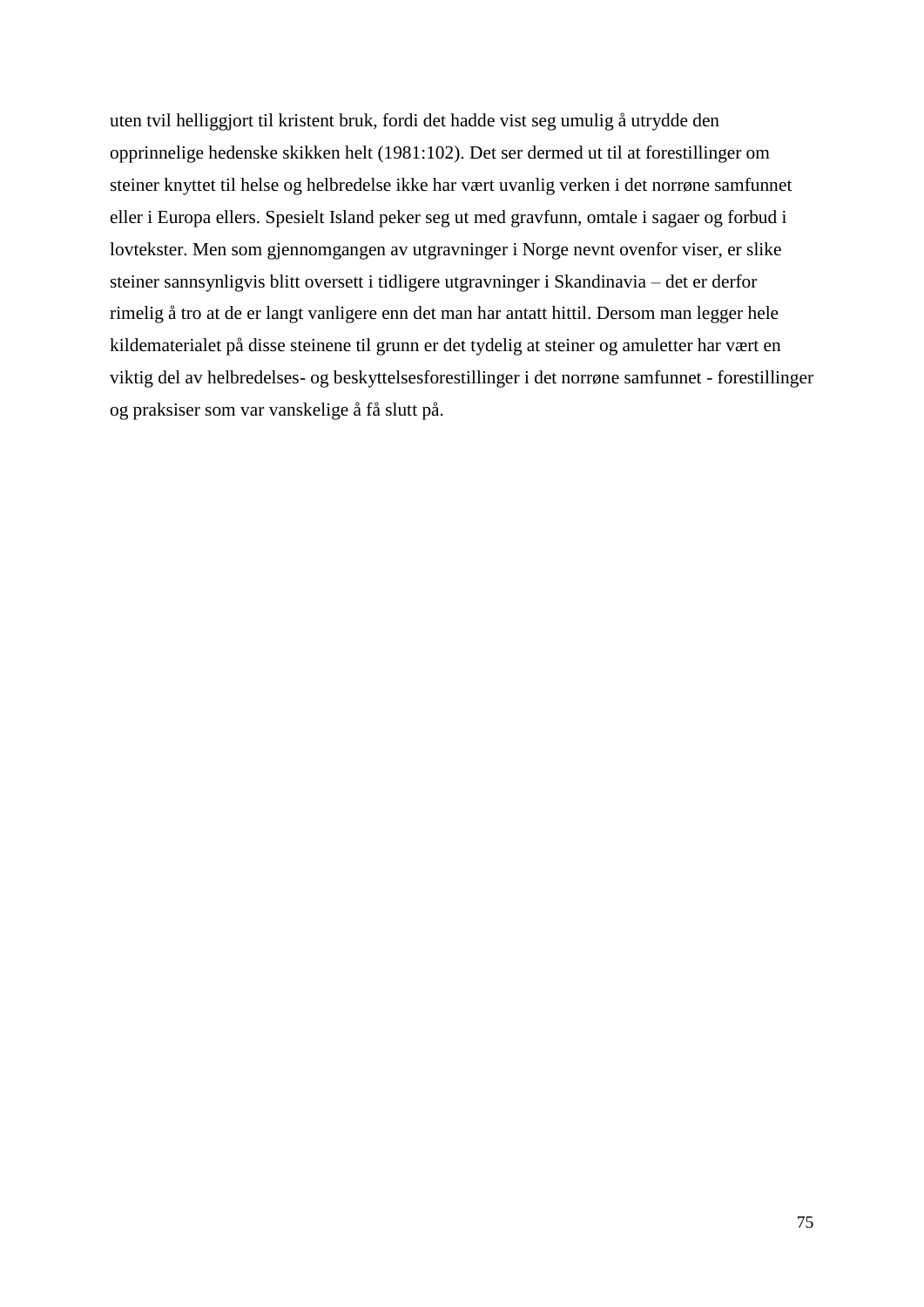# **Kapittel 6. Oppsummering og avsluttende diskusjon**

Problemstillingen i denne oppgaven er helse, sykdom og helbredelse i det norrøne førkristne samfunn i et religionsvitenskapelig perspektiv. Jeg ville se på hvordan man oppfattet helse og sykdom, og hvilke metoder og teknikker man benyttet for å beskytte mot og helbrede sykdom. Jeg vil også se om man kunne se dette i sammenheng med generelle religiøse oppfatninger i samfunnet.

Jeg har tatt opp og diskutert en del utfordringer som finnes ved den norrøne periodens kildemateriale. Både avstand i tid, geografisk spredning og det faktum at den norrøne førkristne religionen ikke var noen universalreligion gjør at det er vanskelig å kunne si noe sikkert overhodet. Det vil jeg heller ikke gjøre i denne oppgaven. Det man kan gjøre, er å forsøke å se etter tendenser, og sannsynliggjøre forestillinger og praksiser. Jeg har derfor gått gjennom et utvalg av kilder som jeg mener er relevante og reelle kilder for min problemstilling, og med det forsøkt å svare på spørsmålene:

Hva finnes det i det norrøne kildematerialet som kan fortelle om problemstillingen?

Finnes det tendenser og fellestrekk i dette kildematerialet?

Hva kan i så fall dette fortelle oss om religiøse forestillinger og praksiser i det norrøne førkristne samfunnet?

Det første spørsmålet har jeg svart på i de tidligere kapitlene med diskusjon om utvalg av kilder og gjennomgang av det kildematerialet jeg valgte å benytte meg av. De to andre spørsmålene vil jeg prøve å diskutere og besvare her ved hjelp av fem kategorier:

Formularer og helbredelsesruner

Sykdomsvesener og årsaker til sykdom

Offer og bloting

Amuletter og gjenstander

Guder og helbredelse.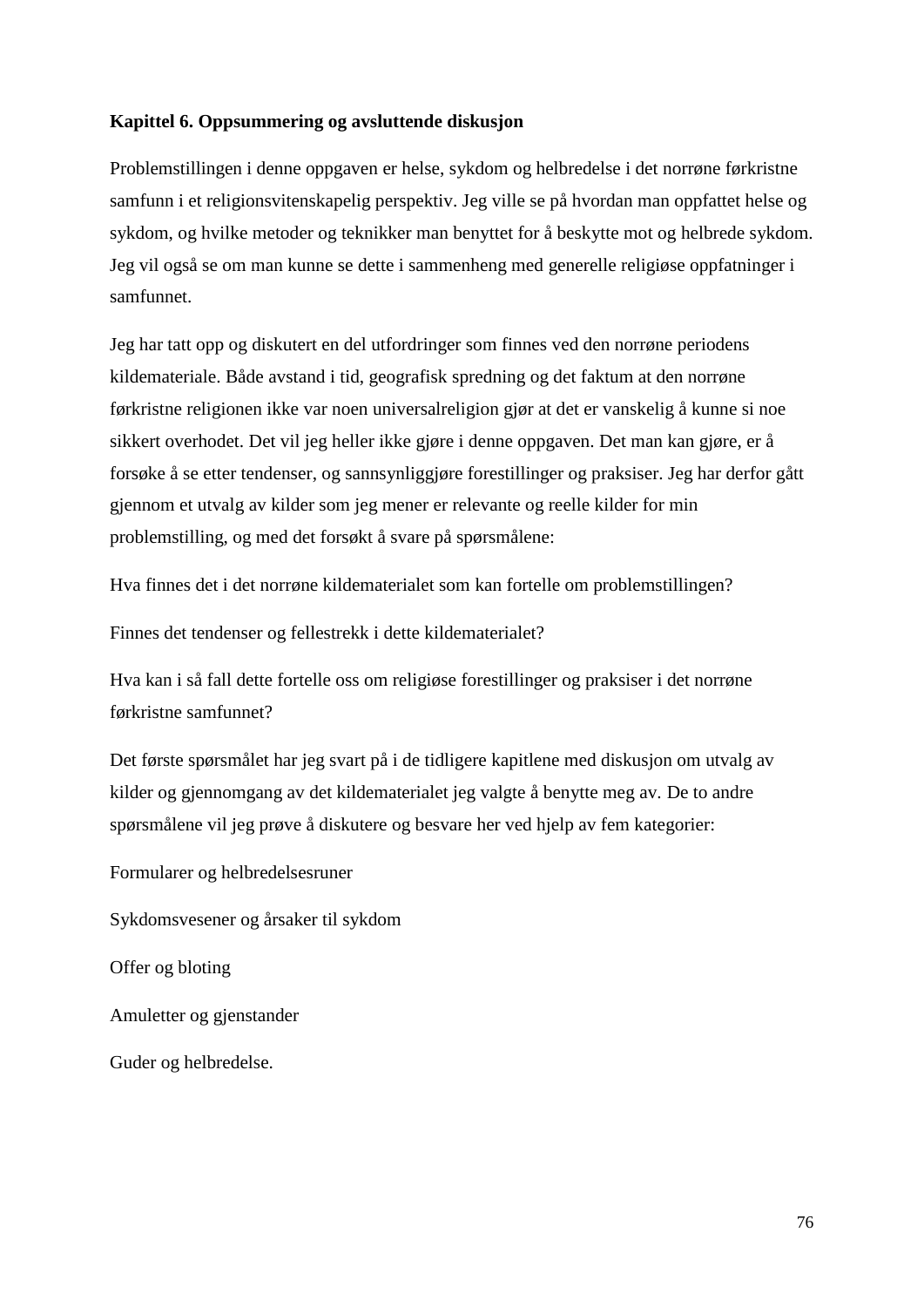### **6.1 Formularer og helbredelsesruner**

I Kapittel 2 tok jeg for meg runeinnskrifter. Disse var alle funnet i Skandinavia, bortsett fra Canterburybesvergelsen, som ble funnet i et anglo-saksisk manuskript, men som er tolket som av skandinavisk opprinnelse. Innskriftene jeg har tatt med bærer alle preg av formularer – kanskje med unntak av Hemdruppinnen og Ribe kraniefragment, som det er svært utfordrende å tolke. Det tydeligste formularpreget kommer frem i Canterburybesvergelsen og de to innskriftene fra Sigtuna. Disse har så mange fellestrekk at de må stamme fra et felles nordisk eller skandinavisk sykdomsbekjempelsesformular. Samtidig virker det klart at disse faste formularene var noe en kunne forandre på, tilpasse og sette sammen med andre elementer som en mente passet best - Sigtuna I består av ganske tydelig forskjellige deler, som man også kan finne igjen andre steder. Högstenainnskriften har også et sterkt formularpreg, med sin oppramsing og allitterasjon. Jeg mener det er sannsynlig at det har eksistert faste formularer til bruk ved for eksempel sykdom i det norrøne førkristne samfunnet, i større grad enn det som er bevart i kildene i dag.

Innen runeforskningen har det vært diskutert hvorvidt man skal forstå runene som magiske tegn med kraft i seg selv, eller som vanlige skrifttegn man kan bruke til å skrive det meste med – inkludert magiske formularer. I de seks runeinnskriftene jeg har diskutert i Kapittel 2 er det lite som peker på at runene har vært ansett som noe særlig mer enn skrifttegn. Selve formularene og innholdet mener jeg har magiske aspekter, men jeg finner ikke noe som entydig peker på at selve tegnene skal ha hatt magiske forestillinger knyttet til seg. Et usikkerhetsmoment er Sigtuna I og Hemdruppinnen, som begge inneholder en runesekvens som ikke gir umiddelbar mening og som det har vært problemer med å tolke. Runesekvensen i Sigtuna I har blitt tolket som en gåte av Magnus Olsen (1940), mens innskriften på Hemdruppinnen enda ikke er tolket på en overbevisende måte. Med tanke på Canterburybesvergelsen, Sigtuna I og II og Högstenaamulettens alder finner jeg det sannsynlig at runene på dette tidspunktet har vært hovedsakelig brukt som rent skriftspråk, og ikke som magiske tegn i seg selv.

Ser man derimot i eddadiktningen finner vi et annet syn på runene. I Sigerdrivamål ramser Sigerdriva opp en rekke runer, som skal hjelpe helten Sigurd på hans ferd. Omtalen peker på en forestilling om en egen kraft i disse runene. Det blir ikke nevnt noen faste formularer her, bare et slags runenavn eller en betegnelse på hva runene gjør: ølruner, gamanruner, greinruner osv. I tillegg blir disse runene knyttet til handlinger i Sigerdrivamål – det fremstilles som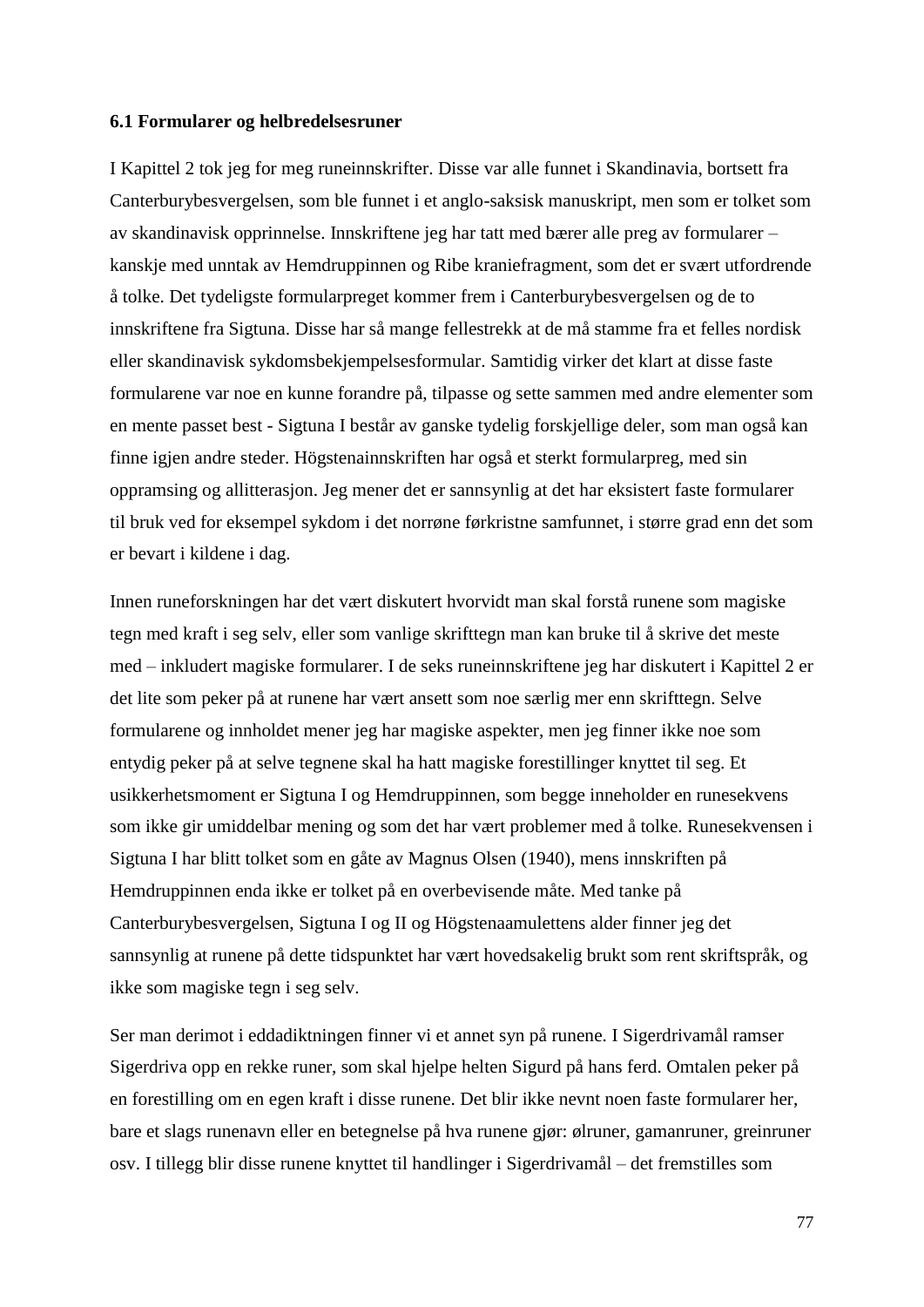viktig at runene blir risset på de riktige stedene eller på de riktige gjenstandene, og at man skal si eller gjøre de riktige tingene. Runene er dermed en del av et større ritual.

Å bruke runer i forbindelse med helbredelse finner vi også omtalt i sagaene. Det kanskje mest kjente eksempelet fra sagaene er fra Egils saga, hvor Egil hjelper en ung, syk jente. Her er det runer som i utgangspunktet har gjort henne syk, en forestilling som vi finner flere andre steder, for eksempel meinrunene i Sigerdrivamål. Egil skraper av runene i ilden, og brenner også beinet de var ristet på. Han rister så nye runer, som helbreder jenta. Dette kan også peke på en forestilling om at tegnene hadde en kraft som gikk utover innholdet i formularet – kraften har vært så sterk at ilden må rense den bort. Kildematerialet viser altså at det i diktningen, spesielt i eddadiktningen, er et annet syn på runene enn det som kommer til syne i de faktiske runeinnskriftene jeg har tatt for meg i denne oppgaven. Innskriftene viser ikke tydelige tegn på at runene i seg selv har blitt ansett som noen annet enn skrifttegn, mens diktningen i større grad setter runene i en mytologisk sammenheng.

### **6.2 Sykdomsvesener og årsaker til sykdom**

Alle runeinnskriftene kan tolkes til å være formularer mot sykdomsvesener. Som jeg skrev i Kapittel 1 mener Mundal og Steinsland at man i det norrøne førkristne samfunnet regnet med at sykdom kunne "påføres mennesket utenfra fra fiendtlige mennesker eller overnaturlige makter" (1985:98). Runeinnskriftene jeg har tatt for meg i denne oppgaven bekrefter dette synet. Det er ikke spor av synd eller Guds straff som årsak til sykdommen eller plagen. Tvert i mot blir de satt i en førkristen religiøs kontekst ved at det i tre av dem er førkristne guder som blir bedt om hjelp til å angripe og/eller bli kvitt plagen. De sykdomsvesenene vi støter på i runeinnskriftene fremstår som farlige og sterke vesener – angrepet i Sigtuna I blir beskrevet i sterke ordelag med tre tråer og ni nøder. Forestillingen om at sykdom kunne bli oppfattet som resultatet av et angrep fra et ondsinnet vesen gir også forklaringen på hvorfor det er Tor som benyttes som sykdomsbekjemper i noen av disse tekstene. Dersom sykdom ble sett på som forårsaket av onde vesener, enten ånder sendt ut med gand eller selvstendige vesener med egne navn, vil disse bli inkludert i gruppen av Tors fiender. Tors rolle som bekjemper av jotner og onde vesener gjør Tor til en naturlig makt å henvende seg til, selv om han tradisjonelt ikke er forbundet med helbredelse i de bevarte kildene. Det er da heller ikke snakk om en sykdomshelbredelse med fokus på den legende funksjonen hos en guddom – fokuset ligger på angrep og skade mot det invaderende vesenet.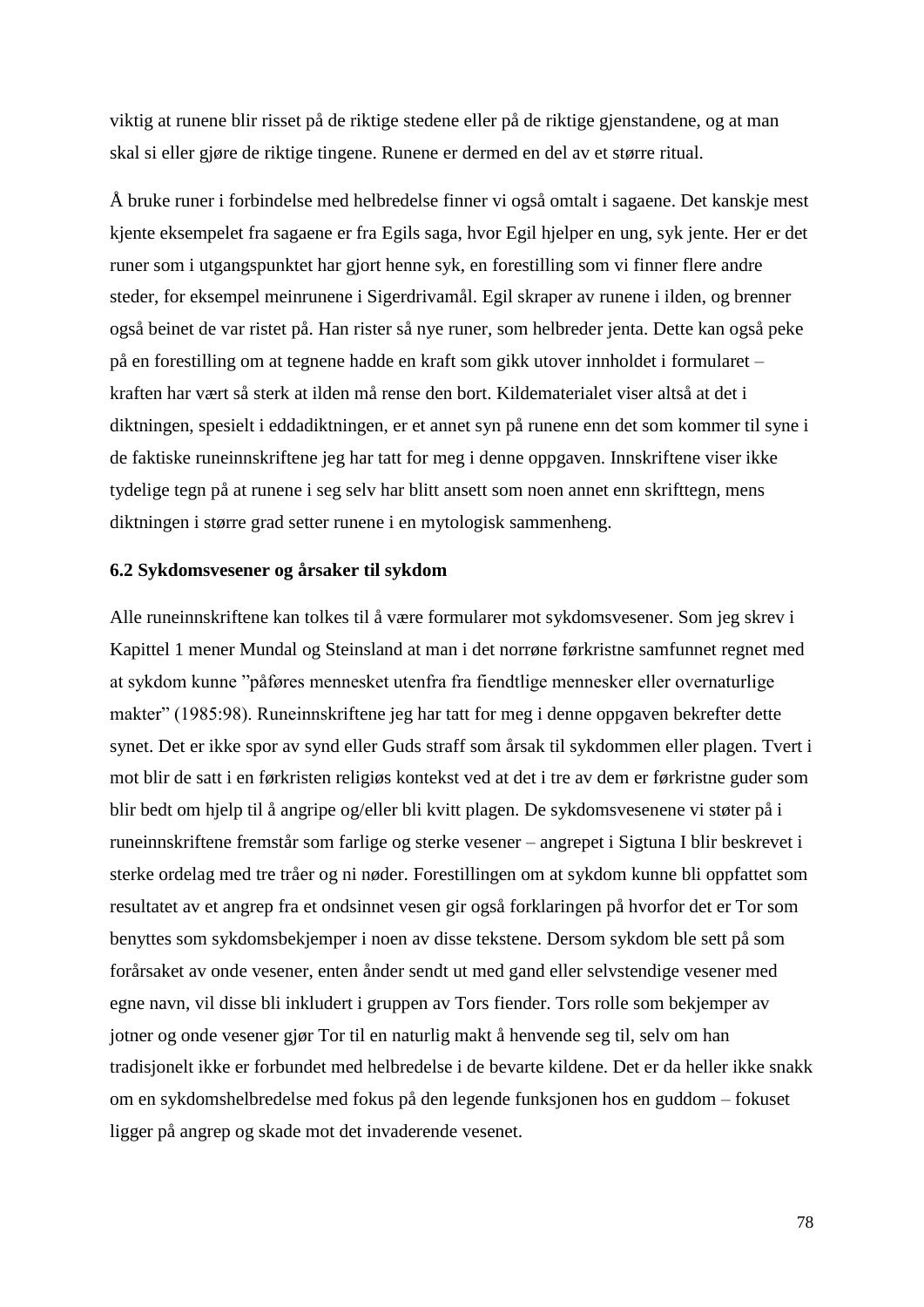Noen av sykdomsvesenene skiller seg ut ved å bli tiltalt med egennavn, slik som *Gyril* og *Ioril* i Canterburybesvergelsen og Sigtuna II. Å navngi det vesenet som har forårsaket sykdommen ser ut til å ha vært viktig og er et fellestrekk ved innskriftene – enten ved å si egennavnet slik som *Gyril* i Canterburyinnskriften, eller ved å si tittelen eller et slags kallenavn, som i "demonenes herre" i Sigtuna I og "den fykende" i Hemdruppinnen. Dette understreker forestillingen om egne og kanskje også individuelle vesener som forårsaket sykdom. I Sigtuna II nevnes *siða* som har blitt tolket som "the sorcerer". Troen på at noen kunne kontrollere og benytte seg av krefter og ånder til å sette sykdom på folk har vært levende, en forestilling blant annet knyttet til ganding. I lovtekstene kan vi også finne spor av dette som vi har sett i paragraf 16.6 i Borgartings kristenrett: "Det er den verste trollkvinne (*fordæðo)* som forgjør ku eller kalv, kvinne eller barn" (Halvorsen og Rindal 2008).

### **6.3 Offer og bloting**

I Borgartingsloven finner vi et lovforbud mot det som må ha vært et offer: å bite finger eller tå av barnet sitt for å få langt liv, enten en nå tolker det til å være gagnende for mødrene eller barna. Å ofre en del av kroppen for å sikre seg god helse, langt liv eller andre store ting er ikke uvanlig i andre religioner, slik jeg har nevnt i 4.2. Dette er imidlertid noe en ikke finner konkrete eksempler på i andre kilder i den perioden i det førkristne samfunnet jeg tar for meg. Det er derfor sannsynlig at dette har på den tiden loven ble skrevet vært en praksis på vei ut, eller det har også vært en lokal skikk. Ofring ellers finner man gode belegg for i det norrøne førkristne samfunnet i blotet. Blotet har vært et viktig aspekt ved den kollektive kulten, og fantes for eksempel som store blot til fastsatte tider - høstblot, midtvintersblot og vårblot. I den private, daglige kulten kan man også finne spor av offer og blot, og her blir kvinnene beskrevet som sentrale utøvere i kildene, noe en kan se i lovene og i for eksempel en preken fra Hauksbok fra tidlig på 1300-tallet:

Nokre kvinner er så vetlause og blinde når det gjeld sin tarv at dei tek maten sin og fører ut på røysar eller under hellerar og signar han til landvetta og et han deretter for at landvetta skal vere venlegsinna mot dei og for at dei skal ha meir lukke med buskapen enn tidlegare (Mundal 2000:44)

Mundal hevder at kvinner har vært sentrale utøvere når det er snakk om bloting til kollektive makter, og Steinsland nevner diser, alver og forfedre som eksempler på dette. Det er også et kollektiv av makter som omtales i Fjolsvinnsmål, som er diskutert i Kapittel 4, selv om det her er én fremtredende skikkelse, Menglød. I Fjolsvinnsmål sies det i strofe 40 at disse maktene vil gi berging når de får bloting på hellig horg, og Steinsland nevner også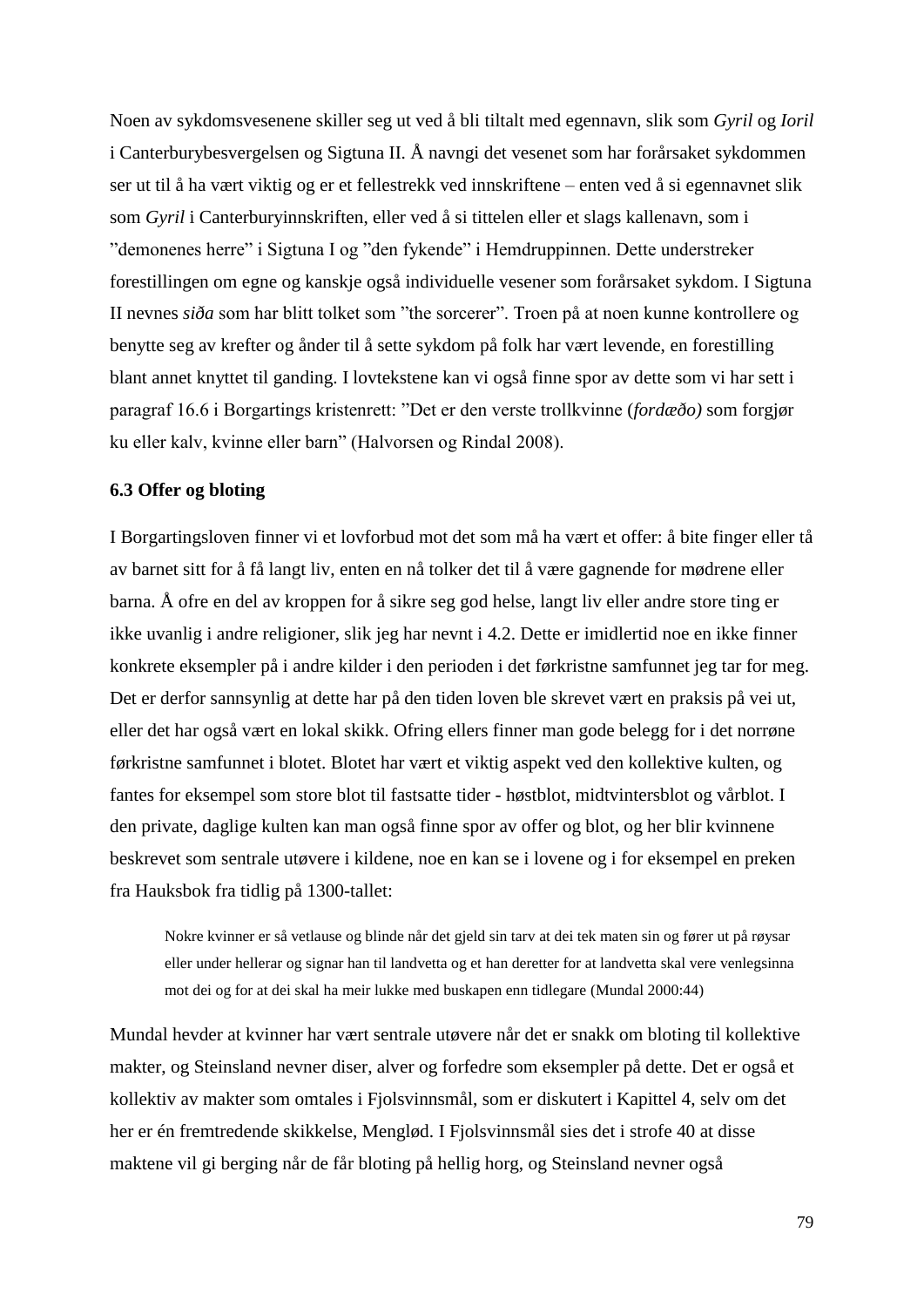individuelle alveblot "for å gjenvinne helsen ved sykdom eller ulykke" (2005:345). Vi vet ikke alderen på barna som omtales i Borgartingsloven 16.4. Dersom det er snakk om et offer fra et noe eldre barn kan det være rimelig å tenke at det kan dreie seg om et offer i forbindelse med sykdom – at offeret skal sikre bedring og helbredelse fra sykdommen. Det er fristende å sette offerpraksisen omtalt i Borgartingsloven i sammenheng med blotingen i Fjolsvinnsmål eller alveblot, men noen klare forbindelser finnes ikke. Dersom Mundal og Steinsland har rett i at offeret har skjedd rett etter en fødsel, og hvis vi tenker oss at det skal sikre det nyfødte barnet et langt liv, kan det ses på som en livsrite, et rituale på terskelen til livet i denne verdenen. Et offer som nyfødt indikerer en forestilling om et livslangt forhold til og samspill med andre makter enn de verdslige. Dersom det ikke er snakk om et barn som skal få langt liv, men en mor, er det også naturlig å sette praksisen i forbindelse med en fødsel , som jo er en kritisk fase for kvinnen. Det vil dermed også her være en rite som knyttes til et spesielt stadium i et menneskes liv, en slags overgangsrite som knyttes til fruktbarhet og til videre liv. Offer og blot er et veldokumentert aspekt ved den norrøne førkristne troen, men i mitt kildemateriale er kildene for usikre og få til å si noe om tendenser eller fellestrekk. Med utgangspunkt i de kildene jeg har benyttet meg av kan jeg ikke si at offer og bloting i forbindelse med helse og sykdom har vært en utbredt praksis.

# **6.4 Amuletter**

1

I sagaene finner vi flere eksempler på at livsteinene blir omtalt nærmest som amuletter.<sup>81</sup> I sagaene brukes livsteinene til å feste på sverd og den bæres i en pung rundt halsen i tillegg til at den brukes til å helbrede. I gravfunnene omtalt i Kapittel 4 er det flere steiner som har blitt tolket som slike livsteiner. Flere av disse steinene er det hull i, og man kan tenke seg at dette har vært for å lettere bære dem og knytte dem på seg. Dette støttes av formuleringen i den islandske lovteksten Grågås, hvor det heter at steinene bindes på folk og fe for helbredelse. Det at disse livsteinene har blitt med i graven er et interessant aspekt. Det kan fortelle om at disse har blitt ansett som svært verdifulle – verdifulle nok til at de ble brukt som gravgaver, eller kanskje kan de ha vært knyttet til den personen som eide den på en særlig måte. Også Högstenaamuletten ble funnet i en grav, men her er det vanskelig å si om den har vært en gravgave eller om den har blitt stukket ned i jorden på et senere tidspunkt, da den ble funnet da man gravde en ny grav på Högstena kirkegård. Sigtuna I har også sannsynligvis vært en

<sup>81</sup> MacLeod og Mees diskuterer og sammenligner begreper som "amulett", "talisman" og "charms" i *Runic amulets and magic objects*, og på bakgrunn av denne diskusjonen vil jeg følge det synet at amuletter er objekter med eller uten innskrifter som man bærer eller har på kroppen av magiske grunner (2006:2).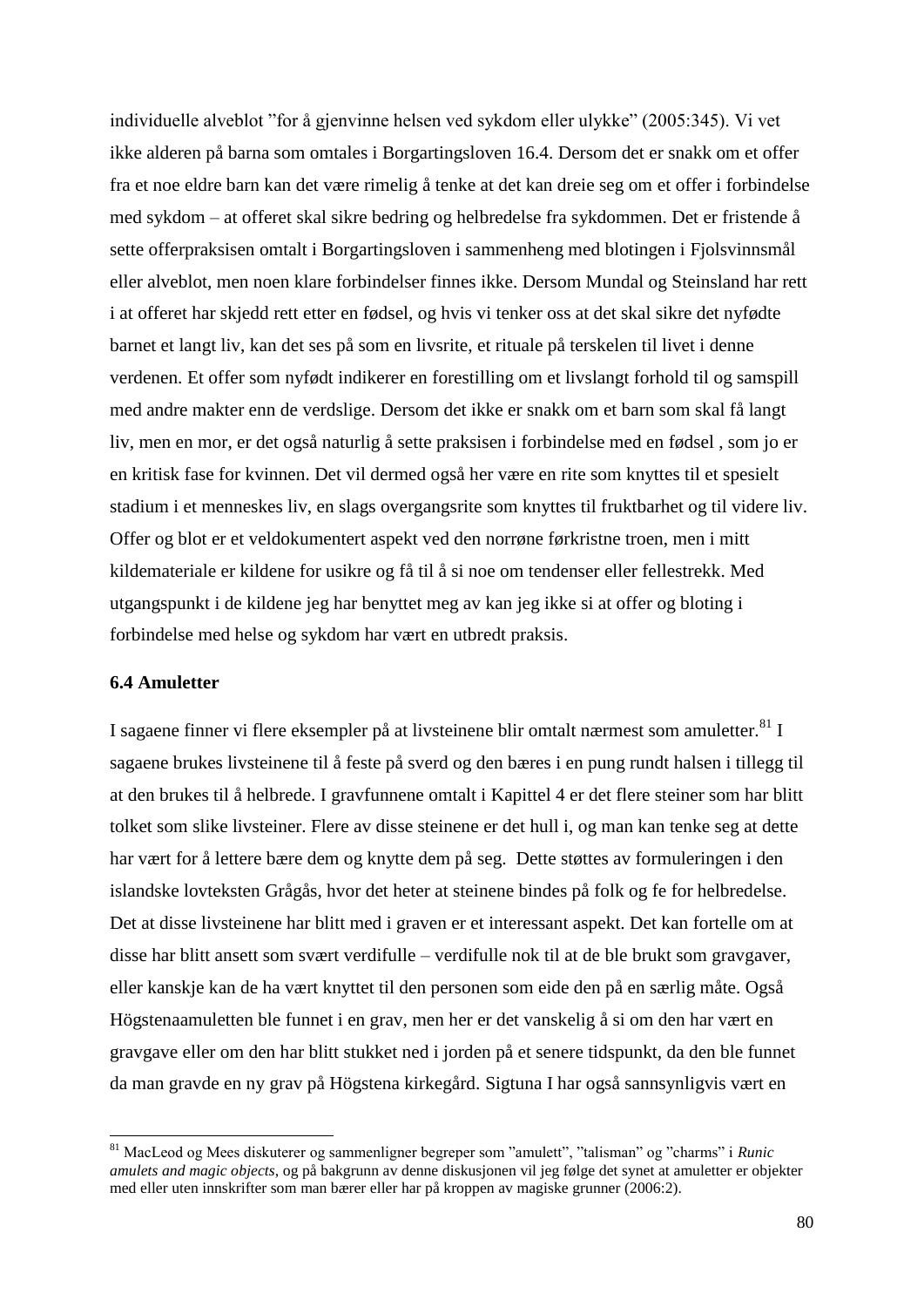amulett. Den har avskårne hjørner i den ene enden, hvor det også er et hull slik at den kan bæres i en snor eller lignende. Ribe kraniefragment kan man også se på som en amulett, siden den også har hull i seg, men denne har ikke blitt brukt som sådan – hullet i kraniefragmentet viser ingen tegn på slitasje rundt kantene, og har dermed ikke blitt båret i en rem. Dermed har jeg i mitt kildemateriale ikke mange entydige bevis på en utstrakt amulettbruk bortsett fra livsteinene. Livsteinene peker seg ut ved å bli omtalt i både sagaer og lovtekster, i tillegg til faktiske funn, som det med all sannsynlighet har vært flere av i graver, men som har blitt oversett.

#### **6.5 Guder og helbredelse**

Som vi har sett blir norrøne førkristne guder og mytologiske skikkelser nevnt i flere av runeinnskriftene. Ribe kraniefragment nevner Odin, som i den norrøne litteraturen er den som har størst kunnskaper innenfor flere felt – han er den som i Runatal i Håvamål ofrer seg selv for å få runekunnskapen. I Håvamål ramser han også opp atten galdre han kan, blant dem en helbredelsesgalder. I litteraturen fremstår Odin som en mester i flere skjulte kunnskaper, også seid. Odin blir dermed en ikke unaturlig skikkelse å henvende seg til i et forsøk på å bli kvitt en sykdom eller plage, kanskje spesielt gjennom rituelle teknikker. Likevel er ikke Odin ofte nevnt i forbindelse med helbredelse. Guden Tor er oftere nevnt, som både Sigtuna I og Canterburybesvergelsen er eksempler på. I litteraturen fremstilles ikke Tor som noen helbreder. Tvert i mot forbindes han med krig og vold, alltid i konflikt med jotner og vesener som truer harmonien i hans egen verden. Dermed er han ikke en skikkelse som en umiddelbart assosierer med sykdomsbekjempelse, men innskriftene jeg har tatt med viser et annet bilde. De samsvarer med bildet man hadde av sykdom på denne tiden, nemlig at sykdom skyldtes sykdomsvesener og utenforstående krefter som angrep mennesker. Tor som tradisjonell bekjemper av onde makter i førkristen tid får dermed en utvidet funksjon i denne perioden, som bekjemper av sykdomsvesener. Disse innskriftene dateres til 1100-tallet, og er fra en overgangsperiode. Kristendommen er i stor grad innført som offisiell religion av statsmakter, men et fullstendig trosskifte i alle aspekter av samfunnet tar tid. Derfor kan disse innskriftene kanskje fortelle oss noe om førkristne forestillinger og i hvert fall om overgangstidens forestillinger. Runeinnskriftenes henvendelser til Odin og Tor viser et annet bilde av det en kanskje kan få inntrykk av ved å lese Snorres Edda. Her blir åsynjen Eir nevnt, som "den beste legen". Eir er ikke nevnt i noen bevarte runeinnskrifter tolket til å handle om sykdom og helbredelse. Når Snorre hevder hun var den beste legen kunne man vente å finne spor av henne i andre kilder, men det gjør man i liten grad. Et unntak er Fjolsvinnsmål, som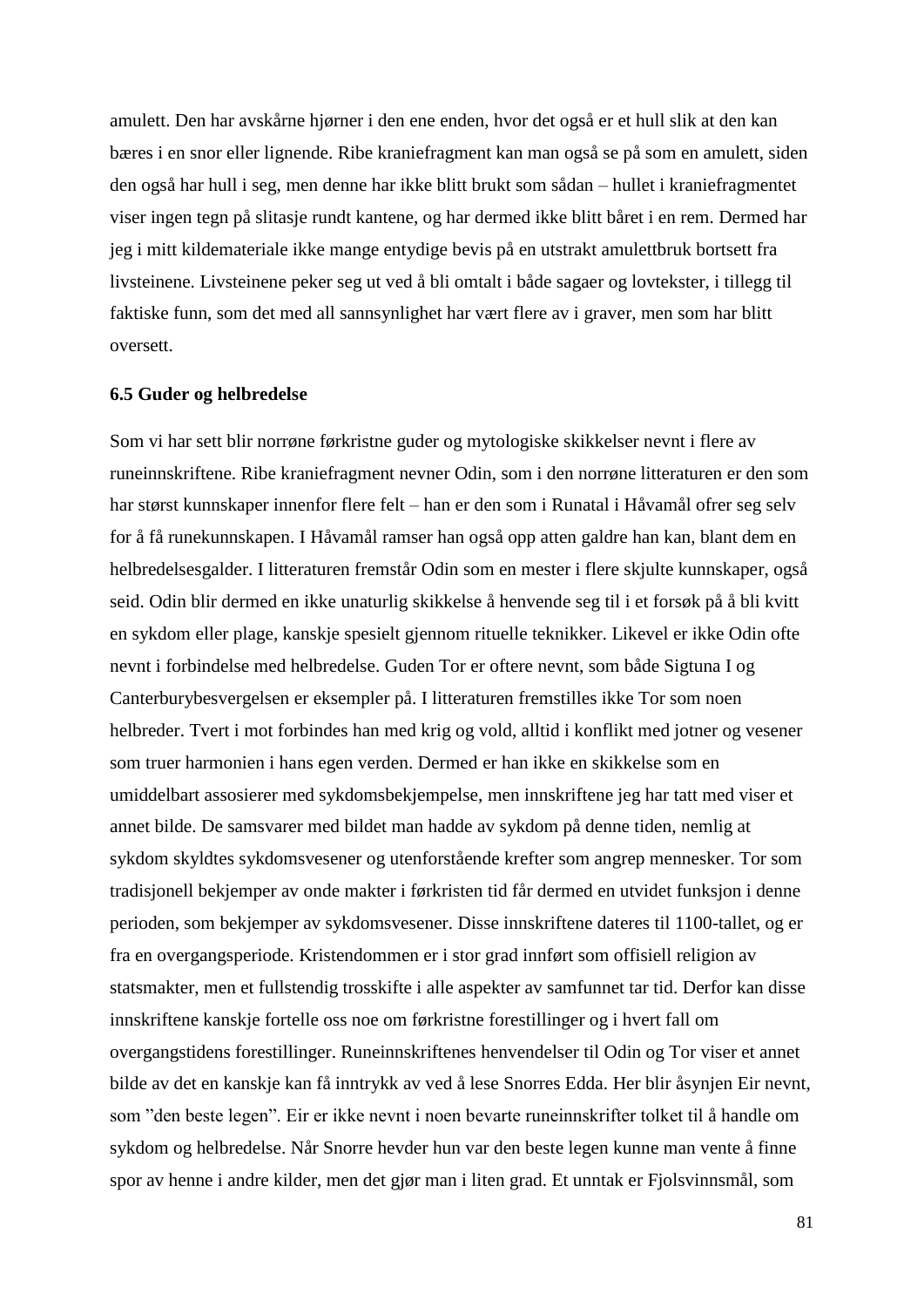diskutert i Kapittel 4. Her er hun riktignok ikke en åsynje, men en av skikkelsen Mengløds møyer. Eirs sjeldne tilstedeværelse i kildene har alt blitt diskutert i Kapittel 3, og med Fjolsvinnsmåls usikre status som kilde kan man ikke annet enn slå fast at Eir ikke fremstår like fremtredende som en kunne forvente av en legegudinne i de bevarte kildene.

Et aspekt ved eddadiktningen som er interessant er at helbredelseskunsten og kunnskapen i stor grad legges til den mytologiske verdenen. I Loddfavnesmål gis rådene i "den Høyes hall", "ute ved Urds kjelde" (strofe 111). Handlingen foregår altså i gudeverdenen. Vi vet ikke hvem Loddfavne er. Er han menneske eller gud? Som menneske fungerer han som en formidler av gudenes viten om sykdom og helbredelse. Dersom han er en mytologisk skikkelse selv, gir dette et helt annet bilde. Hvorfor trenger gudene selv råd og kunnskap om helbredelse? Er det bare for å videreformidle kunnskapen til menneskene, eller kan dette indikere at forestillingene om og behovet for helbredelse ikke begrenset seg til menneskenes verden, men at det også eksisterte i gudeverdenen? Vi vet at gudene kunne bli gamle. Det ser vi i historien fortalt i Gylvaginning der Idunns epler blir stjålet, slik at de ikke lenger kan holde gudene unge. Gudene kunne bli skadet – guden Tys offer av armen sin og Odins ofrede øye viser at skader forekom, om enn frivillig i disse tilfellene. Vi vet også at gudene kunne dø, det kan vi se for eksempel i Gylvaginning der Balder blir drept. I tillegg er det klart fra blant annet Voluspå at de fleste gudene vil dø i Ragnarok. Og her er kanskje et viktig poeng – de forskjellige heimene, forestillingen om livet som ventet de førkristne etter døden er ikke en evigvarende idyll, det ligner ikke på den kristne tros Paradis. Det gjelder jo særlig Helheim, hvor de som døde på sotteseng kom, selv om flere hevder Helheim nok er påvirket av kristendommens forestilling om helvete. Det er først *etter* ragnarok at en grønn, uskyldig og fredfull tilværelse vil komme. Kanskje regnet menneskene i det norrøne samfunnet med at det fantes sykdom også i livet etter døden? Det er funnet graver fra den norrøne perioden hvor den døde har fått med seg utstyr som små pinsetter, som har blitt tolket som medisinsk utstyr. I de islandske gravene er det funnet steiner som er tolket som livsteiner, steiner brukt til helbredelse og som amuletter. Disse gravfunnene kan bli tolket som statussymboler, et tegn på hvem den døde var i dette livet. Men kan utstyret ha hatt en annen funksjon også? Kan det ha vært gaver som vedkommende kunne få bruk for i det neste livet? Også i Norge er det funnet slike steiner i graver. Arkeolog Olle Hemdorff sier, som nevnt i Kapittel 5, i et intervju i Aftenposten datert 01.02.11 at "Inn i gravene la de steinøkser og amuletter i form av kvartstykker, flint eller små runde steiner for at disse skulle *beskytte og bringe lykke for den avdøde i dødsriket*" (min kursivering). Dersom Hemdorffs uttalelse er riktig, forteller dette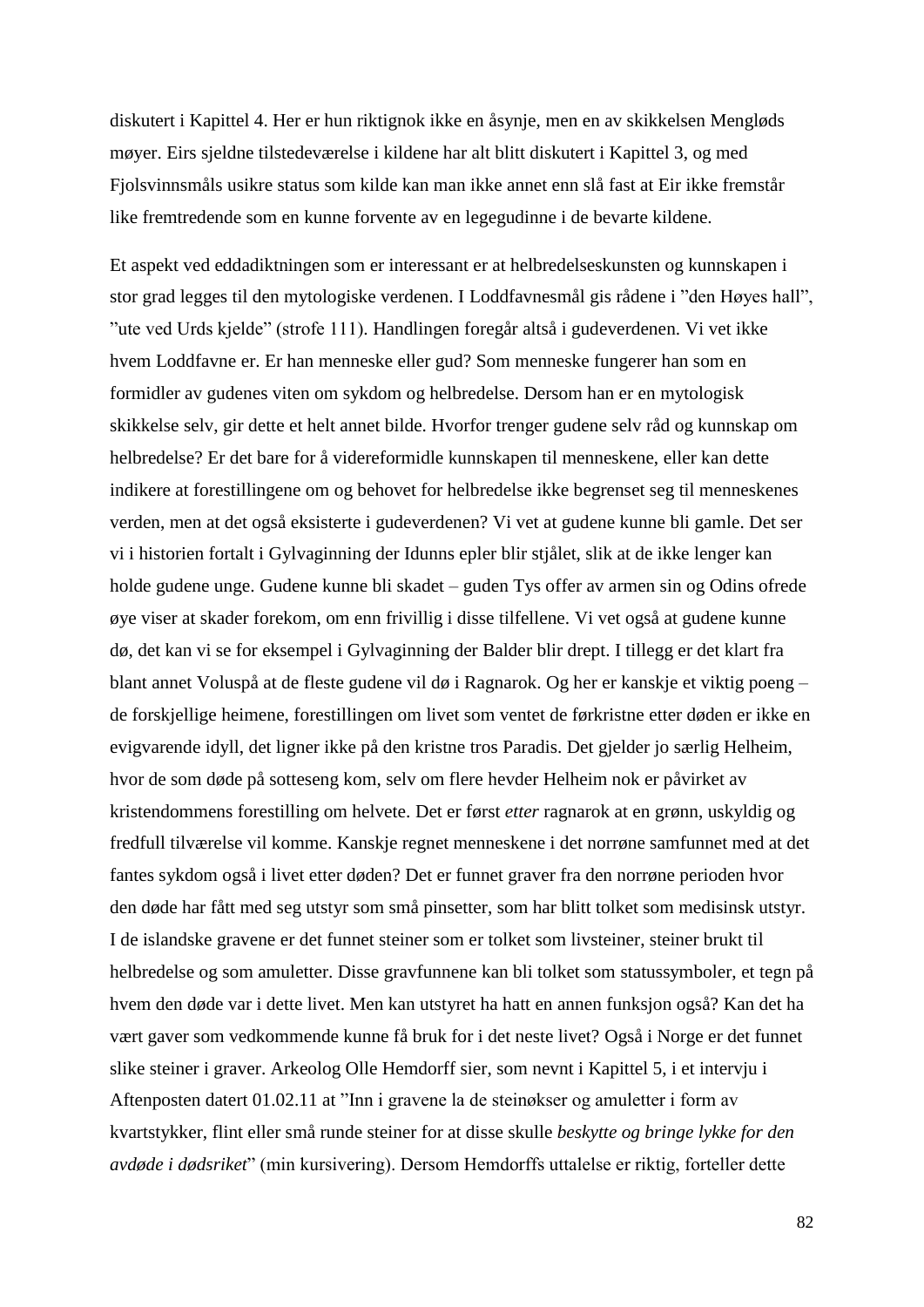om et behov for beskyttelse og dermed kanskje også helbredelse i forestillingen om livet etter døden. Det vil i så tilfelle gi en større forståelse for helbredelsen og sykdom- og skadebekjempelsens status og viktighet i det norrøne førkristne samfunnet. Helse er da ikke noe som begrenses til livet her og nå, men noe som følger en etter døden også. Jeg skrev i innledningskapittelet at forestillinger omkring helse, sykdom og helbredelse er livsviktige og eksistensielle i en kultur. Dersom tanken om at behovet for helbredelse er til stede også etter døden innebærer det at forestillinger omkring helse, sykdom og helbredelse som livsviktige og eksistensielle må ses på i et større perspektiv – ikke bare i det jordiske livet, men kanskje også i en tilværelse etter døden.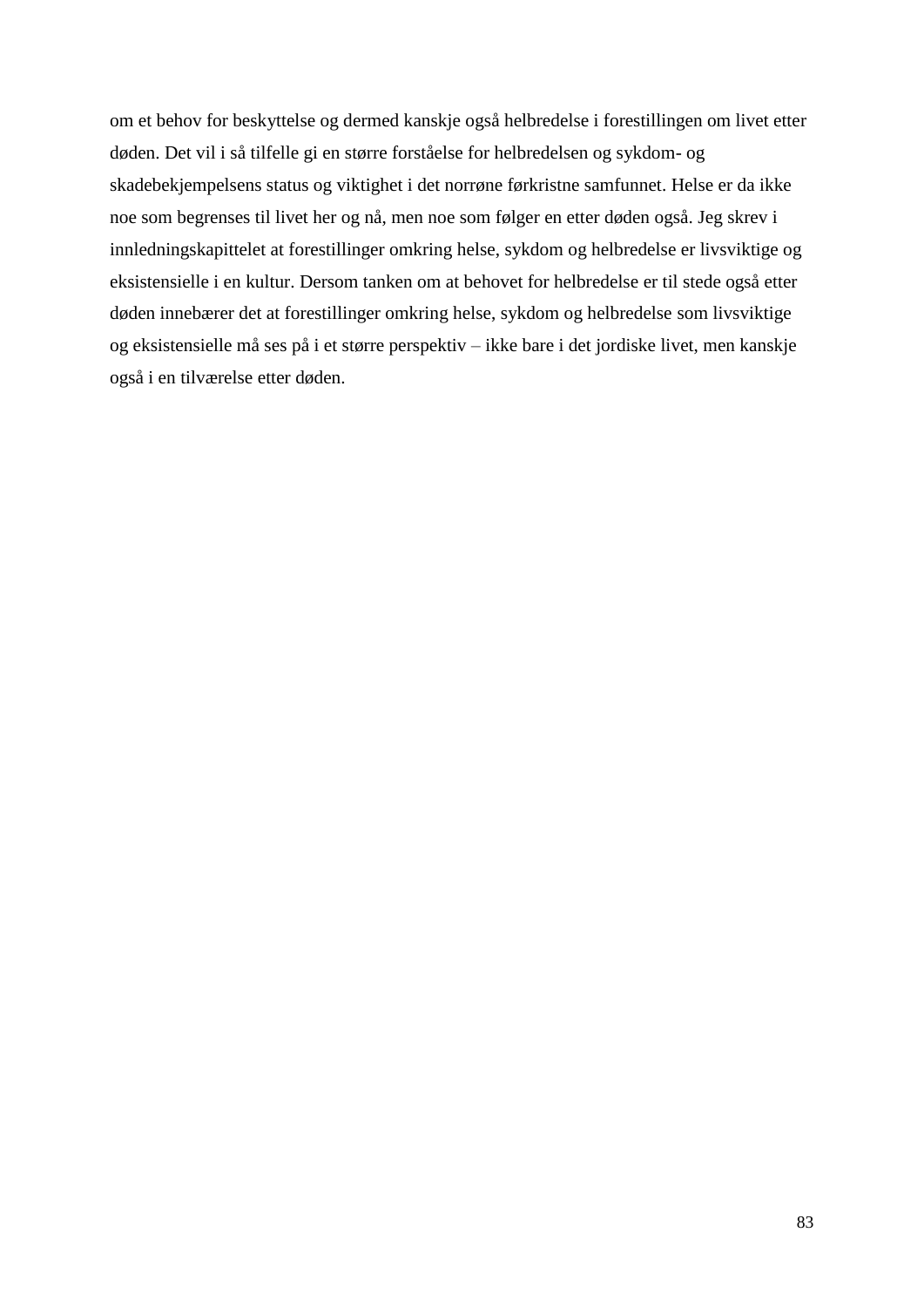### **Litteratur:**

- Alsmark, U. 2006. "Magikyndige kvinder i islændingesagaerne terminologi, værdiladning og kausalitet." I *Arkiv för nordisk filologi*, 121: 113-120.
- Andersen, H. 1971. "Den brændte stok." I *Skalk* 1971:5. Forhistorisk museum Højbjerg.
- Bang, A. 1902. *Norske hexeformularer og magiske opskrifter.* Kristiania: Jacob Dybwad
- Bencard, M., L. Jørgensen. 1990. "Excavation and stratigraphy." I *Ribe excavations 1970-76. 4, 15-168.* Esbjerg: Sydjysk universitetsforlag.
- Bjarnadóttir, V. H., og J. W. Kremer. 1998-99. "Prolegomena to a cosmology of healing in Vanir Norse mythology". I *Yearbook of Cross-Cultural Medicine and Psychotherapy*. 125-174. Mainz: Verlag für Wissenschaft und Bildung.

Bugge, A. 1901. *Færeyinga saga*. Kristiania: Aschehoug.

- Bugge, S. 1899. "En olddansk runeoptegnelse i England." I *Aarbøger for nordisk Oldkyndighed og historie.* København: Selskapet.
- Bæksted, A. 1952. *Målruner og troldruner: runemagiske studier.* København: Gyldendal.
- Clover, C. J. 1986. "The long prose form." I *Arkiv för nordisk filologi* 101:10-39.
- Danielsson, I. 2001. "Hemdrup-staven ett nytt tolkningsförslag." *Fornvännen* 96: 73-77.
- Eldjárn, K. 1956. *Kuml og haugfé: ur heidnum sid á Íslandi*. Reykjavik: Nordri.
- Eldjárn, K. 1965-67. *Árbok hins Íslenzka fornleifafelags*. Reykjavik: Ísafoldarprentsmiðja.
- Fadlan, I. A., og J. Simonsen. 2004. *Vikingerne ved Volga: Ibn Fadlans rejsebeskrivelse*. Højbjerg: Wormianum.
- Falk, H. 1894. Om Svipdagsmál. *Arkiv för nordisk filologi*, tionde bandet: 26-81.
- Fidjestøl, B. 1968. *Soga om Laksdølane*. Oslo: Samlaget.
- Finsen, V. 1852. *Grágás. Islændernes lovbog i fristatens tid*. København: Det nordiske Literatur-Samfund.
- Finsen, V. 1974. *Grágás*. Odense: Odense Universitetsforlag.
- Fritzner, J. 1867. *Ordbog over det gamle norske sprog*. Kristiania: Feilberg og Landmark.
- Fosså, O. 2004. "Angelica: From Norwegian mountains to English trifle." I *Wild Food – Proceedings of the Oxford Symposium on Food and Cookery*, red. R. Hosking, 131- 142. Totnes: Prospect books.
- Gering, H. og B. Sijmons. 1927-31. *Kommentar zu den Liedern der Edda*. 1.-2. Hälfte. Halle: Buchhandlung des Waisenhauses.
- Gjessing, G. A. 1899. *Eldre Edda*. Kristiania: Aschehoug.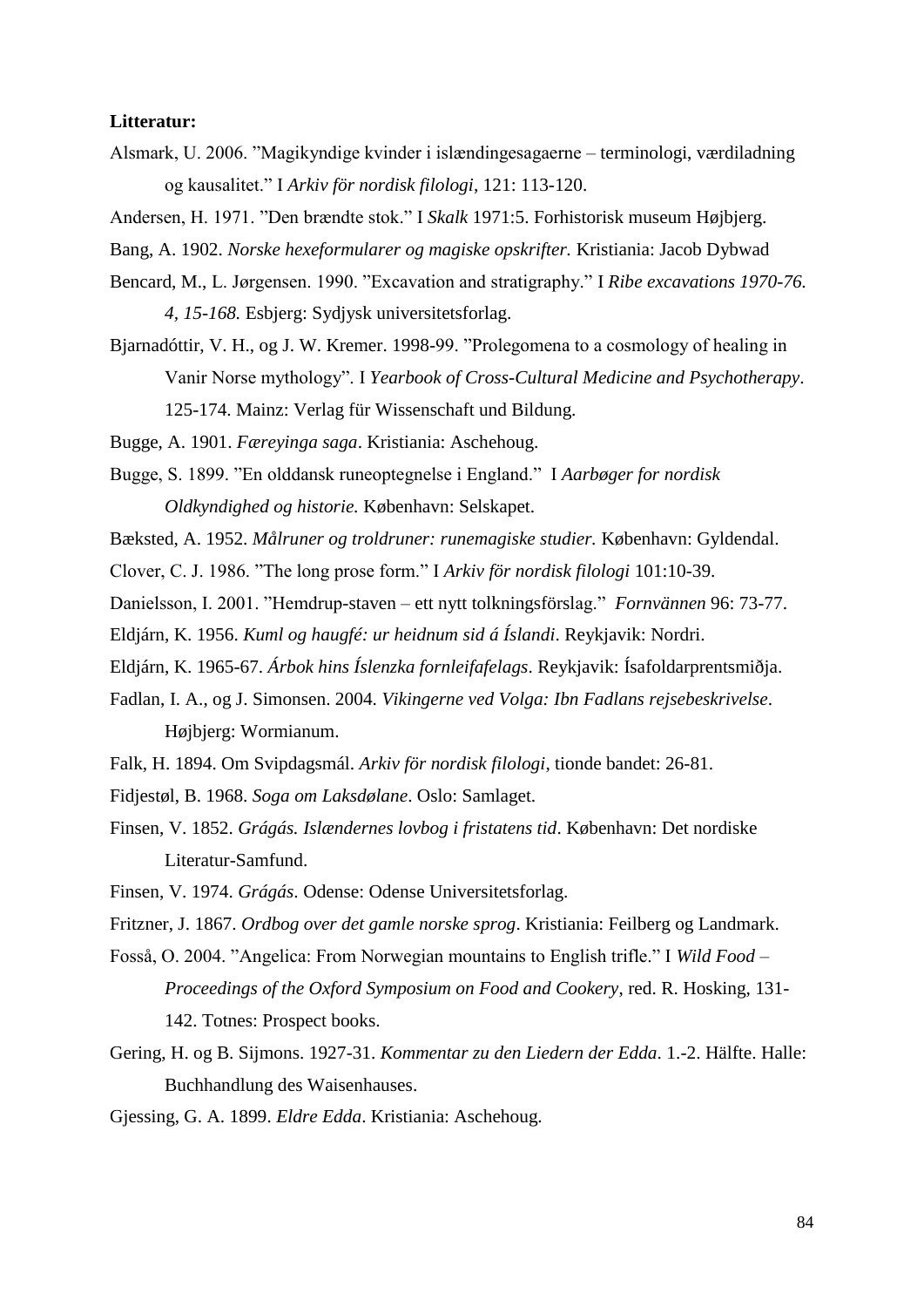- Grambo, R. 1991. "Problemer knyttet til studiet av seid. En programerklæring." I *Nordisk hedendom. Et symposium*, red G. Steinsland, U. Drobin, J. Pentikäinen, P. M. Sørensen. Odense: Odense Universitetsforlag.
- Grimm, J. og Meyer, E. H. 1875-78. *Deutsche Mythologie*. Berlin.
- Grøn, F. 1908. *Altnordische Heilkunde*. Harlem: De Erven F. Bohn.
- Grønvik, O. 1987. *Fra Ågedal til Setre: sentrale runeinnskrifter fra det 6. århundre.* Oslo: universitetsforlaget.
- Grønvik, O. 1999. "Håvamål: studier over verkets formelle oppbygning og dets religiøse innhold." Vol. 21, *Skrifter, 2, Historisk-filosofisk klasse*. Oslo: Universitetsforlaget.
- Gustavsson, H. 1998. "Verksamheten vid Runverket, Stockholm." *Nytt om runer: Meldingsblad for runeforskning* 13 (19-28).
- Hagland, J. R. 1978. *Soga om fosterbrørne og Tormodståtten*. Oslo: Samlaget.
- Hagland J. R., og J. Sandnes. 1994. *Frostatingsloven*. Oslo: Det Norske Samlaget.
- Hagland, J. R. og F.A. Stylegar. 2002. *Landnåmabok*. Stavanger: Erling Skjalgssonselskapet.
- Halldórsson, Ó. 1960. "Færeyinga saga". I *Kulturhistorisk leksikon for nordisk middelalder*, bind v, 77-78, red. F. Hødnebø. Oslo: Gyldendal.
- Halvorsen, E. Fjeld, og M. Rindal. 2008. *De Eldste østlandske kristenrettene*. Oslo: Instituttet.
- Haugen, O. E. 1993. *Grunnbok i norrønt språk*. Oslo: Ad Notam Gyldendal.
- Heggstad, L. og M. Heggstad. 1978. Egilssoga. Oslo: Samlaget.
- Heggstad, L., F. Hødnebø, E. Simensen, M. Hægstad og A. Torp. 1990. *Norrøn ordbok*. Oslo: Samlaget.
- Heggstad, L. og M. Heggstad. 1994. *Egilssoga*. Oslo: Samlaget.
- Heide, E. 2006. "Gand, seid og åndevind." Akademisk avhandling, Universitetet i Bergen.
- Helgadóttir, G. 1985. "Kvinner og legekunst i den norrøne litteraturen." I *Kvinnearbeid i Norden fra vikingtiden til reformasjonen*, 17-29. Bergen: Universitetet i Bergen.
- Hemdorff, O. 2011. "Gravde ned dolker." Intervju med Hemdorff i Aftenposten 01.02.2011. <http://www.aftenposten.no/nyheter/iriks/article4014056.ece>
- Heusler, A. 1913. *Die Anfänge der isländischen Saga*. Abhandl. der königl. preuss. Akademie der Wissenschaften, philos.-hist. Cl.,1913: 9. Berlin (1914).
- Holm-Olsen, L. 1975. *Eldre Edda*. Oslo: Cappelen.
- Holtsmark, A. 1927. *Fóstbræða saga*. Oslo: Aschehoug.
- Holtsmark, A. 1961. "Hávamál." I *Kulturhistorisk leksikon for nordisk middelalder*, bind VI, 256-259, red. F. Hødnebø. Oslo: Gyldendal.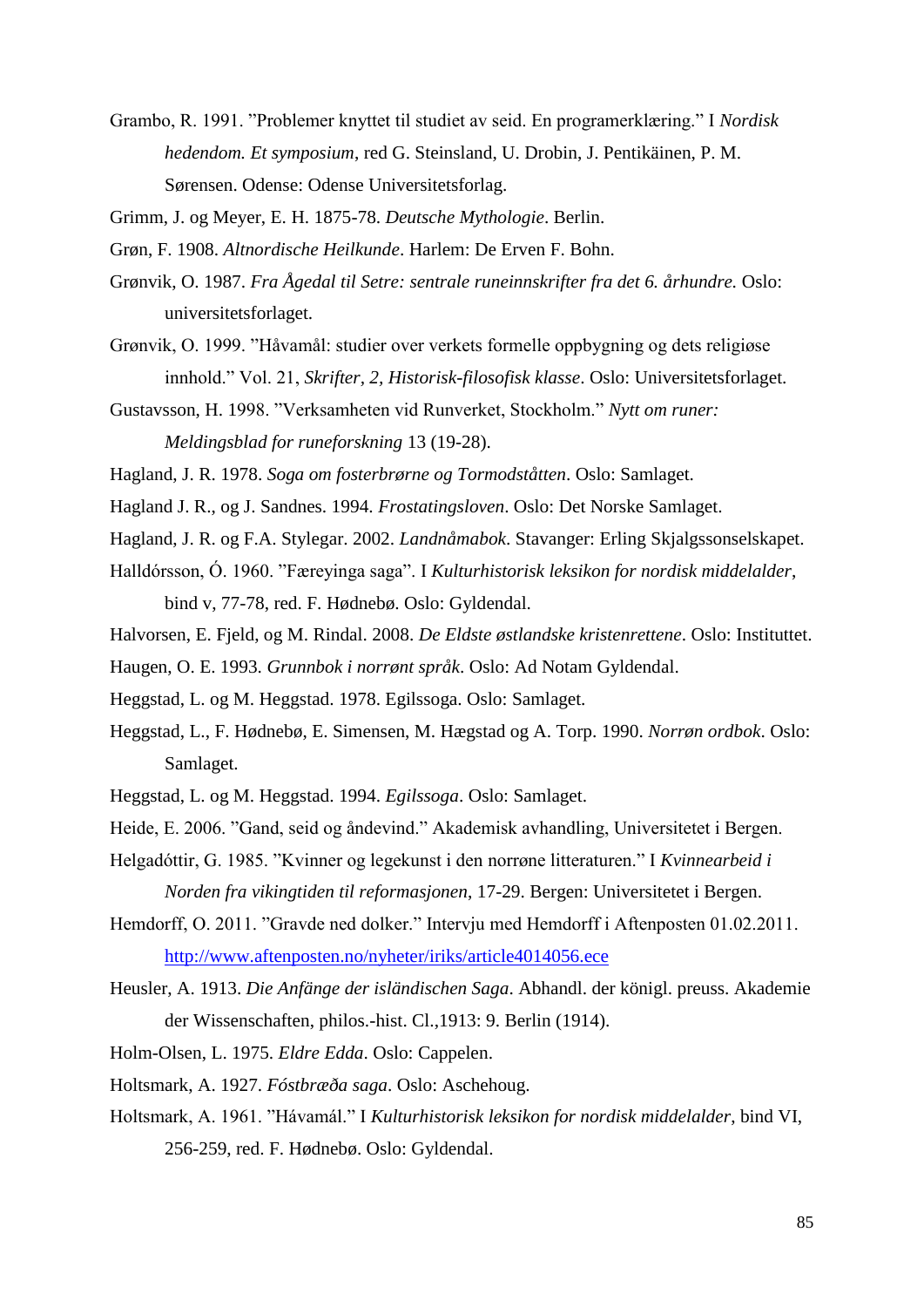- Holtsmark, A. 1972. "Svipdagsmál." I *Kulturhistorisk leksikon for nordisk middelalder*, bind XVII,585-587, red. F. Hødnebø. Oslo: Gyldendal.
- Hovstad, J. 1931. *Droplaugarsona saga*. Oslo: Samlaget.
- Höfler, O. 1952. "Der Runenstein von Rök und die Germanische Individualweihe." I *Germanische Sakralkönigtum I*. Tybingen: Max Niemeyer.
- Jackson, E. 1994-97. "A new perspective on the relationship between the final three sections of Hávamál and on the role of Loddfáfnir." I Vol XXIV, *Saga-book of the Viking Society,* 33-58. London: the Society.
- Jacobsen, O., S. Havsteen-Mikkelsen, J. Haugan. 1981. *Færinge saga*. København: Forum.
- Johnsen, I. 1990. *Norges innskrifter med de yngre runer.* Sjette bind, annet hefte. Redigert av J. Knirk. Oslo: Kjeldeskriftfondet.

Jonasson, J. 1934. *Islenzkir þjoðhættir*. Reykjavik.

Jónsson, F. 1913-16. *Lexicon poeticum.* Forfattet av Sveinbjörn Egilsson. Forøget og på ny udgivet for Det kongelige Nordiske Oldskriftselskab ved Fínnur Jónsson. København: S. L. Møllers Bogtrykkeri

Jónsson, G. 1954. *Eldre Edda*. Reykjavik: Íslendingasagnaútgáfan.

- Jungner, H. 1936. "Högstena-galdern. En västgötsk runbesvärjelse mot gengångare." *Fornvännen* 31, 278-304.
- Kaspersen, S., S. Kværndrup, L. Lönnroth, og T. Olsen. 1984. *Fra runer til ridderdigtning o. 800 – 1450.* Copenhagen: Gyldendal.
- Kværness, G. 1996. *Blote kan ein gjere om det berre skjer i løynd: kristenrettane i Gulatingslova og Grágás og forholdet mellom dei*. Oslo: Noregs forskningsråd.
- La Farge, B., J. Tucker, og H. Kuhn. 1992. *Glossary to the poetic Edda: based on Hans Kuhns Kurzer Wörterbuch*. Heidelberg: Winter.
- Lehmann, E. 1984. *Kormaks saga*. Bergen: Norsk bokreidingslag.
- Liestøl, A. 1964. *Runer frå Bryggen.* Bergen: Det midlertidige Bryggemuseum.
- Liestøl, A., og J. R.Hagland. 1996. *Njålssoga*. Oslo: Samlaget.
- Looijenga, T. 2003. *Text and context of the oldest runic inscriptions.* Leiden: Brill.
- MacLeod, M., og B. Mees. 2006. *Runic amulets and magic objects.* Woodbridge: Boydell.
- Magerøy, H. 1958. "Droplaugarsona saga." I *Kulturhistorisk leksikon for nordisk middelalder,* bind III, 332, red. F. Hødnebø. Oslo: Gyldendal.
- Magnusson, M., og H. Pálsson. 1975. *Laxdæla saga*. London: Folio society.
- McKinnell, J., R. Simek, og K. Düwel. 2004. *Runes, magic and religion: A sourcebook.* Wien: Fassbaender.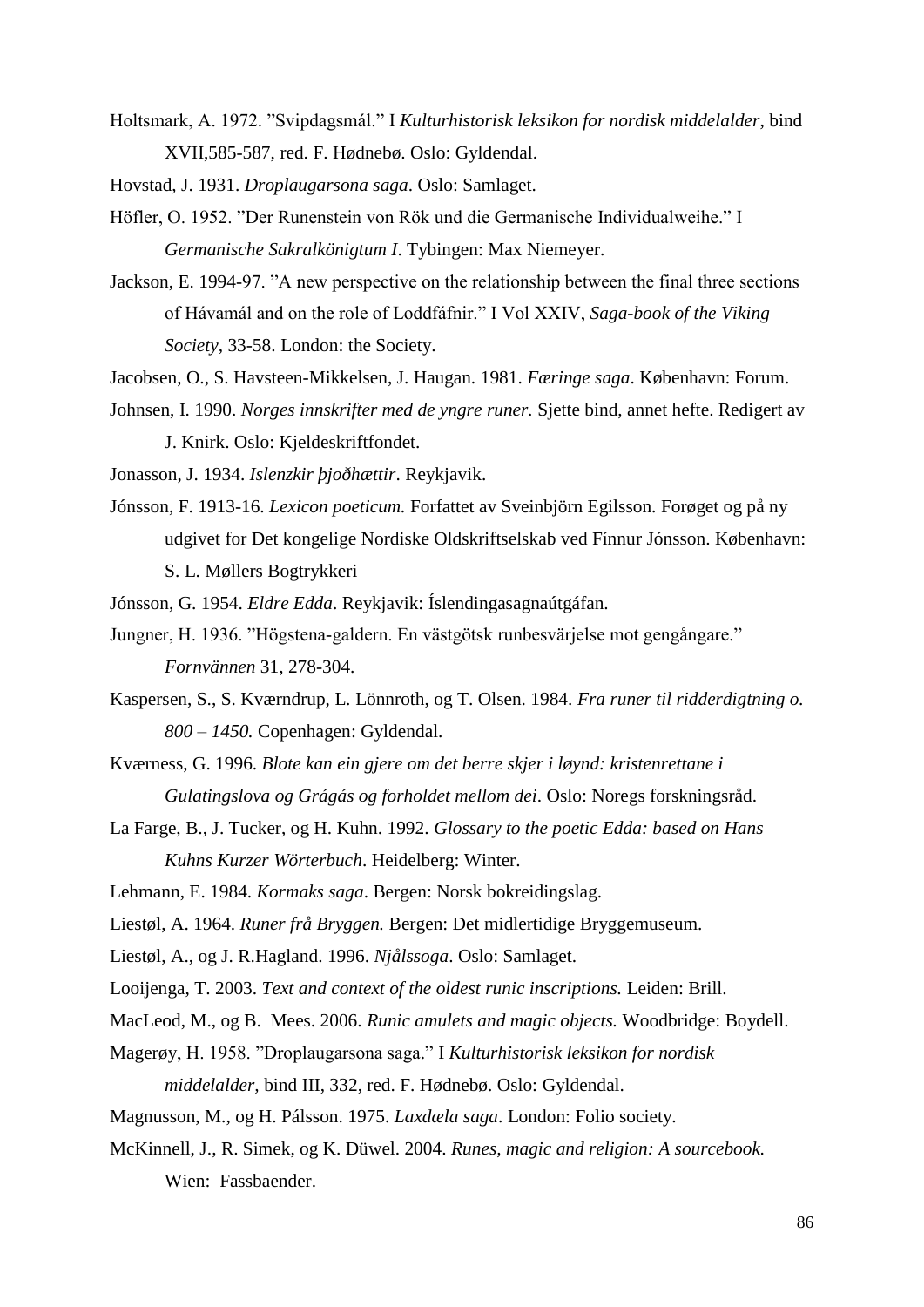- McKinnell, J. 2005. *Meeting the other in Norse myth and legend*. Cambridge: D. S. Brewer.
- Meaney, A. 1981. *Anglo-Saxon amulets and curing stones*. Oxford: B. A. R.
- Moltke, E. 1973. *Et makabert runebrev*. I *Sønderjysk Månedsskrift* 49, 377-389. Åbenrå: Historisk Samfund for Sønderjylland.
- Moltke, E. 1976. *Runerne i Danmark og deres oprindelse.* København: Forum.
- Mortensson-Egnund, I. 1928. *Edda-kvæde: norrøne fornsongar.* Oslo: Samlaget.
- Mundal, E. 1977. *Sagadebatt*. Oslo: Universitetsforlaget.
- Mundal, E. 2000. "Korleis påverka kristninga og kyrkja kjønnsrollemønstra?" I *Viking og hvidekrist*, red. N. Lund, 41-58. Danmark: C. A. Reitzels forlag.
- Mundal, E. 2004. "Edda- og skaldedikting." I *Handbok i norrøn filologi*, red. O. E. Haugen, 215-266. Bergen: Fagbokforlaget.
- Mundal, E. 2004. "Sagalitteraturen." I *Handbok i norrøn filologi*, red. O. E. Haugen, 267-302. Bergen: Fagbokforlaget.
- Mundal, E., og G. Steinsland. 1989. Kvinner og medisinsk magi. I *Kvinnors rosengård*, red. H. Gunneng, 97-121. Stockholm: Stockholm Universitet.
- Nielsen, Å. 1983. *Danske runeindskrifter*. København: Hernovs forlag.
- Näsström, B-M., og J. Haavardsholm. 1998. *Frøya: den store gudinnen i Norden*. Oslo: Pax.
- Ohlmarks, Å. 1954. *Eldre Edda*. Stockholm: Gebers.
- Olsen, M. 1940. *Sigtuna-amuletten: Nogen tolkningsbidrag.* Oslo: Jacob Dybwad.
- Olsen, O. 1912. *Norske folkeeventyr og sagn: Samlet i Nordland.* Kristiania: Cappelen.
- Pálsson, H. og P. Edwards, 1973. *Eyrbyggja saga.* Edinburgh: Southside.
- Petersen, J. 1951. *Vikingetidens redskaper*. Vol. 1951:4, *Skrifter, 2, Historisk-filosofisk klasse.* Oslo: Jacob Dybwad.
- Reichborn-Kjennerud, I. 1923. "Lægerådene i den eldre Edda." I *Maal og Minne*, 1-57.
- Reichborn-Kjennerud, I. 1924. "Eddatidens medisin." I *Arkiv för nordisk filologi* 40: 105-148.
- Reichborn-Kjennerud, I. 1927. *Vår gamle trolldomsmedisin*. I *Skrifter utgitt av det Norske Videnskaps-Akademi i Oslo. II. Hist.-filos. klasse 1927 no 6*. Oslo: Jacob Dybwad.
- Robberstad, K. 1952. *Gulatingsloven*. Oslo: Samlaget.
- Ross, M. Clunies: 1998. *Hedniska ekon: myt och samhälle i fornnordisk litteratur*. Gråbo: Anthropos.
- von See, K., et al. 2006. *Kommentar zu den Liedern der Edda. Heldenliedern: frá dauða Sinfiotla, Grípisspá, Reginsmál, Fáfnismál, Sigdrífumál.* Heidelberg: Winter.
- Skautrup, P. 1951. "Hemdrup runestav." *KUML* 1951, Jysk arkæologisk selskab: København.